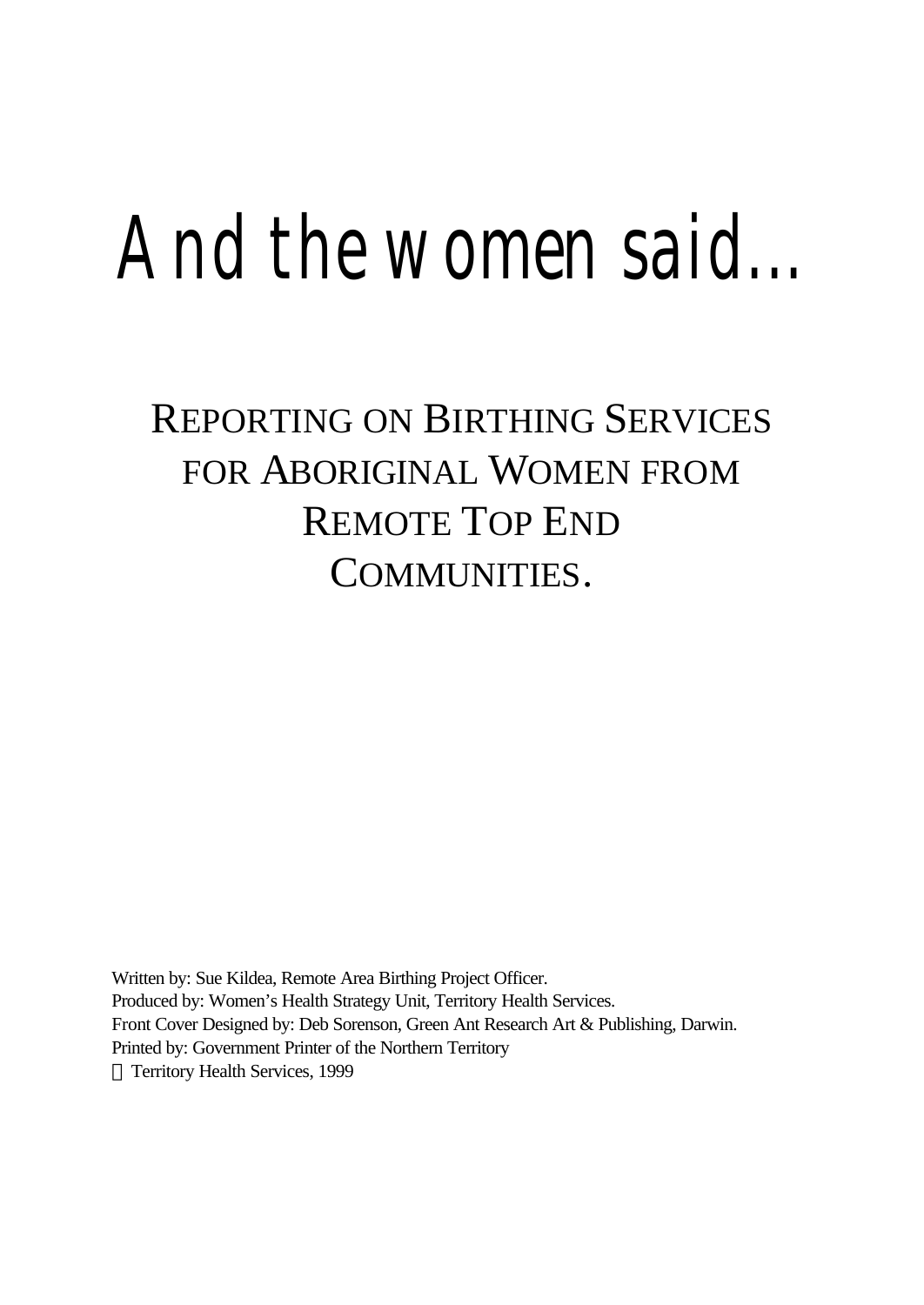# **ACKNOWLEDGMENTS**

Territory Health Services' Women's Health Strategy Unit wish to gratefully acknowledge Sue Kildea for compiling *And the women said... Reporting on Birthing Services for Aboriginal Women from Remote Top End Communities.* Bruce March, Jenne Roberts and Gloria Markey gave valuable support for the project. Jenne Roberts, in particular, contributed her editorial expertise.

Many people have contributed to the formation of this report. In the remote areas women from the individual communities, Strong Women Workers, Aboriginal health workers, remote area nurses and doctors. In particular, the facilitators from each of the communities are gratefully acknowledged as they tirelessly ensured that Sue Kildea was able to talk to as many women as possible in the short period of time that she had in each community. Molly Wardaguga from Maningrida, Judith Mary Puruntatameri and Leonie Tipiloura from Nguiu, Joan Djamalaka and the Strong Women Workers from Galawin'ku, Eileen Gumbuduck from Wadeye, Judy Lirririnyin and Dorothy Muwalkmuwuy from Milingimbi, Helen Porto and Marjorie Dingal from Ngukurr and Jill Rogers from Binjari. Thank you to all the older Aboriginal women who shared their birthing stories and explained the importance of cultural practices and beliefs surrounding pregnancy and birthing. Due to the sensitive nature of these stories they have not been included in this report, but they helped lay the ground work for understanding the importance of birthing in an Aboriginal setting.

In the regional centres there are many people who feel passionate about improving birthing services for women from remote areas and their input was invaluable. Thank you to all the midwives, doctors, flight nurses, liaison staff, hostel managers and others who spared the time to talk about birthing services. Remote area midwives from most of the Top End communities contributed either by direct conversation, by filling in a questionnaire or by phone interview. Valuable input was also received from many midwives who had worked in various Territory communities but are based in regional centres at present. Thank you to all who proof read this document, in particular, Carol Watson who did a complete editorial proof.

Melissa Darwin, Molly Wardaguga and Veronica Ainkin are thanked for their assistance with the design of the front cover.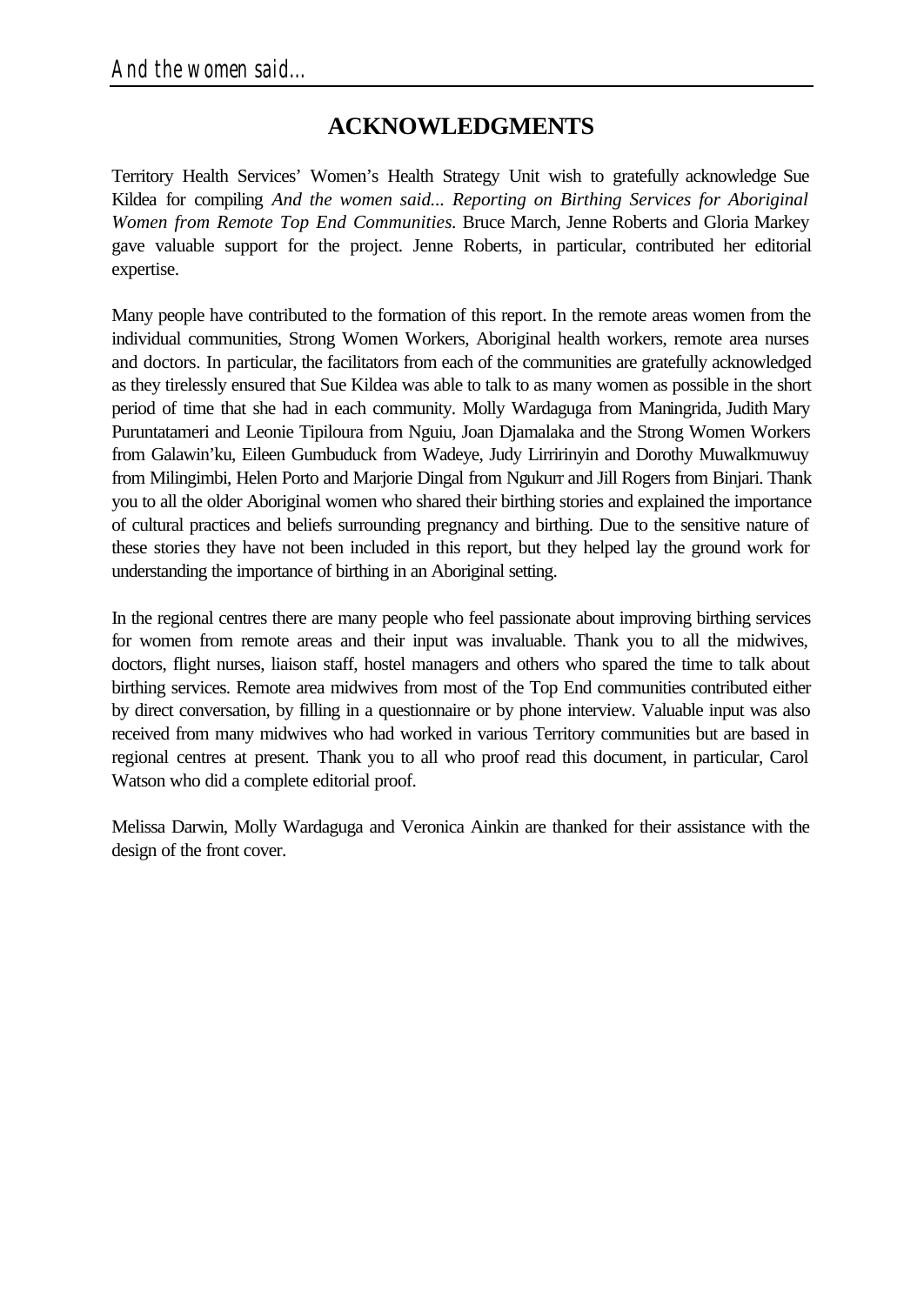# **TABLE OF CONTENTS**

| 1.                    |  |
|-----------------------|--|
| 2.                    |  |
| 3.                    |  |
| $\mathcal{A}_{\cdot}$ |  |
| 5.                    |  |
| 6.                    |  |
| 7.                    |  |
| 8.                    |  |
| 9.                    |  |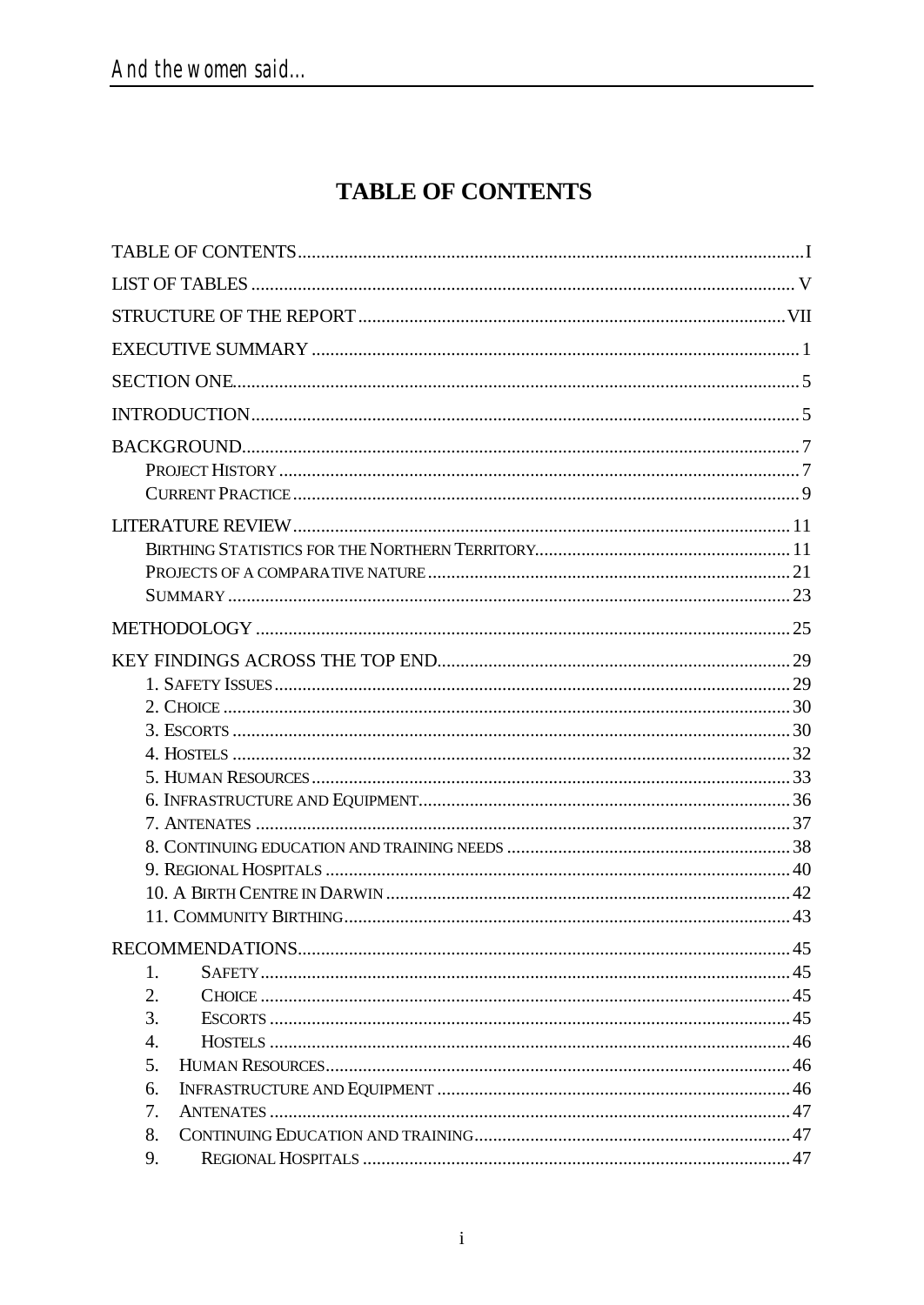| 10. |     |
|-----|-----|
| 11. |     |
|     |     |
|     |     |
|     |     |
|     |     |
|     |     |
|     |     |
|     |     |
|     |     |
|     |     |
|     |     |
|     |     |
|     |     |
|     |     |
|     |     |
|     |     |
|     |     |
|     |     |
|     |     |
|     |     |
|     |     |
|     |     |
|     |     |
|     |     |
|     |     |
|     |     |
|     |     |
|     |     |
|     |     |
|     |     |
|     |     |
|     | .76 |
|     |     |
|     |     |
|     |     |
|     |     |
|     |     |
|     |     |
|     |     |
|     |     |
|     |     |
|     |     |
|     |     |
|     |     |
|     |     |
|     |     |
|     |     |
|     |     |
|     |     |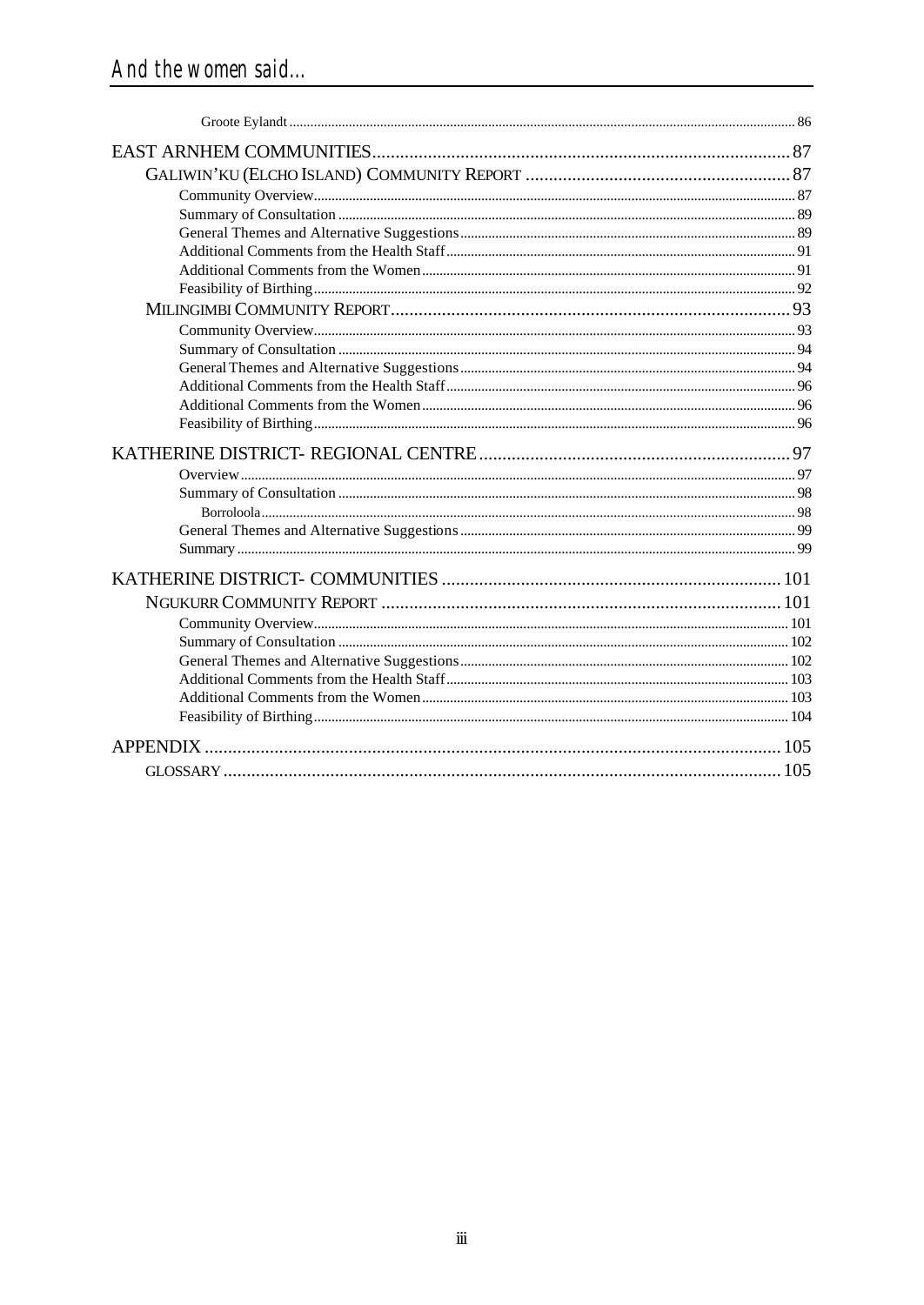# **LIST OF TABLES**

| Table 1. Comparative statistics for Aboriginal and non-Aboriginal women in the Northern        |
|------------------------------------------------------------------------------------------------|
| Territory in 1995, additional statistics for maternal mortality from 1979-1991 12              |
| Table 2. Statistics comparing data for Aboriginal women in the NT in 1986 and 1995.  13        |
| Table 3. Number of births in hospitals in the Top End region, by Indigenous status, in 1995.14 |
| Table 4. Number of maternity transfers to Darwin (by Darwin remote Air medical Service), in    |
| the 12 month period from November 1997 to October 1998, including escort and labour            |
| status. Includes women from the Tiwi Islands for the first 4 months only, numbers do not       |
|                                                                                                |
| Table 5. Number of births to women from the community and the number and percent of            |
|                                                                                                |
| Table 6. Number of births to women from the community and the number and percent of            |
|                                                                                                |
| Table 7. Number of births to women from the community and the number and percent of            |
|                                                                                                |
| Table 8. Number of births to women from the community and the number and percent of            |
|                                                                                                |
| Table 9. Number of births to women from the community and the number and percent of            |
|                                                                                                |
| Table 10. Number of births to women from the community and the number and percent of           |
|                                                                                                |
| Table 11. A list of the equipment available on each of the communities that were visited 107   |
| Table 12. Compilation table showing: the number of births in each of the communities; the      |
| total number of births from these communities; the percent that are birthing in each of the    |
| communities and the final column shows the average of these figures over the years 1990-       |
|                                                                                                |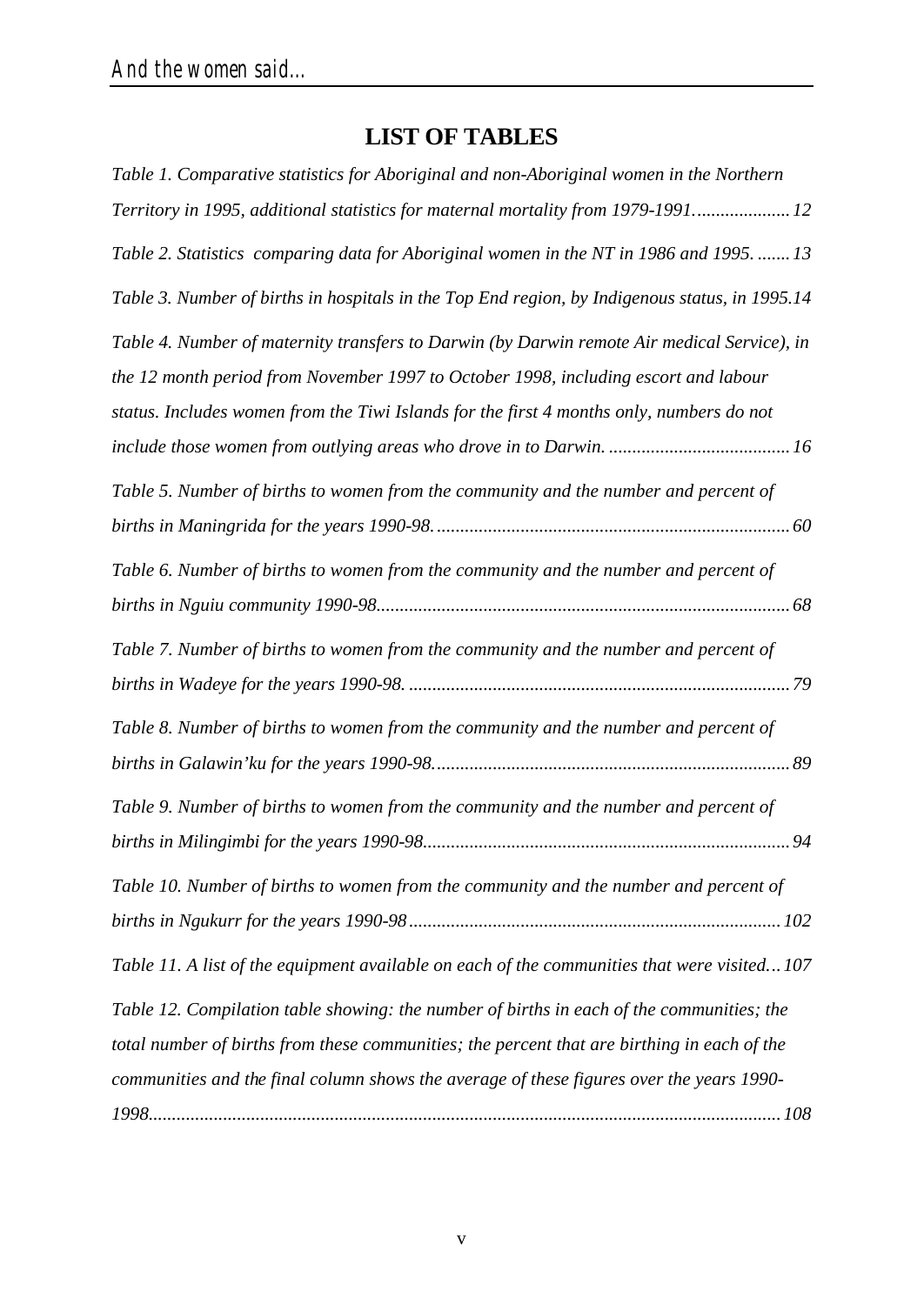# **STRUCTURE OF THE REPORT**

The first section of this report includes the introduction, background, literature review, methodology, a summary of findings, the recommendations and a conclusion. The second section gives a detailed report on the consultation. It has been divided into the three districts: Darwin, East Arnhem and Katherine. In each of these districts discussions were held with people in the regional centre who are involved in the care of antenatal women, birthing and postnatal care. This report details: the regional services that are available; the consultations that occurred; the general themes that emerged; and, any additional comments that were made.

Following each regional summary are the reports from the communities that were visited in the district. The community reports include: an overview of the community; how the consultation was conducted; general themes that were identified from the consultations; additional comments from the women and the health staff; and, the feasibility of birthing in these communities. Much of the information presented about the individual communities was collected from individuals in the communities themselves. A publication titled 'Quality Discharge Planning, Doing it Better for the Bush' was also used for some additional information.<sup>1</sup>

The material used for referencing is presented in footnote form. Direct quotations are identified by single inverted commas and are in italics. In order to maintain confidentiality people have not been identified. The appendix contains a glossary and two tables. The first table presents the equipment that was available in each of the communities visited. The second table is a summary table showing the number of births from each of the communities including the percentage of children born in the community.

<sup>&</sup>lt;sup>1</sup> THS, 1997, *'Quality Discharge Planning - Doing it Better for the Bush'* Government Printers, Darwin.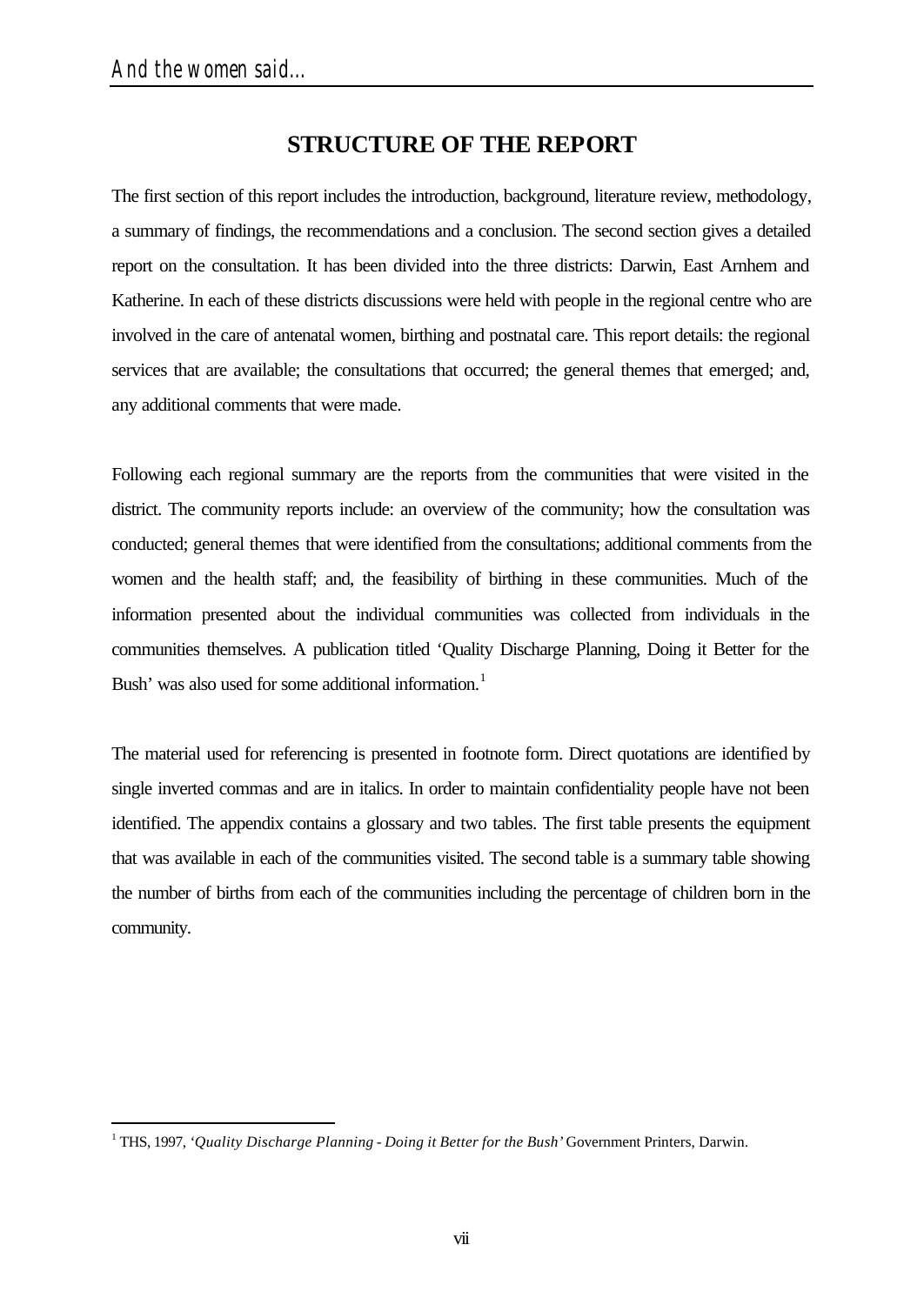# **EXECUTIVE SUMMARY**

# *INTRODUCTION*

The aim of the Remote Area Birthing Project is to develop an approach to birthing in the Top End which will improve birth outcomes and experiences for Aboriginal people and improve the quality of hospital and remote community based services. Improvements will be gained through integrating practices proposed by non urban Aboriginal women and service providers into the existing service delivery structure.

This report documents the strategies community based Aboriginal women suggest will improve birth outcomes and their experiences as THS clients. Prior to this project Aboriginal women in the Top End have had no input into the development of birthing policy, practices or protocols. The complex interaction of Aboriginal and non Aboriginal beliefs and practices in relation to birthing are integrated into recommendations which it is anticipated will improve the cultural effectiveness of care without compromising the safety of mother, baby or service provider.

Aboriginal women have repeatedly expressed a desire to choose to give birth on their communities with the support and cooperation of health staff, and there are many communities where birthing is currently taking place. In the last decade up to 27% of some communities' births occurred in the community<sup>2</sup>. This situation creates a need for guidelines for staff providing birthing support on these communities.

## *CONSULTATION*

l

Consultation has taken place with remote area Aboriginal women and service providers involved in birthing across the Top End. Community infrastructure and resources relating to birthing were documented in the communities visited.

Topics explored during the consultations included:

 $2^{2}$  1998 - Millingimbi: 27.7 % of births occurred on the community, see Table 11.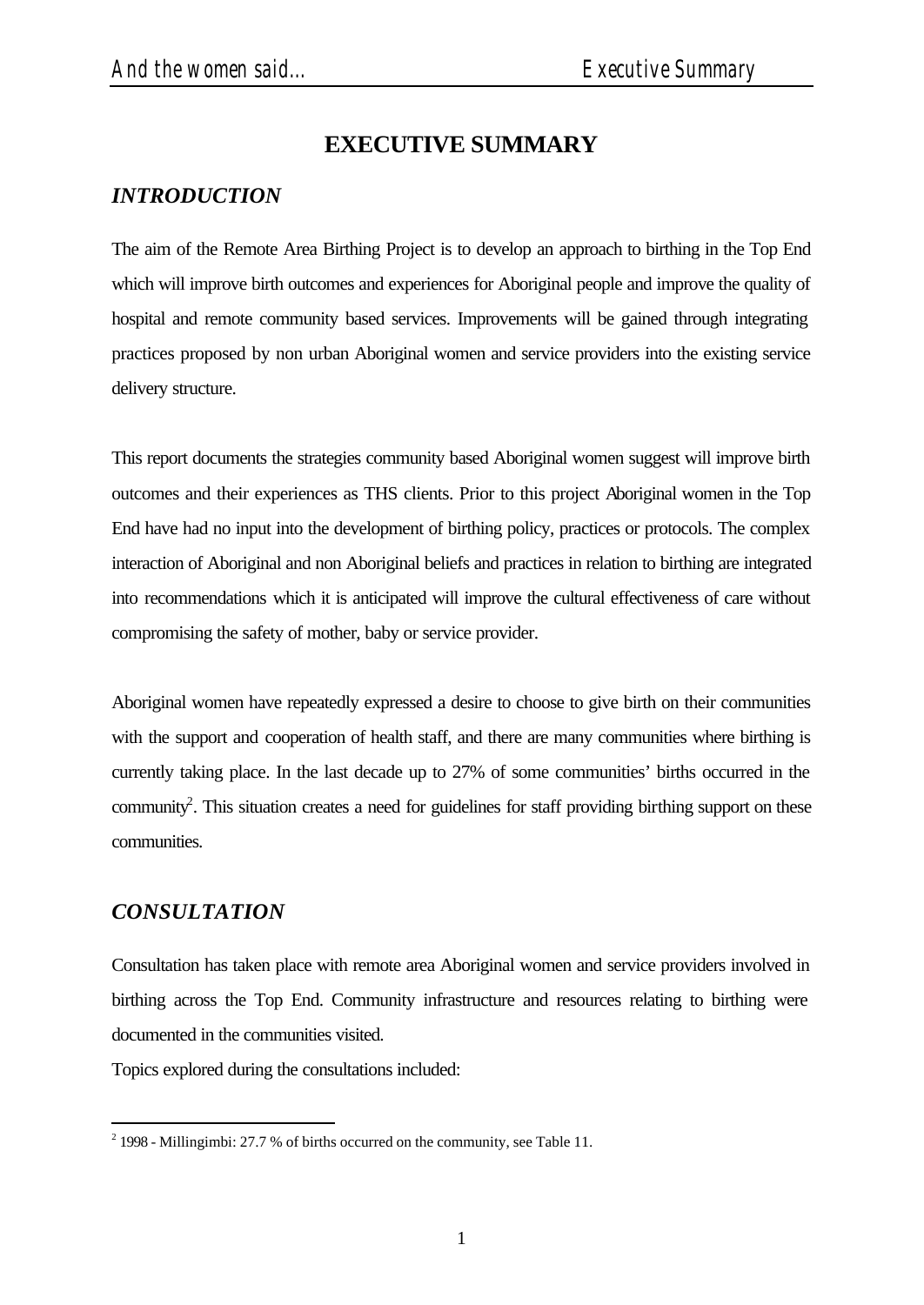- $\triangleright$  the feasibility and safety of community birthing;
- $\triangleright$  how to improve antenatal care and education; and,
- $\triangleright$  how to improve care in both the remote setting and the regional centres.

#### *CURRENT PRACTICE*

At present all pregnant women living in remote areas are encouraged to birth their babies in hospital. Women are transferred to the regional centre at 38 weeks or earlier. The Patient Assistance Travel Scheme (PATS) will pay for travel and accommodation to the nearest centre and an escort for women 15yrs and under, or in special circumstances. Most women stay in hostels in the regional centres although a few will stay with family or friends. If a woman wishes to stay in her community for the birth, the protocol suggests she be reviewed by the doctor for risk factors and the birth should be attended by a skilled and experienced midwife. However not all communities have skilled, experienced midwives as a part of their staff.

#### *KEY FINDINGS*

The key findings across the districts were remarkably similar. They have been presented under 11 separate headings although some of the issues overlap. The key findings are explored in more detail in the body of the report.

The key findings relate to:

**Safety** - on the community and in the regional centre;

**Choice** - the lack of choice for women and the unattractiveness of available options;

**Escorts** - support in labour often leads to shorter labour with less intervention, less caesarean sections and less complications following the birth;

**Hostels** - Two major problems were identified with hostels:

- $\triangleright$  the lack of security in many of the hostels for both the women and their personal property; and,
- $\triangleright$  the lack of food in some hostels

**Human Resources** - all communities need a skilled, experienced midwife;

**Infrastructure and Equipment** - there is no standardisation of basic equipment;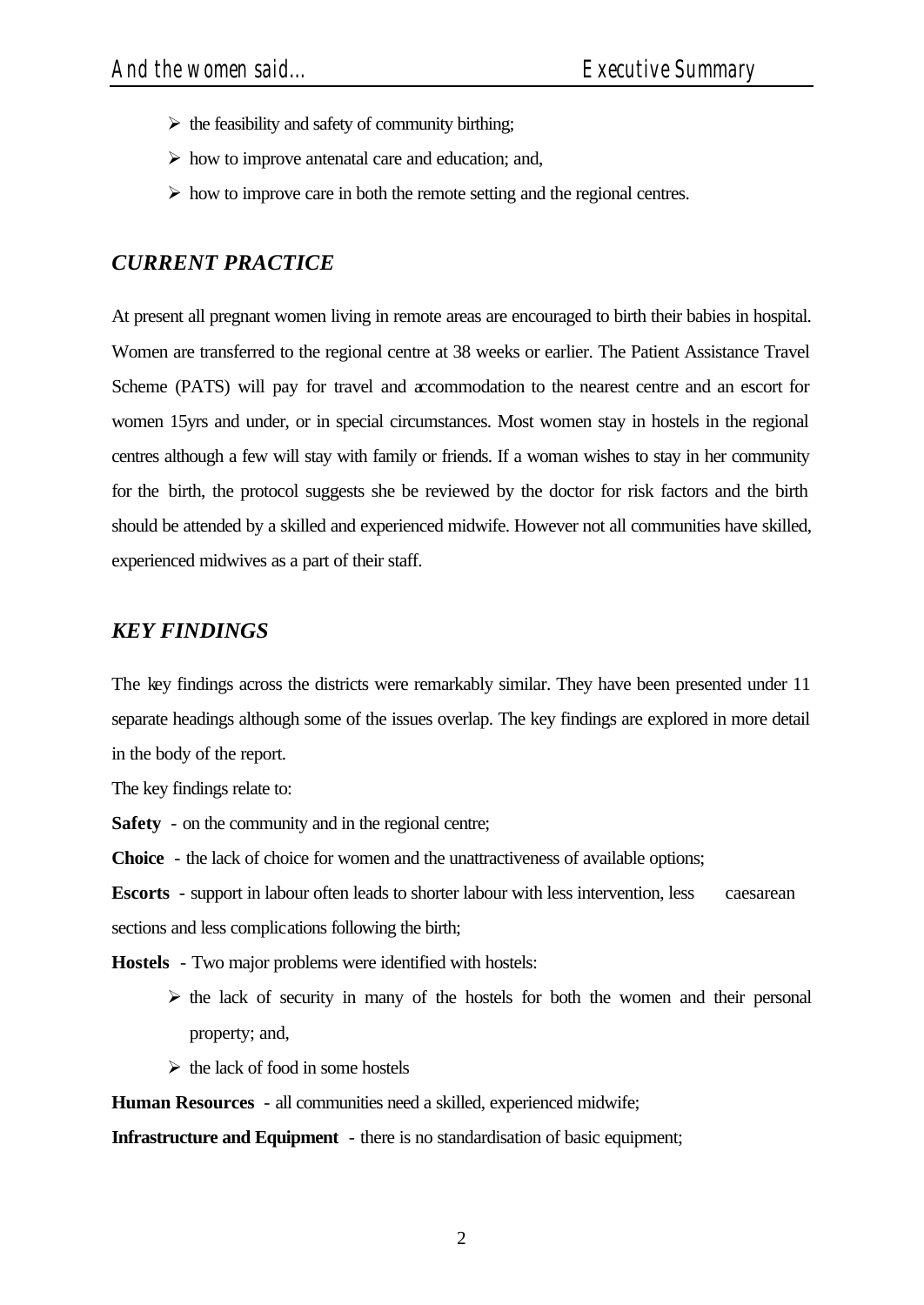**Antenatal Women** - culturally appropriate educational material and models of care are lacking in both the regional and remote area settings;

**Continuing Education** - needed for both Aboriginal Health Workers and nurses, and rotation of staff from remote areas for updating clinical midwifery skills;

**Regional Hospitals** - the main issues relate to inappropriate and ineffective communication between staff and patients, including the absence of interpreters;

**Birth Centre in Darwin** - unanimous support for a birth centre in Darwin; and,

**Community Birthing** - the majority of people consulted felt that community birthing should be available for low risk multiparous women, providing a number of conditions were met.

Most service providers felt that a pilot project was the only way to determine if community birthing would compromise the safety of the mother or the infant. Many felt that outcomes may be improved.

#### *CONCLUSION*

 A range of recommendations for improving services in the remote communities and the regional centres have been made in this report. Many recommendations could be implemented with minimal cost. Some recommendations need an initial outlay of funds but the expense would be offset against the reduced cost of intervention during labour and birth and the long term costs related to low birth weight. Expenditure related to some recommendations are likely to lead to less hospital admissions in early life and lessen the chance of developing chronic diseases in adulthood. Some of the recommendations would have direct savings for the health budgets and many would have long term indirect savings.

The primary advantages of improving maternal health services in regional centres would be:

- $\triangleright$  to provide a safer environment for women who are awaiting birth;
- $\triangleright$  to provide savings in the costs associated with birthing as women would be:
	- ♦ less likely to return to their community prior to birth, often then being evacuated out of the community in labour or following birth by the Air Medical Service;
	- ♦ less likely to require intervention in labour; and,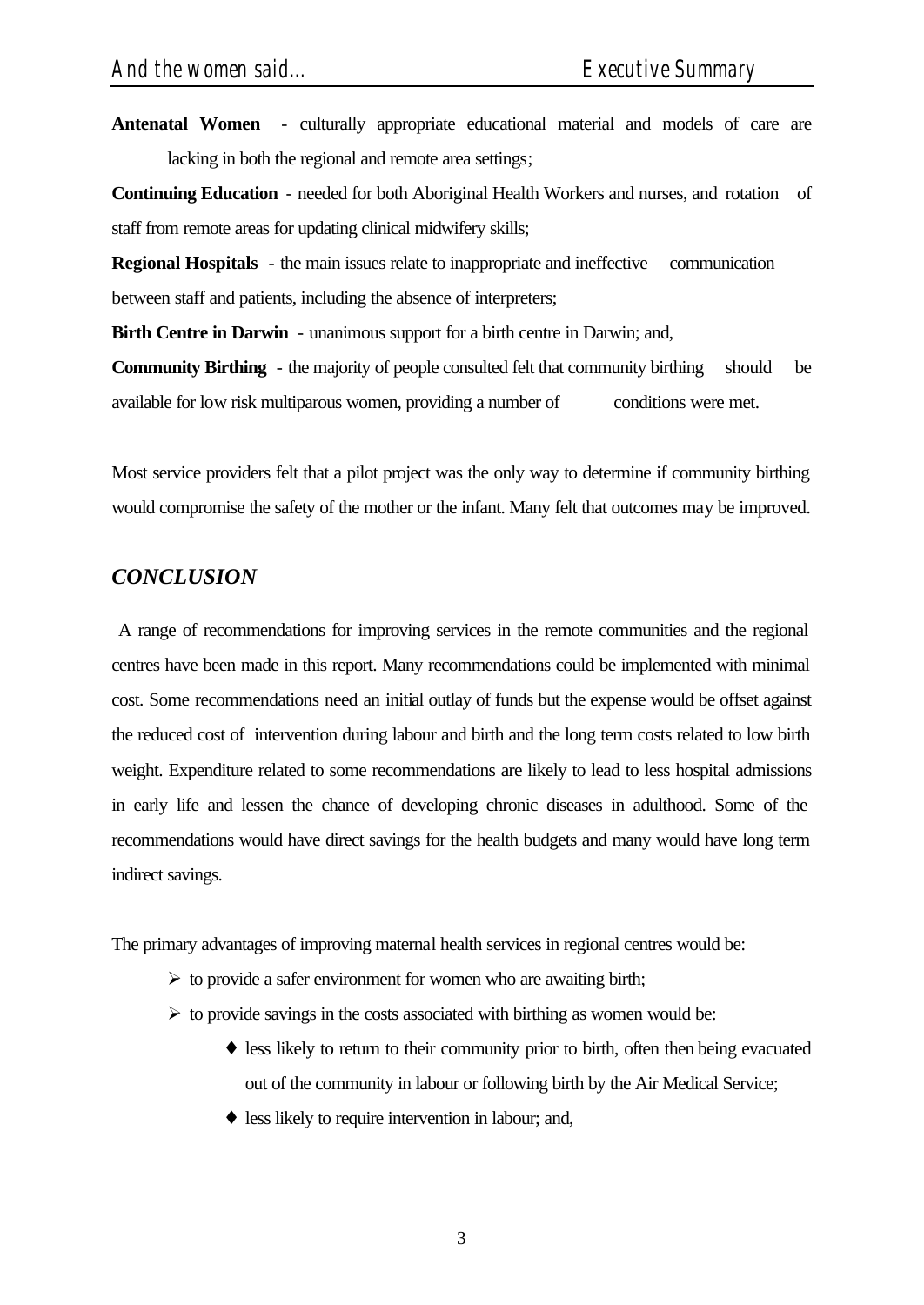♦ less likely to have a low birth weight infant.

The primary advantages of providing a remote area birthing service would be:

- $\triangleright$  to provide a safer environment for those women who are already choosing to birth in their remote communities;
- $\triangleright$  to improve antenatal care, antenatal education and postnatal care, which would lead to improved health for both mothers and babies; and,
- $\triangleright$  to develop a service delivery model:
	- ♦ that has been requested by Aboriginal communities;
	- ♦ that has a primary health care focus;
	- ♦ in collaboration with community members;
	- ♦ that strengthens community capacity to be involved in decisions that effect their health.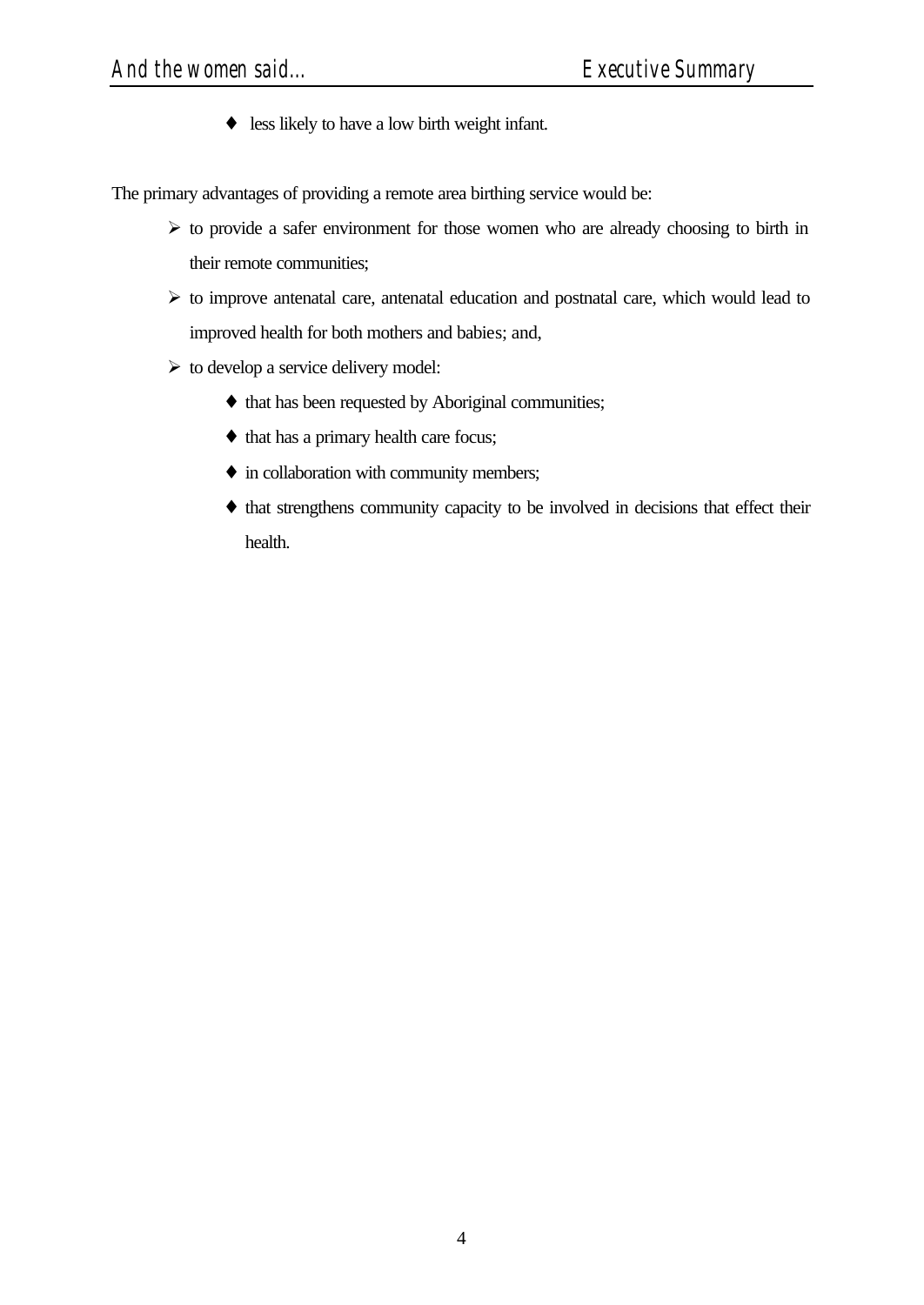# **SECTION ONE**

# **INTRODUCTION**

The Remote Area Birthing Project is funded through Territory Health Services (THS) Women's Health Strategy Unit, with support from the Public Health Outcomes and Funding Agreement. The aim of the Project is to develop an approach to birthing in the Top End which will improve birth outcomes and experiences for Aboriginal people and improve the quality of hospital and remote community based services by integrating practices proposed by non urban Aboriginal women and service providers. This report documents the strategies community based Aboriginal women suggest will improve birth outcomes and their experiences as THS clients. Prior to this project Aboriginal women in the Top End have had no input into the development of birthing policy, practices or protocols, and it is anticipated that THS practices will be revised to more closely align service delivery with the expressed wishes of the client group.

The impetus for the project came from a repeatedly expressed desire by Aboriginal women to be able to choose to give birth on their communities with the support and cooperation of health staff, and by the need to provide guidelines for staff providing services on communities where birthing is already taking place. In the last decade up to 27% of some communities' births occurred in the community<sup>3</sup>.

The women consulted during this project report that having a greater choice about where they birth, access to birthing services which are responsive to their needs and increased safety when accessing town and community services would contribute to improved health during pregnancy and more positive birthing and post partum outcomes.

l

 $3$  1998 - Millingimbi: 27.7 % of births occurred on the community, see Table 11.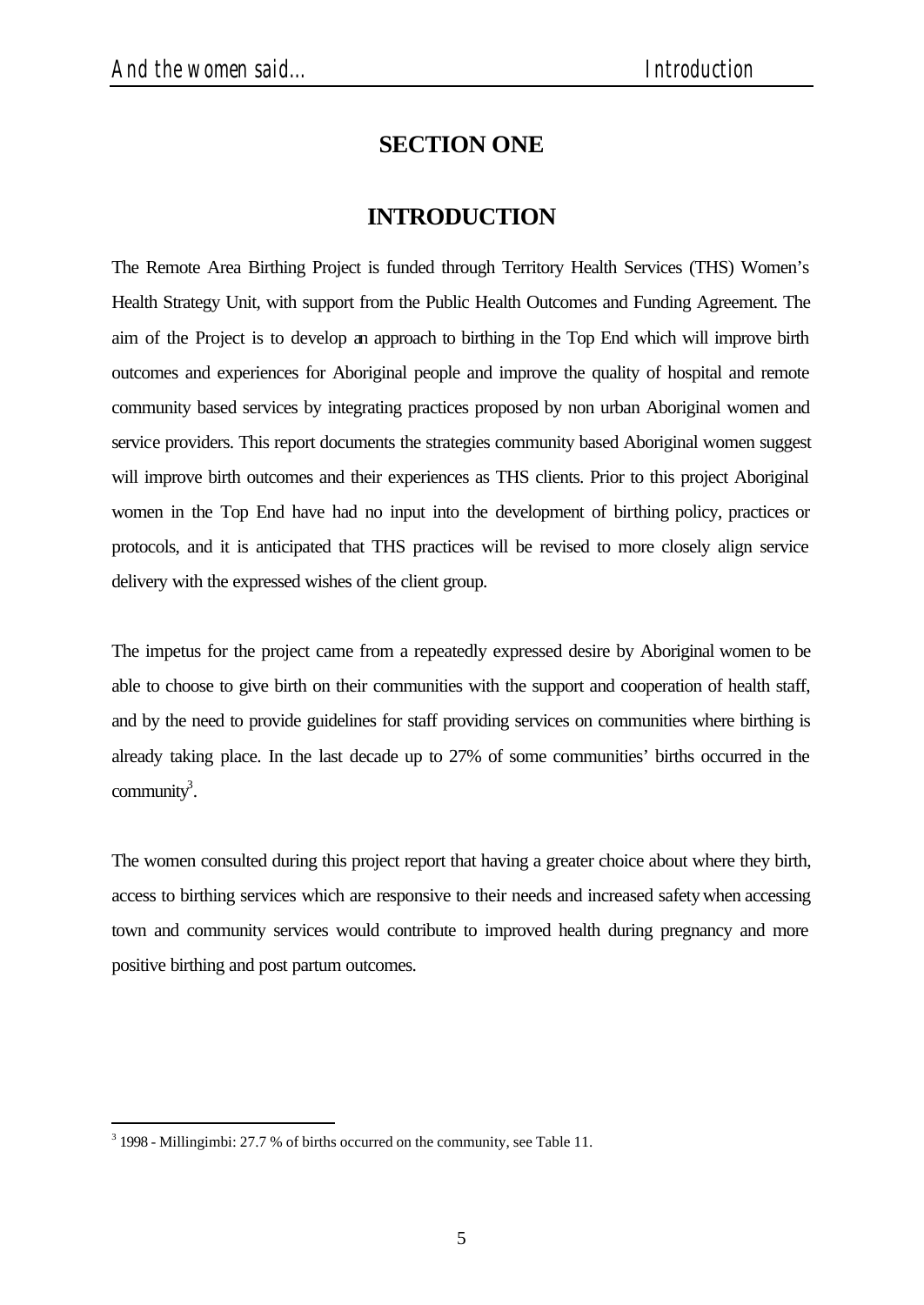# **BACKGROUND**

#### *PROJECT HISTORY*

l

The Review of Birthing Services in the Northern Territory of Australia<sup>4</sup> was conducted in 1992 and recommended that:

- $\triangleright$  R 3.4, Consultations take place with Aboriginal women in the Top End in relation to providing culturally appropriate birth centre care and the issues related to birthing in remote communities;
- $\triangleright$  R 4.4, A forum be established to enable Aboriginal women and health professionals to examine the issues related to birthing in rural and remote communities;
- $\triangleright$  R 4.5, THS develop and formalise a clear policy in relation to birthing outside hospitals including in rural and remote communities;
- $\triangleright$  R 4.6, THS recognise and provide support to remote and rural area women who choose to birth in their community; and,
- $\triangleright$  R 17.1, Alternative models of care that provide a choice for women from rural and remote areas, as discussed elsewhere in the report, are implemented as soon as possible.

These recommendations were endorsed by the THS Executive in July 1995.<sup>5</sup>

An interim Birthing Policy was prepared by the Women's Health Adviser incorporating the recommendations endorsed by THS. The policy is currently in draft form and does not yet make any policy statement on birthing outside of hospitals, on homelands or communities. The policy is expected to be completed by end 1999 and will include a policy statement on birthing outside hospitals. The policy will be informed by recommendations from this Remote Area Consultation

<sup>4</sup> Northern Territory Department of Health and Community Services, 1993, *Review of Birthing Services in the Northern Territory of Australia, 1992,* AGPS, NT pp.10-18.

<sup>5</sup> Women's Health Unit, THS, 1996, *The 1992 Review of Birthing Services in the Northern Territory of Australia, Implementation Status Report, October 1996,* AGPS, NT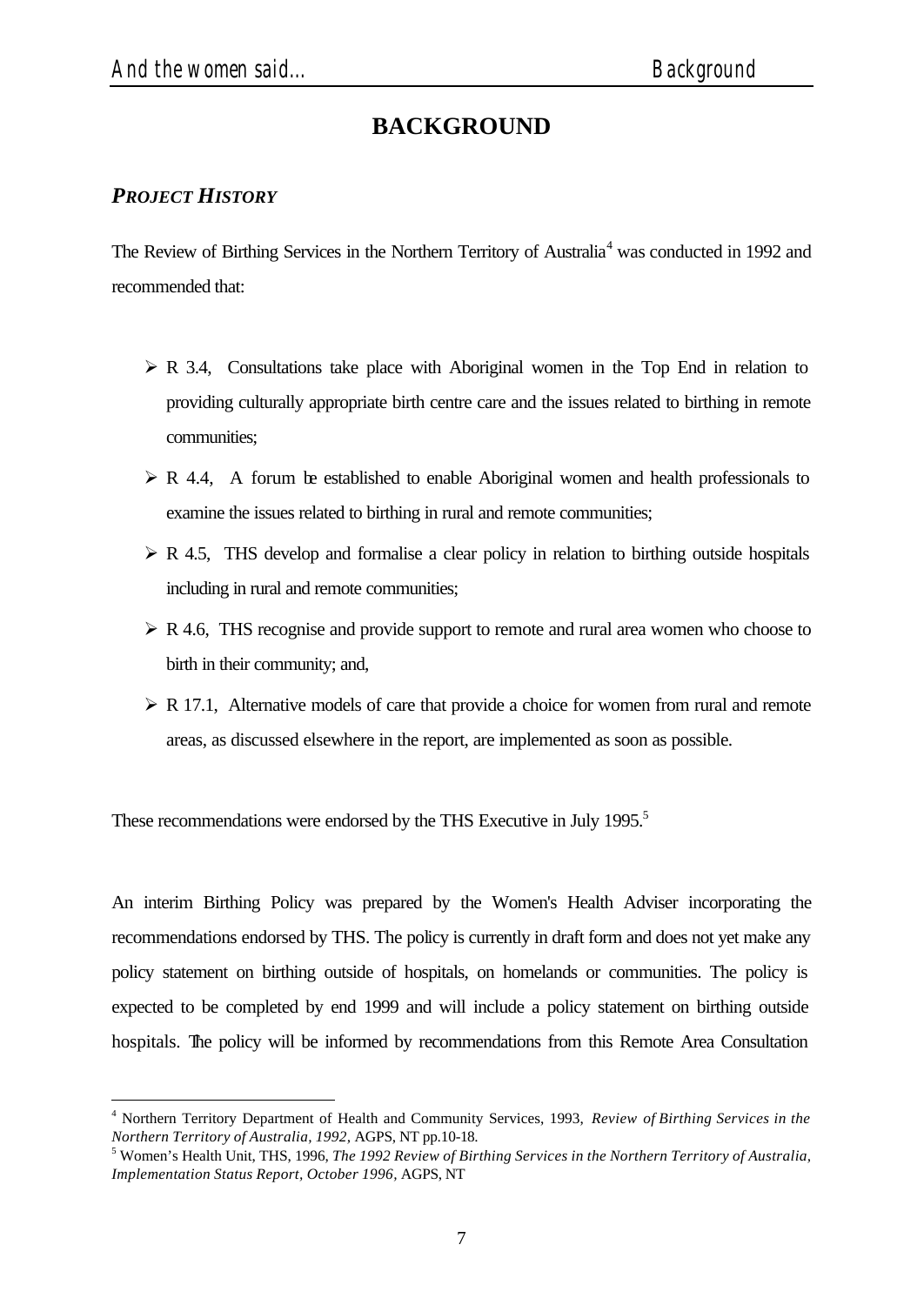Report and the Women's Business Meeting Draft Report and Recommendations.<sup>6</sup> The Women's Business Meeting was hosted by Danila Dilba, Darwin's Aboriginal Medical Service, in response to Recommendation 4.4 in the Review of Birthing Services.

In 1995 officers from the Commonwealth Government held brief consultations concerning birthing services with Aboriginal women of the Northern Territory.<sup>7</sup> Specific concerns raised were:

- $\triangleright$  the availability of appropriate and accessible birthing services;
- $\triangleright$  the limited choices available to women, particularly those in remote settings;
- $\triangleright$  the disruption to the lives of Aboriginal women and their families because of the requirement to travel to major centres to give birth;
- $\triangleright$  the inappropriateness of some birthing suites in hospitals which are particularly traumatic for some Aboriginal women;
- $\triangleright$  the inflexibility of the current guidelines for the PATS system to accommodate the needs of many Aboriginal women; and,
- $\triangleright$  the need for more Aboriginal women to be trained as health workers in midwifery and obstetrics.

These points, together with how women feel about community birthing and any cultural issues related to birthing, have been explored in this consultation.

The project has been divided in to four phases. Phase 1 of the Remote Area Birthing Project was to develop a standards of care document to support women wanting to birth their babies in their remote communities including:

 $\triangleright$  resource requirements;

l

<sup>6</sup> Biluru Bitji Binnilitlum Medical Service, 1998, *Danila Dilba Women's Business Meeting, Darwin Nov 2-3 1998, Draft Report and Recommendations*, Danila Dilba, Darwin.

<sup>7</sup> Dr Carmen Lawrence, Commonwealth Minister for Human Services and Health, *Ministerial Correspondence*, to Mr Finch, Northern Territory Minister for Health, 27.11.95, File No.HC952448.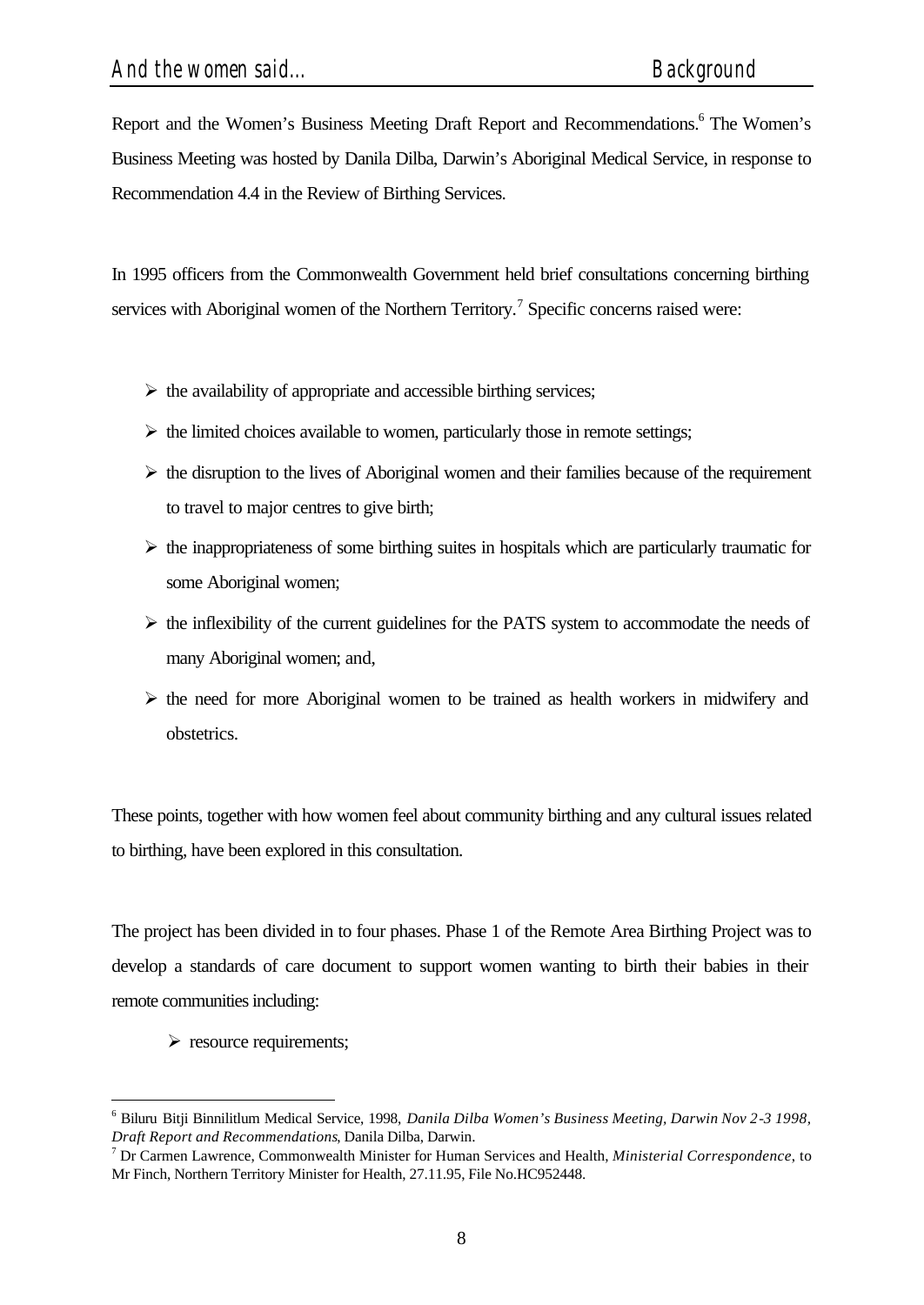- $\triangleright$  minimum standards; and,
- $\triangleright$  a risk assessment criteria for pregnant women.

The standards are in draft form at present and will be completed in the next phase of the project.

This report is a result of Phase 2 of the project, the Consultation Phase.

Phase 3 of the project will involve an economic evaluation of provision of a comprehensive birthing service in remote communities including a cost benefit and risk benefit analysis.

Phase 4 will progress to a pilot program, subject to the recommendations from Phase 2 and Phase 3 and THS executive approval.

#### *CURRENT PRACTICE*

l

In the absence of any THS policy to the contrary current practice in the Top End is to follow the recommendations from the Women's Health Protocols.<sup>8</sup> The Protocols state that all pregnant women are to be encouraged to deliver their babies in the hospital. Women are transferred to town at 38 weeks gestation, or earlier if their expected date of birth is uncertain, or if there are any complications necessitating hospitalisation. If a woman is reluctant to have her baby in hospital, the Protocols recommend she be reviewed by the doctor for any complicating factors and fully informed about the possible risks of birthing in the remote setting. The protocols suggest that if women choose not to travel to the regional centre for the birth, then they should be attended by a skilled and experienced midwife. Unfortunately not all community health centres have skilled and experienced midwives available, in fact some do not have midwives at all.

The Patients Assistance Travel Scheme (PATS) will pay for flights and accommodation (up to \$30 per night for health care card holders and pensioners and \$25 per night otherwise) to the nearest regional centre. PATS will pay for an official escort if the pregnant woman is 15 years and under, or if there are exceptional circumstances.<sup>9</sup> In some communities staff are reportedly able to utilise

<sup>8</sup> Margot McLean, 1994, *Northern Territory Top End Women's Health Protocols,* NT DH&CS, Darwin.

<sup>9</sup> Acute & Specialist Care Services, 1998*, Patients Assistance Travel Scheme - Procedures 1998* THS, Darwin.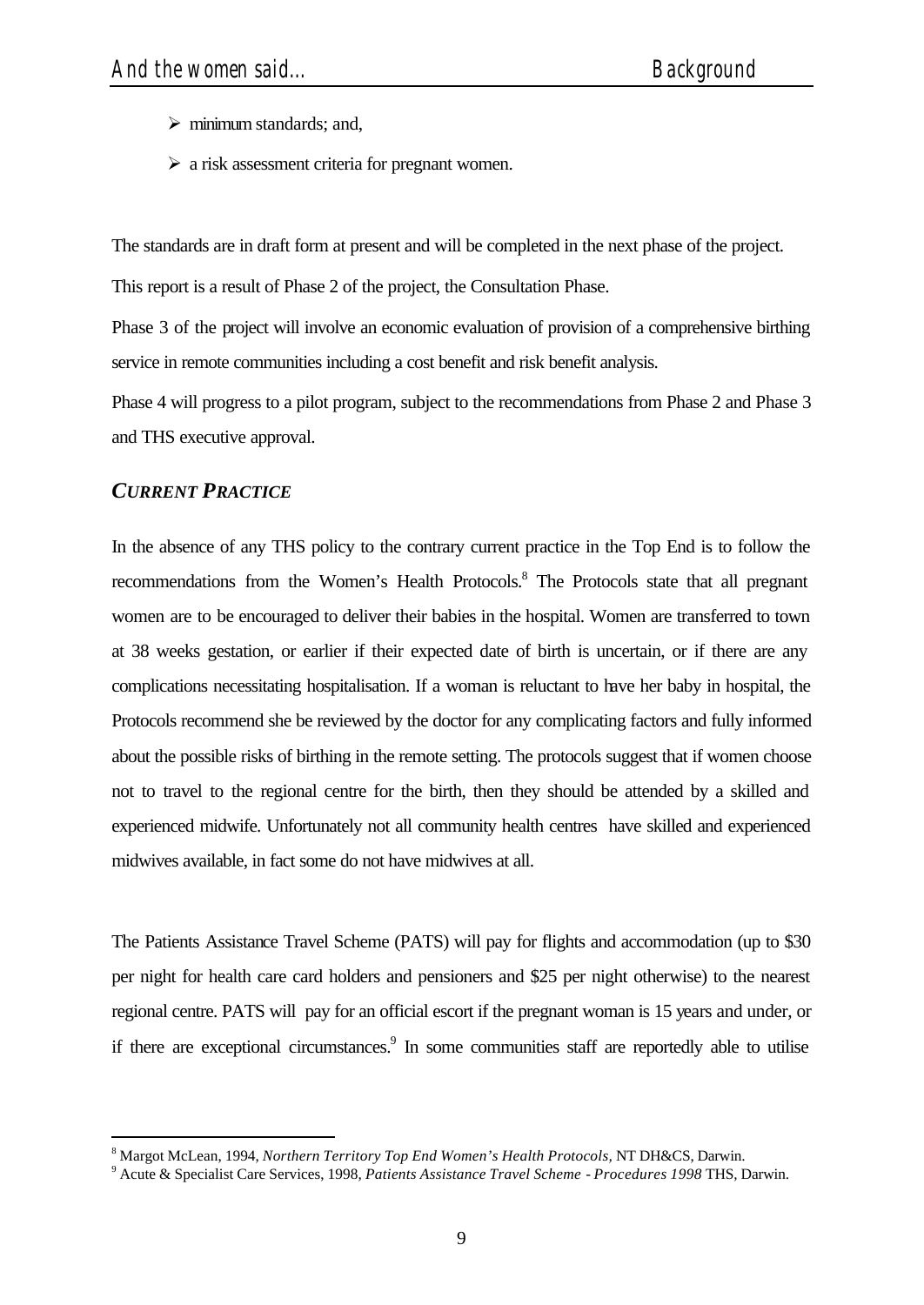PATS for all primiparous women to have escorts, however this varies depending on the arguments presented by the staff and is at the discretion of the doctor responsible for authorising PATS.

Most women stay in hostels in the regional centres although a few will stay with family or friends. The Aboriginal Hostels Association is a Commonwealth organisation that owns the majority of hostels in each of the regional centres. Some of these cater largely to people from remote areas who are in the regional centre for medical purposes. The PATS budget covers the accommodation and three meals a day in these hostels. Ebirra Hostel in Darwin is popular with pregnant women, particularly those from Maningrida and Groote Island, but also for women from Wadeye, Daly River, Peppimenarti, Oenpelli, Goulburn Island, Crocker Island and Galiwin'ku. It is owned by the Groote Island Trust and managed by Anglicare. Ebirra does not provide food, although they do have cooking facilities.

If women have a medical complication they may need to come to their regional centre and stay as an inpatient in the hospital. In Darwin there is a self care facility that is available for any person who requires minimal observation or care. The unit is on the hospital grounds, well fenced, has a security guard, is locked at night and women say they feel very secure there. Meals are provided by the hospital. Katherine Hostel operates in a similar way to the self care facility. It is on the hospital grounds, is secure, has a manager 24 hours a day and meals are provided. Nhulunbuy do not have this type of facility (further descriptions are in the regional overviews).

At present remote community health services are not resourced with either staff or equipment to provide comprehensive birthing services. Although some women, are birthing prematurely or are choosing to birth in their communities or on their homelands, this is not planned for in the provision of health services to communities, or in the training and recruitment of staff.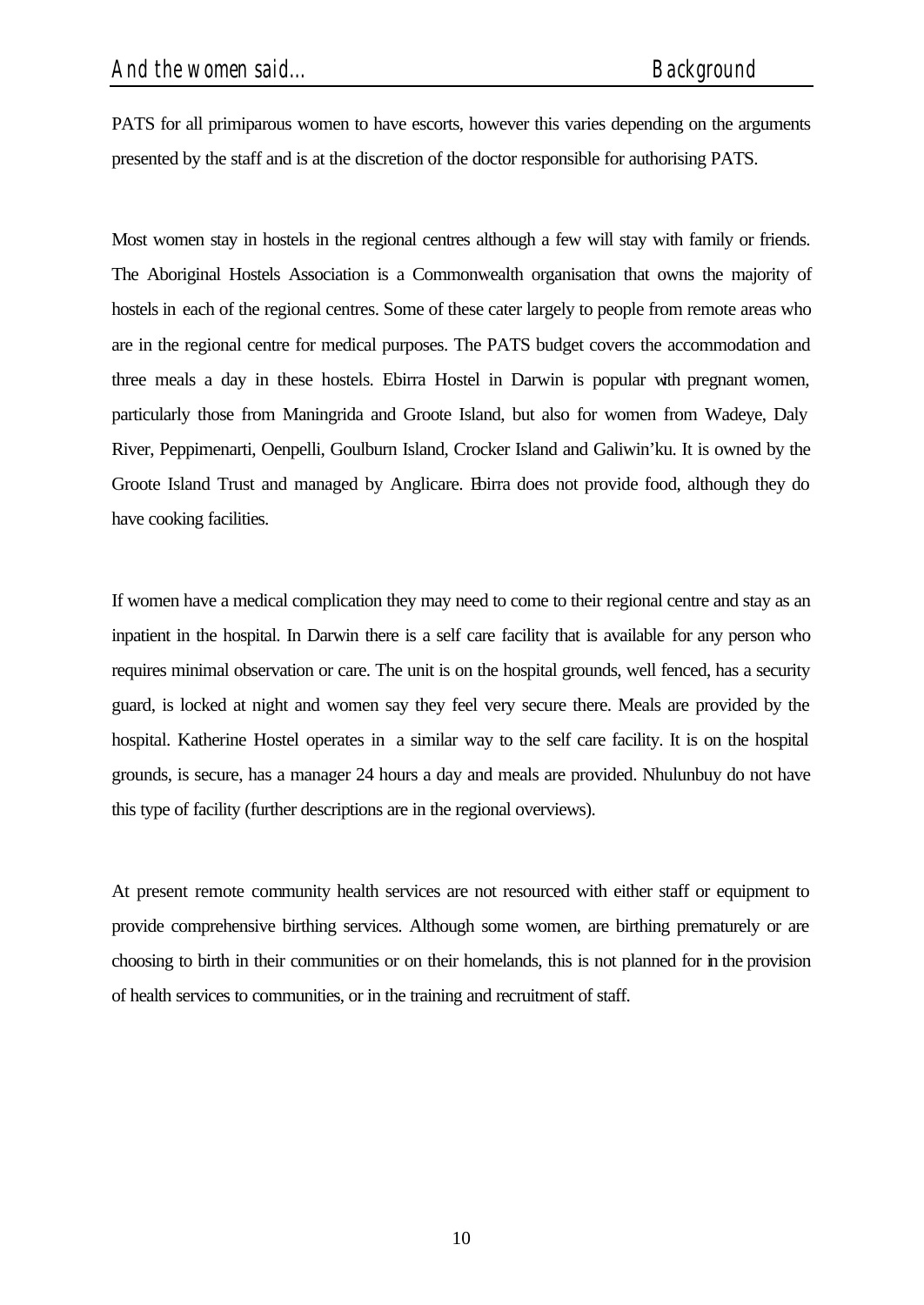# **LITERATURE REVIEW**

#### *BIRTHING STATISTICS FOR THE NORTHERN TERRITORY*

The aim of the N.T. Aboriginal Health Policy is 'To reduce health differences between Aboriginal and non-Aboriginal Territorians by significant and sustainable improvements to the health of the Aboriginal population'.<sup>10</sup> The information and statistics provided in this chapter show that although improvements have occurred, a significant change is still necessary.

In 1997 there were 88,316 females in the NT (47% of the population), 30% of these (26,447) identified as Aboriginal or Torres Strait Islander people.<sup>11</sup> Two thirds of Aboriginal women reside in rural and remote areas of the Territory.<sup>12</sup> The following table (Table 1) has been adapted from two reports<sup>13, 14</sup> and shows comparative statistics for Aboriginal and non-Aboriginal women in the Northern Territory in 1995.

It can be seen that a significantly larger proportion of Aboriginal women are not accessing antenatal care and have some form of complication during pregnancy. Aboriginal women have more than double the incidence of perinatal and infant mortality and a much lower life expectancy than non-Aboriginal women in the NT. There have, however, been improvements in the Aboriginal health statistics in the NT over the last ten years. These are illustrated in the following graph (Table 2).

<sup>&</sup>lt;sup>10</sup> Public Health Strategy Unit, THS, 1998, *The Aboriginal Public Health Strategy and Implementation Guide*, *1997-2002,* N. T. Government Printers, Darwin.

<sup>&</sup>lt;sup>11</sup> Australian Bureau of Statistics (ABS), 1997, *Population by Age and Sex: Australian States and Territories: 30 June 1992 to 30 June 1997,* ABS 3201.0

<sup>&</sup>lt;sup>12</sup> Women's Health Strategy Unit, THS, 1999, *The Health Status of Women in the Northern Territory*, AGPS, Darwin.

<sup>&</sup>lt;sup>13</sup> Women's Health Strategy Unit, THS, 1999, *The Health Status of Women in the Northern Territory*, AGPS, Darwin.

<sup>14</sup> d'Espaignet, E.T., Woods, M., Measey, M.L., 1997, *NT Midwives Collection: Mothers and Babies, 1995,* AGPS, Darwin.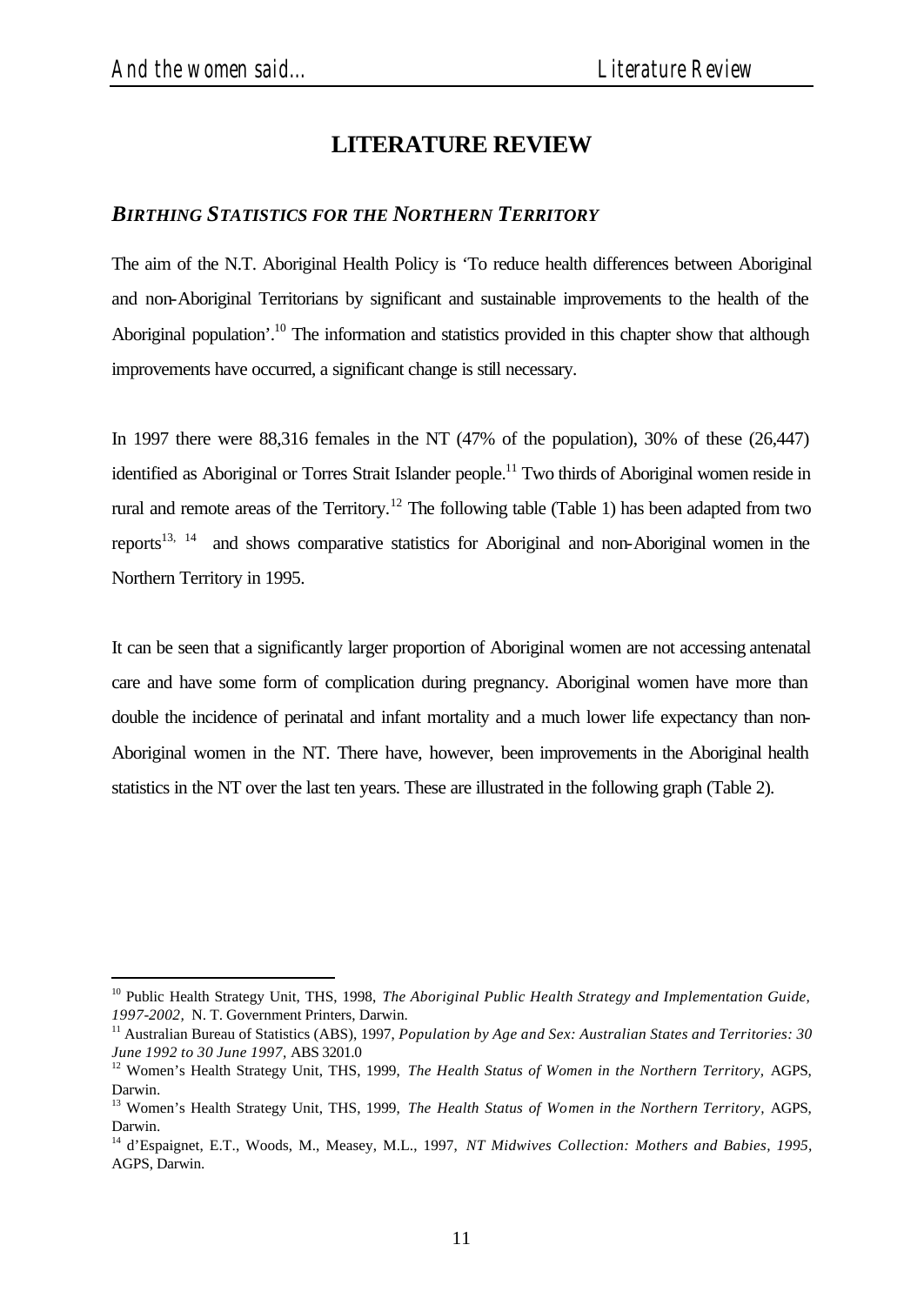| Table 1. Comparative statistics for Aboriginal and non-Aboriginal women in the Northern |
|-----------------------------------------------------------------------------------------|
| Territory in 1995, additional statistics for maternal mortality from 1979-1991.         |

|                                            | Aboriginal<br>Non-Aboriginal |                |
|--------------------------------------------|------------------------------|----------------|
|                                            | Women                        | Women          |
| Female Population in NT                    | 26,447 (30%)                 | 61,869 (70%)   |
| Life expectancy in years                   | 61.7                         | 83             |
| No. of women who gave birth                | 1,244 (34.5%)                | 2,363 (65.5%)  |
| Fertility rate                             | 2.6                          | $\overline{2}$ |
| % of pregnant women $<$ 20 years           | 29.3%                        | 6%             |
| % with no antenatal care                   | 2.8%                         | 0.3%           |
| % with anaemia                             | 18.7%                        | 3%             |
| Medical complications in pregnancy         | 45.7%                        | 16.8%          |
| Obstetric complications in pregnancy       | 24.9%                        | 19.7%          |
| Delivery complications                     | 44.8%                        | 39.5%          |
| Puerperal complications prior to discharge | 16.4%                        | 4.2%           |
| Maternal mortality, 1995                   | $\theta$                     | $\Omega$       |
| Maternal mortality, 1979-1991              | 88 / 100,000                 | 3/100,000      |
| Low birth weight $\langle$ <2500gms)       | 12.9%                        | 5.6%           |
| Stillbirths (per 1,000)                    | 16.8                         | 6.7            |
| Neonatal mortality (per 1,000)             | 9.8                          | 5              |
| Perinatal mortality (per 1,000)            | 26.4                         | 11.6           |
| Infant mortality (per 1,000)               | 18.7                         | 7.1            |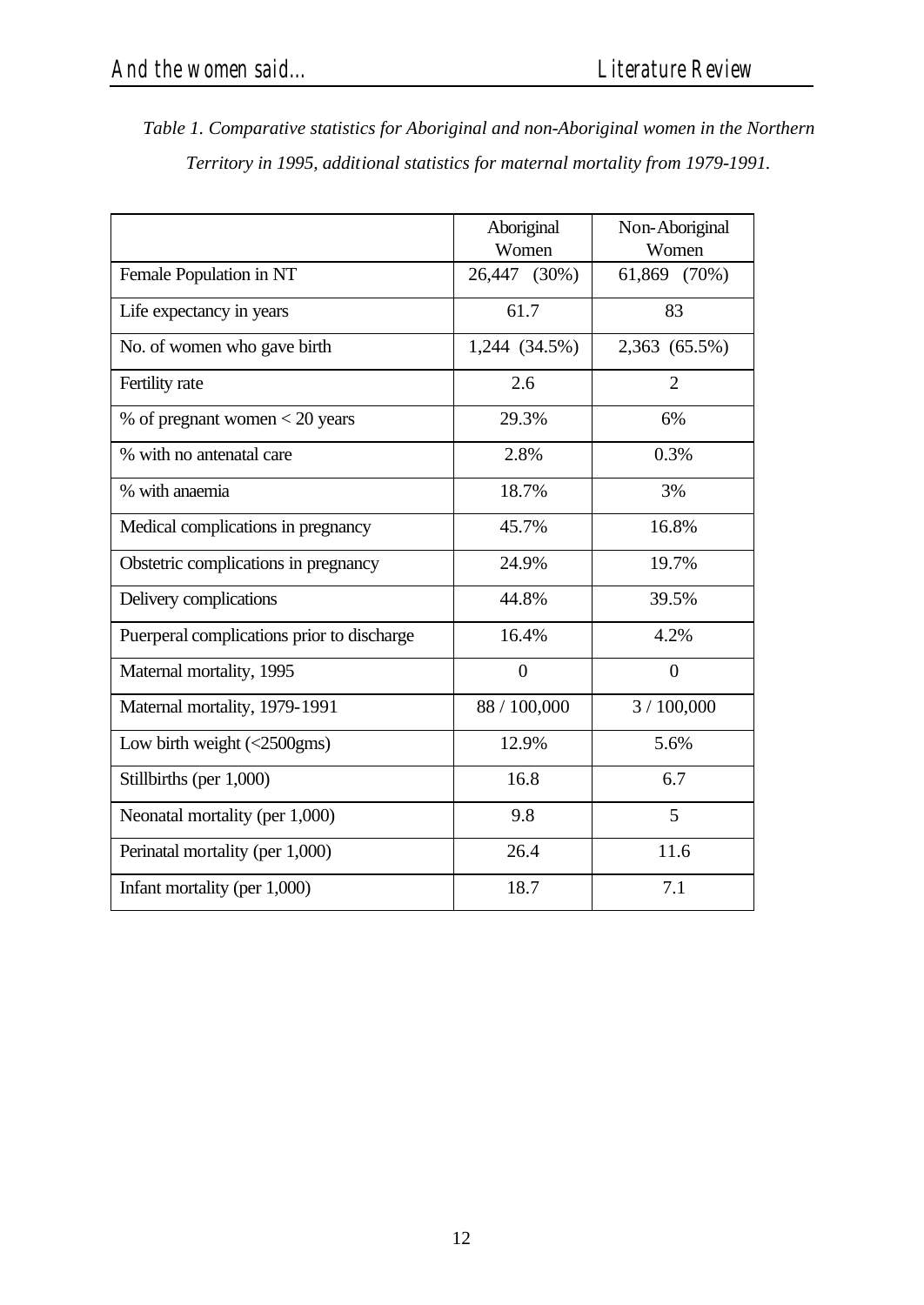The graph below demonstrates the improvement in some areas from the years 1986 to 1995. All categories are shown as the rate per 1,000 live births except the low birth weight category which is shown as a percent of all births.<sup>15</sup>





Two very concerning and preventable factors identified in Table 1 are:

- $\triangleright$  almost one fifth of pregnant Aboriginal women are anaemic (18.7% vs. 3% in non-Aboriginal women); and,
- $\triangleright$  a high number of low birth weight babies are being born to Aboriginal women (12.9% vs 5.6%), more than double that of non-Aboriginal women.

Research indicates that maternal undernutrition and anaemia are linked to low birthweight which often leads to poor infant health and the development of chronic diseases in adulthood (such as diabetes and cardiovascular disease).<sup>16, 17, 18</sup> This theory is known as the Barker Hypothesis.

<sup>15</sup> Markey, P.G., d'Espaignet, E.T., Condon, J.R., Woods, M., 1998, *Trends in the Health of Mothers and Babies, NT 1986-95,* AGPS, Darwin.

<sup>16</sup> Godfrey, K., 1998, 'Maternal Regulation of Fetal Development and Health in Adult Life'*,* in *European Journal of Obstetrics and Gynaecology and Reproductive Biology,* 78:141-150 .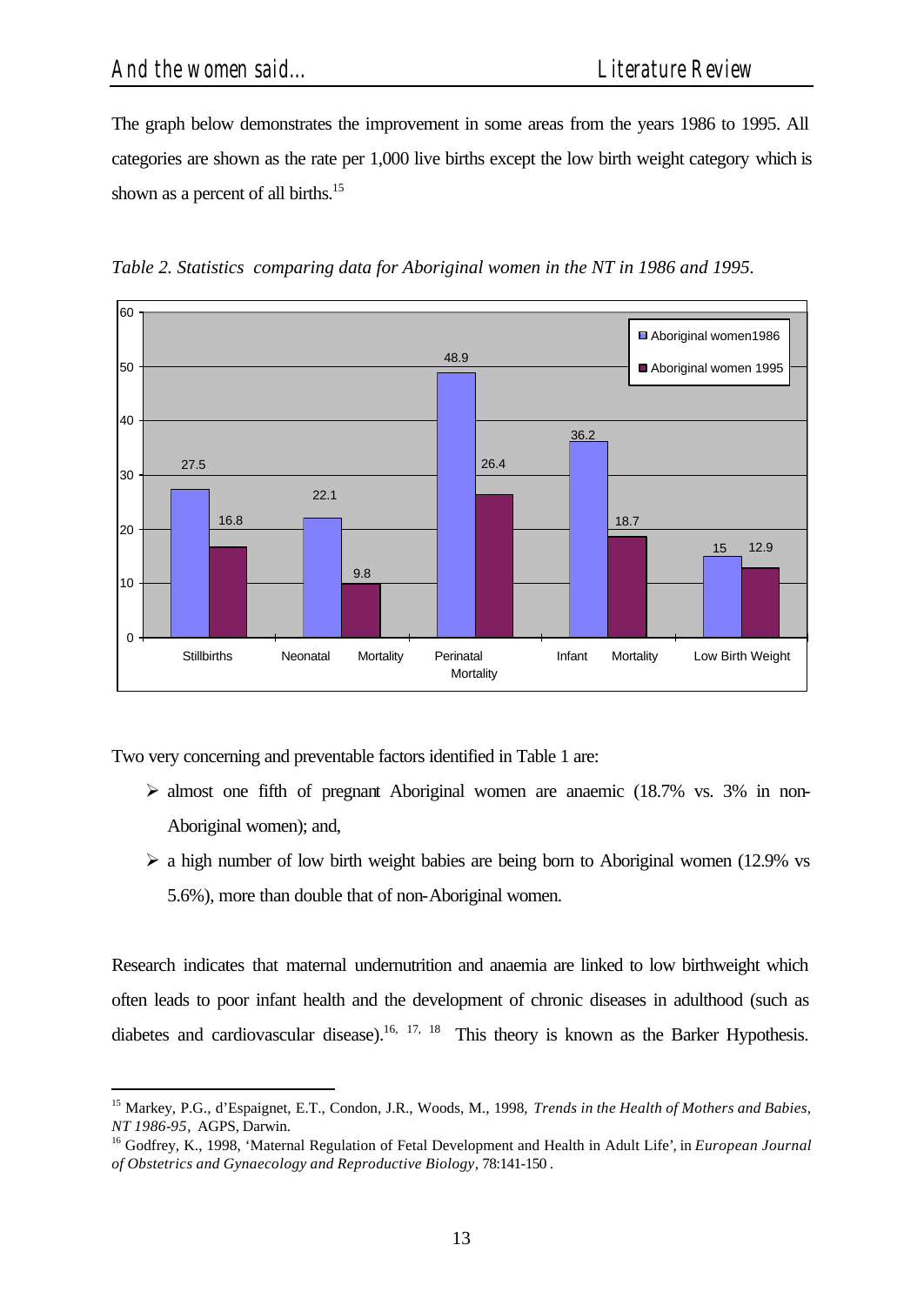Recent studies suggest that maternal stress hormones may cross the placenta and delay some parts of fetal brain growth, and maternal stress may cause the fetus to release its own stress hormones, also affecting fetal brain growth.<sup>19</sup> One study using data from the Darwin Hospital attributed 28% of low birth weight and 15% of intrauterine growth retardation to maternal malnutrition.<sup>20</sup> Given this increasing body of evidence it would seem logical to intervene at the earliest possible opportunity to try to improve the health and well being of pregnant women, in an attempt to improve the birth weight and health of the neonate.

The table below depicts the number of births that occurred in the three regional hospitals in the Top End in 1995 as well as the total number that occurred in the NT.

|                               | Aboriginal   | Non-Aboriginal | Total |
|-------------------------------|--------------|----------------|-------|
| <b>Royal Darwin Hospital</b>  | 441 (31%)    | 985 (69%)      | 1426  |
| <b>Gove District Hospital</b> | 119 (68%)    | 57 (32%)       | 176   |
| <b>Katherine Hospital</b>     | 184 (48%)    | 197 (52%)      | 381   |
| Total for NT                  | 1244 (34.5%) | 2363 (65.5%)   | 3607  |

*Table 3. Number of births in hospitals in the Top End region, by Indigenous status, in 1995.*

The number of women who gave birth out of hospitals has been decreasing over the last ten years. In 1987, 11% of Aboriginal births occurred out of hospitals, and in 1995 the percent had decreased to 4.5%.<sup>21</sup> In the Top End region in 1995 the number is higher than that for the overall NT with

<sup>17</sup> Weeramanthri, T., 1998, *Finding the Right Balance - A "Preventable Chronic diseases Strategy for the NT" Draft Paper,* THS, Darwin.

<sup>&</sup>lt;sup>18</sup> Hoy, W., McFarlane, R., Pugsley, D., Norman, R., Mathews, J., 1996, 'Markers for Cardiovascular and Renal Morbidity: Expectations for an Intervention Programme in an Australian Aboriginal Community', in *Clinical and Experimental Pharmacology and Physiology*, 23:1:S33-S37.

<sup>19</sup> Women and Infants Research Foundation Western Australia, *Annual report 1998,* Western Australia, pp.15- 16.

<sup>&</sup>lt;sup>20</sup> Sayers, S., Powers, J., 1997, 'Risk factors for low birth weight, intrauterine growth retardation and preterm birth in the Darwin Health Region', *Australian and New Zealand Journal of Public Health,* 21:5:524-530.

<sup>21</sup> Markey, P.G., d'Espaignet, E.T., Condon, J.R., Woods, M., 1998, *Trends in the Health of Mothers and Babies, NT 1986-95,* AGPS, Darwin.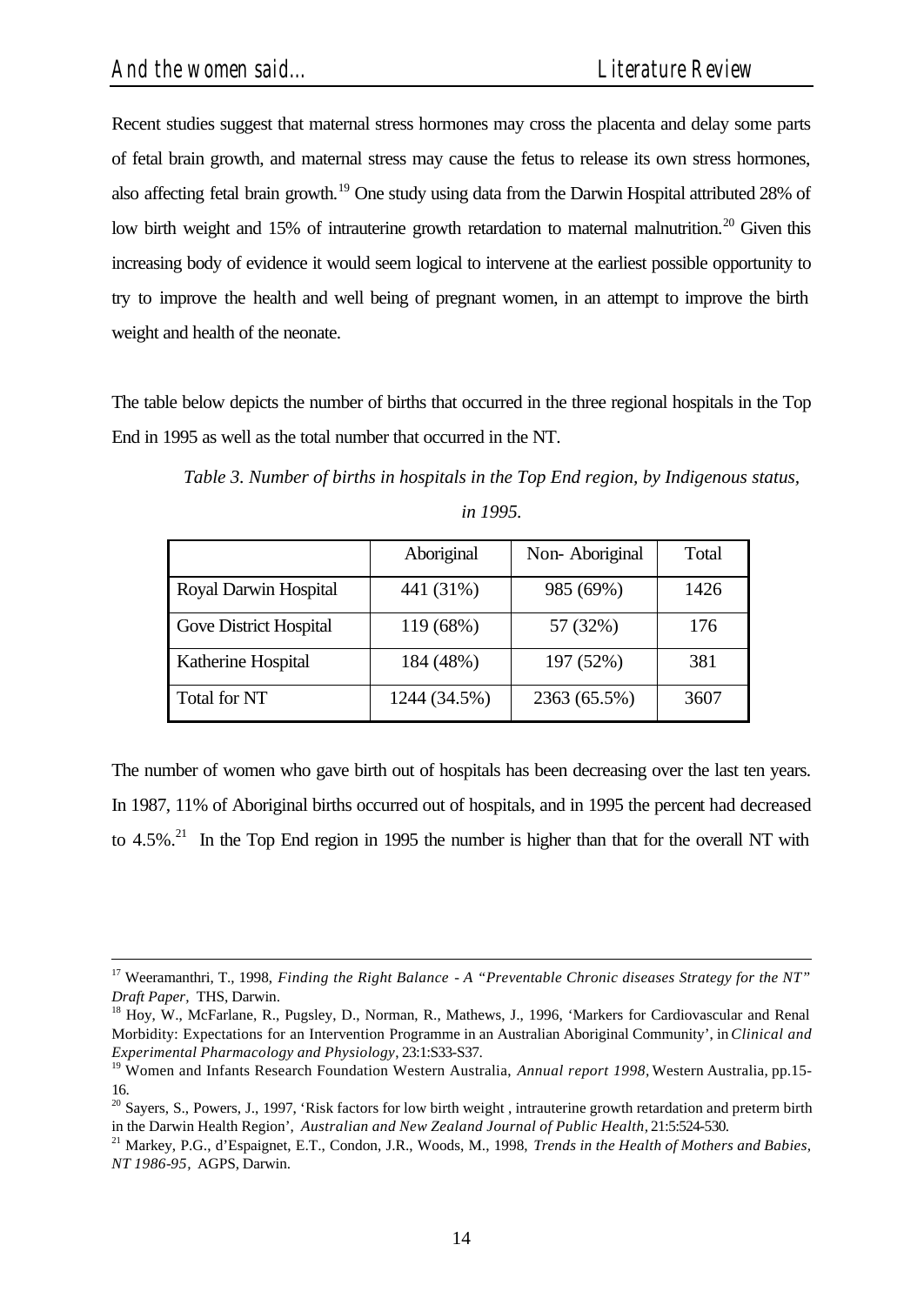Darwin Rural having 16 (6%) births out of hospital, East Arnhem having 11 (7.2%) and Katherine Region,  $7 (3.3\%)$ .<sup>22</sup>

Statistics from the PATS clerks and Air Medical Service were also accessed. Table 4 demonstrates the number of women who were transported into Darwin by the Darwin Air Medical service for a 12 month period from November 1997. It was estimated that approximately 10% of women who have been transported into Darwin for birth return home prior to the birth. Reasons for this include problems at home with other children or husbands, a death in the community or women may decide to go home because they are lonely or have run out of money. Many of these women will return to Darwin with the Air Medical Transport (either in labour or following the birth). This represents an increased cost to THS that could be reduced if regional services were improved, making it easier for women to stay until the birth.

A total of 13 women were carried to Darwin by Air Medical Transport (in the same 12 month period) following the birth of their babies in the community. It is unclear if there were medical reasons for this or if it was purely routine practice that occurs across the Top End. This too could be avoided if communities had the resources to offer the necessary postnatal care.

<sup>22</sup> d'Espaignet, E.T., Woods, M., Measey, M.L., 1997, *NT Midwives Collection: Mothers and Babies, 1995,* AGPS, Darwin.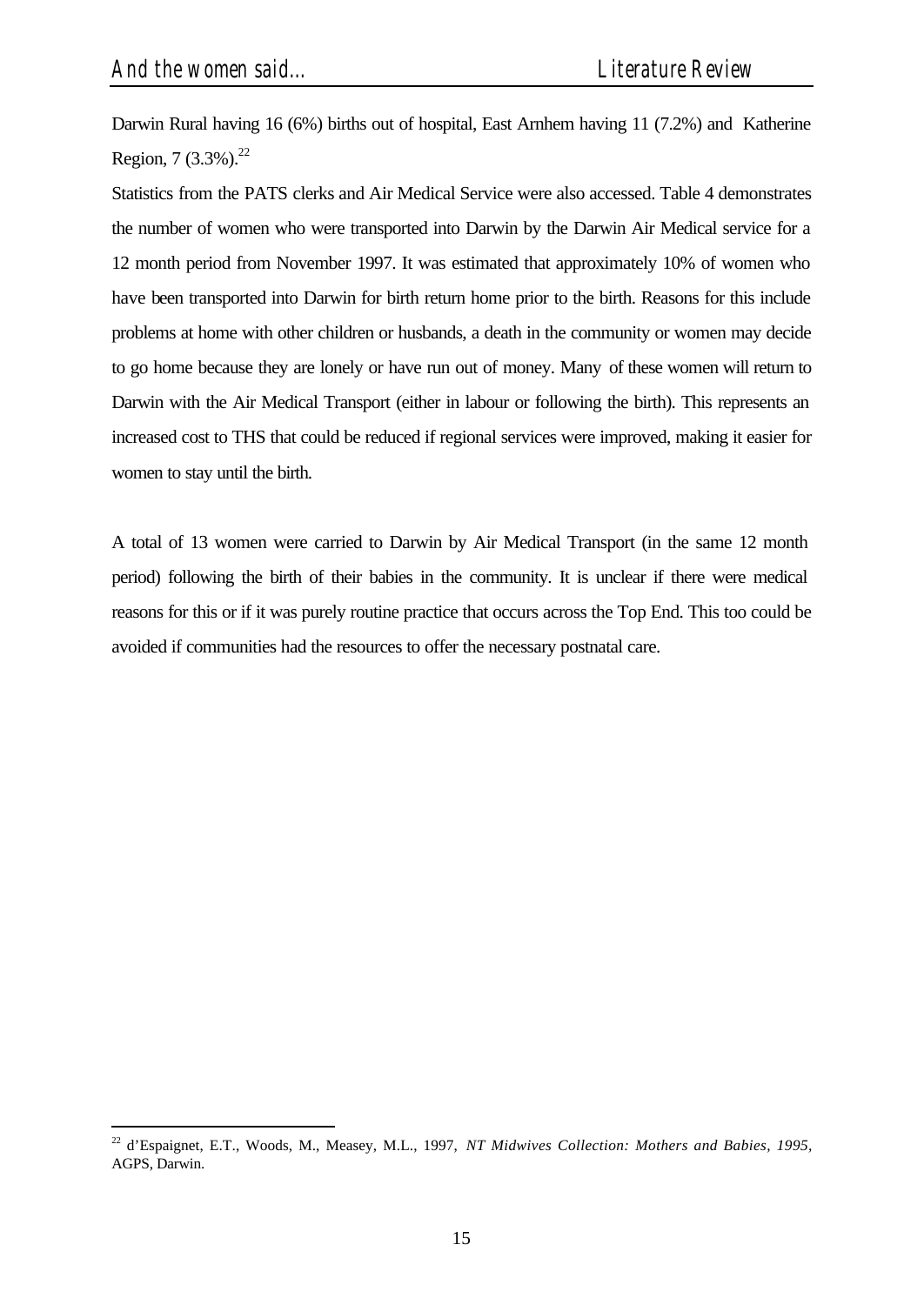*Table 4. Number of maternity transfers to Darwin (by Darwin remote Air medical Service), in the 12 month period from November 1997 to October 1998, including escort and labour status. Includes women from the Tiwi Islands for the first 4 months only, numbers do not include those women from outlying areas who drove in to Darwin.*

|                                          | Primiparous    | Multiparous |         |
|------------------------------------------|----------------|-------------|---------|
|                                          | women          | women       | Total   |
| Total number of pregnant women           | 33 (20%)       | 131 (80%)   | 164     |
| No. and % who had official escorts       | 21 (64%)       | $10(8\%)$   | 31(19%) |
| Transferred in labour or early labour    | 7              | 16          | 23      |
| Transferred in premature labour          | $\overline{2}$ | 10          | 12      |
| Transferred following birth              |                |             | 13      |
| Estimated average no. of women awaiting  |                | 3           | 4       |
| birth in Darwin hostels at any one time* |                |             |         |
| Estimated maximum no. of women awaiting  | 3              | 6           | 9       |
| birth in Darwin hostels at any one time* |                |             |         |

*\*These numbers were an estimate by the PATS clerks and do not include inpatients.*

This table indicates that 177 women (164 pregnant women plus 13 women who had already given birth) travelled by plane from the Darwin Rural district during this 12 month period, (in 1995, 241 women from the Darwin Rural region gave birth).<sup>23</sup> Without doing fairly intensive investigations it is difficult to say why these numbers differ so much. Less women from this area may have given birth, or women may have travelled to Darwin by car or there could be an error in the statistics. Those women who were transferred in labour (13%), in premature labour (7%) or following birth (7%) would have come in to Darwin with the Air Medical Transport (total  $n = 48 = 27\%$ ).

Additionally, women are transported into Darwin with the Katherine and East Arnhem Air Medical Services. Women from these districts are often transferred due to complications of pregnancy and are admitted as inpatients to the hospital. Anecdotal evidence suggests that there could be between 0-10 women from remote areas as inpatients at any one time. 1995 statistics showed that 241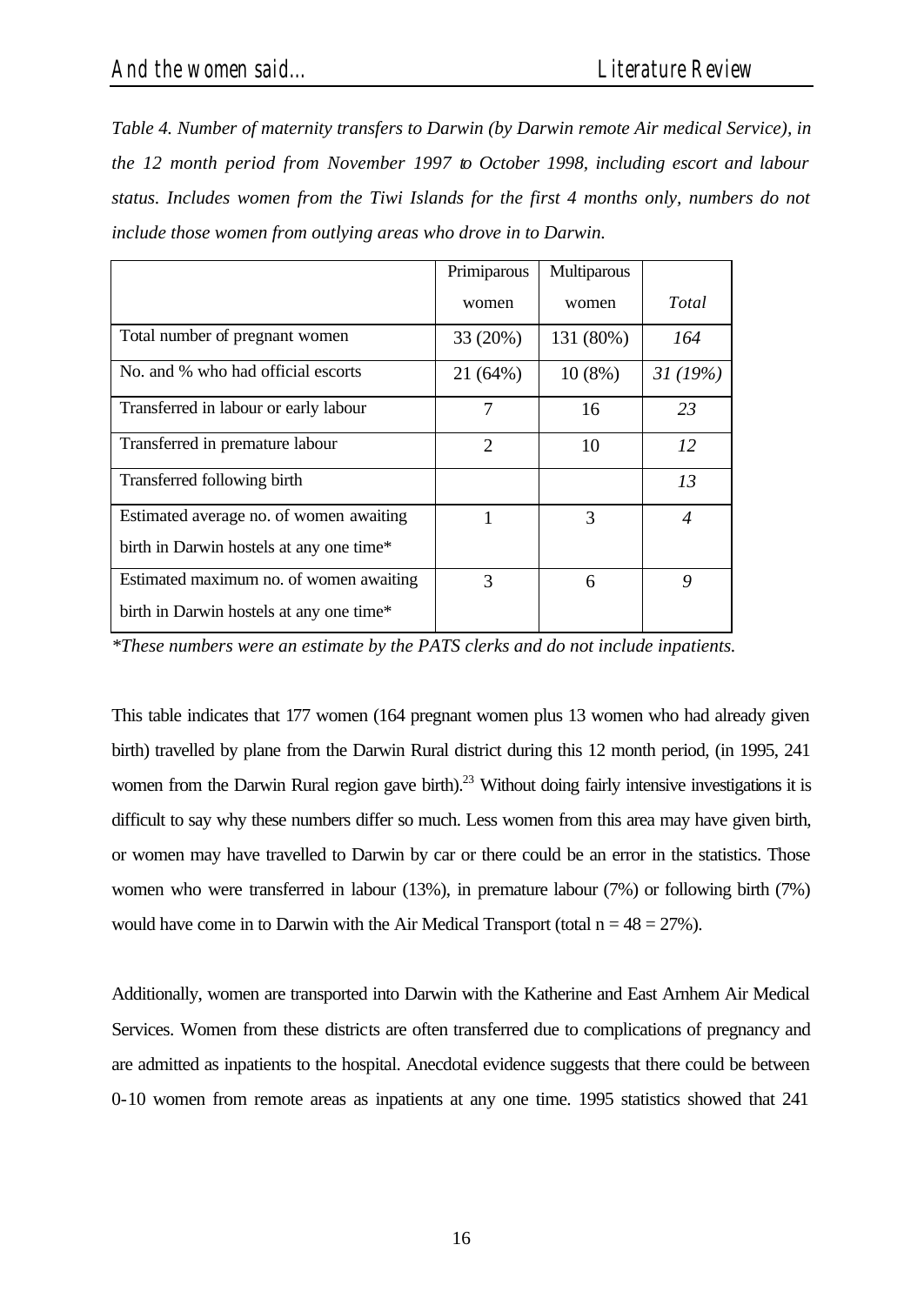Aboriginal women from Darwin rural, 27 Aboriginal women from East Arnhem, 22 Aboriginal women from Katherine region and 14 Aboriginal women from elsewhere (usually the Kimberley region) delivered in RDH (total 441).

From the above information a number of conclusions can be drawn:

- $\triangleright$  on available statistics 21/33 primiparous women who came to Darwin in that 12 month time period had an official escort (providing all primiparous women with an escort would only mean approval for another 12 escorts);
- $\triangleright$  there may be 9-20 pregnant Aboriginal women from remote areas in Darwin at any one time (enough to support a full time midwife who could offer antenatal care and education, support in labour and postnatal care);
- $\triangleright$  a significant number of pregnant women are being transferred to Darwin by Air Medical transport. Improving antenatal care and education and remote area birthing may reduce this number;
- $\triangleright$  a number of healthy women are being transported to their regional centre with the Air Medical Service following birthing in the community. If community health centres are able to provide adequate care for these women, negating the need for transfer, significant cost savings could occur.

Only 19% of women who travelled to Darwin to give birth in this period had an escort with them, although some may have had family in Darwin or other patients in the hospital may have accompanied them in labour. Support in labour, and one to one care in labour have both been shown to make a positive difference to interventions and outcomes in labour. One meta-analysis<sup>24</sup> examining four trials with 1,349 primiparous women showed statistically significant results (95% confidence level). Women who had continuous support in labour:

<sup>23</sup> d'Espaignet, E.T., Woods, M., Measey, M.L., 1997, *NT Midwives Collection: Mothers and Babies, 1995,* AGPS, Darwin.

<sup>&</sup>lt;sup>24</sup> Zhang, J., Bernasko, J.W., Leybovich, E., Fahs, M., Hatch, M., 1996, 'Continuous labour support from labour attendant for primiparous women: a meta-analysis,' *Obstetrics and Gynaecology* 88(4 Part 2) pp.739-744.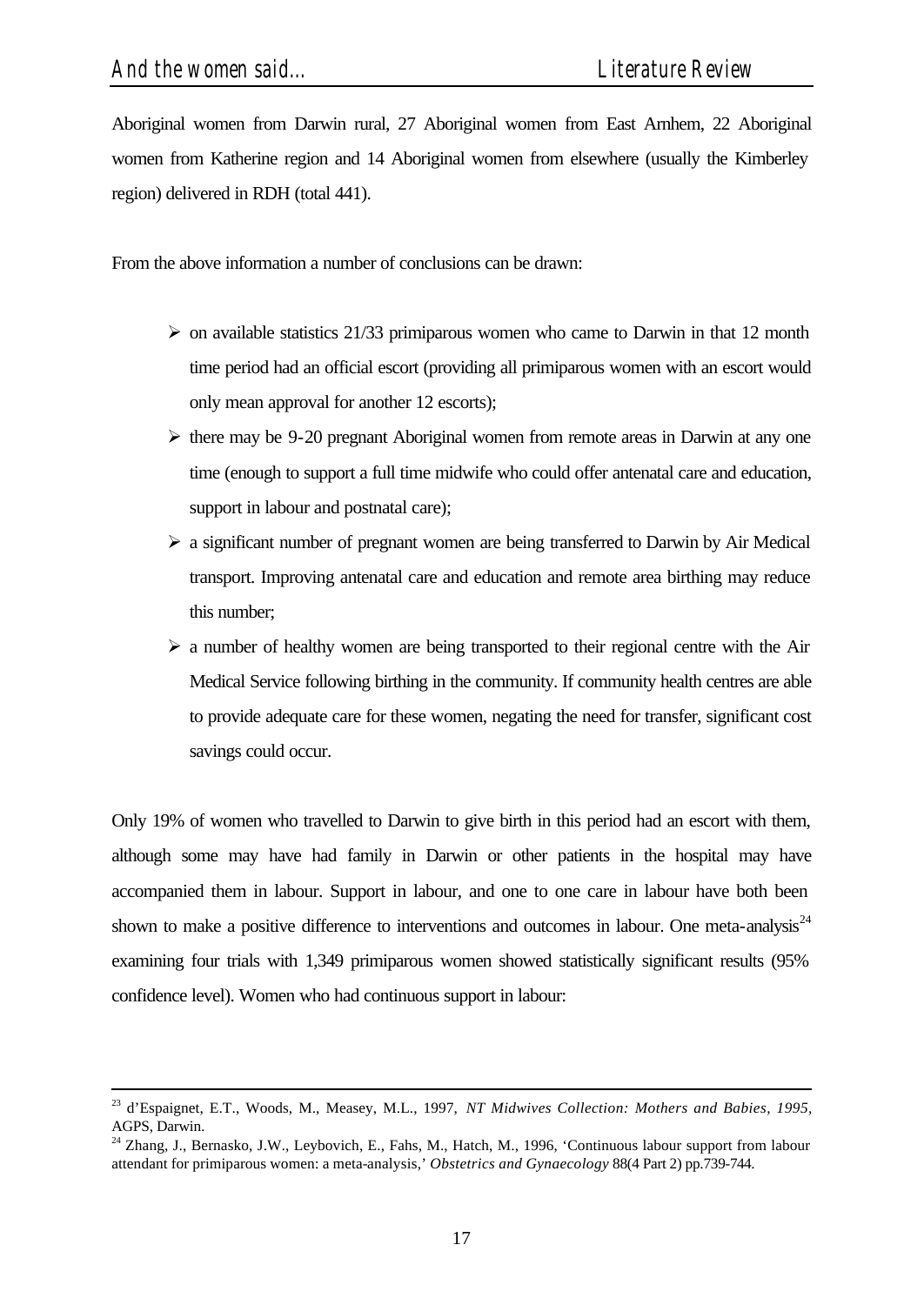- $\triangleright$  had a shorter labour by an average of 2.8 hours (CI: 2.2-3.4, P<0.01),
- $\triangleright$  used oxytocin half as frequently (RR: 0.44, CI: 0.3-0.6),
- $\triangleright$  were twice as likely to have a normal vaginal birth (RR: 2.01, CI: 1.5-2.7),
- $\triangleright$  were half as likely to have a forceps delivery (RR: 0.46, CI: 0.3-0.7),
- $\triangleright$  were half as likely to have a caesarean delivery (RR: 0.54, CI: 0.4-0.7), and,
- $\triangleright$  had less complications following birth and showed increased bonding and breastfeeding in the post partum period.

Although none of the studies had performed a cost-benefit analysis, the above study suggested that there was an enormous potential for savings in government expenditure, even when the cost of providing labouring support is borne by the health department.

The Cochrane Data Base has a review of randomised controlled trials comparing routine care with continuous one to one support in labour given by either a lay person or a professional.<sup>25</sup> This review included 13 trials from eight countries, involving more than 4,900 women, and was not restricted to primiparous women. The intervention of one to one support showed:

- $\triangleright$  a reduction in medication used for pain relief,
- $\triangleright$  a reduction in operative vaginal deliveries,
- $\triangleright$  a reduction in caesarean deliveries,

l

- $\triangleright$  a reduction in a five minute Apgar score less than seven, and,
- $\triangleright$  many of the trials found increased satisfaction with labour, improved breastfeeding and less postnatal depression at the six week postnatal check.

One finding of interest in this review was that although the women's own support people were important there were still beneficial effects from a trained caregiver. Further research is needed to identify how much training is necessary for the caregiver. These studies did not provide a costbenefit analysis but one study that has provided an economic evaluation of one to one care in labour

<sup>25</sup> Hodnett, E.D., 1998, 'Support from caregivers during childbirth (Cochrane Review)' In: '*The Cochrane Library, Issue 3'*, Oxford: Update Software.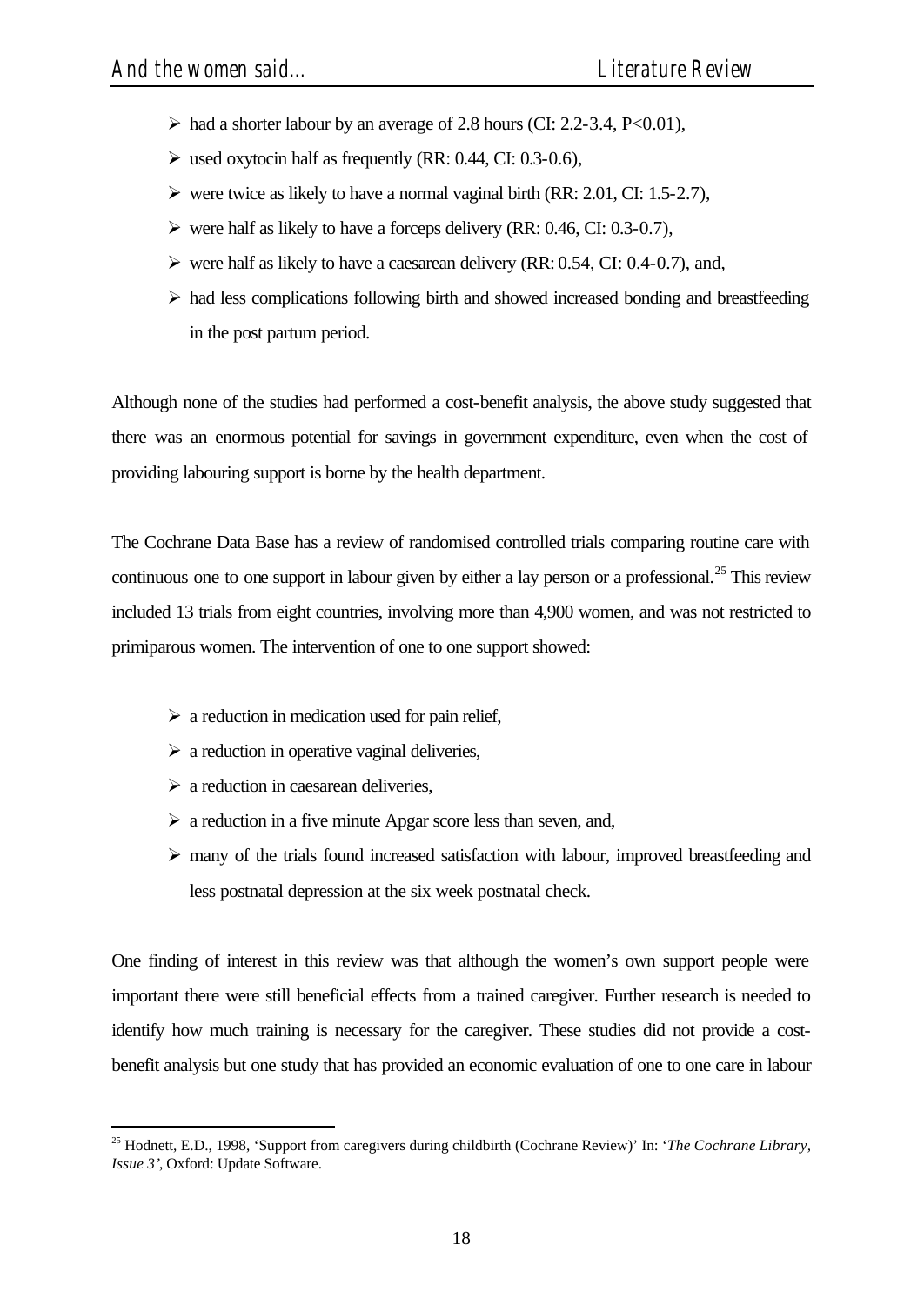by a team of midwives was the Australian study by Rowley.<sup>26</sup> Rowley et al did a randomised trial comparing continuity of care by a team of midwives with routine care, (814 participants). Her outcomes were similar to those stated above but additionally she found a significant difference in costs between the two groups (total costs for team care, \$1,087,965 vs. routine care \$1,145,837). A notable point about this study was that it included both low and high risk women.

It has been well researched that midwifery care is cheaper than care by an obstetrician and birthing at home or in a birth centre is cheaper than birthing in a hospital.<sup>27</sup> Evidence provided above suggests that outcomes could be improved as well. This is not to suggest that obstetricians are not needed, or that all women should birth at home, only that they represent an increased cost when providing routine care for low risk women.

Options for Effective Care in Childbirth is an Australian document compiled by an expert panel established by the National Health and Medical Research Council.<sup>28</sup>

Pertinent recommendations include:

l

- $\triangleright$  R3.1 Improving Aboriginal and Torres Strait Islander health generally should be recognised as a crucial step in improving the outcomes of childbirth for Aboriginal and Torres Strait Islander women;
- $\triangleright$  R3.2 Providers of maternity services should be cognisant of the needs and expectations of Aboriginal and Torres Strait Islander women;
- $\triangleright$  R3.3 To achieve this Aboriginal and Torres Strait Islander women leaders in each region should be involved in planning maternity services. In some regions it may be appropriate to provide birthing centres;
- $\triangleright$  R3.4 Aboriginal and Torres Strait Islander women representatives should be appointed to liaison committees representing the consumers of major obstetric hospitals;

<sup>&</sup>lt;sup>26</sup> Rowley M., Hensley, M., Brinsmead, M., Wlodarczyk, J., 1995, 'Continuity of care by a midwife team versus routine care during pregnancy and birth: a randomised trial,' *The Medical Journal of Australia*, 163:289-293.

<sup>27</sup> Wagner, M., 1994, 'The Australian Birth Machine,' Paper presented at the *Future Birth 94 Conference,* Australia, May 1994.

<sup>28</sup> NHMRC, 1996, *Options For Effective Care In Childbirth,* AGPS, Canberra.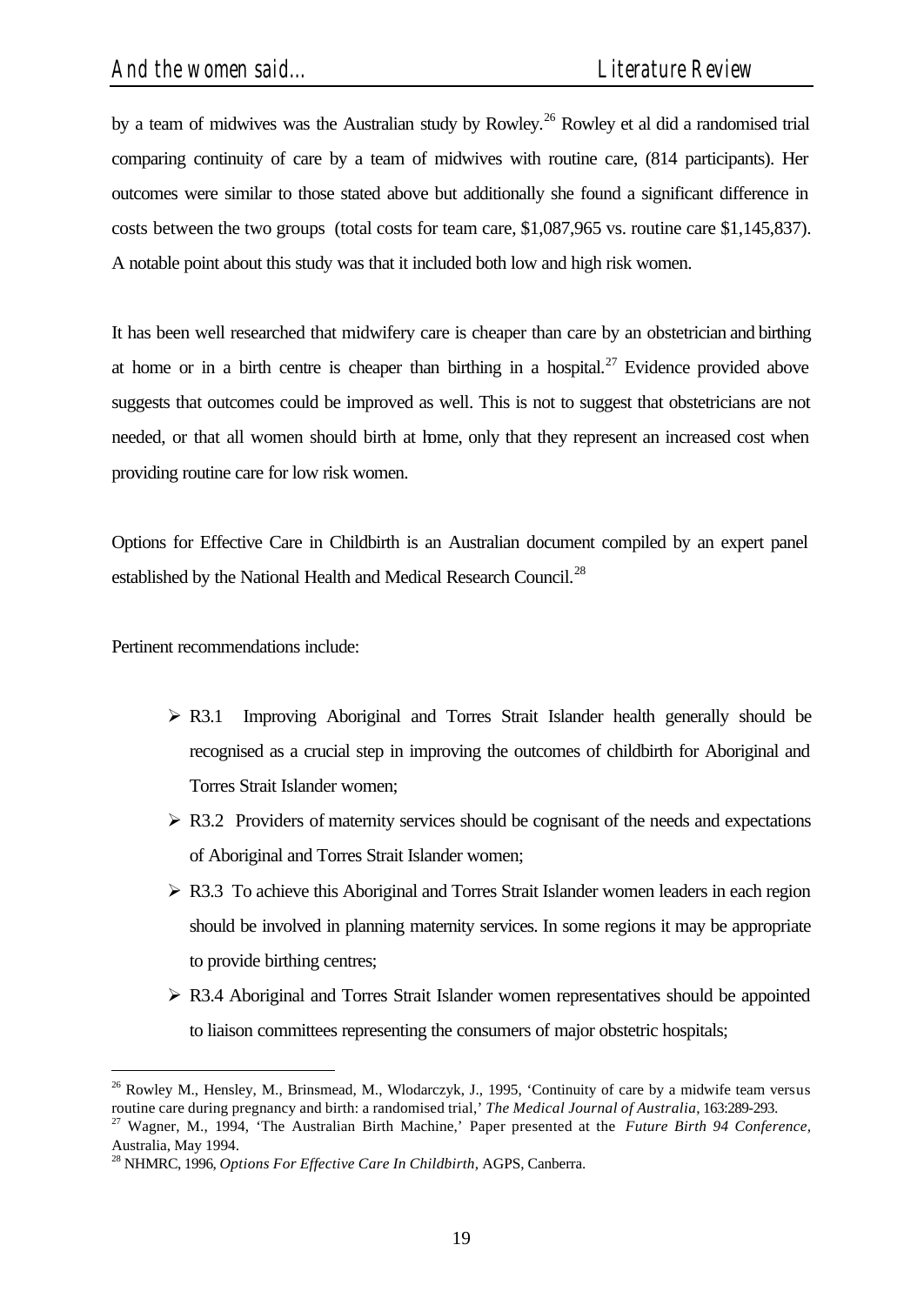- $\triangleright$  R3.5 Priority needs to be given to increasing the number of Aboriginal and Torres Strait Islander birth attendants, midwives and obstetricians. However, an initial step may have to be undertaken first to encourage more Aboriginal and Torres Strait Islanders to train as nurses and medical practitioners;
- $\triangleright$  R3.6 The role and function of birth attendants needs to be agreed between local Aboriginal and Torres Strait Islander groups and health care providers;
- $\triangleright$  R6.3 Birthing Centres should be a considered option for all women. The centres should contain separate midwifery units which have supporting medical staff but with direct links to a traditional obstetric and midwifery unit.

Consultations with Aboriginal women in the Top End have occurred and both this report and the report from the Danila Dilba Women's Business meeting<sup>29</sup> will be available for service providers (R3.2) to assist in an awareness of Aboriginal needs and expectations. Currently there are no Aboriginal birthing attendants, midwives or obstetricians employed in the maternity units of the Top End hospitals, and only one Aboriginal health worker (AHW) employed to work in maternity at Royal Darwin Hospital (R3.5, R3.6). It was widely reported that the AHW was often perceived to be in a liaison role rather than a clinical one. There is no birth centre available in the Top End (R6.3) and no forum for Aboriginal women to be involved in the planning of maternity services (R3.3,  $R3.4$ ).  $30$ 

The relationship between lower socioeconomic status and poor health is well established. Recent research suggests this is not only due to the known risk factors such as smoking, poor diet, little exercise and alcohol consumption. An additional variable shown to make a difference relates to the level of control a person has over their life and the things that affect their life.<sup>31</sup> This was highlighted by Andrew Podger (Secretary, Department of Health and Family Services [DH&FS]) in his speech at the Annual Public Health Conference in 1998. He has suggested: that DH&FS needs to 'increase people's involvement in decision making and action'; and, that 'information derived from relevant

l

<sup>29</sup> Biluru Bitji Binnilitlum Medical Service, 1998, *Danila Dilba Women's Business Meeting, Darwin Nov 2-3 1998, Draft Report and Recommendations*, Danila Dilba, Darwin.

<sup>30</sup> NHMRC, 1996, *Options For Effective Care In Childbirth,* AGPS, Canberra.

<sup>&</sup>lt;sup>31</sup> Marmot, M., Bosma, H., Hemingway, H., Brunner, E., Stansfeld, S., 1997, 'Contribution of job control and other risk factors to social variations in coronary heart disease factors*,'* in *Lancet*, 350:235-39.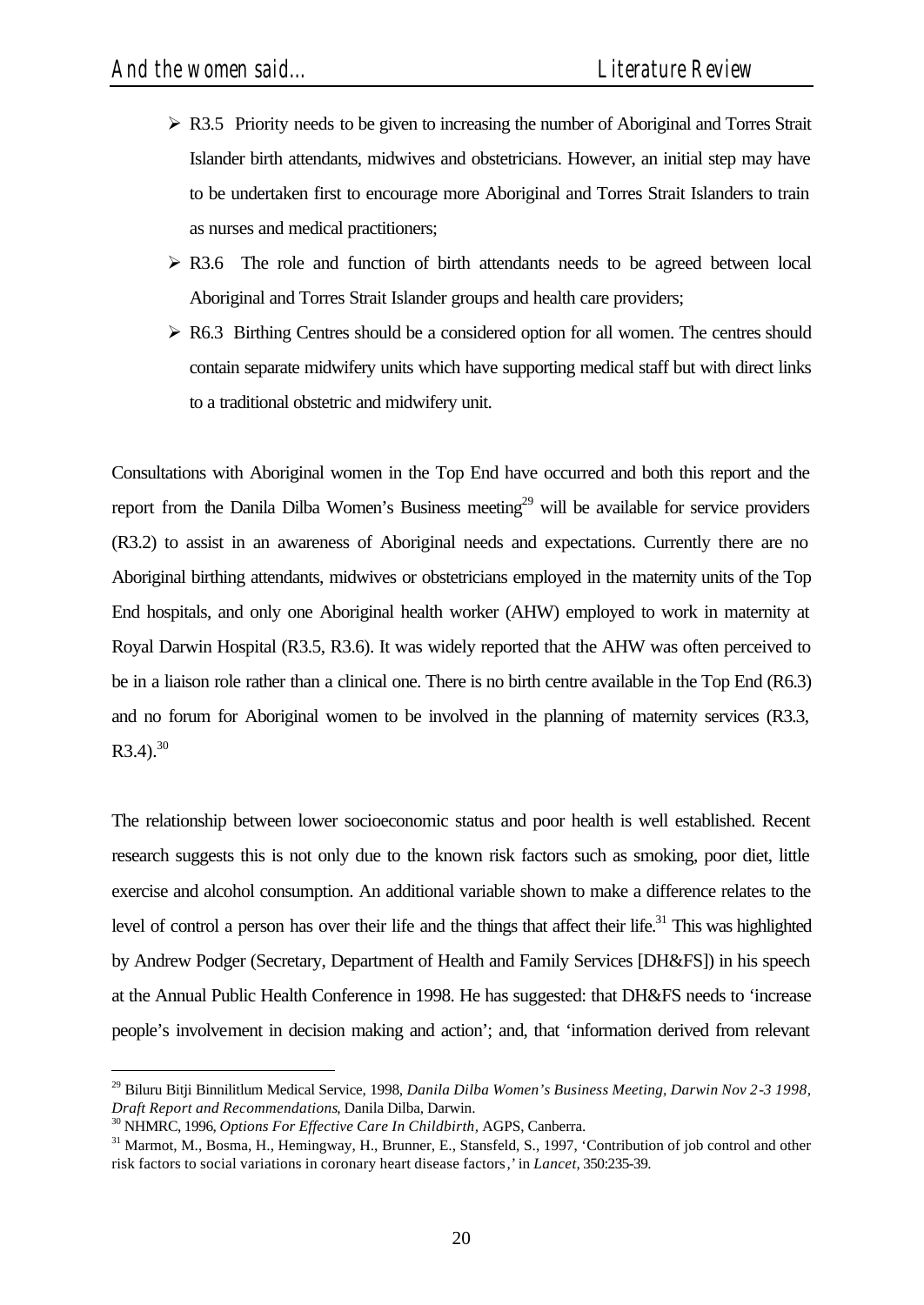research and evaluation is essential to provide the information and evidence base necessary to develop appropriate public policy, including public health policy'.<sup>32</sup> Thus asking women what they want regarding birthing issues is not enough, changes must be made at a policy level.

#### *PROJECTS OF A COMPARATIVE NATURE*

Similar consultations occurred in the central region of Australia in the  $1980$ 's.<sup>33</sup> These resulted in Congress Alukura, a model for Aboriginal women's health incorporating Aboriginal law, language and culture with a particular emphasis on pregnancy and childbirth. In 1987 a two year pilot program was commenced and successful applications for grant funding has enabled Alukura to move to their own premises and expand their services. Alukura provides a broad range of services including antenatal care and education in a variety of settings, birthing for low risk women, postnatal care, gynaecological services, women's health promotion activities, sexual assault and domestic violence services.<sup>34</sup> Evaluation statistics have shown an increase in early antenatal visits (before 13 weeks gestation), antenatal care, postnatal care and neonatal checks, particularly for urban based Aboriginal women in Alice Springs. Unfortunately Alukura has had ongoing problems with funding and have never been funded to a sufficient level to provide a comprehensive birthing service.

Queensland have also held consultations with Aboriginal women in five different communities to look at the maternal health services in these communities and examine Aboriginal birthing on homelands.<sup>35</sup> A clinical needs assessment in these five communities and a framework for service enhancement has been conducted and documented.<sup>36</sup> Recommendations for the individual Aboriginal communities, the regional hospitals and the whole health service have been made. One of the communities (Palm

<sup>32</sup> Podger, A., 1998, 'Public Health Information: Poverty and Health,' Conference report, *30th Annual Public Health Association Conference, Plenary Session B: The Politics of Information.*

<sup>&</sup>lt;sup>33</sup> Carter, B., Hussen, E., Abbott, L., Liddle, M., Wighton, M., McCormack, M., Duncan, P., Nathan P., 1987, 'Borning: Pmere Laltyeke Anwerne Ampe Mpwaretyeke, Congress Alukura by the Grandmothers Law,' *Australian Aboriginal Studies* 1:2-33.

<sup>34</sup> Congress Alukura, 1996, *Alternative Birthing Services Program Evaluation, January 1 1994-January 1 1996,*  Congress Alukura, Alice Springs.

<sup>35</sup> Myles, H., *Some Good Long Talks*, 1992, The Aboriginal and Torres Strait Islander Health Policy Unit & The Women's Health Policy Unit, Queensland.

<sup>36</sup> King J., Tanna, S., Murphy, F., Colditz, P., Martin, M., Wall M., 1998, *Maternal Health Services In Aboriginal Communities, A clinical needs assessment of five communities and a framework for service enhancement,* Policy Coordination Unit, Queensland.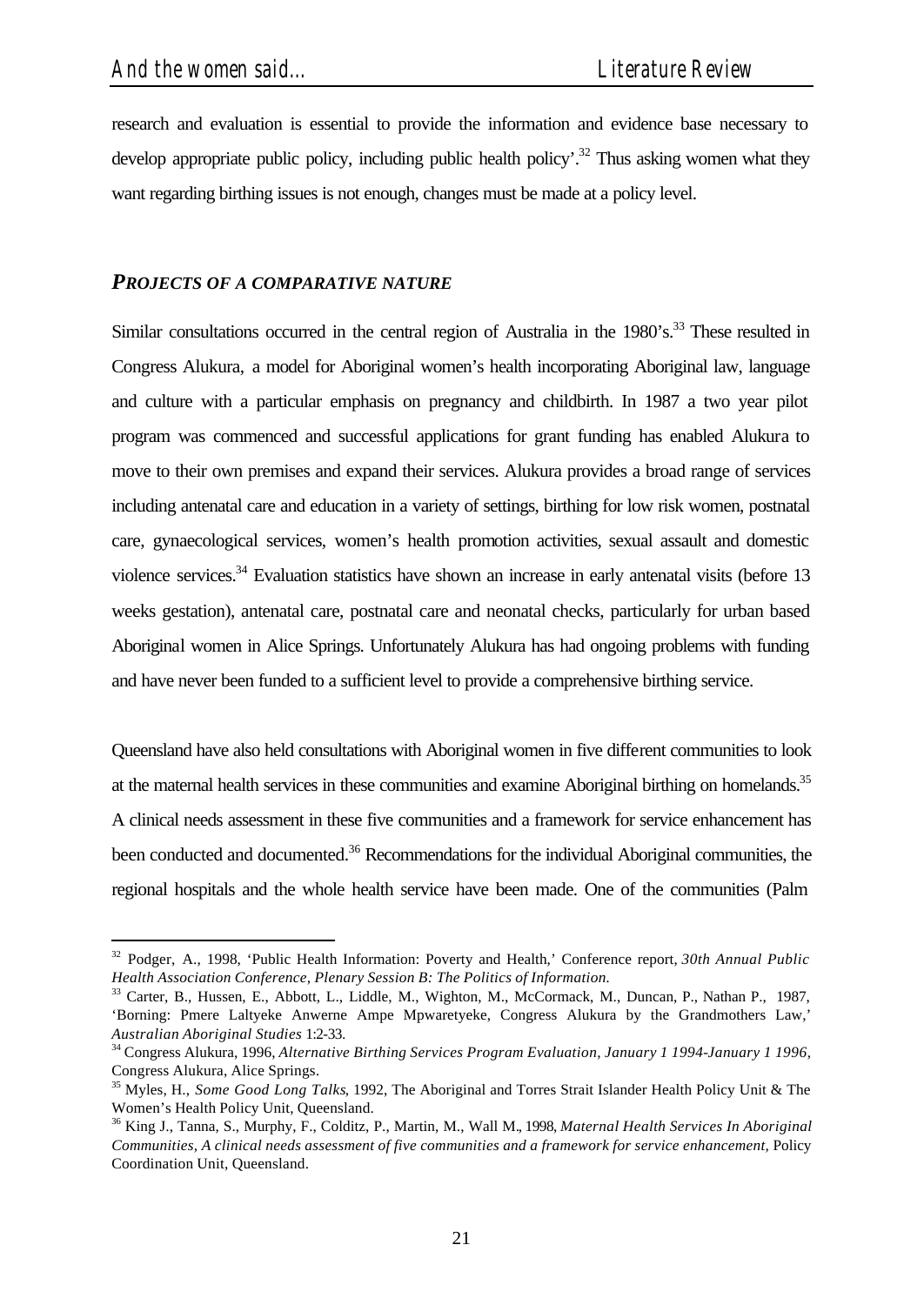Island) is already providing a birthing service for low risk women and it is recommended that a birthing service be established at two other communities (Yarabah and Cherbourg). These recommendations were made in 1998 and progress since then has not yet been evaluated.

Comparisons have been made between the Indigenous populations of Australia and Canada.<sup>37</sup> Both groups suffer higher morbidity and mortality than the general population, many live in very isolated areas, both have a holistic view of health (encompassing the spiritual) and both groups have strong ties to the land. Chamberlain (1997) describes a study comparing results from a birthing centre for the Inuit people that was established in one community in an isolated area of the Canadian Artic, with a similar community that continued routine care.<sup>38</sup> Over 100 women were involved in the study during the 12 month period which examined the safety of the births, the psychosocial needs of the families and the costs involved. Some results are detailed below:

- $\triangleright$  there were seven emergencies in the community based birth centre and all were managed effectively,
- $\triangleright$  the study community was found to meet the psychosocial and cultural needs of the women who experienced:
	- ♦ greater choices in childbirth;
	- less emotional and economic stress;
	- ♦ improved support in labour;

l

- ♦ more community involvement in childbirth issues; and,
- $\geq$  a simplified cost analysis showed a cost recovery of 70-97%, with the potential of much greater savings if the birthing unit had an ultrasound machine on site.

The study concluded that birthing in an isolated community can be a safe, culturally sensitive and satisfying event, if care is provided by experienced midwives.

<sup>37</sup> Chamberlain, M., 1997, *Power in action: Empowerment of Indigenous Communities. A midwifery run birthing centre in the Canadian Artic,* Paper presented at the National midwives Conference, April 16-18, 1997.  $38$  Ibid.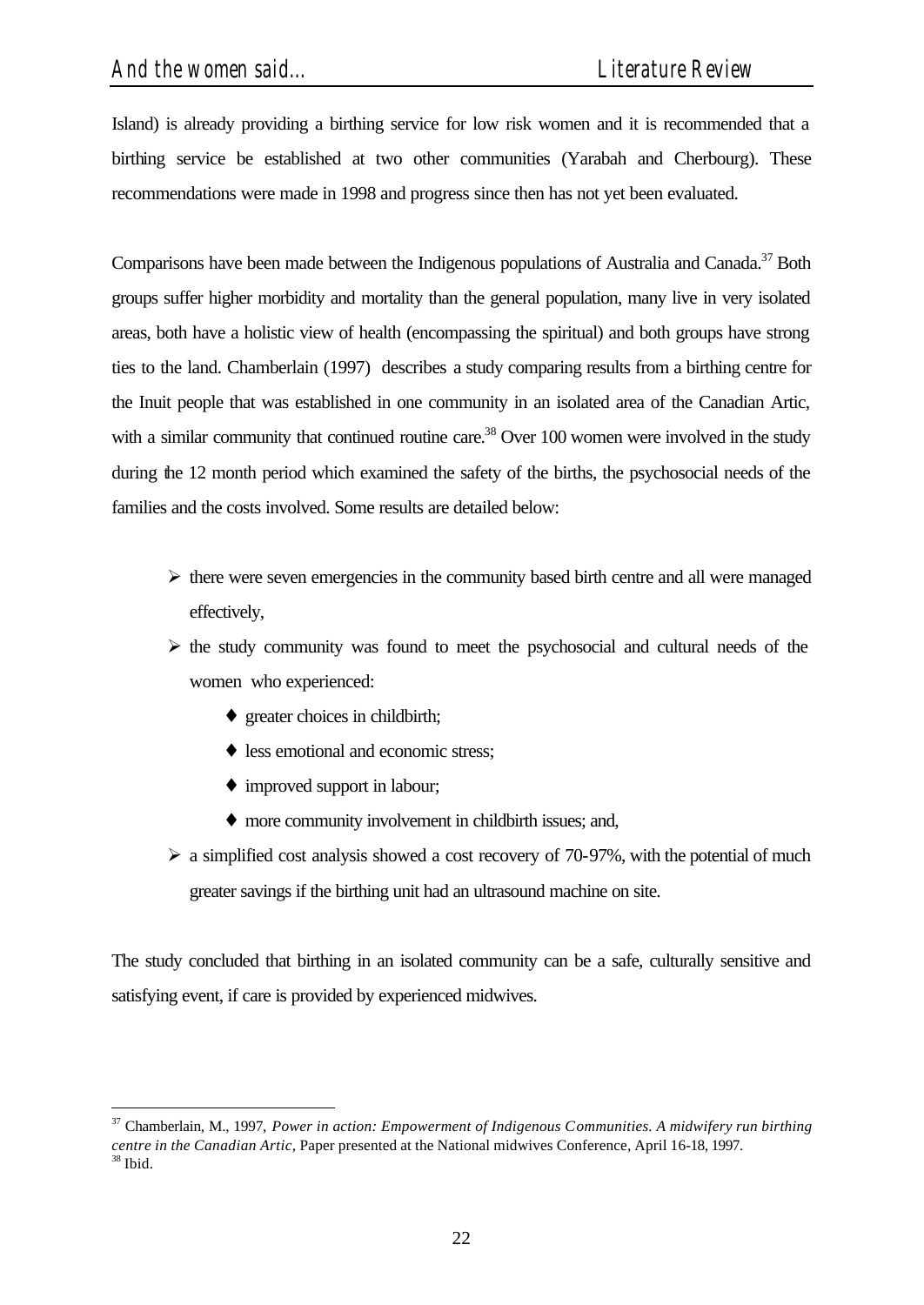#### *SUMMARY*

Given the high morbidity and mortality of Aboriginal women and neonates in the NT, the research that has been presented here can be interpreted in a number of different ways. It maybe concluded that Aboriginal women have poor health indicators and need close medical supervision throughout pregnancy, and should definitely be birthing their babies in a hospital setting. Alternatively one may conclude that poor services in the regional centres, institutionalised care, an unsupportive environment that promotes fear, and a lack of control over decisions affecting their health, are actually contributing to poor health and obstetric outcomes.

This report explores some of the aspects that may be contributing to the documented birth outcomes for remote Aboriginal women in the Top End. It also explores the feasibility of remote area birthing and makes recommendations for improving care and services for pregnant women in regional centres.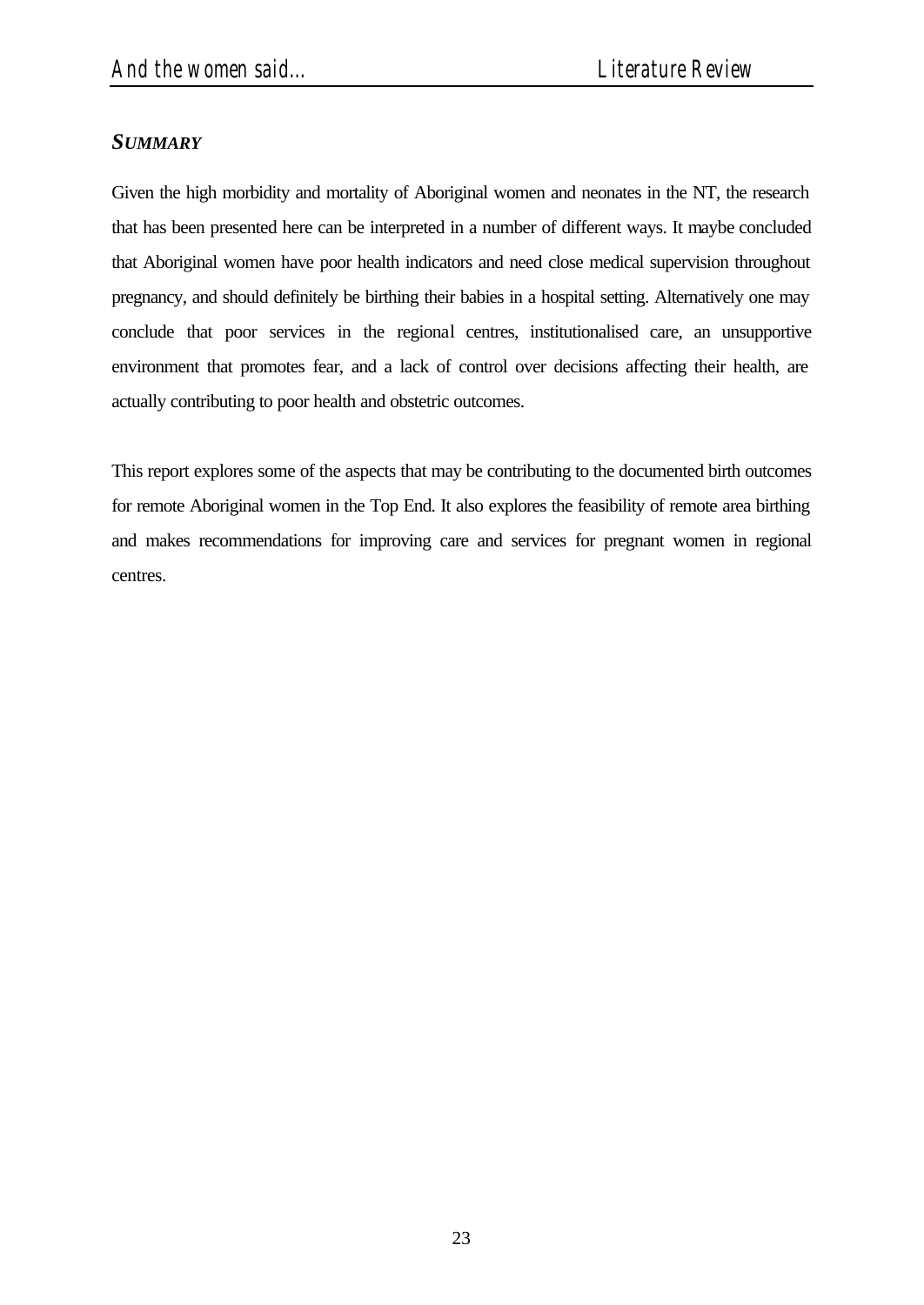# **METHODOLOGY**

#### **HEALTH SERVICES IN THE TOP END OF THE**

#### **NORTHERN TERRITORY**



The Top End region of the Northern Territory has a population of 143,000, 31% (45,000) of whom live in rural and remote areas, with 10,000 of these in Katherine and 4,000 in Nhulunbuy.<sup>39</sup> The consultation was conducted in the Darwin Rural district, the East Arnhem district and the Katherine district. Initially the six communities with the highest birth rate (based on the 1993-5 statistics from THS Epidemiology Branch) were chosen for the consultation, along with the regional service providers involved in birthing. The six communities were Maningrida, Nguiu, Wadeye, Galiwin'ku, Ngukurr and Borroloola.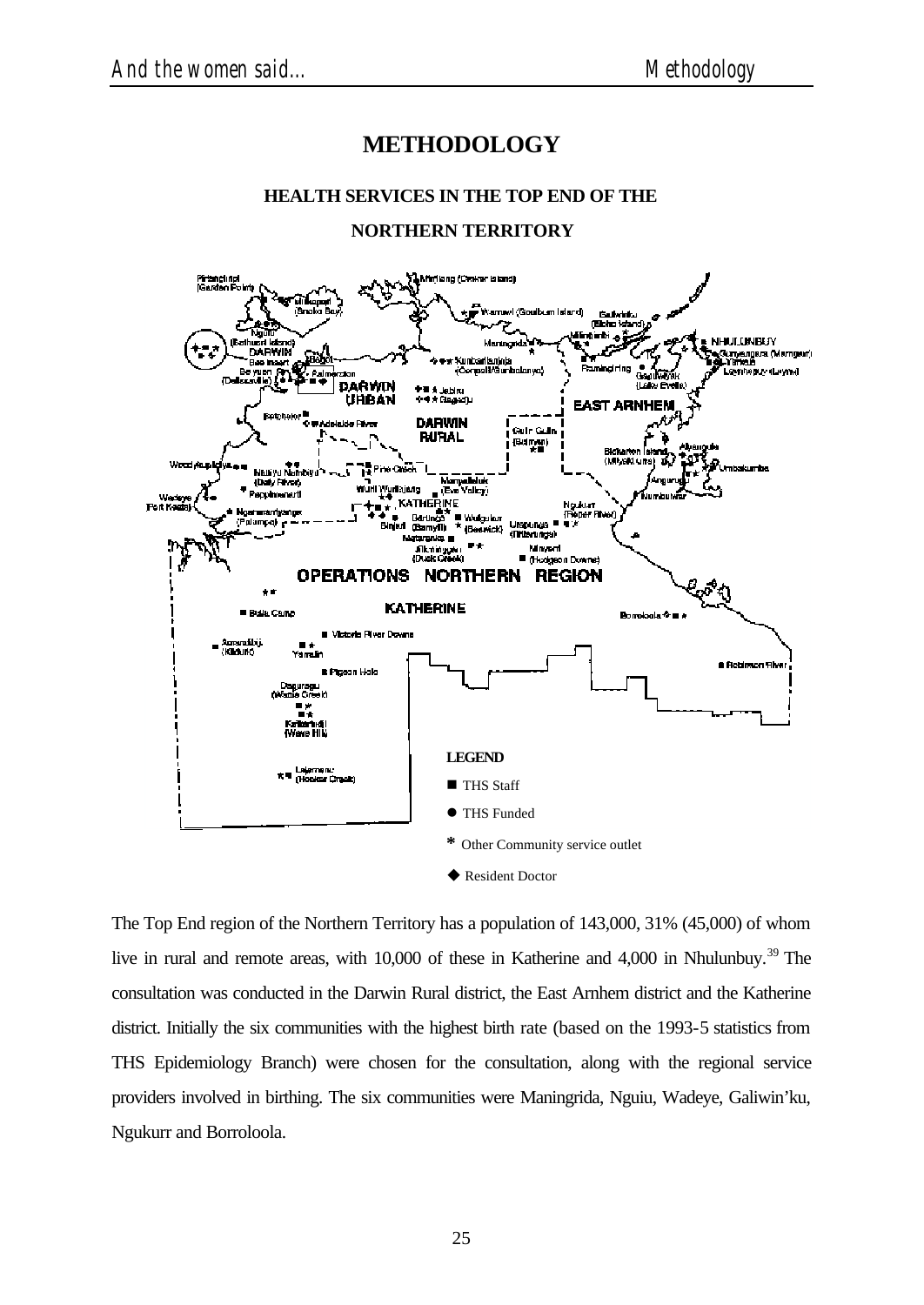As the project progressed more communities were included as it was felt that their input into how regional services could be improved was important. Meetings were held with the staff in the regional hospitals, district medical officers and flight nurses. Hostels where the pregnant women stay when in their regional centre were also visited. A total of 442 people across the Top End were involved in the consultations over a four and a half month period.

The methodology for this consultation used a qualitative framework encompassing semistructured interviews with key informants, small focus groups and, in some situations, community meetings. The interviewer travelled out to the communities where local facilitators were employed as consultants to help ensure representatives from the different language groups were involved in the discussions. The local facilitators were nominated by the communities themselves, usually following discussions between the health workers, the nurses, and the Strong Women Workers.

The majority of people interviewed were women, although in some communities the interviewer was approached by men who felt they would like to add something to the discussion. Others who assisted with the consultations, venues and transport were the health workers, the Strong Women Workers, local health centre staff, women's groups and women's centres. Three or four days were spent in most of the communities and advice was taken from the facilitators as to the best approach for the consultation in the individual communities. Some chose to travel to the different camps and outstations where impromptu meetings were held in the shade while other facilitators chose to hold central meetings and organised transport to bring women into these areas.

In depth discussions were held with the facilitators to ensure they were aware of the history of the project and the aims and objectives of the consultation. A topic guide was utilised to ensure that all areas were covered but this was in a very loose form as leading questions were avoided and participants were given free reign to take the discussions in which ever direction they chose. The major topics covered included past practices surrounding birthing, present practices and future directions.

l

<sup>39</sup> THS, 1998, *Territory Health Services Annual Report 1997/98,* N. T. Government Printers.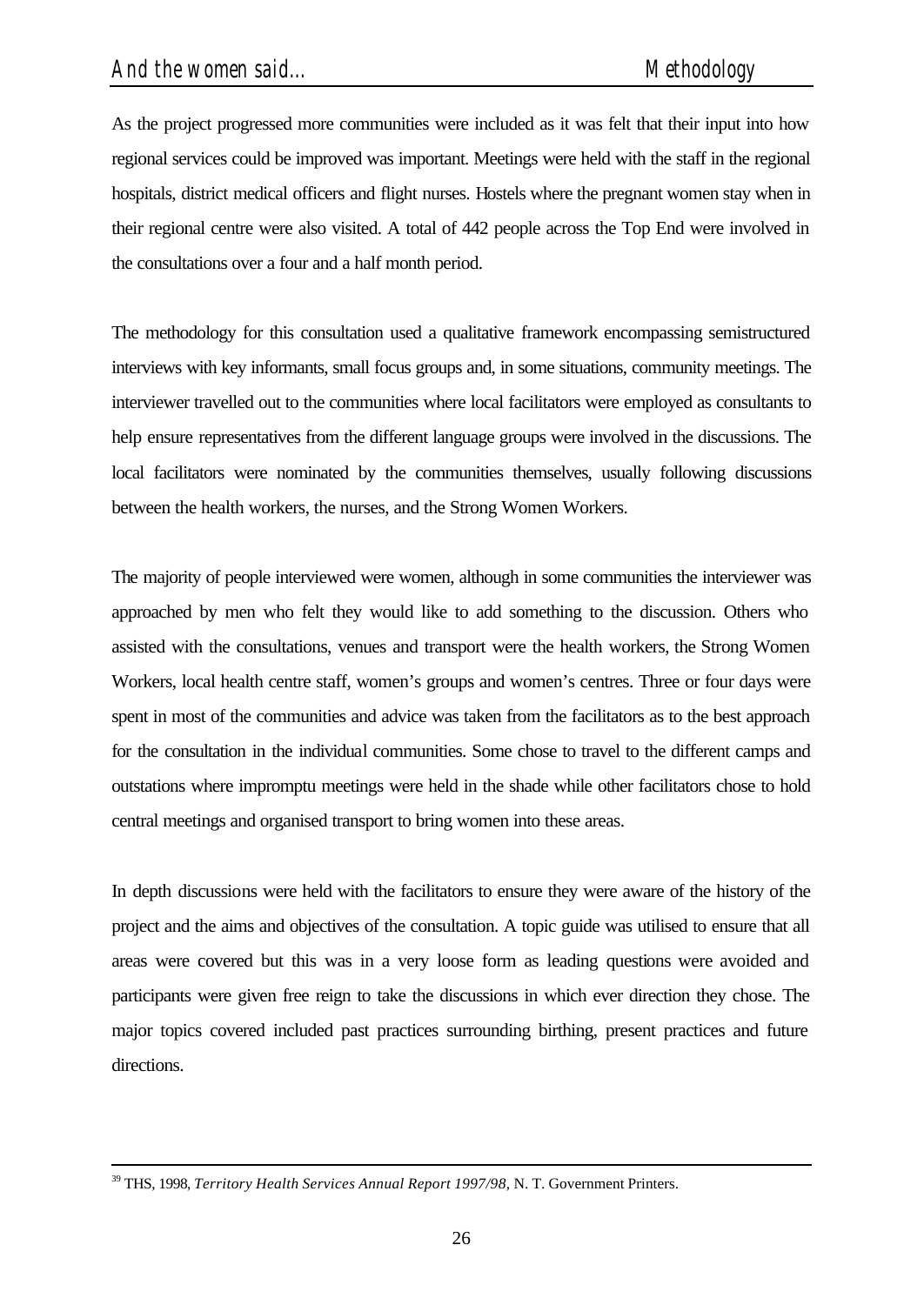Attitudes towards community birthing were explored and suggestions for improving the care of antenatal women and their experiences when they came into their regional centre were also discussed. Some of the facilitators chose to lead the discussions in the various groups whereas others preferred to interpret in language as the interviewer lead the discussions.

All groups were asked for permission to take notes and to use the material in this report. This was granted by every group. A copy of the notes from each community was returned to the facilitators for comment and to ensure the information was correct prior to using it in this report.

Interviews were also held with the health centre staff and a similar question framework and format were followed. Their attitudes regarding the feasibility of community birthing, how to improve antenatal care and problems associated with maternal services and regional centres were explored.

Other information collected included:

- $\triangleright$  an inventory of infrastructure and human resources;
- $\triangleright$  a list of equipment related to birthing;
- $\triangleright$  birthing services available to the community;
- $\triangleright$  the birth rate for each of the communities;
- $\triangleright$  the number of births that are occurring in each of the communities; and,
- $\geq$  general information on intervention and complication rates.

Much of this information was incomplete at the community level as there appeared to be no standardised data collection approach across the Top End communities. The Perinatal Statistics Form (details information on pregnancy, births, and complications) is compiled by the Epidemiology Branch but they do not document the information for individual communities. The Australian Bureau of Statistics, the Midwives Data Collection and the Births, Deaths and Marriages Registrar all use different coding for the communities and were also unable to provide this information. As a consequence only limited statistics have been reproduced in this report.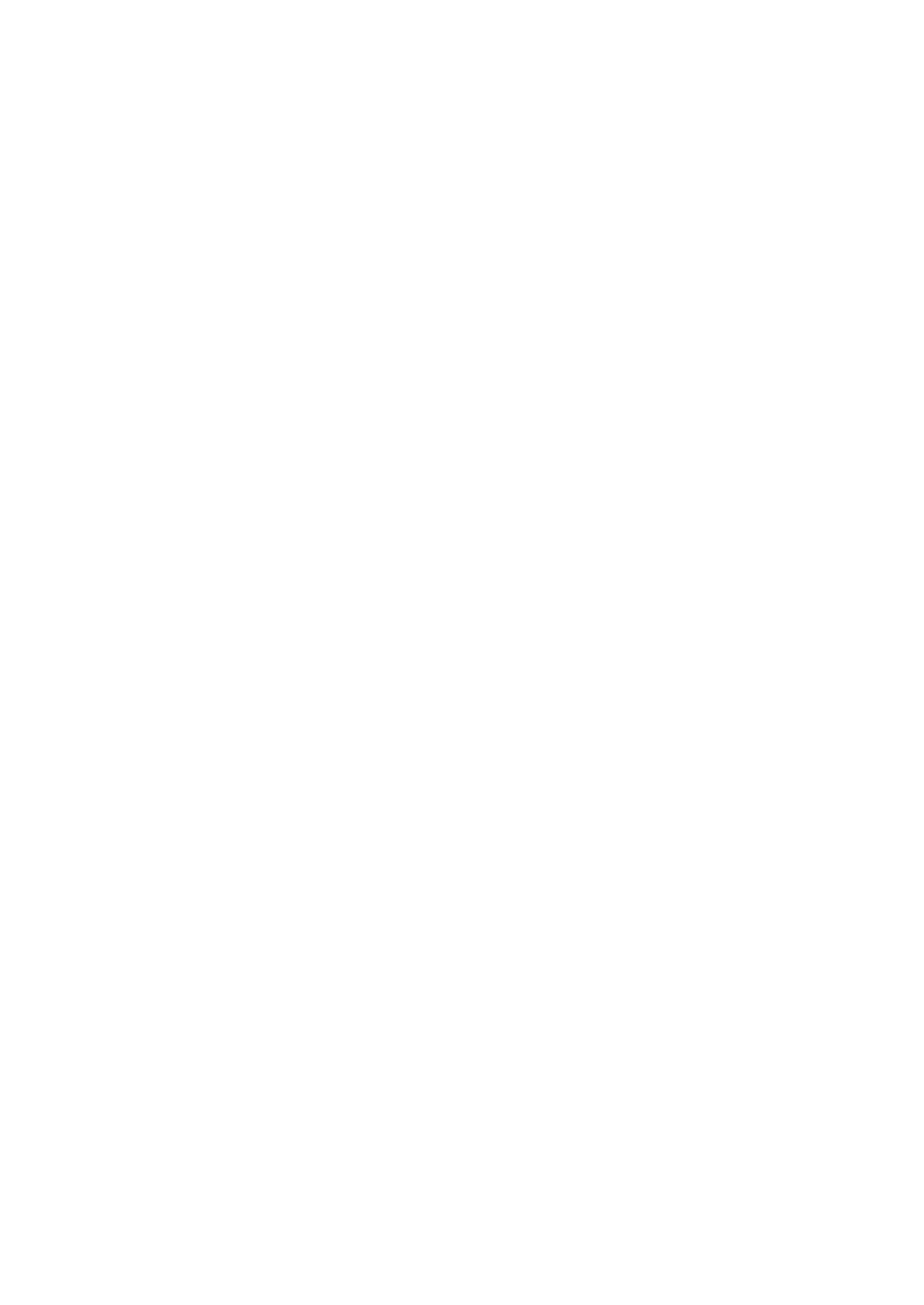### **KEY FINDINGS ACROSS THE TOP END**

#### *1. SAFETY ISSUES*

#### *Birthing in the Community*

Safety concerns regarding birthing in remote communities is an important issue to all who were consulted. During the consultation everyone expressed the belief that there should be no compromise in the safety of babies and mothers. Those interviewed felt that all primiparous women and high risk women should continue to deliver in the regional centres. However, an overwhelming majority of remote Aboriginal women, particularly in the larger communities, felt that it would be safe for healthy multiparous women to deliver in their communities. Some of the service providers also felt that community birthing could be performed safely if it was implemented properly and resourced adequately. A small minority, comprising mainly obstetricians, felt that birthing in remote areas should never be contemplated.

Across the Top End people felt that Health Centres need more support, equipment, staff, and resources *'as some women will always choose to deliver out there... it would be better to sanction it and do it safely... it might improve antenatal and early labour care'*. Several staff from various communities said that they would be worried about being blamed if something went wrong, *'a sick baby was born in Port Keats and the nurse was blamed'.*

A significant number of stakeholders suggested that there will always be people who have extreme views on the matter and the only way to be certain would be to do a pilot project. All agreed the pilot would need to be very well planned prior to implementation, resourced adequately, and trialed only with healthy women.

#### *Personal Safety in the Regional Centre*

Personal safety in the regional centres is an issue for many women. It was felt to be one of the major reasons women did not like leaving their communities, sometimes for several weeks at a time, at such a vulnerable stage of their lives. Women say that they get *'humbug from drunks and relatives'* who take their money, often leaving them with nothing. Many women feel they have to give their money away when a family member asks for it, even if it leaves them with nothing. They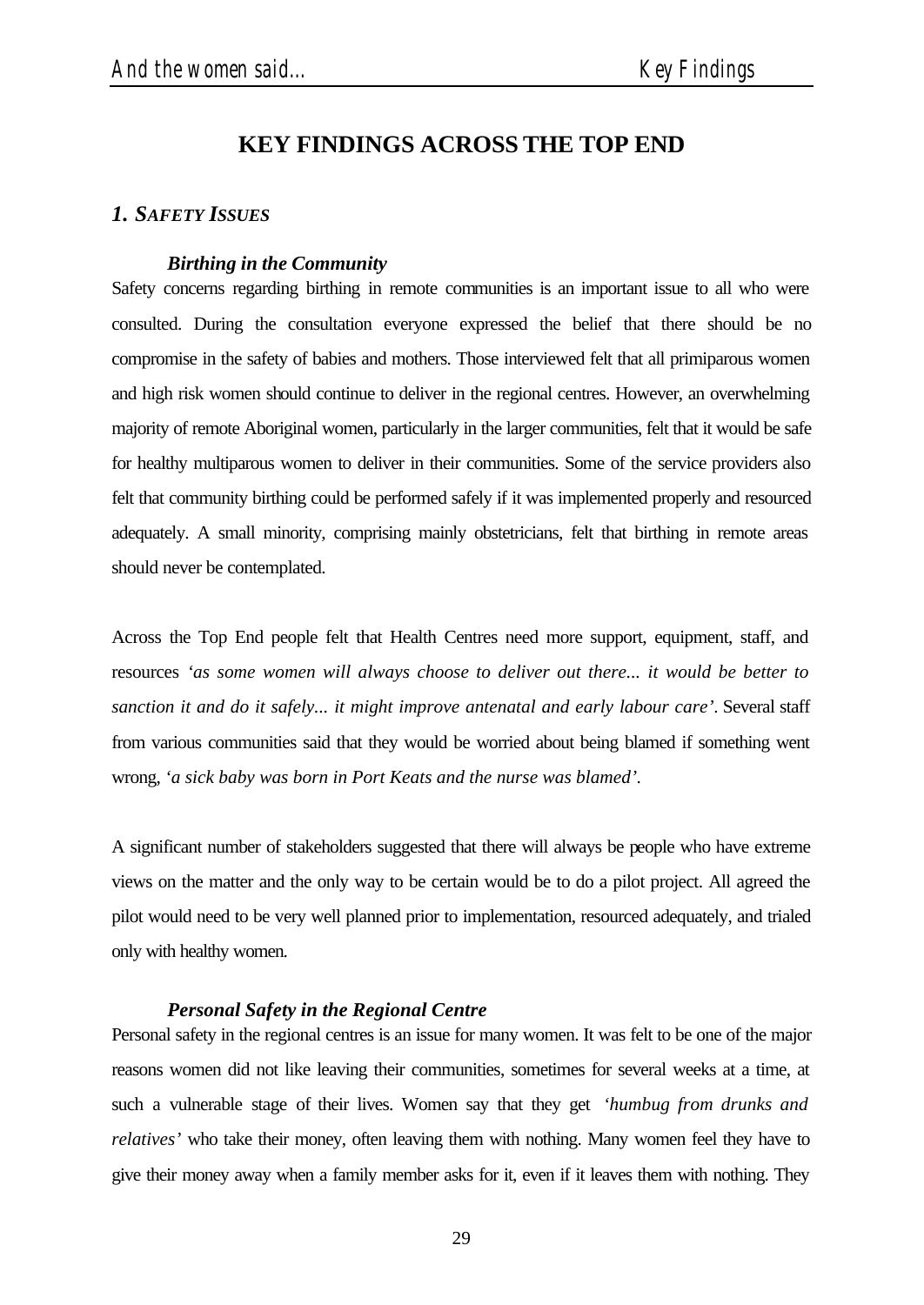often have to share rooms at the hostel with strangers. Most hostels do not have anywhere to lock up personal belongings or food and women reported that these often go missing. Many women do not have bank accounts or anywhere safe to keep their money. The older women in particular worry about the younger women, although many people suggested the men were also concerned about the women when they were in town. In fact some would not allow their partners to go in for this very reason. Comparisons were made with non-Aboriginal women who can be robbed and hassled, when travelling in unfamiliar countries.

#### *2. CHOICE*

A major concern across the regions was the lack of choice for women. The majority of Aboriginal women and many of the service providers felt that healthy multiparous women should be able to choose to deliver in their own community. There were suggestions that traditional rivalry may be the reason that women from some of the East Arnhem communities (particularly Groote Eylandt and Numbulwar), would prefer to travel to Darwin rather than Nhulunbuy for birthing their babies. They felt that if they did want to wait in Darwin they should not have to pay half of their airfare themselves, particularly as many said they did not feel safe staying at the Nhulunbuy hostel.<sup>40</sup>

Women suggested that it was unlikely they would travel to nearby communities offering community birthing unless they had strong family links there. They said if they could not birth in their own community then they would prefer to go to the regional centre.

#### *3. ESCORTS*

l

The issue of escorts was raised by all women, and many of the service providers, in every consultation. Women who were identified as requiring an official escort were:

- $\triangleright$  primiparous women;
- $\triangleright$  women who did not fully comprehend the English language;
- $\triangleright$  women who were coming to the regional centre for the first time (including women who may have come in when they were young and have very little recollection of the event);

 $40$  The PATS policy will pay for people to go to the closest service in the NT. If women from East Arnhem choose to go to Darwin then they are given a one way ticket and have to arrange their own way home.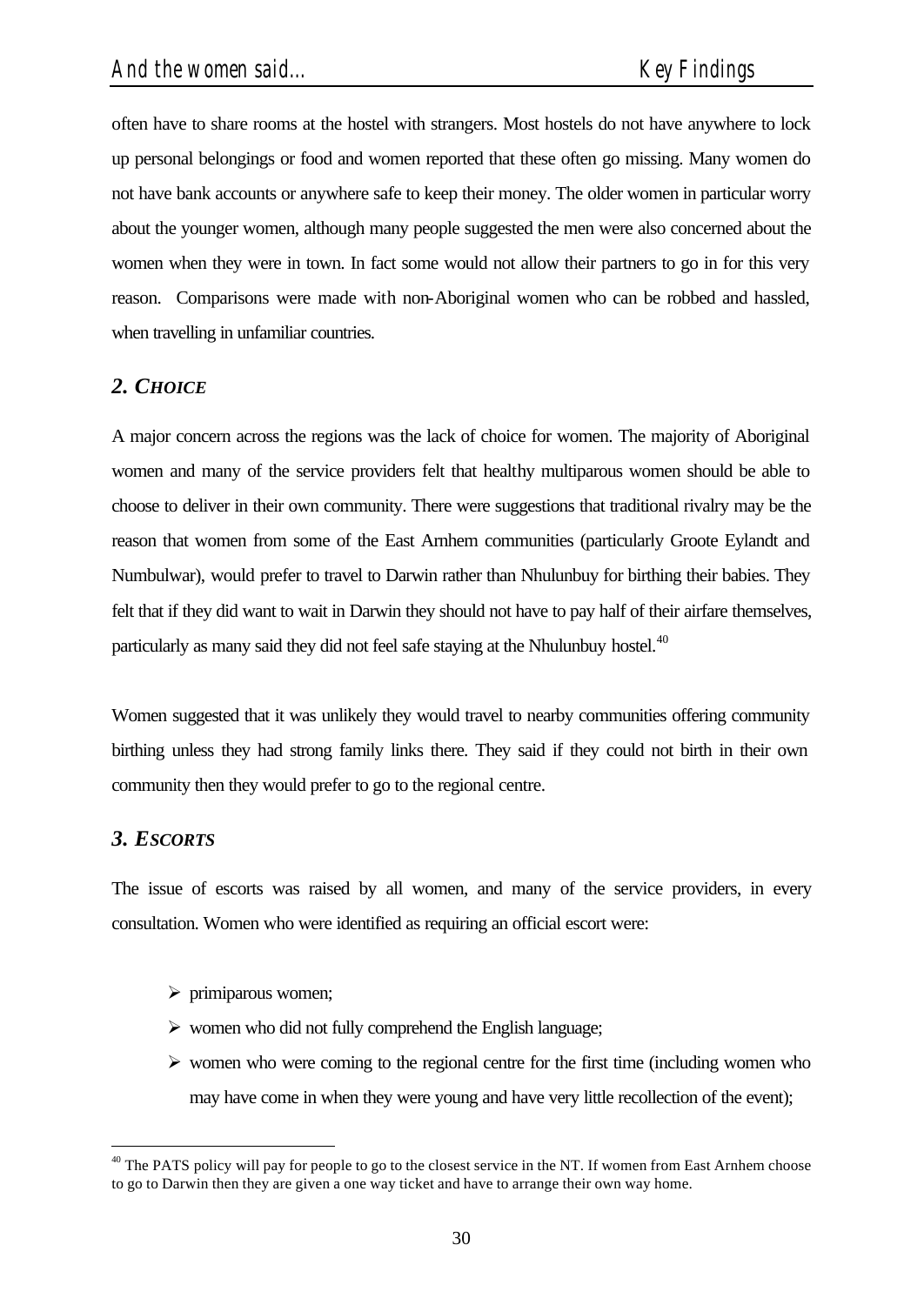- $\triangleright$  women with special needs;
- $\triangleright$  women from the East Arnhem or Katherine Region who are advised to come to Darwin due to complications in pregnancy;
- $\triangleright$  women who would prefer to bring their young children with them, particularly those under four years. If this occurred they would need an escort to look after the children when they are in hospital; and,
- $\triangleright$  many of the health staff felt that all pregnant women would benefit from having an escort.

Aboriginal women believed the advantages of having an escort were:

- $\triangleright$  to provide company and emotional support in town;
- $\triangleright$  to help the young women buy clothes and accessories for a new baby;
- $\triangleright$  to teach the young women about the city (eg. catching buses and taxis);
- $\triangleright$  to encourage the pregnant women to stay in town when they are feeling lonely and want to return to their families;
- $\triangleright$  to protect them from humbug (particularly when drunks or relatives want their money);
- $\triangleright$  to help the pregnant women manage their money, and ensure it is sent in from the community;
- $\triangleright$  to explain (in language) what occurs to them in the hospital, including procedures, drugs, the progress of labour, and complications;
- $\triangleright$  to decrease the women's fear of the hospital and birthing experience;
- $\triangleright$  to help with breastfeeding and mothercrafting skills; and,
- $\triangleright$  to help look after any other children that the pregnant women bring in with them.

Many of the staff in regional centres thought the escorts' primary role was:

- $\triangleright$  as a support person in labour;
- $\triangleright$  to explain birthing and medical procedures to the labouring woman in her own language; and,
- $\triangleright$  to provide company for the women in their final weeks of pregnancy.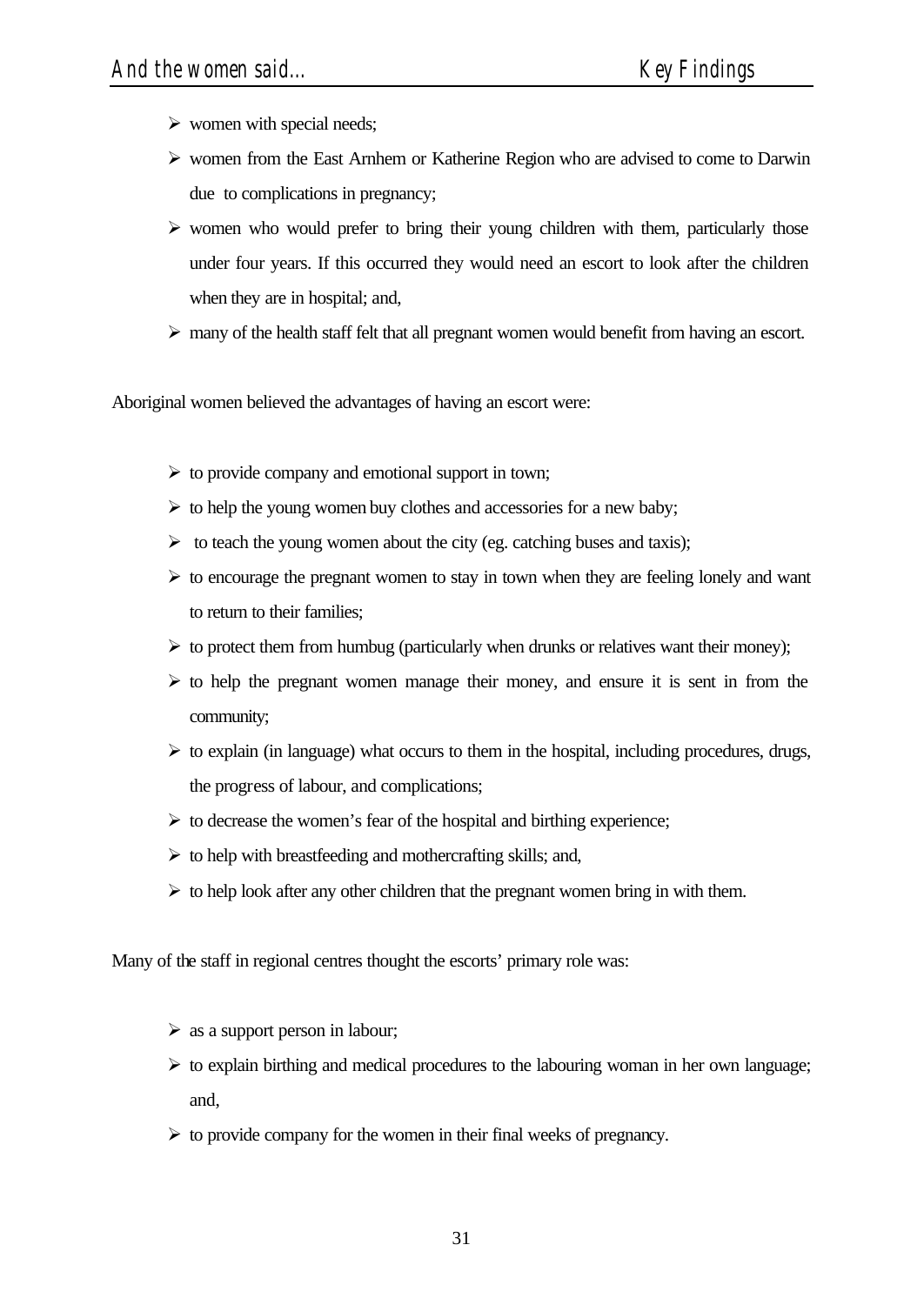Staff members said they did not understand why some of the escorts did not accompany the pregnant women in labour. Some said they felt angry when the escort disappeared, often just when they felt they needed them most. A common explanation for this from the women, was that some of the younger girls did not want their escort to accompany them in labour as they felt too shy. Many women said they would like support in labour and thought an older Aboriginal woman should be employed in the birthing units to fulfil this role. A commonly held belief by the health staff was that a support person in labour would decrease the intervention, and the caesarean section, rate. Ideally women would have an escort to accompany them in the regional centre and an older Aboriginal woman (with or without the escort) for one to one support in labour. As previously discussed, continuous support in labour has been shown; to decrease obstetric intervention and improve outcomes for both the mother and neonate, in many clinical trials.

## *4. HOSTELS*

When women come into the regional centres they are accommodated in hostels (described in more detail in the review of current practice and the overview of each region). The major problem identified with hostels was the lack of security. Although some of the hostels do have gates, a night watchman (usually for five nights of the week), and lock out drunk people, the women still find that they are being hassled at all hours of the day and night (sometimes by people who jump over the fences). In Darwin one hostel is next to a park where people gather to drink alcohol and several of the hostels do not have adequate fencing. Security is an issue that was raised consistently by women who stay at Nhulunbuy, where the hostel is unfenced and very near a public bar.

Another problem that was continually identified by both women and service providers, was that the Ebirra hostel in Darwin, which is very popular with pregnant women, does not provide food (most hostels provide three meals a day). When antenatal women are having problems with money (there are often delays when it is being sent in from the community or their money may have been taken from them), they may go without eating for several days. Sometimes they wait for two to four weeks before going into labour, and they may eat very poorly for the duration. This is a dangerous situation for antenatal women considering: the last few weeks of pregnancy is when the fetus lays down stores of brown fat (a special heat producing tissue that infants use to maintain their temperature after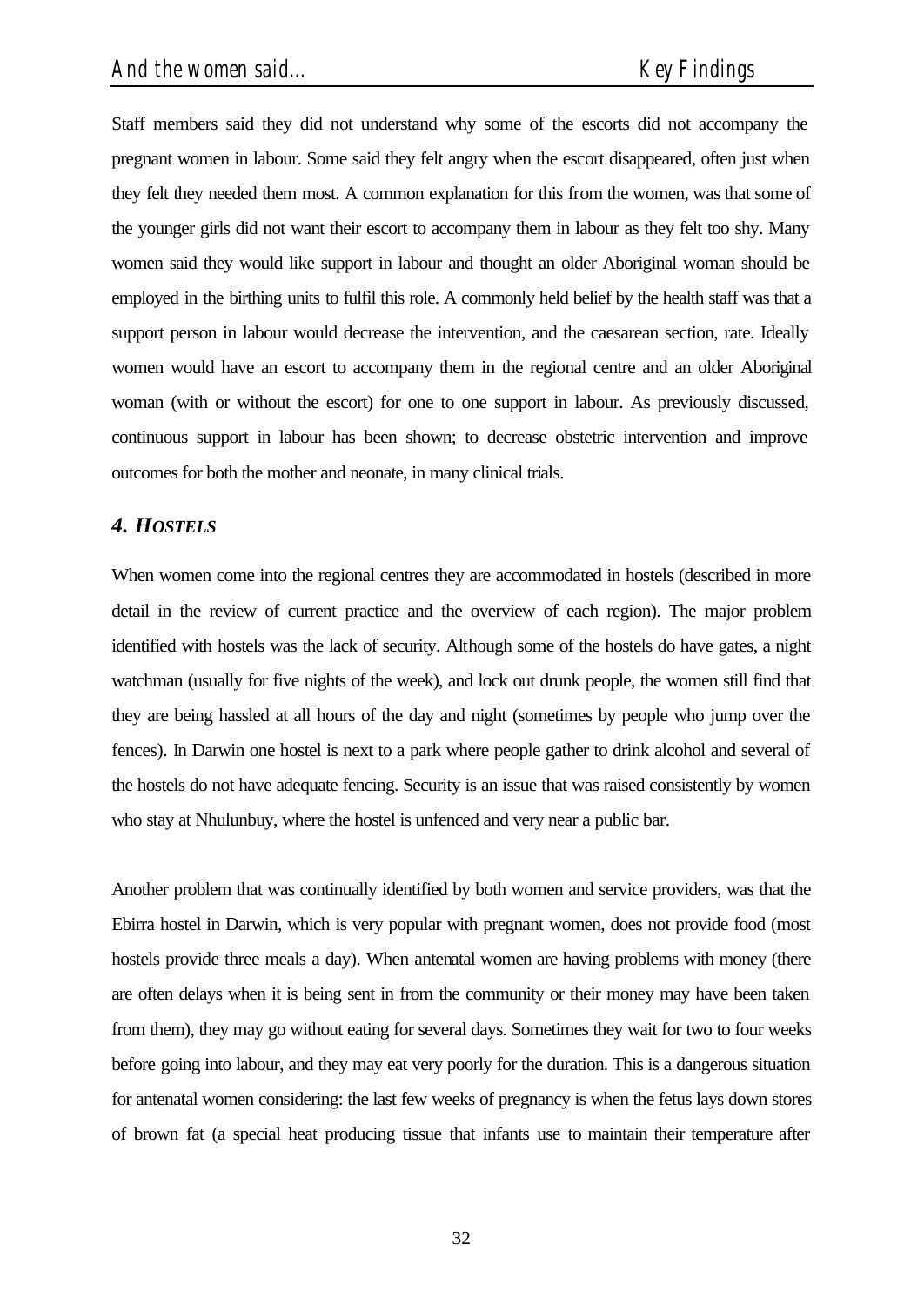birth<sup>41</sup>); that undernutrition in late pregnancy can cause prompt slowing of fetal growth as the nutrients are diverted to the placenta, this can cause wasting of the fetus $42$ ; the number of low birth weight babies (12.9% in 1995 $43$ ) that are born to Aboriginal women in the NT; and, as previously described, the link between low birth weight and the development of chronic diseases in adulthood.

Women from the Darwin Rural District said they would prefer to stay at the self care facility at the hospital and women from the East Arnhem districts said they would also prefer to stay at the hospital. The main reason given for this was they feel more secure there. In Darwin, the hospital is a social gathering place and when women are staying at self care they can walk to the hospital, whereas they need to catch a bus or taxi from the hostels. In general women felt it would be better if all antenatal women could stay somewhere together, and they would prefer this place to be on hospital grounds. Women in the Katherine district said they liked the hostel and felt secure there. Reasons identified for this were: because it is located on the hospital grounds; is away from local drinking places; and is secure and well fenced.

## *5. HUMAN RESOURCES*

The human resource implications for providing community birthing services, was identified by most of the service providers, to be one of the greatest obstacles to establishing a community birthing program. Specific concerns identified by the health staff are:

- $\triangleright$  the nurses in some areas have had no previous remote area experience, and if they have been recruited through an agency they may not have been orientated to THS;
- $\triangleright$  the lack of midwifery experience in some of the centres (not only do some of the centres have midwives with very little post graduate experience, but some communities do not have a midwife at all!);
- $\triangleright$  the high turnover of staff;

l

 $\triangleright$  the insufficient staffing numbers in many of the health centres;

<sup>41</sup> Klaus, H., Fanaroff, A., 1986, *Care of the High Risk Neonate, 3rd ed,* W.B. Saunders Company, Philadelphia.

<sup>&</sup>lt;sup>42</sup> Barker, D., Gluckman, P., Godfrey, K., Harding, J., Owens, J., Robinson, J., 1993, 'Fetal nutrition and cardiovascular disease in adult life,' *The Lancet*, 341:941:44.

<sup>43</sup> d'Espaignet, E.T., Woods, M., Measey, M.L., 1997, *NT Midwives Collection: Mothers and Babies, 1995,* AGPS, Darwin.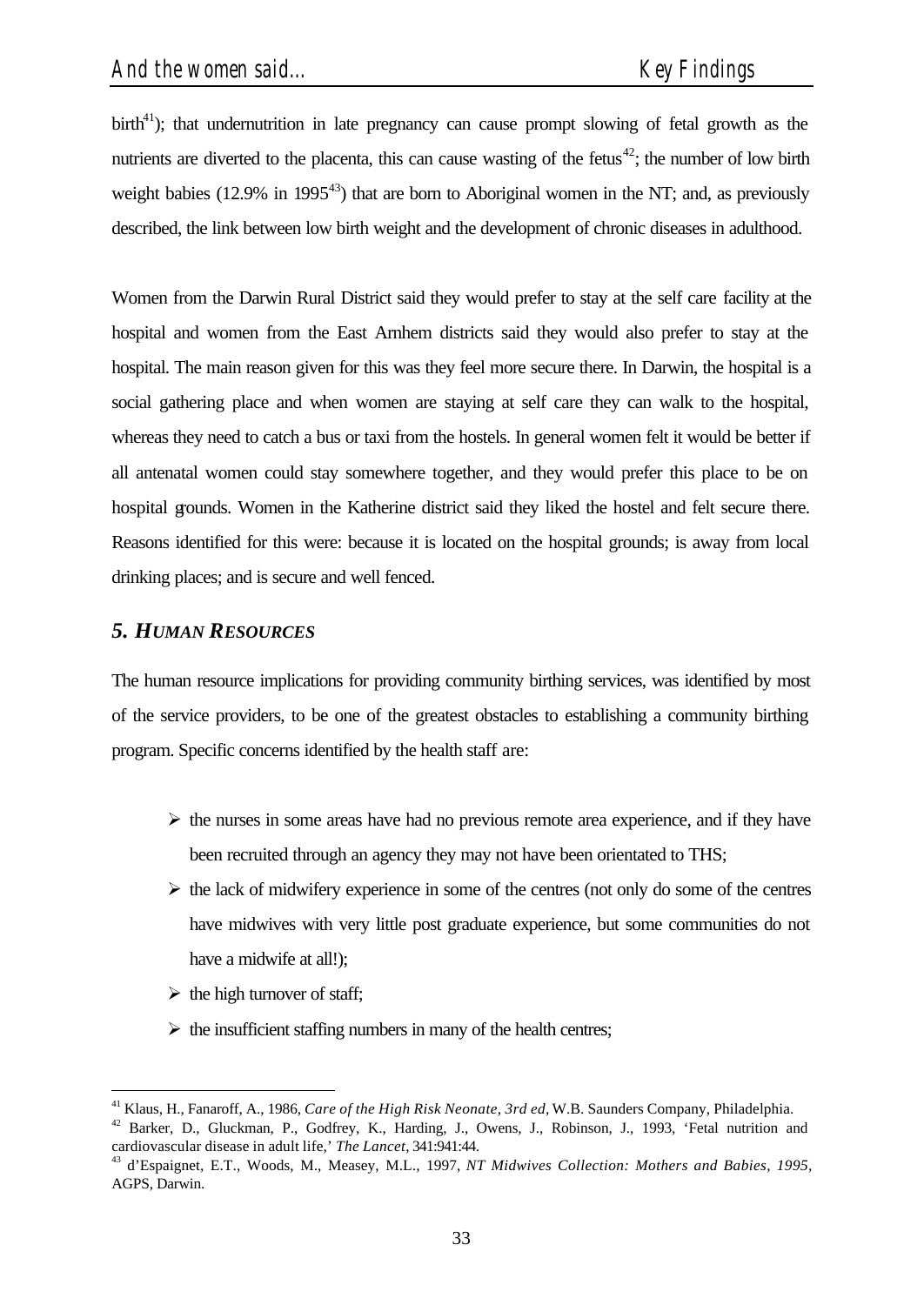- $\triangleright$  the lack of experienced relievers, for holiday relief, or for staff to access training and education out of the community;
- $\triangleright$  the irregular attendance of health workers in some communities was mentioned as a barrier to effective antenatal care;
- $\triangleright$  the acute workload in the remote health centres; and,
- $\triangleright$  the fact that staff have to prioritise their programs as they feel they do not have the resources to do all programs in accordance with the best practice guidelines that are recommended by THS.

Staff suggested that if community birthing was to occur they would need two dedicated staff members for the women's health program, a midwife and an Aboriginal health worker. They would need the time to: practice primary health care in the community; have ongoing consultations with community women; concentrate on antenatal care, antenatal education, cultural issues surrounding birthing, postnatal care and well women's screening; and not be responsible for seeing clients outside these parameters except after hours. This is not feasible in any community at present, due to current workloads.

Everyone consulted felt that ALL communities needed at least one skilled, experienced midwife as a part of their staff. Communities without midwives are unable to provide comprehensive antenatal care, a consequence of which is often complications in pregnancy and birth, requiring increased intervention, and leading to poor outcomes for the mother and baby. When responding to a question regarding the importance of midwives on communities one remote area nurse commented:

*'in my years in the bush it has been my experience that one midwife at a delivery is essential and two is preferable, particularly for emergency situations. In the last eighteen months we have delivered three babies who were neonatal deaths, five in one month who were premature (27-32 weeks), one breech and one normal delivery...one had a post partum haemorrhage... and we can sometimes wait up to nine hours for a medical plane'.*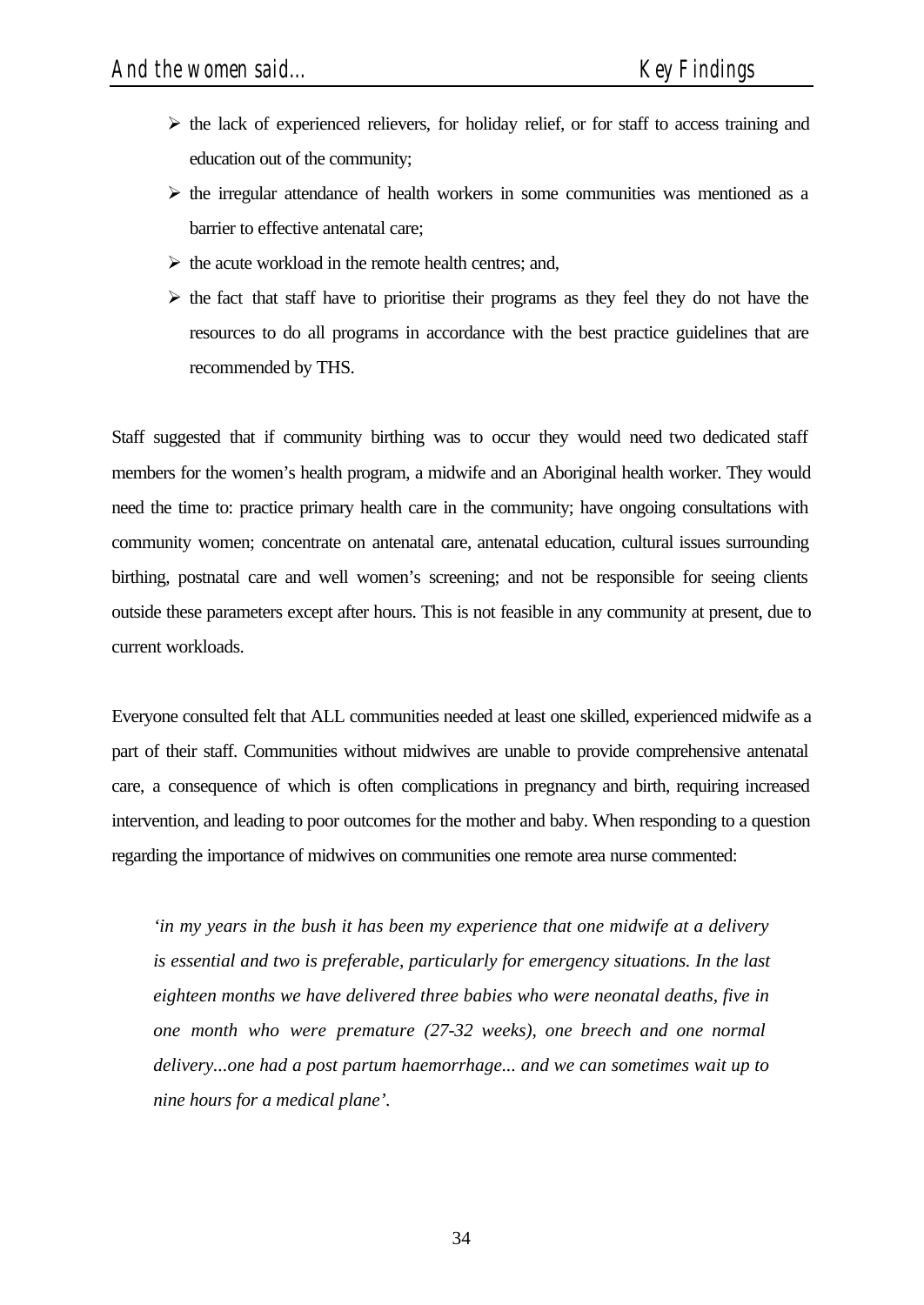This situation highlights the importance of having experienced staff on communities that have the necessary equipment to deal with high risk births.

Many of the remote area nurses said they would like to be able to study midwifery externally through the university but identified the cost of a full fee paying course and the travel involved in getting practical experience as being a barrier. Considering there is already a shortage of midwives (a situation that is predicted to worsen in Australia in the future) it would be a beneficial investment to THS to facilitate the training of these remote area nurses. Costs associated with the midwifery education could be paid as a way of helping to retain staff in the remote area setting.

Recruitment and retention of staff are issues that need to be further explored. Operations Central have been following a program called the 'CAN Model' which has a multifactorial way of improving recruitment and retention of staff. Since introduction of this model they have shown improvements in these areas which have already produced significant cost savings. The major factors in the model are:

- $\triangleright$  introduction of a best practice framework for the working environment;
- $\triangleright$  recruitment of staff directly into a training program, with links to higher education;
- $\triangleright$  a six week foundation skills course which is attended by all staff prior to working in the remote setting; and,
- $\triangleright$  a partnership program that has been developed between staff in the hospital and staff in the remote setting.

Service providers suggested employing a midwife coordinator in each regional hospital to support and educate women from remote areas. Roles would include:

- $\triangleright$  antenatal care and education;
- $\triangleright$  to ensure attendance at the high risk antenatal clinic;
- $\triangleright$  to recognise early labour, ensuring timely presentation at the birthing unit; and,
- $\triangleright$  to assist with birth registration forms and paperwork.

All the above would relieve pressure on THS and could lead to improved birthing outcomes.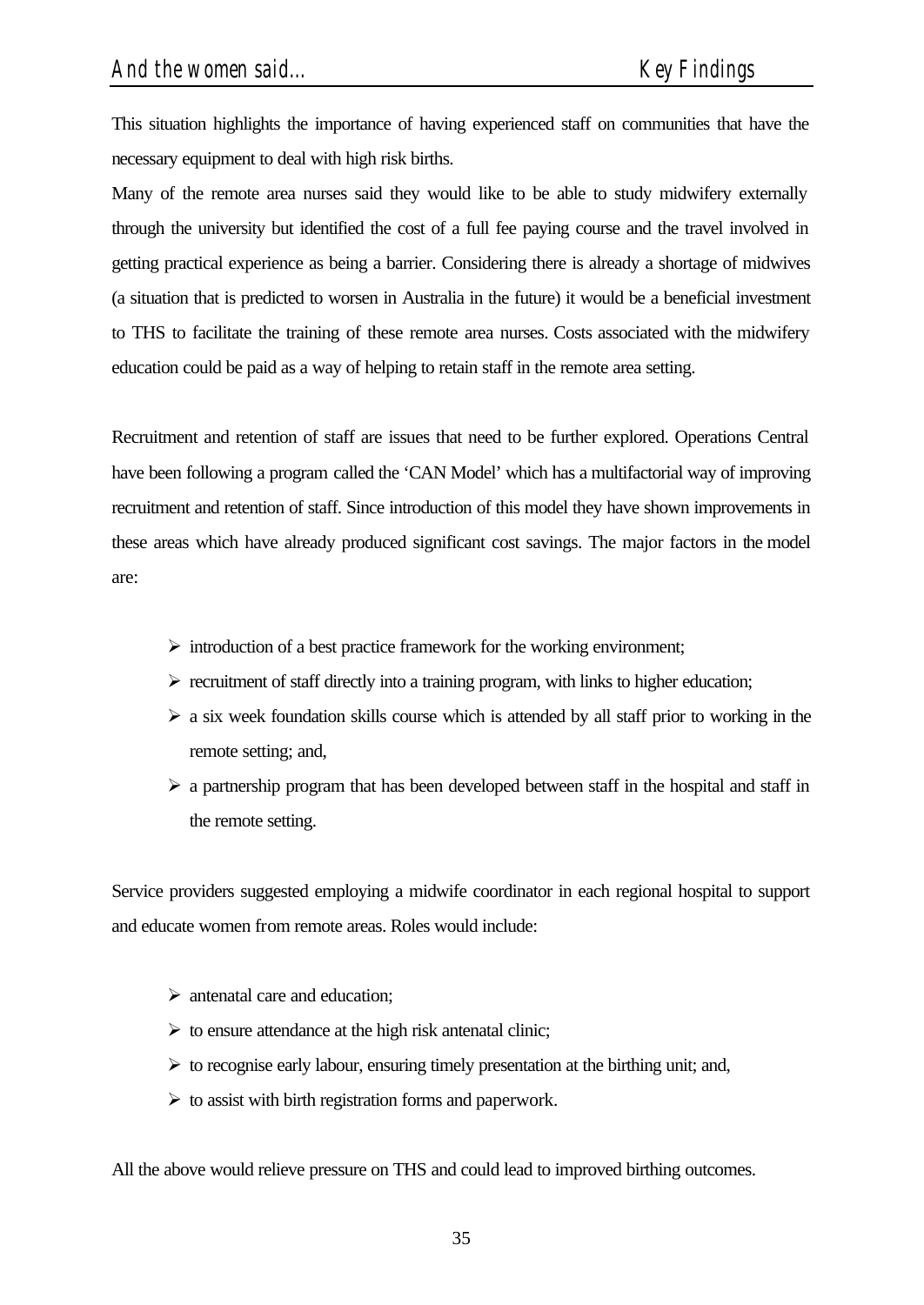# *6. INFRASTRUCTURE AND EQUIPMENT*

There is no standardised infrastructure or equipment across the Top End. Service providers, in particular remote area staff, air medical staff and the District Medical Officers (DMO) identified the following issues as being important:

- $\triangleright$  it was generally felt that unless the community had all weather access for the Air Medical Service it would be too dangerous to plan community birthing (even with all weather strips there can still be delays for many hours when there are emergencies in other areas);
- $\geq$  generators are not standard equipment in the Top End health centres and this can mean they are without power, and in some health centres, communication, for hours or days at a time;
- $\triangleright$  many of the health centres do not have appropriate equipment or infrastructure for birthing (eg. air conditioning or a humidcrib - some health centres heat towels in the microwave to try and keep premature babies warm), see equipment list in the appendix,
- $\triangleright$  any item that needs servicing or breaks down can be out of the community for months at a time;
- $\triangleright$  some health centres do not have a room that is designated for, or appropriate for, birthing.

Some communities suggested that a separate birth centre would be more appropriate.

Phase 1 of the Remote Area Birthing Project looked at the minimum resource requirements for community birthing and these have been documented in draft form.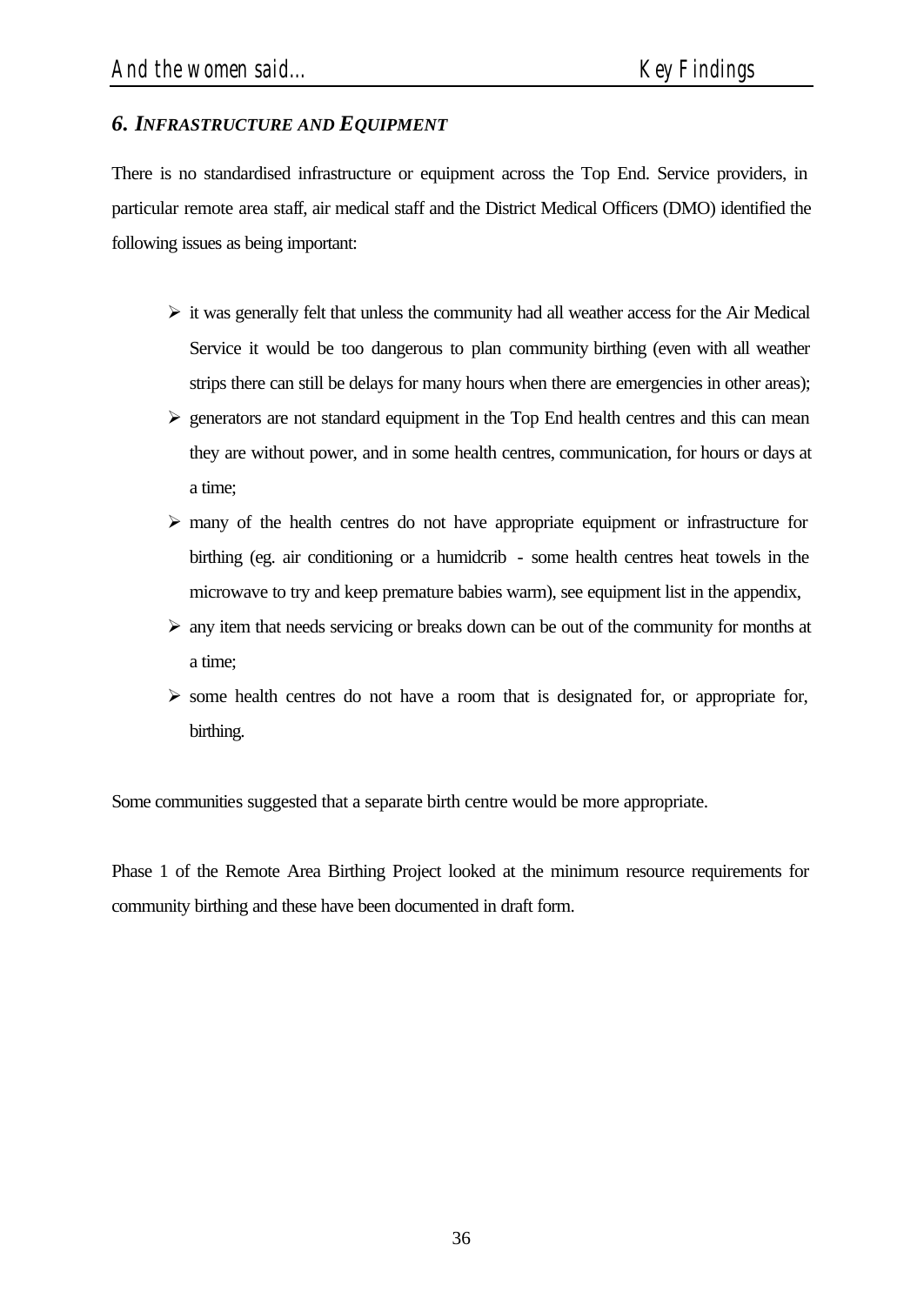## *7. ANTENATES*

Community women consistently raised several issues that concern them about pregnant women.

#### *Antenatal Education*

The relative youth of many of the pregnant women and the lack of education regarding motherhood skills was an issue of importance to many of the older women. They felt that the old ways of communication and education were breaking down and nothing had replaced them. Some of the older women said *'that times were changing and the young did not listen to their elders anymore'.* Communities differed, some were in favour of developing a model for antenatal education with both the health centre staff and the elders involvement, whereas others felt this was a sensitive topic and should be handled in the traditional way.

In some communities the Strong Women, Strong Babies, Strong Culture Program has identified antenatal education as a priority and these women work with individual pregnant women or in small groups. Some of the Strong Women Workers said they felt they needed more support as they were unsure of their role with antenatal women and tended to work in other areas, for example with 'skinny kids' or the older people.

On current staffing levels all communities would have difficulty developing and delivering a culturally appropriate program for antenatal education. The community consultation needed prior to, and during such a program, would mean that a health worker and midwife would be out of the health centre for extended periods of time, and most health centres are not staffed well enough for this to occur. Many are already doing health education in the primary schools which can mean up to four staff members (male and female nurse or doctor and health workers), will be out of the health centre for varying times once a week. A full time health educator on the communities has been suggested by many, to be a necessary position for primary health care programs.

#### *Boredom and Money Issues in the Regional Centre*

The boredom and loneliness experienced by women in the regional centres were major reasons for women wanting to stay in their communities. Women said they often felt very isolated and had nothing to do. Lack of money was one of the reasons given for this. Many women described: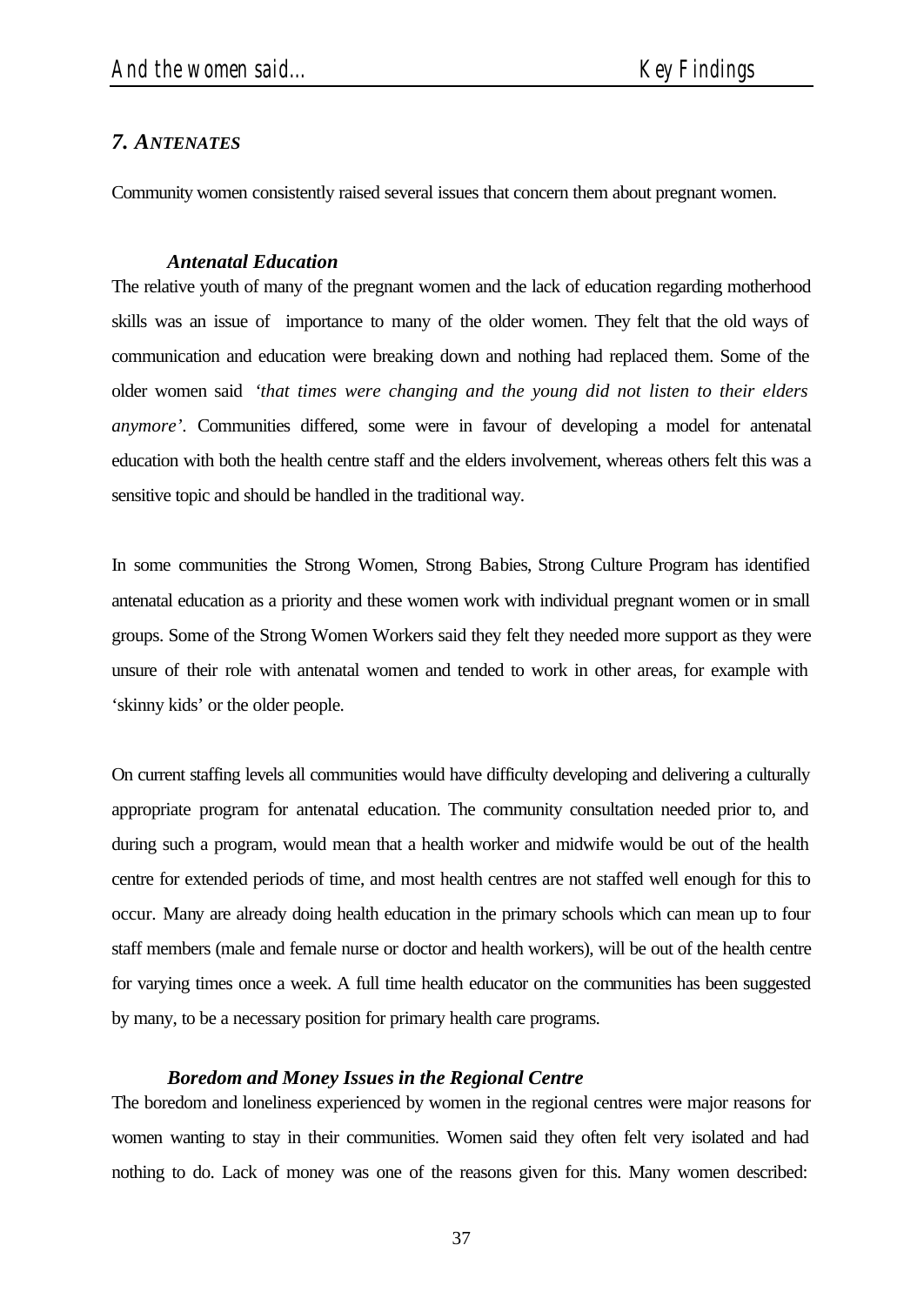difficulties getting their money sent into them; trouble cashing cheques (often because they have no identification); and, having relatives take their money as soon as they get it. They suggested organised educational sessions, facilities for painting and sewing, videos on labour and mothercrafting, tours of the hospital and social outings would be welcome events.

### *Smoking*

Older Aboriginal women expressed concerns about the number of young women who smoke cigarettes, particularly the pregnant women. Smoking is a known risk factor for low birth weight babies.<sup>44</sup> In fact one study using data from RDH reported that those women who smoked more than half a packet of cigarettes a day, were three times more likely to have a low birth weight infant, and one and a half times more likely to have a baby with intrauterine growth retardation.<sup>45</sup> One report from the NT suggested that the proportion of female Aboriginal adult smokers between the ages of 15-44 would be around 54-66% and another report found 76% of women between the ages of 20- 45 in one community smoked cigarettes.<sup>46 47</sup>

### *8. CONTINUING EDUCATION AND TRAINING NEEDS*

# *Health Workers* **Clinical Training**

l

The majority of health workers said that they had performed many births in the past but did not feel they were current in their knowledge or skills. If community birthing was to occur they felt they would need to update their skills. At present there is no structure in place for health workers to come into Darwin for regular rotations through the maternity section.

#### **Post Graduate Training**

There are limited options available for health workers who want post graduate training in midwifery. There is no course available in the Northern Territory. James Cook University in Queensland offers a four week maternal skills course of which two weeks are theory and two weeks are practical. The

<sup>44</sup> Measey, M.L., d'Espaignet, E.T., Cunningham, J., 1998, *Adult Morbidity and Mortality due to Tobacco Smoking in the NT, 1986-1995,* THS Darwin.

<sup>&</sup>lt;sup>45</sup> Sayers, S., Powers, J., 1997, 'Risk factors for low birth weight, intrauterine growth retardation and preterm birth in the Darwin Health Region', *Australian and New Zealand Journal of Public Health,* 21:5:524-530.

<sup>46</sup> Watson, C., Fleming. J., & Alexander,K., *A survey of Drug use Patterns in NT Aboriginal communities: 1986- 1987,* NTDH&CS, Drug and Alcohol Bureau, Darwin, in Measey, M.L., d'Espaignet, E.T., Cunningham, J., 1998, *Adult Morbidity and Mortality due to Tobacco Smoking in the NT, 1986-1995,* THS Darwin.

<sup>47</sup> Kildea, S., 1997, *A Retrospective Epidemiological Study Comparing Fertile and Infertile Women in a Remote Indigenous Community in Australia,* Thesis, Southern Cross University.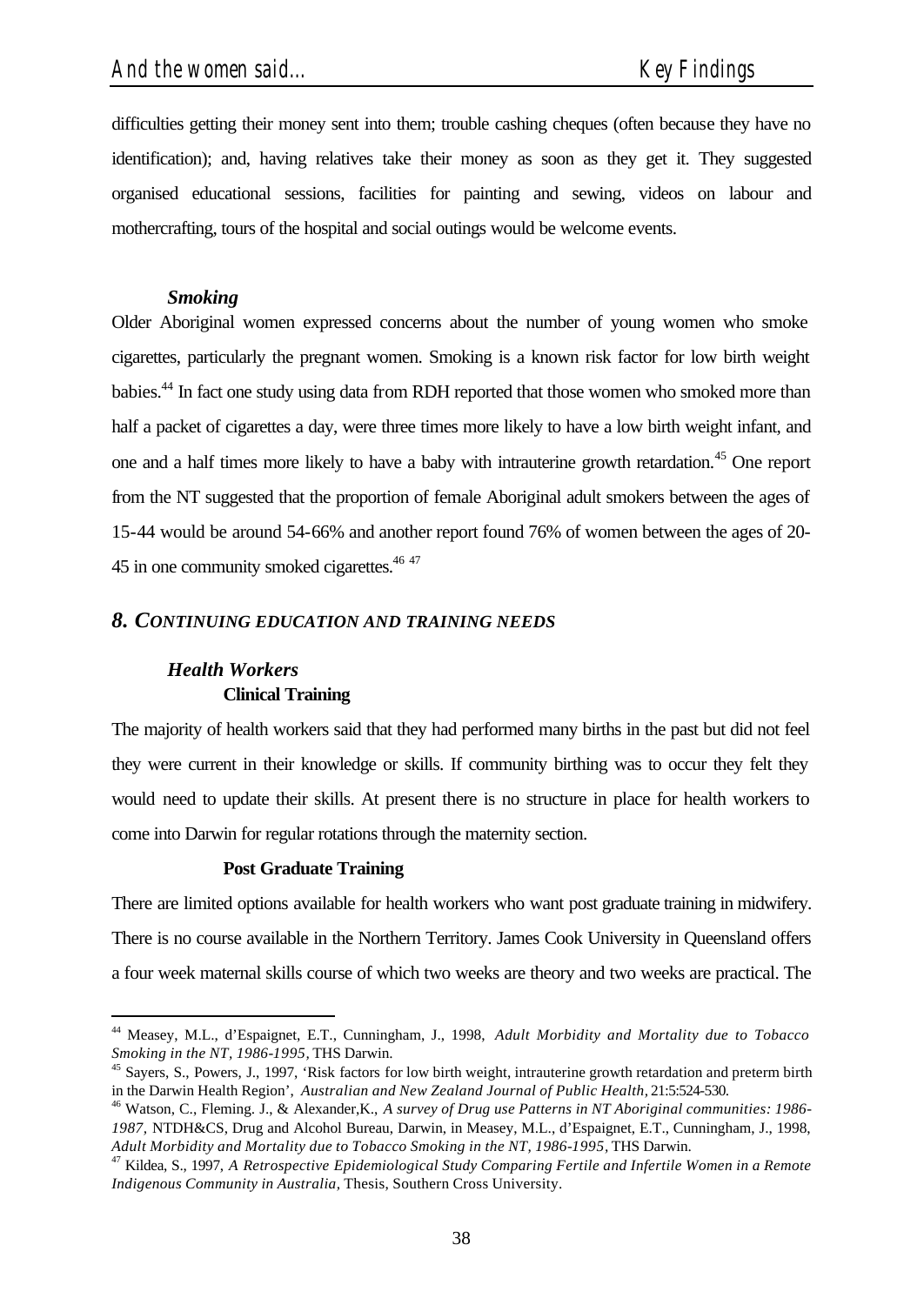practical placements are usually in Townsville or Sydney hospitals and are not presently occurring at Royal Darwin Hospital. Several health workers have attended this course, but they said they would like more detail and more clinical experience, particularly in the birthing area.

#### **Ultrasound Training**

During the consultation only one health worker had formal training in ultrasound techniques (she had spent two weeks at a Sydney hospital as an addition to the James Cook course). She felt this had been very valuable and she was using her skills to estimate early gestational dating, placental position, basic morphology and to diagnose multiple pregnancies.

## *Midwives*

### **Clinical Updates**

Midwives have said that if community birthing was to occur they would need regular rotations through the regional centre for clinical updates in birthing suite and neonatal resuscitation. Many thought three yearly intervals would be sufficient. At present there is no program for rotating remote area staff through the regional hospitals for clinical updates. The Staff Development Department have said they could explore this option further if it was identified as a training need.

A requirement for accreditation as an independent practitioner with the Australian College of Midwives is a minimum of ten births per year. At present this criteria is not appropriate for remote area midwives. If community birthing was to be formalised further research would be required to assess the suitability of these guidelines.

#### **Ultrasound Training**

Midwives said they would like training in basic ultrasound techniques, several health centres have ultrasound machines without anyone who is able to use them. Midwives believed this would allow earlier and more accurate dating and could lead to a decrease in waiting time in the regional centre when women relocate for the birth. They also felt it could be beneficial for diagnosing multiple pregnancies, placental location and malposition. The Staff Development Department have said they could assess the possibility of offering this training in the Top End.

#### *Doctors*

#### **Continuing Medical Training**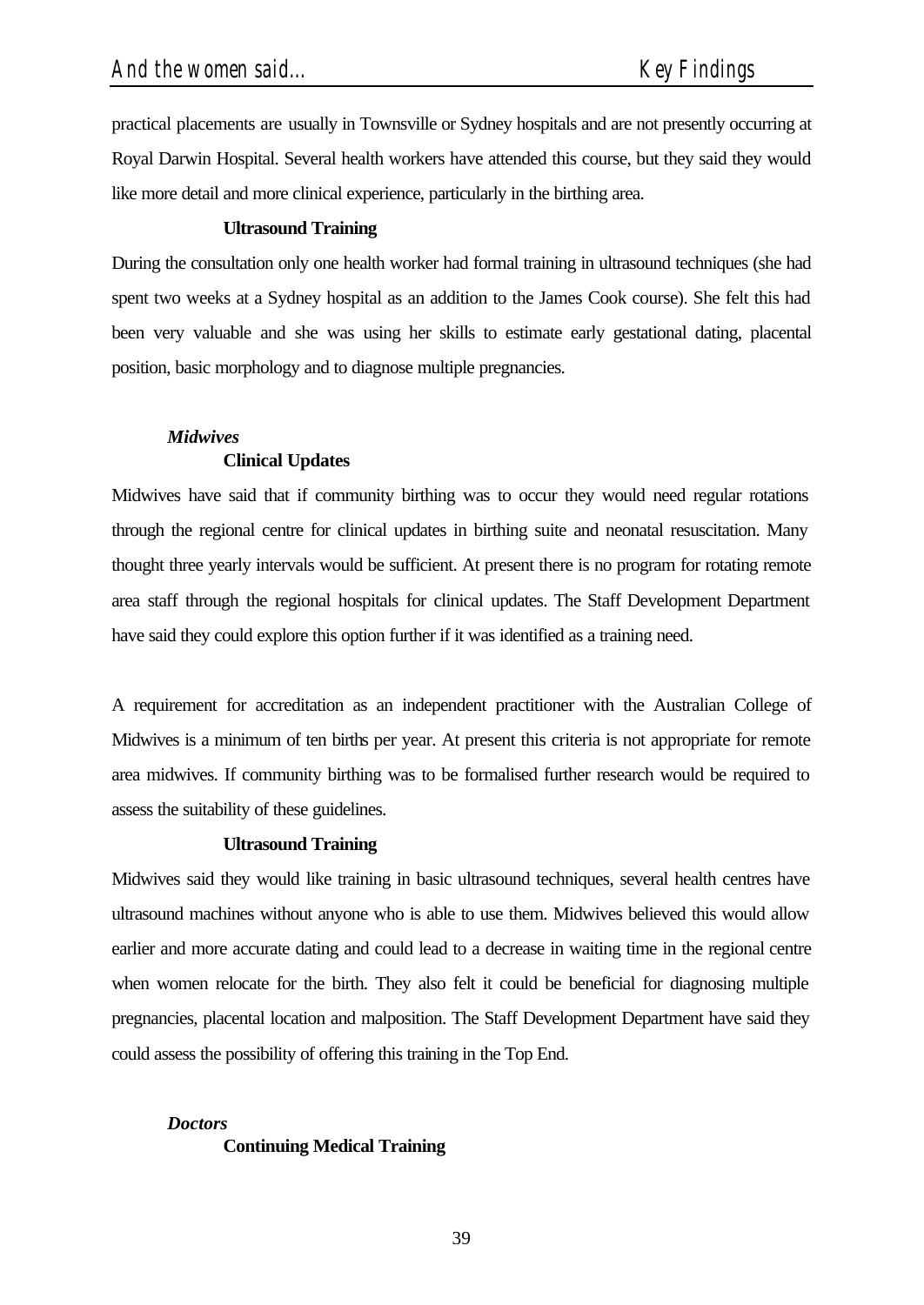The Remote Workforce Agency is a Commonwealth funded organisation whose aim is to increase access of rural and remote communities to appropriate General Practitioner (GP) services. They offer orientation support and supply funds that can be accessed by doctors for ongoing training assistance. To maintain vocational registration doctors are required to attend continuing medical education which is measured by a point system over a three year period. If they have their Diploma of Obstetrics and Gynaecology a specific number of those points must be in the area of women's health.

#### **Ultrasound Training**

Several of the doctors in remote areas suggested that they would also like training in the use of ultrasound machines, particularly if women were to start birthing in the community.

## *9. REGIONAL HOSPITALS*

There were two major concerns regarding the care in regional hospitals. The first was the lack of Aboriginal staff and interpreters in the hospitals, and the second was the physical surroundings.

#### *Aboriginal Staff*

There are very few Aboriginal staff working in the hospitals, particularly in a clinical role. Women across the Top End felt that this would make an enormous difference by making the hospitals less frightening. Many spoke of being scared in hospital, not understanding the medical procedures that were performed on them, or the medication that was given to them. One woman told how she had wanted to know why she was not falling pregnant and did not know that she had a Tubal Ligation at Caesarean Section when she was 21 years old until the community nurse looked up her notes and told her this several years later.

#### *Interpreter Service*

At present there is no interpreter service operating in the Top End and staff express frustration when they are trying to explain medical procedures and are unsure if the clients have a full understanding of what they are agreeing to. An example of this was given by one midwife who said *'there was a labouring woman in a lot of pain and she was being asked to consent to an urgent, complicated procedure as the baby was showing signs of distress... we couldn't find her escort anywhere and we had no-one to ring'.* Other inpatients who are able to speak the pregnant woman's language are sometimes used as interpreters. This is less than ideal as they would not be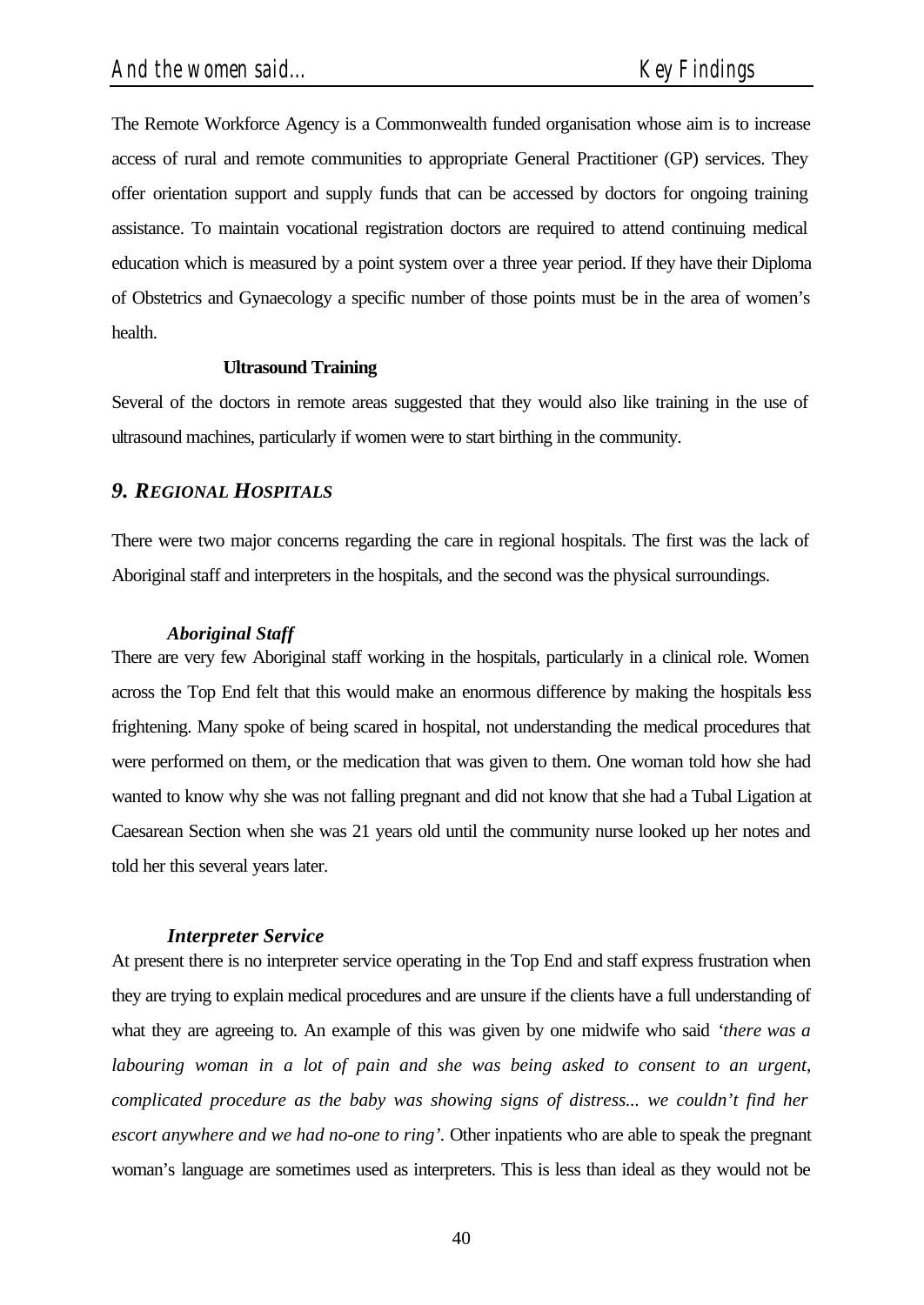trained interpreters, may not understand the medical language and may be of an inappropriate skin group to fulfil this role. Staff suggested that educational material in different Aboriginal languages, or utilising graphics, would help them to explain procedures to the women.

## *Physical Surroundings*

Women continually mentioned that the hospitals (particularly RDH) were too cold (temperature) and the environment was not friendly. They said the hospitals should be more homely, with posters and paintings on the walls and pleasant outdoor areas (like Katherine Hospital). Several communities suggested they would be happy to donate artwork to be placed on the walls of the birthing unit to make it more appropriate for Aboriginal clients. Several women mentioned a fear of lifts and one woman said it *'felt unnatural having your baby so far above the ground'.* Women said that traditionally they laboured with many other women around them for support and encouragement and this did not occur in the hospital setting.

#### *Positions in Labour*

Women were concerned that the traditional position for birthing (squatting) was no longer being used. They said there was *'too much shame lying on your back with your legs open'* and felt that an older Aboriginal woman in the room (who felt comfortable being there) would make the younger girls use the squatting position. Midwives said they were happy for women to deliver in any position but found that women tended to stay on the beds. Current research suggests that lying down in labour (which continues to happen in many maternity units), is not advantageous to the progress of labour and may actually compromise blood flow to the uterus and adversely affect the fetus.<sup>48</sup>

Use of the squatting position in the second stage of labour has been shown to: shorten the second stage; reduce backache; show less abnormal fetal heart rate patterns; and unless used judiciously, it may increase perineal trauma.<sup>49</sup> Employing an older Aboriginal woman who is trained as a support person for labour, is familiar with the hospital environment and understands the cultural aspects pertaining to birthing could be advantageous for both the labouring woman, and the staff.

l

<sup>48</sup> Enkin, M., Keirse, M., & Neilson, J., 1995, *A guide to effective care in pregnancy and childbirth, 2nd ed.* Oxford University Press Inc., New York.

<sup>49</sup> Ibid.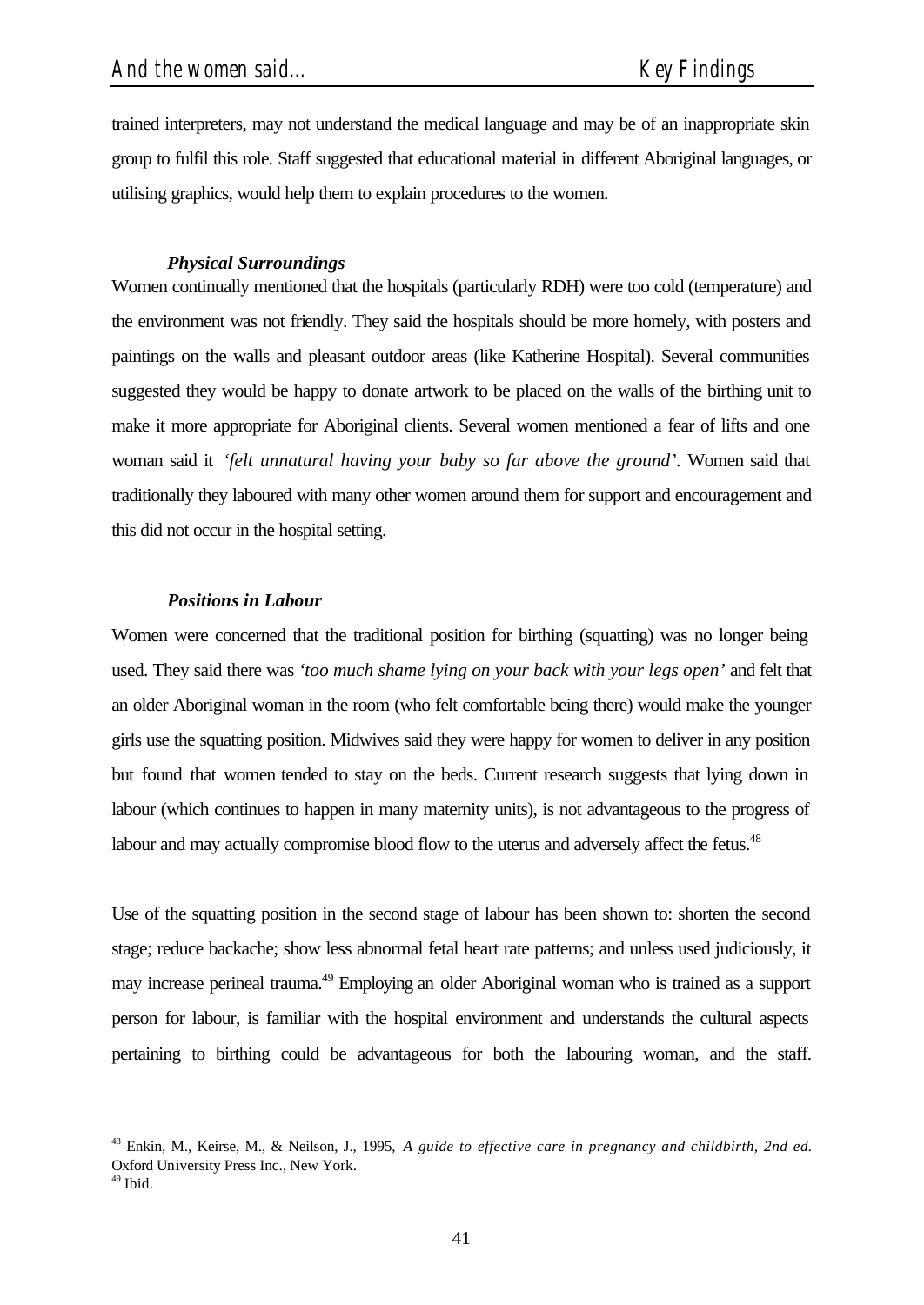l

Complimentary to this may be the employment of a midwife who has met the women antenatally and is able to offer support in labour.

# *10. A BIRTH CENTRE IN DARWIN*

There was very strong support for a birth centre in Darwin from both the remote area women and the health staff who were consulted. In fact many of the staff felt that this could be a safer option than delivering in the community, although there was concern regarding the number of women that would be allowed to access a birthing centre if they had strict criteria for low risk women. Many of the Aboriginal women felt that a birthing centre would allow them to practice their traditional customs surrounding birthing. They felt it would be an excellent venue to teach the younger generation about birthing and stressed the importance of Aboriginal and non-Aboriginal women working side by side.

The general feeling from remote women was that a birth centre should be for all women with a separate room or section for Aboriginal women. The comment *'all women together'* was often mentioned. This, however, was not the general feeling from the Birthing Forum that was hosted by Danila Dilba. The preferred option from this group of women was that a birthing centre be set up as part of the Aboriginal Community Controlled Medical Service, Danila Dilba.<sup>50</sup> Unfortunately the lack of money and resources makes it unlikely that two birthing centres (one for Aboriginal women and one for non-Aboriginal women) would ever be feasible in Darwin.

<sup>50</sup> Biluru Bitji Binnilitlum Medical Service, 1998, *Danila Dilba Women's Business Meeting, Darwin Nov 2-3 1998, Draft Report and Recommendations*, Danila Dilba, Darwin.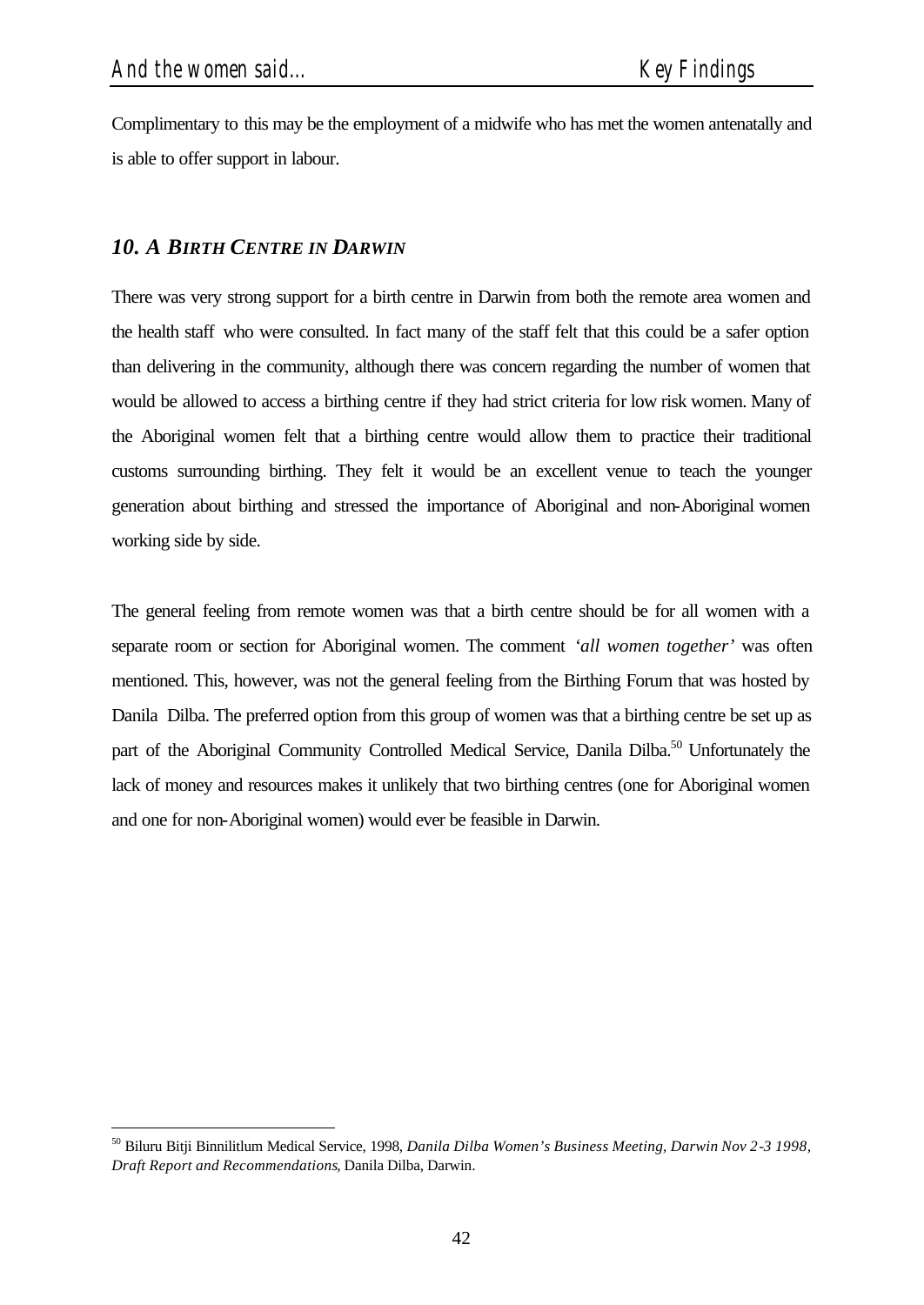# *11. COMMUNITY BIRTHING*

There was various levels of interest in community birthing. The majority of Aboriginal women felt that they should be able to choose to birth on their land and they believed it would be safe for low risk women. This was more apparent in the larger communities which were better resourced. In the smaller communities many women said they would not feel safe and would prefer to go to their regional centre. Most people who were consulted said if community birthing was to occur they would be happy to birth in the health centre. They thought it would be safer to have the midwives present with all their equipment. Some suggested that a separate birthing centre for women only would be ideal, if it could be set up appropriately. Many women felt that a community birthing program could improve antenatal care.

The nurses and doctors in the communities felt that it would be essential to have an Aboriginal health worker who is willing to work with the midwife if community birthing was to occur. They also felt that it would only succeed if the community were involved from the start and had input into how the program should work, particularly from the older Aboriginal women and Traditional Birthing Attendants.

In some areas there was general talk about land ownership. In particular, the older Aboriginal women wanted their grand children to be born on their land. Some people fear that the Australian government will not recognise traditional ownership of land if they have not been born on it. Alternatively people said that it did not matter where you were actually born as you were tied to the land through your parents, and this was what was most important.

Generally, service providers were interested in pursuing community birthing only if it was to be resourced adequately. Concern was expressed regarding the willingness of THS to provide the necessary resources, in particular to non-THS health centres. Major concerns revolved around the inability of many of the health centres to cope with their acute load as well as the general program work that was expected. They felt that there were always more guidelines being introduced following best practice principles but no-one realised that it was impossible to follow these as they were not staffed accordingly. Most service providers felt that a pilot project was the only way to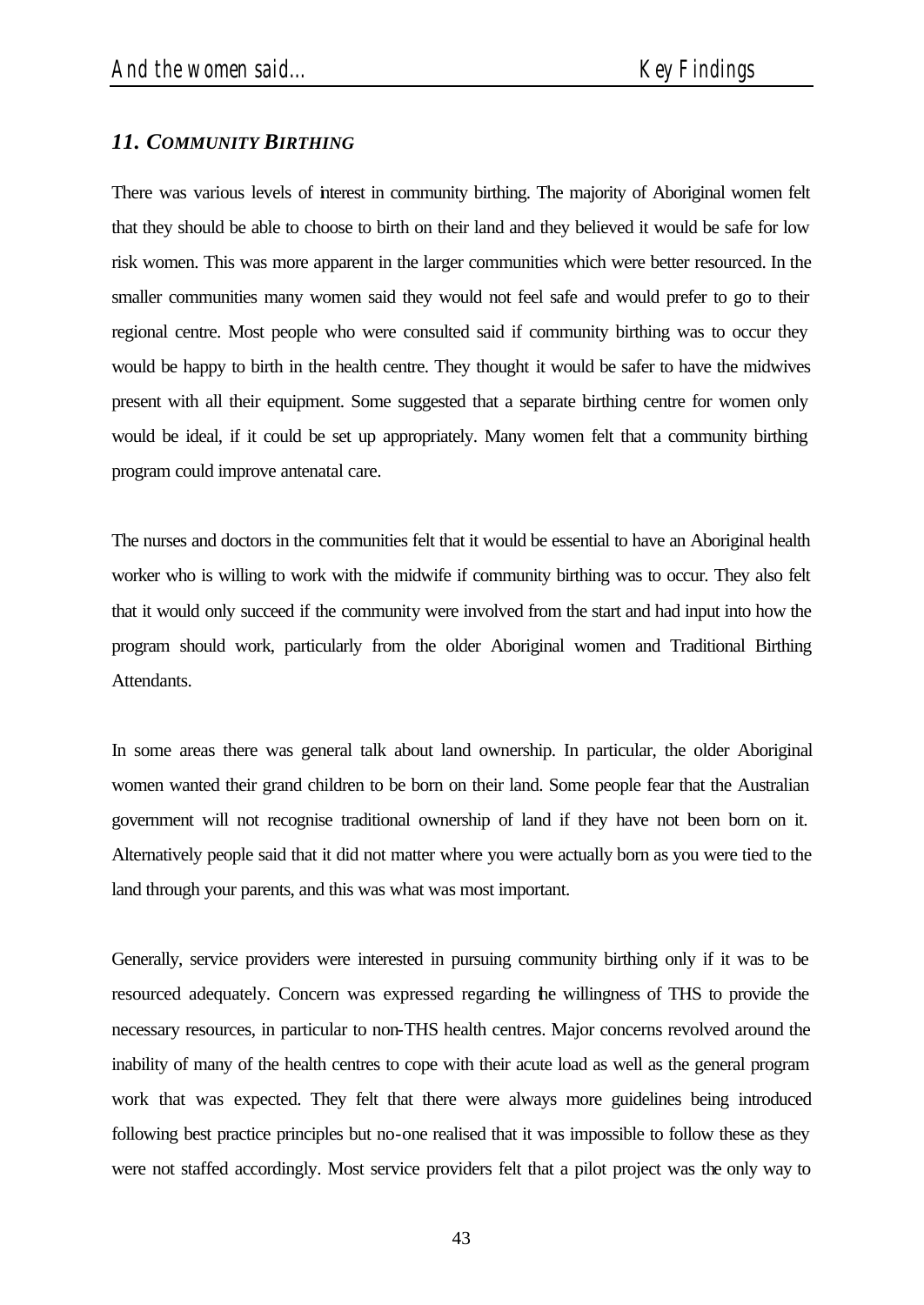determine if community birthing would compromise the safety of the mother or the infant. Some felt that outcomes may be improved.

A very small number of people felt that it was ridiculous to talk about community birthing as it would never be resourced adequately and if implemented was likely to have a direct negative effect on the morbidity and mortality of both the mother and the infant.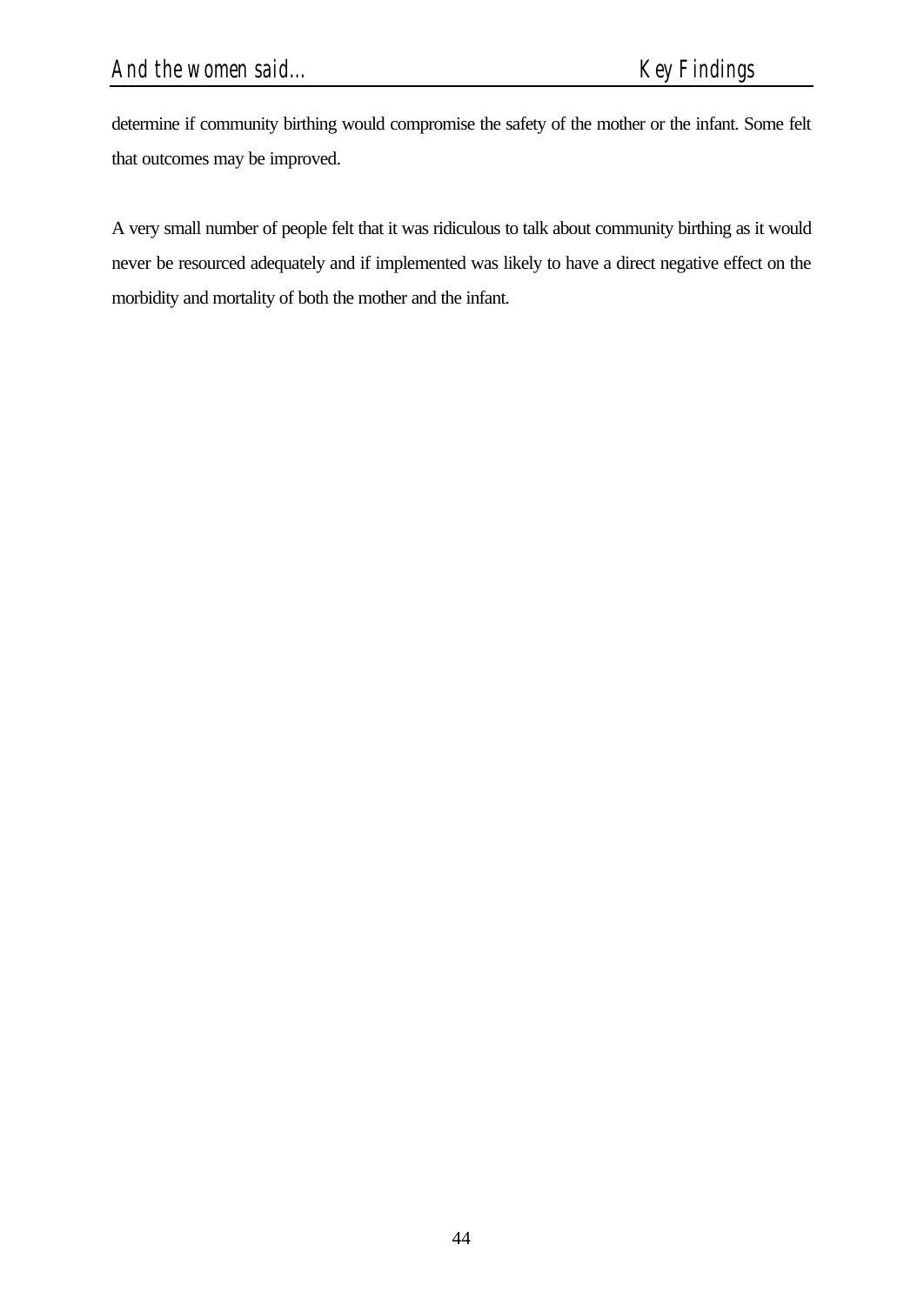# **RECOMMENDATIONS**

## *1. SAFETY*

- **R 1.1** Primiparous women and high risk women to be encouraged and supported to deliver in their regional hospital.
- **R 1.2** Guidelines and protocols be established for:

**R 1.2.1** low risk women who choose to stay and deliver in the community; and,

**R 1.2.2** high risk women who choose to stay against the advice given to them from the community health centre.

## 2. *СНОІСЕ*

**R 2.1** Women in the East Arnhem region to be able to choose to go to Darwin or Nhulunbuy for the birth of their baby under standard PATS arrangements.

## *3. ESCORTS*

Official escorts be provided upon request, for women in the following categories:

- **R 3.1** Primiparous women who are travelling to their regional centre;
- **R 3.2** Any woman who does not fully comprehend the English language;
- **R 3.3** All women under the age of twenty;

**R 3.4** Women who were coming to the regional centre for the first time (including women who may have come in when they were young and have very little recollection of the event);

- **R 3.5** Women with special needs;
- **R 3.6** Women from the East Arnhem or Katherine Region who are advised to come to Darwin due to complications in pregnancy; and,
- **R 3.7** Women who are concerned about leaving their young children and would otherwise stay and birth in their community, should be able to bring the children into the regional centre, with an escort who is able to care for them when their mother is in hospital.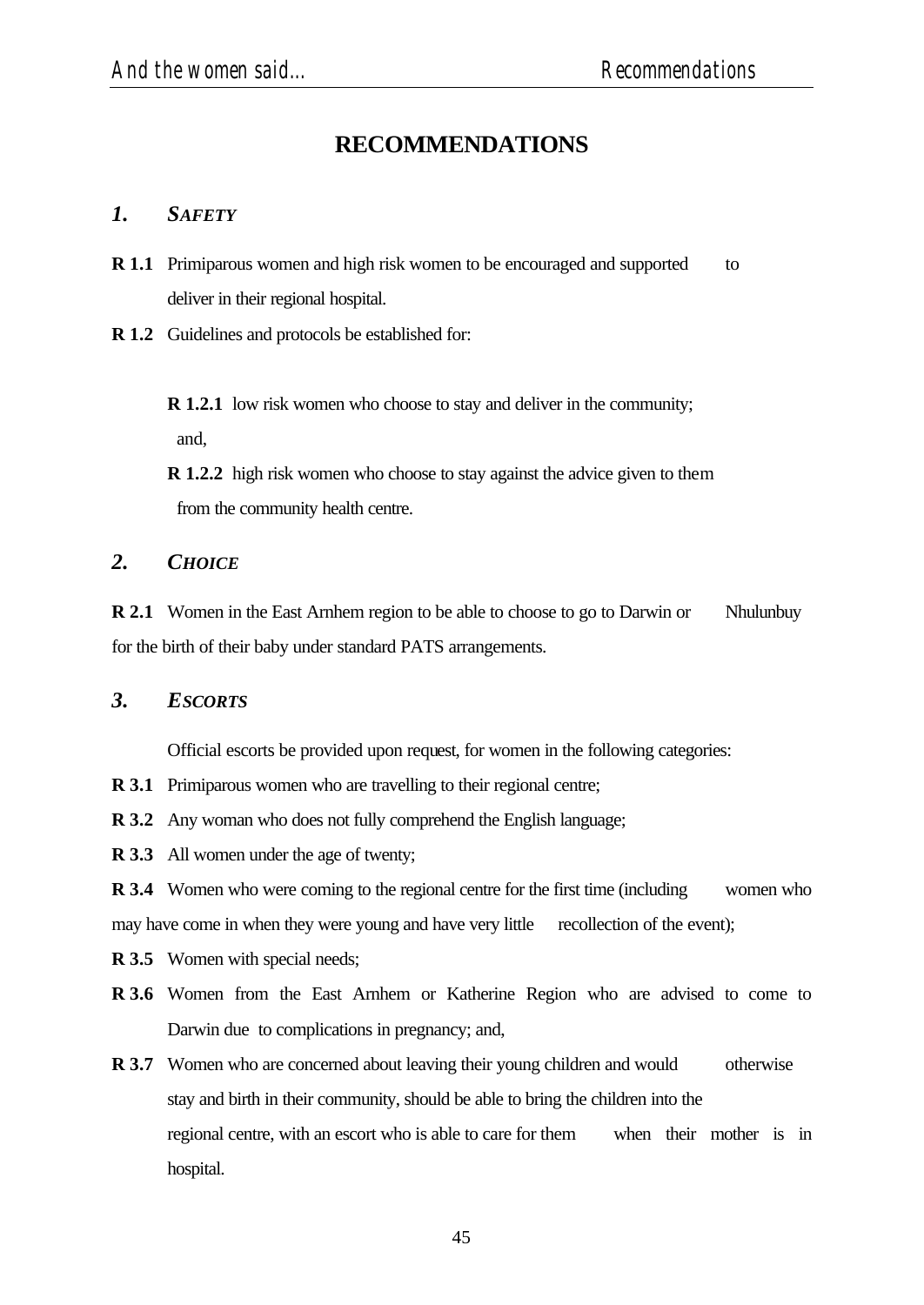# *4. HOSTELS*

**R 4.1** A joint working party be formed to examine what changes are necessary to ensure the safety and nutritional requirements of THS clients when they are staying in the regional hostels.

# *5. HUMAN RESOURCES*

## *Community Health Centres*

**R 5.1** All communities be staffed with at least one midwife who has current midwifery experience.

**R 5.2** THS provide study support for remote area nurses who are willing to study midwifery externally through Northern Territory University.

**R 5.3** Staffing numbers in remote communities are reviewed given the workload being uncovered as population and chronic disease lists become available.

**R 5.4** Recruitment and retention of staff be addressed in accordance with Operations Central

'CAN Model', including:

- $\triangleright$  best practice framework for the working environment;
- $\triangleright$  recruit staff directly into a training program, with links to higher education;
- $\triangleright$  all staff to participate in the six week foundation skills course prior to working in the remote setting;
- $\triangleright$  a partnership program be developed between staff in the hospital and staff in the remote setting.

# *Regional Centres*

**R 5.5** Each regional birthing unit to employ an Aboriginal woman to be trained as a support person for labouring women.

**R 5.6** A midwife coordinator be employed in each regional hospital to support and educate women from remote areas.

# *6. INFRASTRUCTURE AND EQUIPMENT*

**R 6.1** Standardised birthing equipment to be provided in all health centres, as per Minimum Standards Document.

**R 6.2** An equipment bank is established to send out replacement items while equipment is off the community for servicing or repairs (as occurs in Operations Central).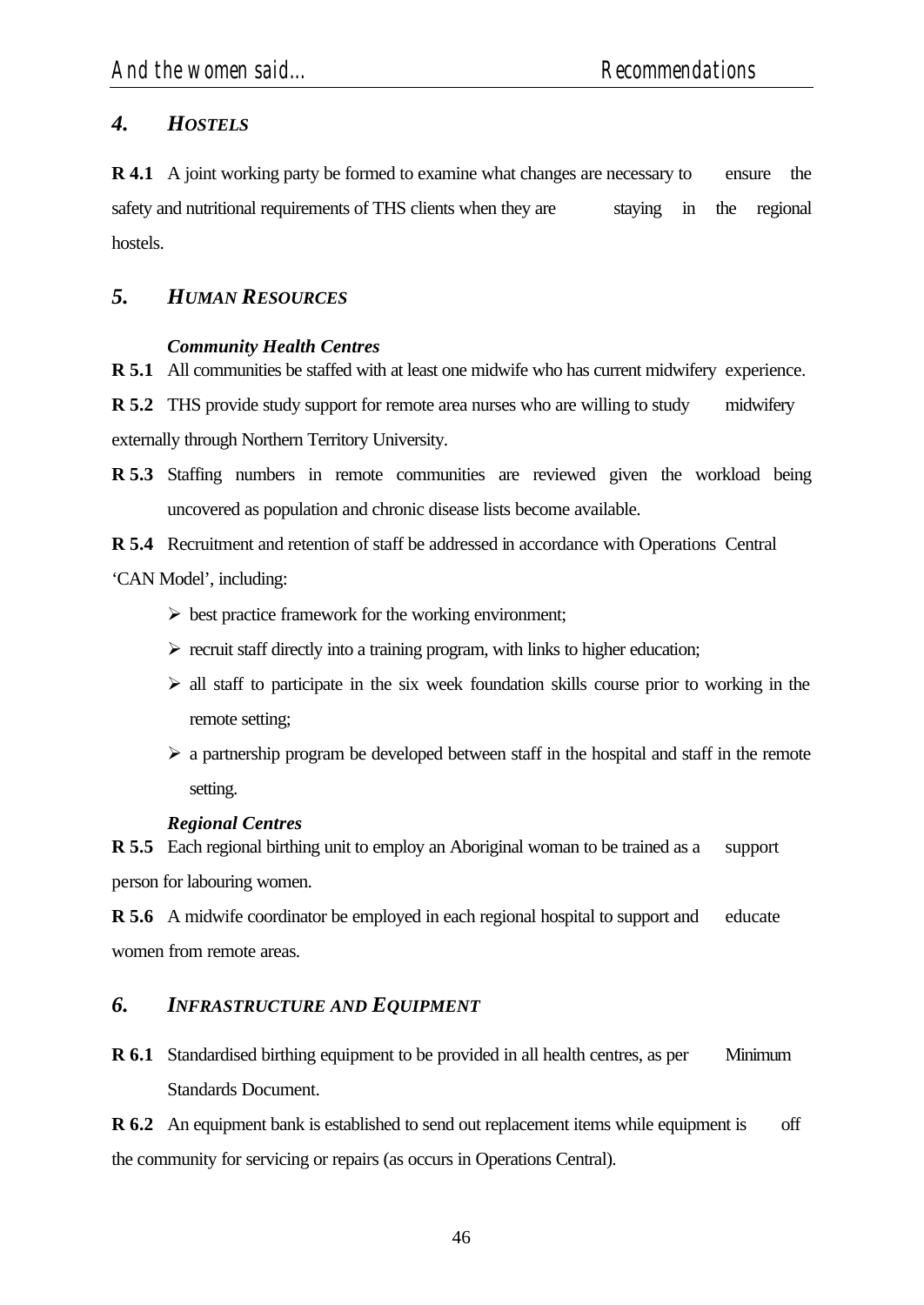**R 6.3** Educational resources including audiovisual equipment and culturally appropriate material be accessible in every community health centre.

**R 6.4** The collection of statistics and birthing documentation to be standardised across the Top End.

## *7. ANTENATES*

**R 7.1** Consistent with National Health and Medical Research Council (NHMRC)

guidelines the Women's Business antenatal book<sup>51</sup> be translated and distributed to all health centres, antenatal wards and clinics, birthing units and training providers.

**R 7.2** Protocols be developed to improve the links and communication between the Strong Women Workers and the health centre staff.

**R 7.3** Culturally effective intervention strategies be developed to address the high rate of smoking in antenatal women.

**R 7.4** A protocol be developed to inform the remote health centres when pregnant women have returned home prior to the birth.

## *8. CONTINUING EDUCATION AND TRAINING*

- **R 8.1** A comprehensive post graduate midwifery course be available for Health Workers.
- **R 8.2** A training program be developed to facilitate health workers who wish to rotate through the maternity unit of their regional hospital, with an educator or mentor to support them.

**R 8.3** A structure be implemented to facilitate continuing education needs of remote area midwives who wish to update their skills.

# *9. REGIONAL HOSPITALS*

l

**R 9.1** All staff working in the hospitals and the remote health centres participate in cultural training.

**R 9.2** The midwives clinic at RDH be extended to encourage antenatal midwifery care and decrease the waiting times.

<sup>51</sup> The women of Kunbarllanjnja and Chris Evans, 1997, *Gama Gun-Nika Janguny - Women's Business,* Green Ant Publishing, Darwin.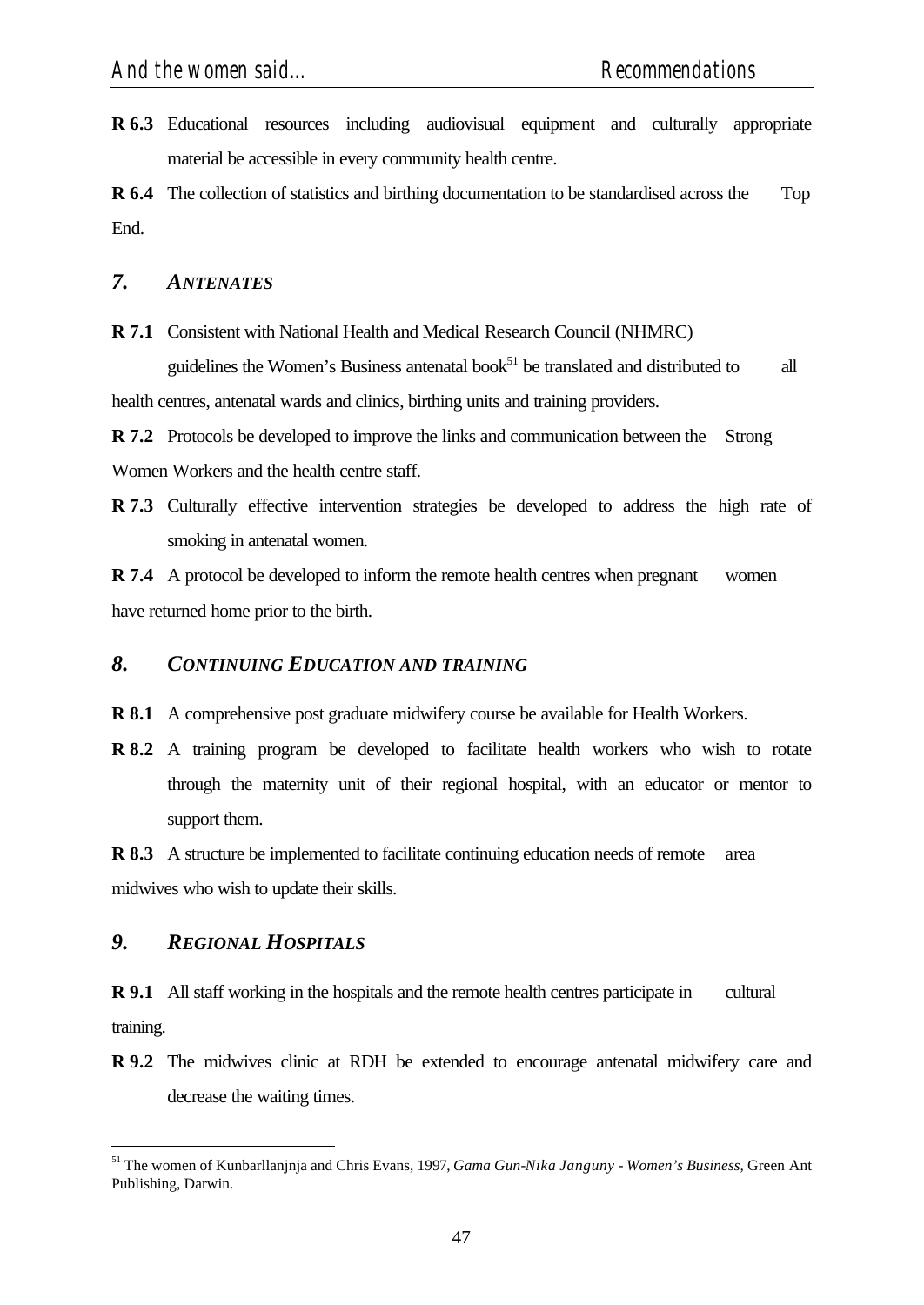**R 9.3** A four bedded bay in Ward 2 of Gove hospital be set up as a self care unit .

**R 9.4** A protocol be developed between Miwatj and the Nhulunbuy hospital to ensure all women have access to a 'smoking ceremony'<sup>52</sup> prior to discharge.

**R 9.5** Each regional centre refurbish areas in the birthing units to ensure they are more culturally appropriate for Aboriginal women.

**R 9.6** Mats to be available in every birthing room for women to birth on the floor; and upright positions or squatting should be actively encouraged during labour.

**R 9.7** Consistent with NHMRC guidelines 'All major maternity units should incorporate the philosophy and practise of birthing centre care in the delivery suite' Recommendation 6.1,  $NHMRC.<sup>53</sup>$ 

**R 9.8** Consistent with NHMRC guidelines 'Interpreter services need to be readily available to provide cover for obstetric care including emergencies' Recommendation 4.2 NHMRC.<sup>54</sup>

## *10. BIRTH CENTRE IN DARWIN*

**R 10.1** A birth centre be established on or near the hospital grounds.

## *11. COMMUNITY BIRTHING*

#### *Community / Health Centre*

**R 11.1.1** Communities already supporting birthing to recruit midwives who are

current in their knowledge and experience and are happy to work as

advanced practitioners (to be a specific recruitment requirement).

**R 11.1.2** Those communities already having births to have all the equipment

necessary for safe deliveries (as per Minimum Standards).

**R 11.1.3** Staff who are using an ultrasound machine for basic dating and screening be supported to access training in these skills.

**R 11.1.4** Availability of a safe and culturally appropriate place for birthing.

#### *Antenatal Women*

**R 11.2.1** Women who deliver in their communities should not be

routinely transferred to the regional centre unless there is a

l

 $52$  A traditional Ceremony that is performed when a new baby is born.

<sup>53</sup> NHMRC, 1996, *Options For Effective Care In Childbirth,* AGPS, Canberra.

 $54$  Ibid.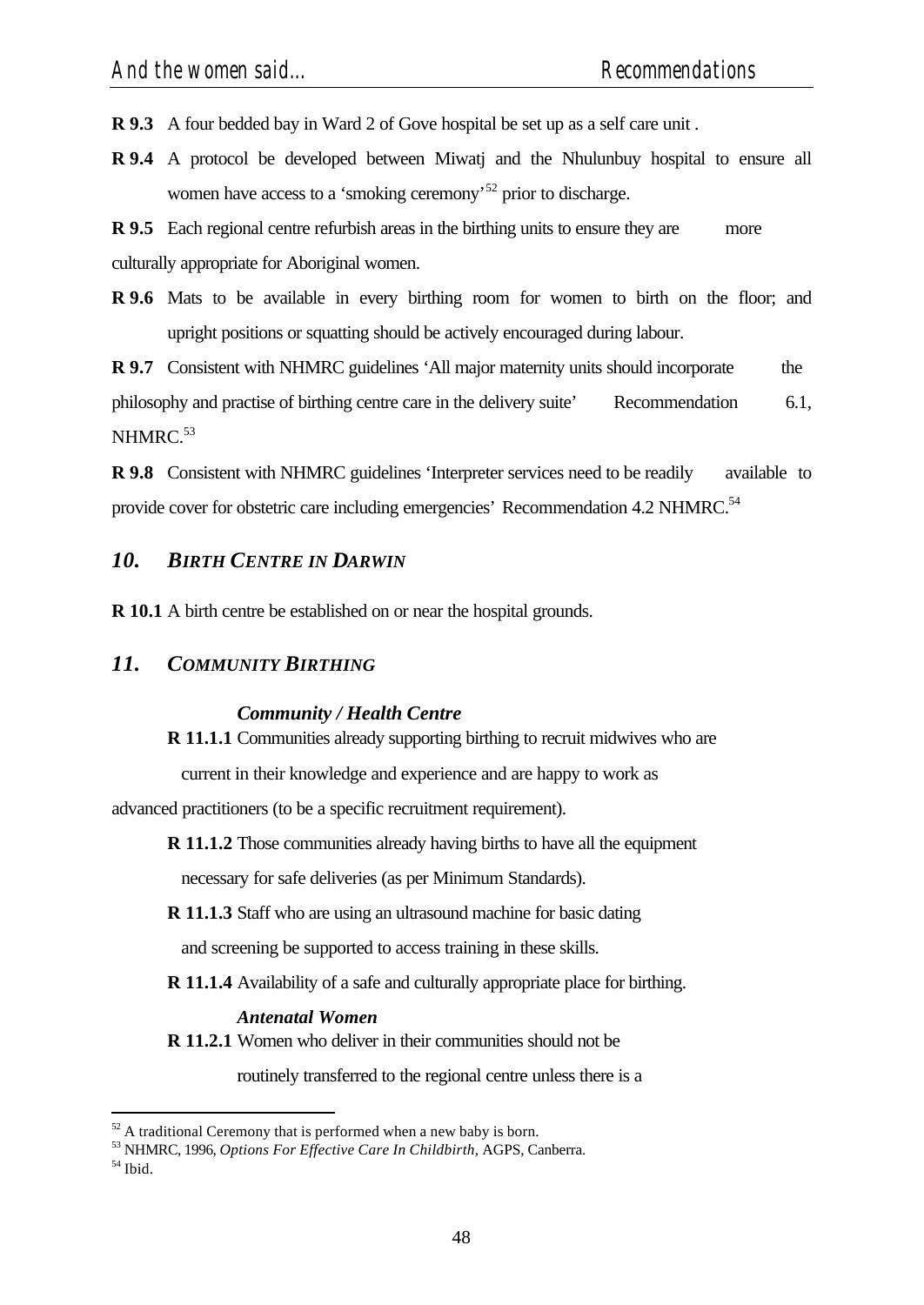medical reason or the community staff are unable to deliver

the necessary postnatal care.

**R 11.2.2** Women wishing to birth in their community would need to

attend for regular antenatal care and education.

## *Aboriginal Health Workers*

**R 11.3.1** A community birthing program only be established where at least

one AHW is interested in working in partnership with a midwife.

### *Midwives*

- **R 11.4.1** Time allocated to provide comprehensive holistic care to the antenatal, intrapartum and postnatal woman.
- **R 11.4.2** Midwives to be competent in adult and neonatal resuscitation,

intravenous canulation and perineal repair.

**R 11.4.3** Midwives working for THS are covered by vicarious liability,

those employed by Community Controlled Organisations need to

ensure the employing bodies have adequate insurance cover.

#### *Doctors*

**R 11.5.1** Doctors involved in community birthing to have a Diploma

of Obstetrics and Gynaecology and evidence of ongoing education.

**R 11.5.2** Doctors involved in community birthing to have insurance for obstetrics (either individual insurance or covered by their employing body).

## *External Support*

**R 11.6.1** A protocol be developed to cover safety issues, guidelines and procedures for those women who are already choosing to birth in the community, including those who do so against medical advice.

**R 11.6.2** An exchange program be established between RDH and Remote to allow health workers and midwives to come in for updating of skills.

**R 11.6.3** Emergency on call obstetric and paediatric support, either via the phone, or with the ability to fly out to the communities if needed, be

established.

l

## *Prior to Trialing Community Birthing*

**R 11.7.1** Completion of Phase 3 of the project, the economic evaluation.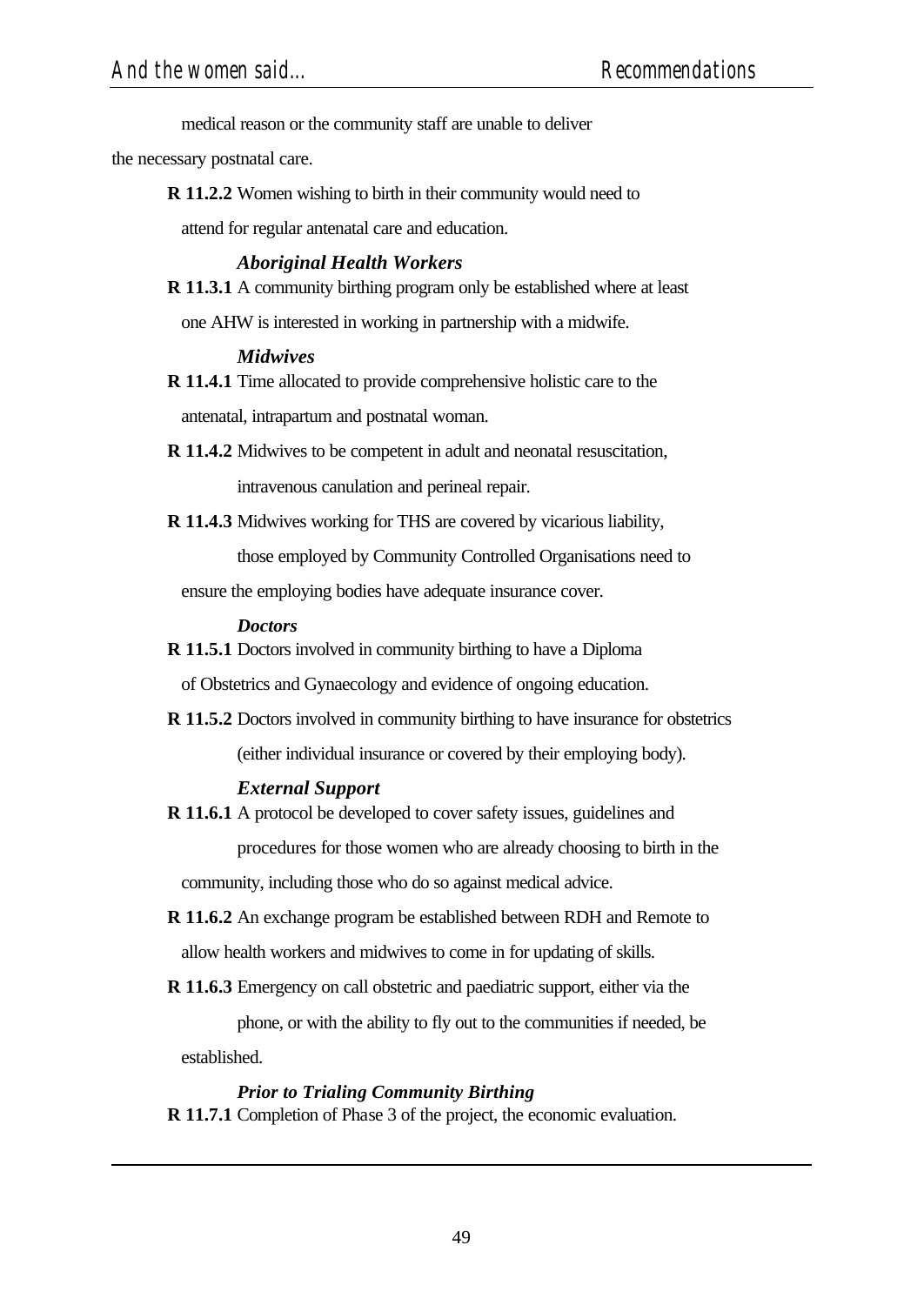**R 11.7.2** Community birthing be assessed in a trial situation that is resourced

fully (as per Minimum Standards) with adequate back up.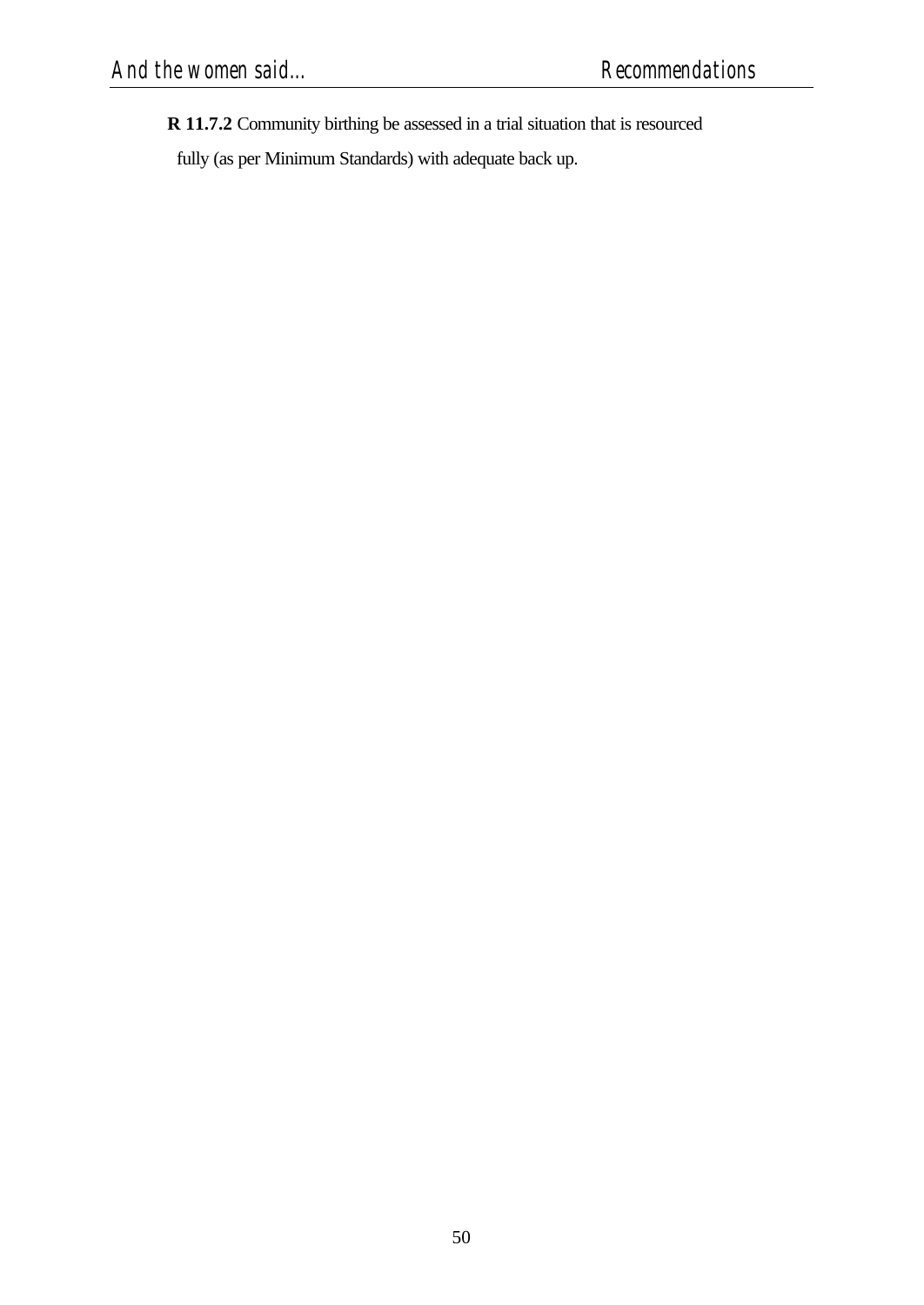# **CONCLUSION**

The aim of the consultation phase of the Remote Area Birthing Project was to talk to remote Top End Aboriginal women, and their service providers, about women birthing in their communities. For some women this would mean birthing on their traditional land. The consultation included discussions on traditional birthing practices, current services and future directions. Past practices have not been discussed in this report due to the sensitivities involved, but they gave the interviewer an understanding of the differing cultural practices that occurred across the regions. Women in remote areas were very interested in discussing birthing practices. Many concerns were raised about the current services available in the regional centres and suggestions for improving these services, at varying levels of cost to the government, were made by both the women and the service providers.

As previously stated in this report, it has been shown that an ability to control one's actions and be involved in decision making that will affect one's health can, in itself, influence an individuals wellbeing. Women in the bush are demanding better choices and more control in childbirth. Some women want to deliver on their own land in their own community. If THS is to make remote area birthing a real choice for women it must be introduced properly and resourced adequately or it could have a direct negative affect on the morbidity and mortality of remote Aboriginal women and their children.

As service providers we must make birthing in regional centres a real option, where women feel safe and comfortable to come and await the arrival of their new baby. Offering hostels where women lose their money within hours of arriving, where they are bored, where they fear for their safety, and where food is not provided, is offering a substandard service and this is not a real choice for women. It should not be seen as paternalistic to ensure the hostels supply food, when the remote area women have identified it as such a major concern. The health of the fetus and the birthing experience of the pregnant woman will imprint upon the life of this new person well into adulthood. The birth weight alone is linked to the development of chronic diseases in adulthood and as a consequence, affects future health and health finance planning.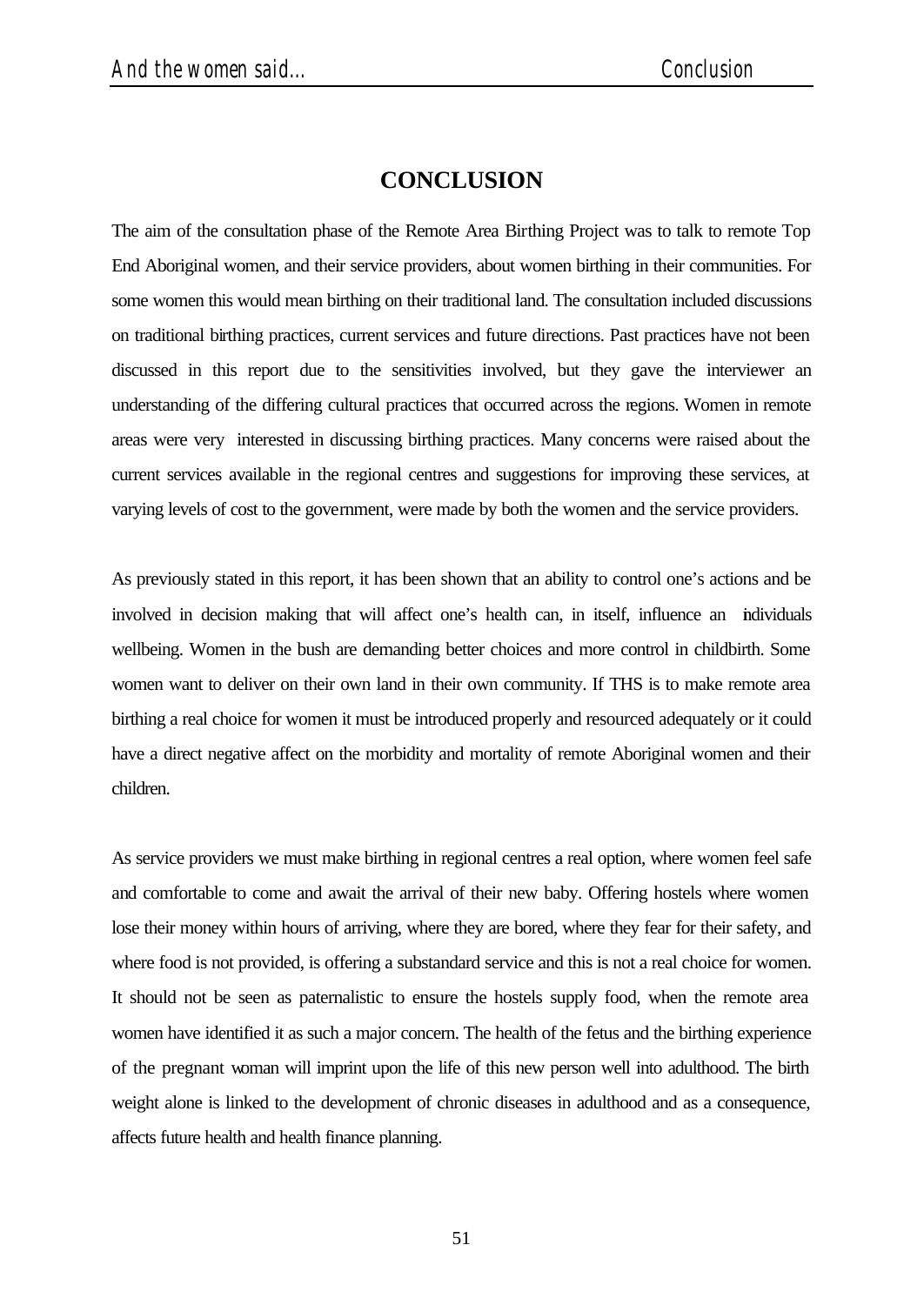The high rates of morbidity and mortality of the Aboriginal population in the Top End demand that these issues are addressed. Money spent to improve antenatal care must be seen as an investment in the future. It is interesting to note that many women in the Katherine region expressed satisfaction with their regional services. They have a lower rate of community births, do not seem to want community birthing as much as the other regions, and the birthing environment of Katherine hospital is seen as being *'very pleasant and friendly'.*

Women must be given back the control of their birthing experience. If they wish to have a support person in labour, this should be encouraged and supported through the PATS system. As previously identified, support in labour can decrease fear and lower the rate of intervention in labour, including the caesarean section rate. As well as improving the outcome for the client, a reduction of obstetric intervention would mean a cost saving for the health care provider. Labouring women should all be actively encouraged to birth in the traditional squatting position on a mat on the floor, as women do not find this such a shameful position.

A health worker or an Aboriginal grandmother should be trained and employed to work in each of the birthing units in the regional centres. They could offer support in labour and at times act as interpreter, even if they did not speak the same dialect as the woman they could communicate in Kriol. The birth attendant could inform the staff when the woman does not understand procedures (as many women will accept treatment when they do not fully understand it, presuming that the medical staff know best). There are some Aboriginal people who can speak as many as 11 different languages, a person with these skills, who was a trained interpreter, would be invaluable in the hospital setting.

Health workers should be given the opportunity to do post graduate studies in midwifery. Current midwifery skills must be seen as an essential requirement in at least one member of the remote area nurses in each community. As one of the obstetricians stated *'midwives save lives'.* Ideally there would be more than one midwife in every community, otherwise it would be difficult for the midwife to leave for holidays, inservices or even weekends away, without feeling as though she may be compromising the health of the pregnant women in the community. There are often two midwives needed at deliveries, one to care for the mother and another for the neonate.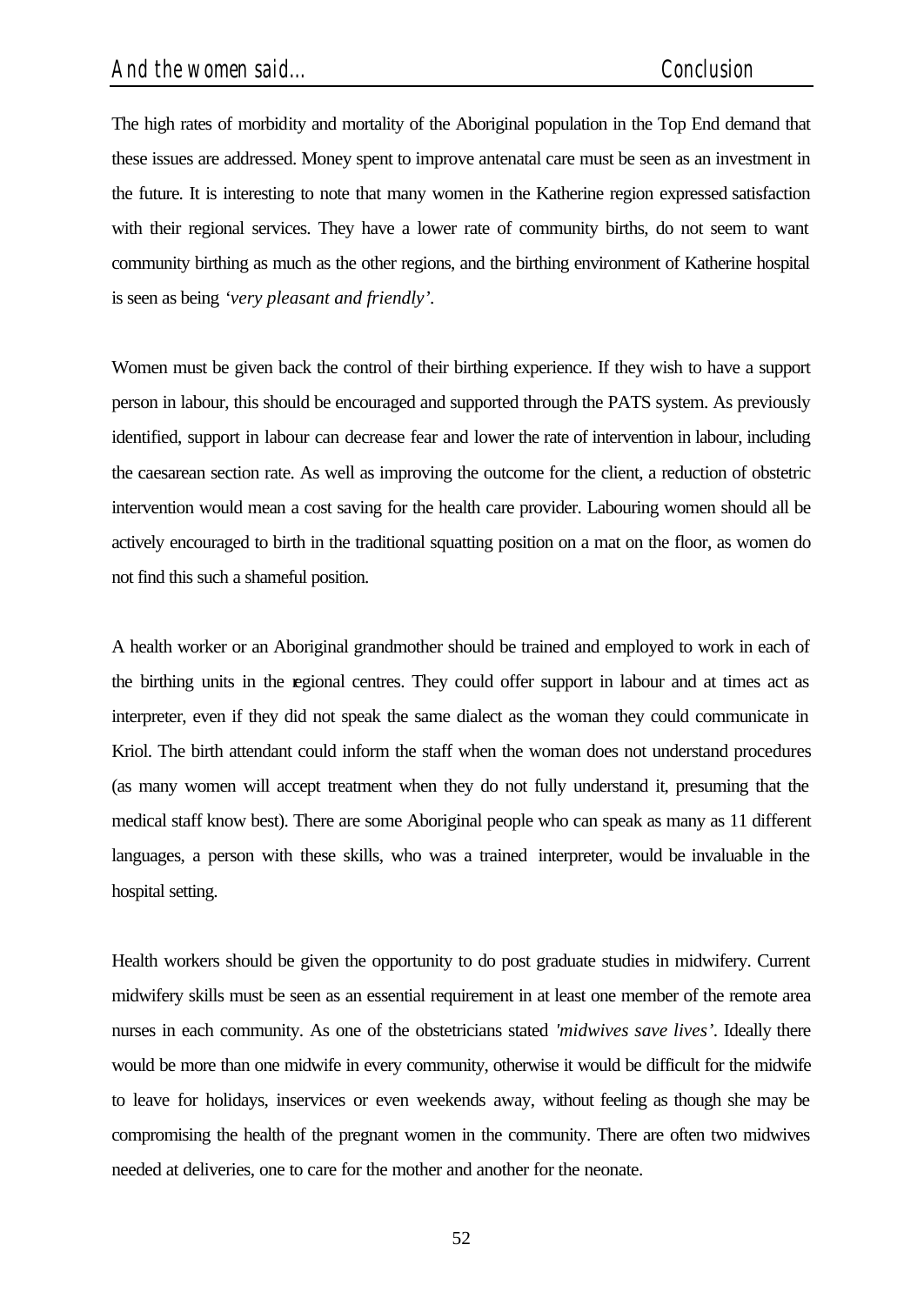Community health centres have a variety of different equipment and there appears to be no standardised approach across the Top End. Health centres have many problems associated with repairs and maintenance and when they need to send equipment away they may be without it for months. Some health centres have excellent equipment and computer data bases, but because the staff with expertise in these areas have left and they were not given an adequate handover time, they are not being used. These issues need immediate attention.

The collection of information and statistics is also irratic. Some health centres meticulously maintain both a birth book (to document details of every birth from the community), and a delivery book (to document all details of every birth that occurs in the community). Other communities do not even have a delivery book and have birth books that are often not filled in. There should be a standardised approach across the Top End.

There are no guidelines in place for what to do when women do not return for antenatal visits and this is handled very differently in many communities. Some send a reminder note via the post office, others send a message with a health worker and other health staff choose to wait for the women to self present. Staffing numbers are so short in some communities that the staff feel unable to deliver comprehensive antenatal care.

Remote area staff feel they are in a vulnerable situation as some women are choosing to birth in the communities or are birthing prematurely and they do not have the equipment, and at times the expertise, to adequately deal with some situations. Many people feel that enabling women to choose to birth in their community may improve antenatal care and possibly even outcomes for some women.

A comment of interest was *'is it ethical to allow women who have the worst morbidity and mortality in Australia to choose to deliver their babies in a bush setting that may be several hours away from specialist help and intervention?'.* The opposing end of the spectrum was described by this comment *'is it ethical to refuse women the choice when we cannot say with absolute certainty that their outcomes will be better in a hospital environment?'.*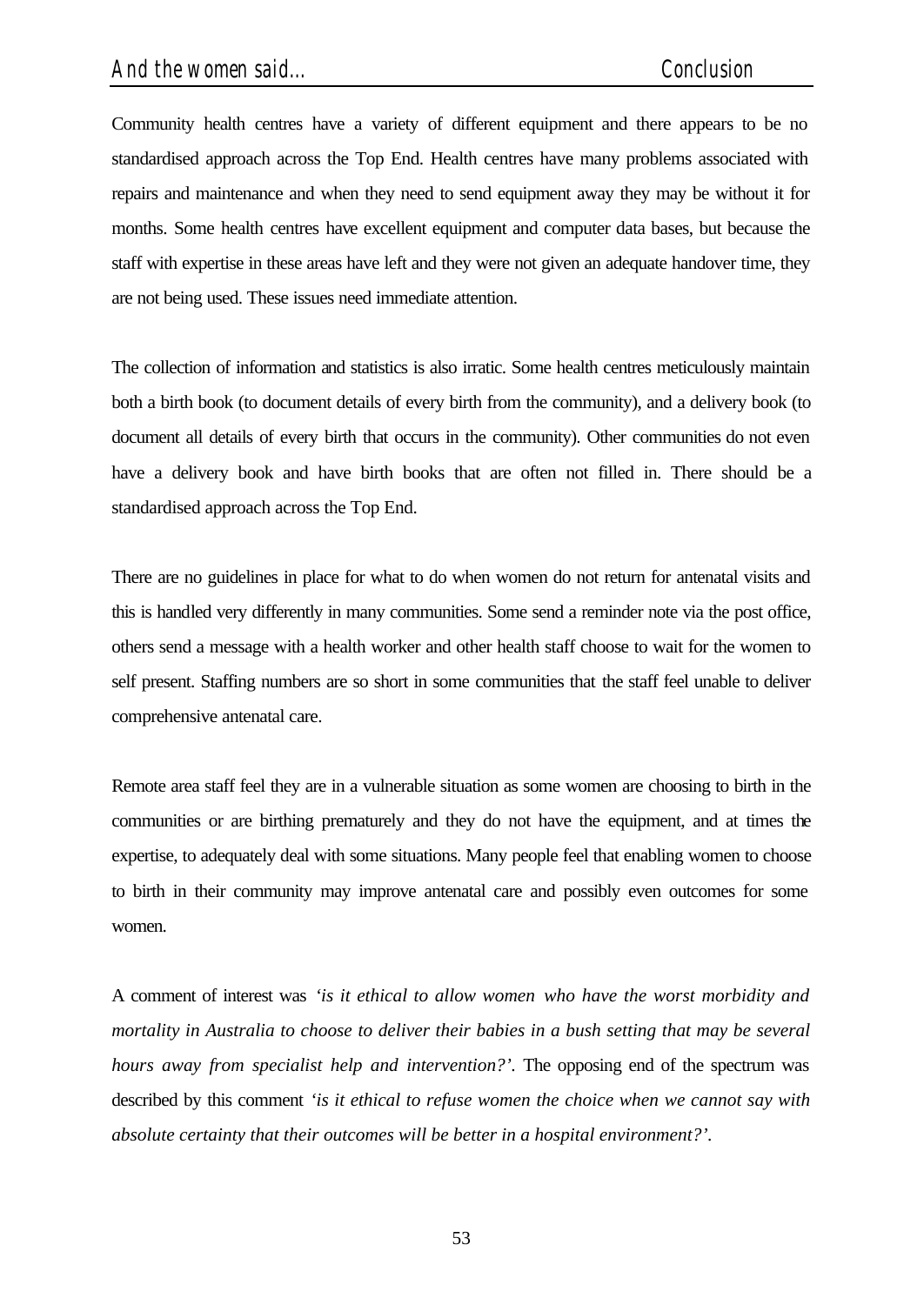# **SECTION TWO**

# **DARWIN RURAL DISTRICT - REGIONAL CENTRE**

#### *Overview*

Royal Darwin Hospital (RDH) is the major referral centre for 17 community health centres in the Darwin Rural and Remote District, including the three towns of Jabiru, Batchelor and Adelaide River. The population of the Darwin rural district is 13,000. Darwin has two hospitals with birthing facilities: RDH and Darwin Private Hospital (DPH). DPH is not accessed by Aboriginal women from remote communities. RDH is a 297 bed hospital with a six bed birthing unit, a 32 bed maternity ward for both antenatal and postnatal women, and a nursery that is equipped to manage intubated babies. RDH is the major referral unit for the Top End and average 1,400 births per annum, with approximately one third being to Aboriginal women.

There is a very busy antenatal clinic that operates four midwives' clinics and five doctors' clinics each week. The antenatal clinic only operates in working hours and women often have to wait one to one and a half hours to see a doctor (in a waiting area that is busy, crowded, has uncomfortable chairs and services men waiting for other clinics). Staff feel that services could be streamlined with quicker service if midwives had access to appropriate rooms to perform full antenatal checks on low risk women when the doctors clinics were operating. Danila Dilba Medical Service also runs an antenatal clinic, but this is accessed mainly by urban based Aboriginal women. The majority of remote women receive their care at the hospital.

When antenatal women come into town they usually stay at a hostel until labour commences. There are five hostels that the majority of antenatal women stay in unless they are staying with family. Security is a problem with most of the hostels and women can have problems with drunks and people who want to take their money. One hostel that caters for a lot of the antenatal women does not provide food. This is an issue that has been raised by women in every community that has been visited. Transport to appointments or the airport is by the Aboriginal and Islander Medical Support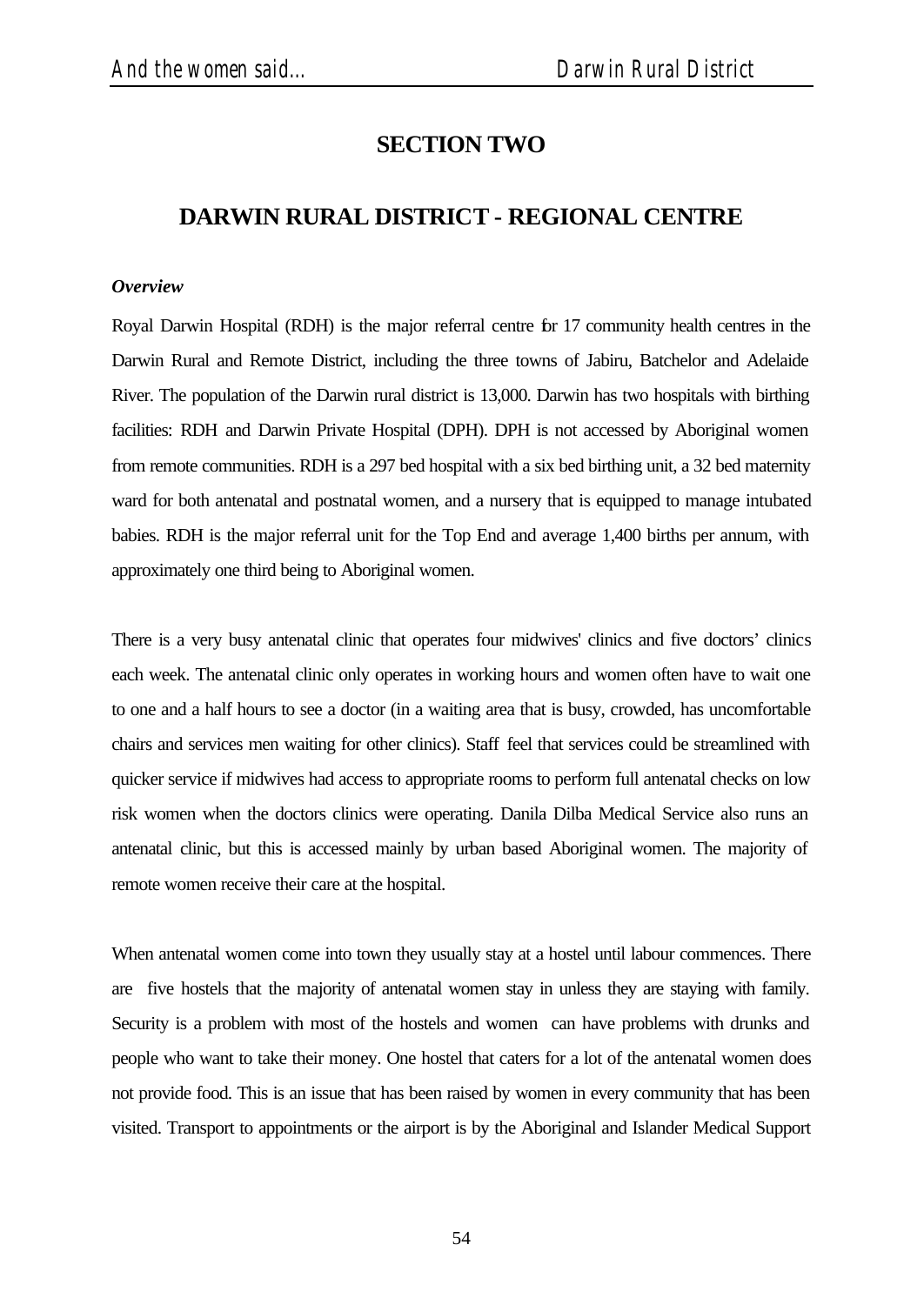Services (AIMSS) bus that operates from 6.30 am to 8pm Monday to Friday. Transport at other times is usually by taxi, which women have to pay for themselves.

If an antenatal woman needs close monitoring without requiring admission to hospital she is usually admitted to the self care facility which is a minimum care area on the hospital grounds. It is a secure building with food that is provided from the hospital, and is a very popular place to stay. Antenatal classes are run by the hospital but are usually booked out months in advance and are unable to cater for all who want them. This is a service that is not accessed by remote Aboriginal women. Another provider of antenatal education is the Childbirth Education Association who run classes for \$80 and have videos and a library available to members (membership \$15). The community care centres are not providing antenatal care or education. Danila Dilba is planning to run classes in the future. At present women get information and education on a one to one basis at their community health centre, none of whom have the resources to run classes. Structured antenatal education is not available for most women, particularly Aboriginal women, in the Darwin District at present.

#### *Summary of Consultation*

Prior to visiting the communities, background research was undertaken to ascertain the history of this project and to discuss remote area birthing and current service provision with key stakeholders. These key stakeholders included people who had worked on this project in the past, those that are currently involved in remote Aboriginal women's birthing care and needs, doctors and midwives from the hospital, and people involved in women's health and hostel accommodation. Discussions were held with staff from Alukura, the women's birthing centre in Alice Springs, and people who were involved in the Queensland consultation regarding Aboriginal birthing on homelands. A total of 66 workers were consulted.

#### *General Themes*

#### *Overview*

Several people felt that *'this consultation is very important as the issue needs to be put to rest one way or another'.* People thought that some women will want to stay in their communities whilst others will prefer to come to town but it would be good to be able to offer women the choice. Generally most people felt that a *'pilot study would be necessary to evaluate the safety of birthing in the bush'.* Many believed that communities would never be adequately staffed to be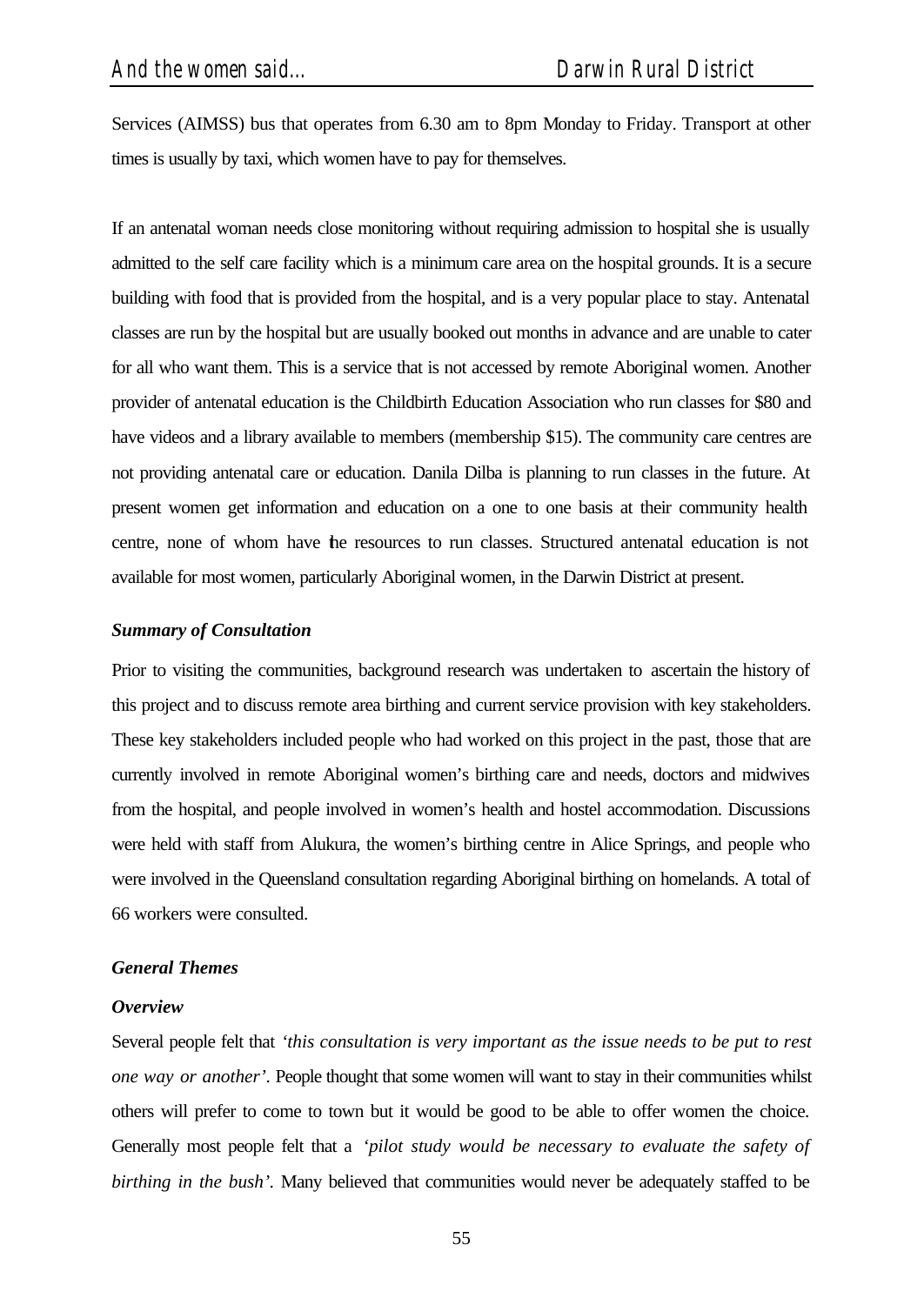able to offer birthing safely. A pertinent remark was *'how would THS feel about resourcing non-THS clinics?'.*

#### *Safety*

Everyone was concerned about the safety issue. Some people felt that birthing could be offered safely in the bush if it was resourced adequately with appropriate community consultation and support. Others said that birthing is already happening in the bush, *'where are the statistics to prove that it is not safe?'*. Many believed that for low risk women, it could produce better outcomes than a hospital birth. Suggestions included a dedicated flying squad with an Obstetrician and Paediatrician who are able to fly out to communities if needed. Alternatively, some people were adamant that birthing in communities should never be sanctioned as *'women do not truly understand the risks, so are unable to make informed decisions... we are unable to get experienced staff and the logistics of it are impossible!'.*

#### *Social Issues*

A remark that was echoed by many people was *'I would never leave my family at such a vulnerable time to come to town by myself to deliver my baby, and I do not think we should expect Aboriginal women to do it. It can cause bonding problems for the baby and the family'*. The disruption to the individual and family were a primary concern. People felt that the services in town need to be improved, most women are not allowed official escorts, they are not fed in some hostels, they have problems with money and they are frightened in the hospital. One lady who was waiting to go into labour with her eighth child said *'I'm due tomorrow and I'm scared, I know that I shouldn't be frightened and want an escort, but I am'.*

One suggestion was to extend the self care facility at the hospital and have an antenatal wing attached that was open to all antenatal women. Many suggested that a birthing centre, with an Aboriginal section and a non-Aboriginal section could work very well. Others felt that all women should be together in a birthing centre as they could all learn from each other. One reason given for why women will not come in was because they had ceremonial obligations that were more important than birthing their baby in a regional centre.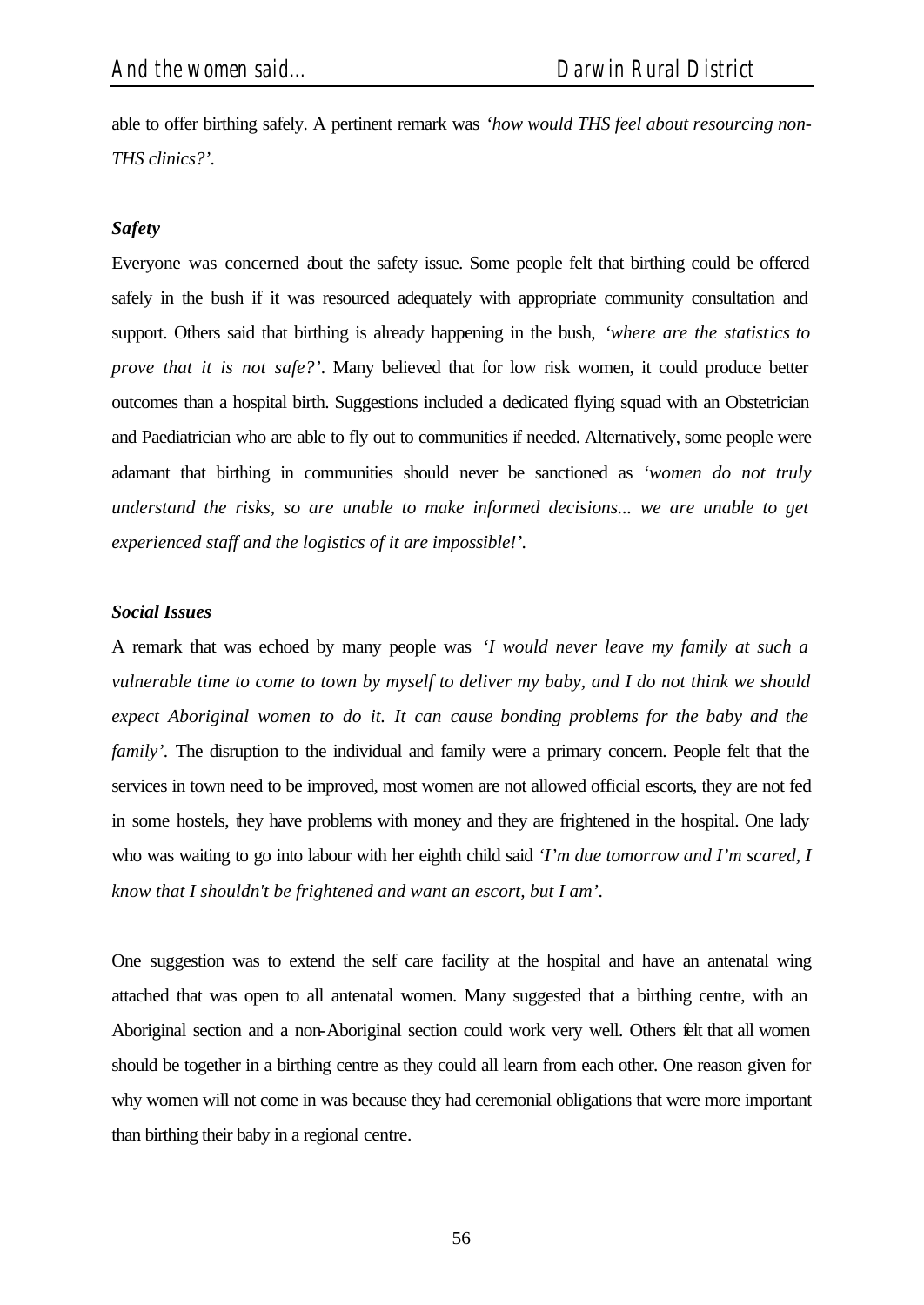# *Escorts and Support in Labour*

The majority of people believed that all pregnant women should be allowed an escort. People believed that there should be more Aboriginal Health Workers employed at the hospital, in particular, one for the birthing unit. Another suggestion was that a midwife be employed to work specifically with the pregnant women from remote areas: for antenatal care and education, and intrapartum support.

## *Summary*

The majority of people believed that the issue should be researched further with a controlled trial as *'nobody really knows what the outcomes would be'.* Two major concerns were: communities are already so poorly resourced that they should not have to cope with this added workload; and, there may not be support from obstetricians for such a trial.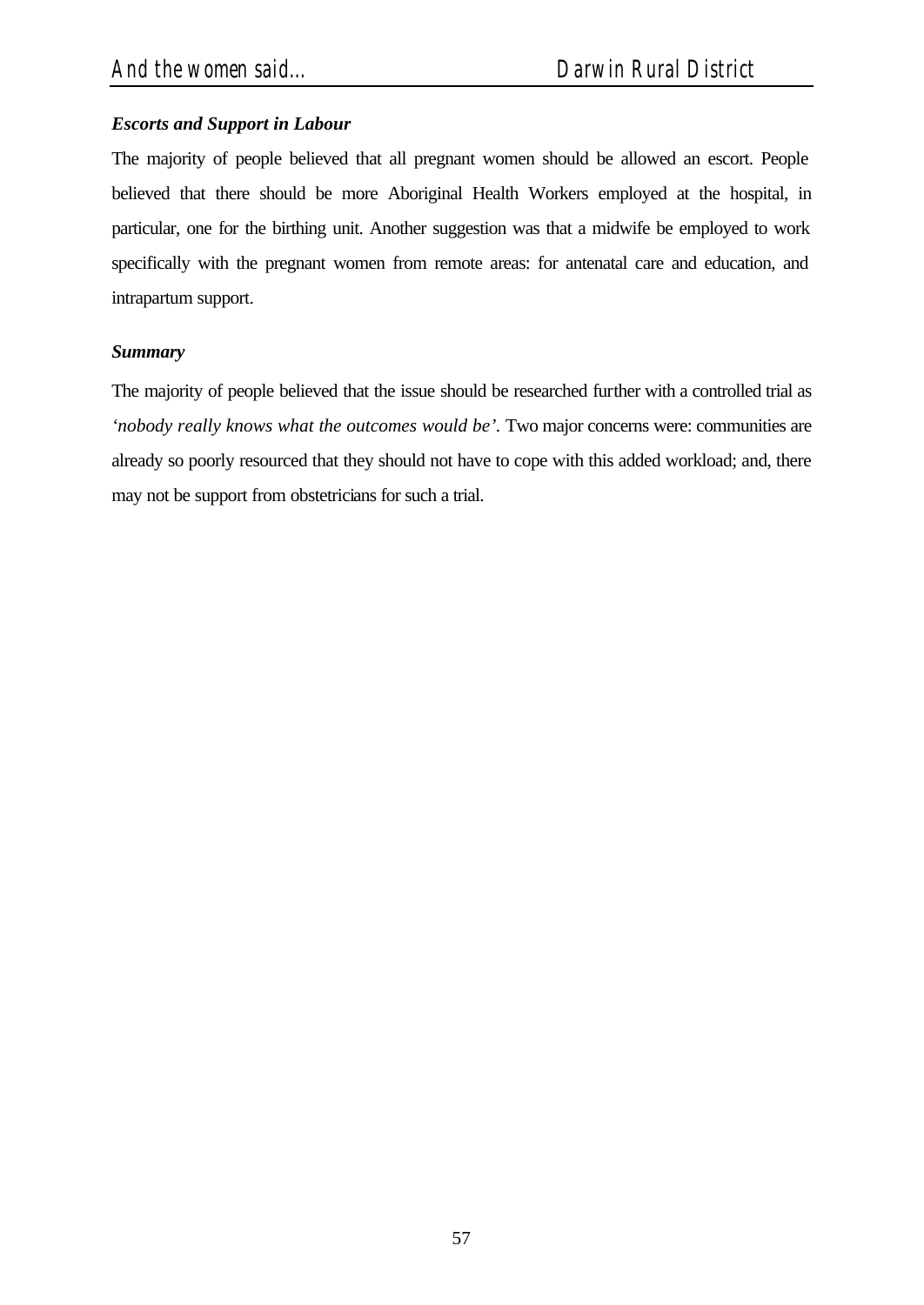# **DARWIN RURAL COMMUNITIES**

## *MANINGRIDA COMMUNITY REPORT*

#### *Community Overview*

Maningrida is situated on the Arafura Sea in Arnhem land. It is serviced twice a day by an Air North flight and the strip is all weather with pilot controlled lighting. It is one hour and ten minutes flight from Darwin in a King Air Aeroplane and accessible by road only in the dry season. The road trip to Darwin can take between five and ten hours depending on the state of the road. The town was established in the 1950s as a trading post and is still serviced by a weekly barge from Darwin. There are seven major tribal groups, most of whom will speak at least one of the three major languages from the area. Comprehension of English is good generally; older people however, have a limited understanding. Unsealed roads creating continual dust in the air, insufficient housing and overcrowding, contribute to the high morbidity of the population.

Maningrida and outstations have a population of approximately 2,200 people and over the last eight years they have had an average of 64 births per year from the region. There are up to 36 outstations with around 28 being populated at any one time. Many of these will be cut off in the wet season and in the dry are accessible by a range of methods comprising plane, car and boat. The health centre staff do regular trips to the outstations and many of the younger people are very mobile in between the outstations and Maningrida town. During the wet season some outstation people move into town which adds to the problem of overcrowding. Communication is via telephone and some of the outstations have solar powered phones, although some do not have any way of communicating without having to travel to neighbouring outstations. Mobile phones do not work in the area.

The community has a local school, store, video shop, bakery, takeaway food outlet, credit union and an outstation tucker run. Major organisations in the community are the local council, Maningrida Progress Association (MPA) and the Bawananga Aboriginal Corporation (BAC) which is the outstation association. All three have a building team and both MPA and BAC have their own aircraft. The school has a preschool, primary school and high school up to grade eight. Also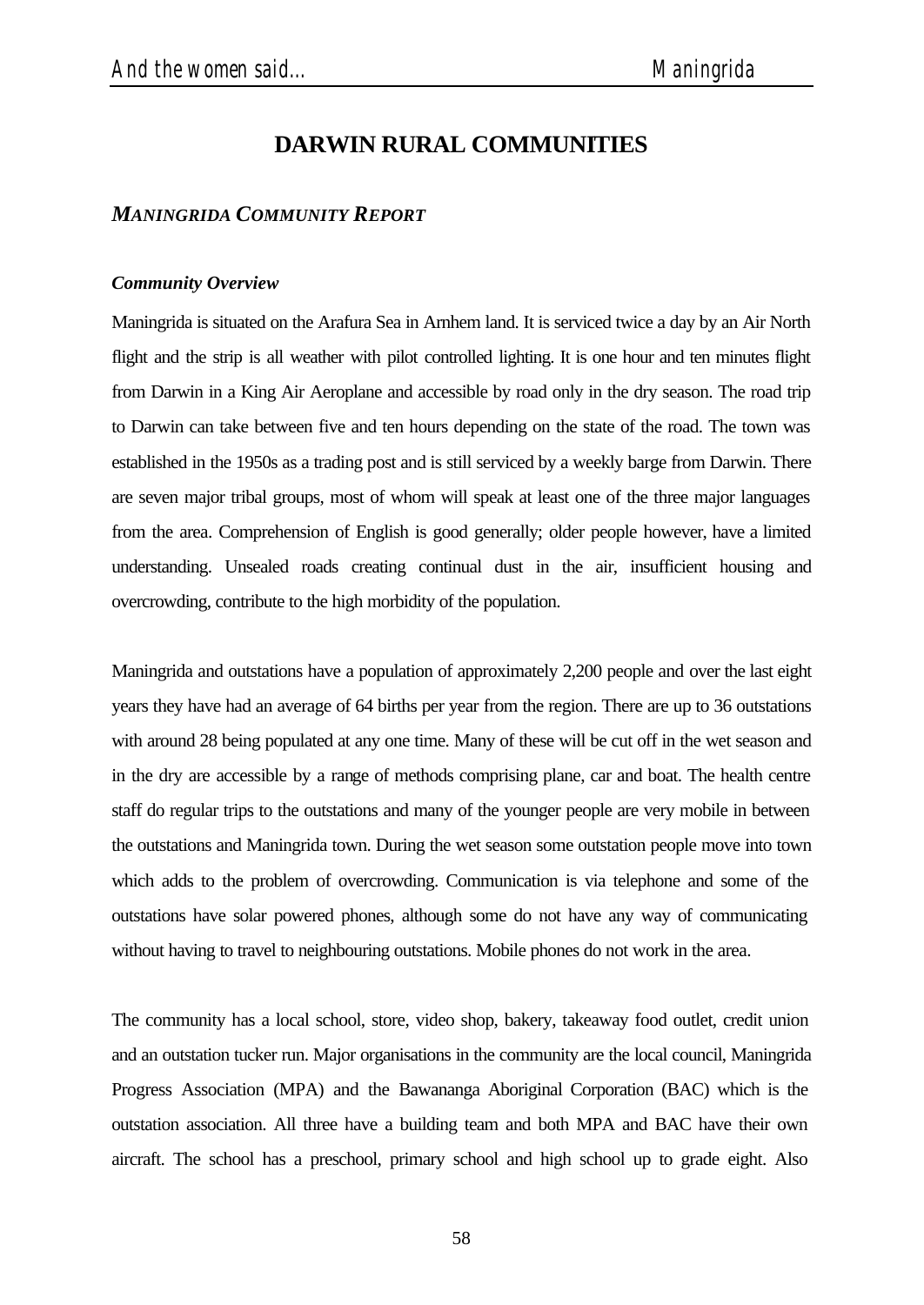provided is an outstation education service whereby five teachers service 13 outstations. BAC manage the Arts Centre and Museum and employ a training officer who offers short courses within the community. Unemployment is high and many people in the community are working for the Community Development Employment Program (CDEP). There are two Territory Police Officers and one Aboriginal Community Police Officer working in the community. Kava had been identified as a community problem but is not available at the moment in the Territory. There is no local club and alcohol is allowed into the community once a fortnight by barge when ordered in advance. Anecdotal evidence suggests that a high percent of young men, and very few women, smoke marijuana.

The Maningrida health centre is run by Territory Health Services, although negotiations between the community, the Territory and Commonwealth governments have been proceeding for several years to move towards a community controlled health centre with a local health board. Funding for a new health centre (\$2.2 million) and an aged care centre (\$1.5 million) has been on hold until these negotiations are complete. The present health centre was built in the seventies and although it has had an extension comprising an outside area, a separate men's health centre and two consultation rooms, the design does not provide enough private consultation rooms and clients are still being assessed in the waiting areas. The health centre has a back up generator for when the main power is cut in the wet season and one phone line is able to continue operating.

Staffing levels are variable and at the moment consist of two Senior Aboriginal Health Workers (one female), two class three Health Workers (one female), and two trainees (one female); seven nurses (five female) of whom four are midwives and two full time medical positions, one of whom has a Diploma of Obstetrics. The health centre operates from 8-4.30pm Monday to Friday and 9-1pm on weekends. They provide a 24 hour on call service but are not staffed for inpatient services. Emergency evacuations are by Air Medical Service to the regional centre which is Darwin.

The women's room is air conditioned and has an older style obstetric bed with overhead lights. They have an old thermo regulated portacot which warms up most of the time. Equipment includes a fetal heart doppler machine, IVAC machine and both neonatal and adult intubation equipment. They do not have an overhead heater, a headbox for oxygen or a defibrillator machine. Antenatal care is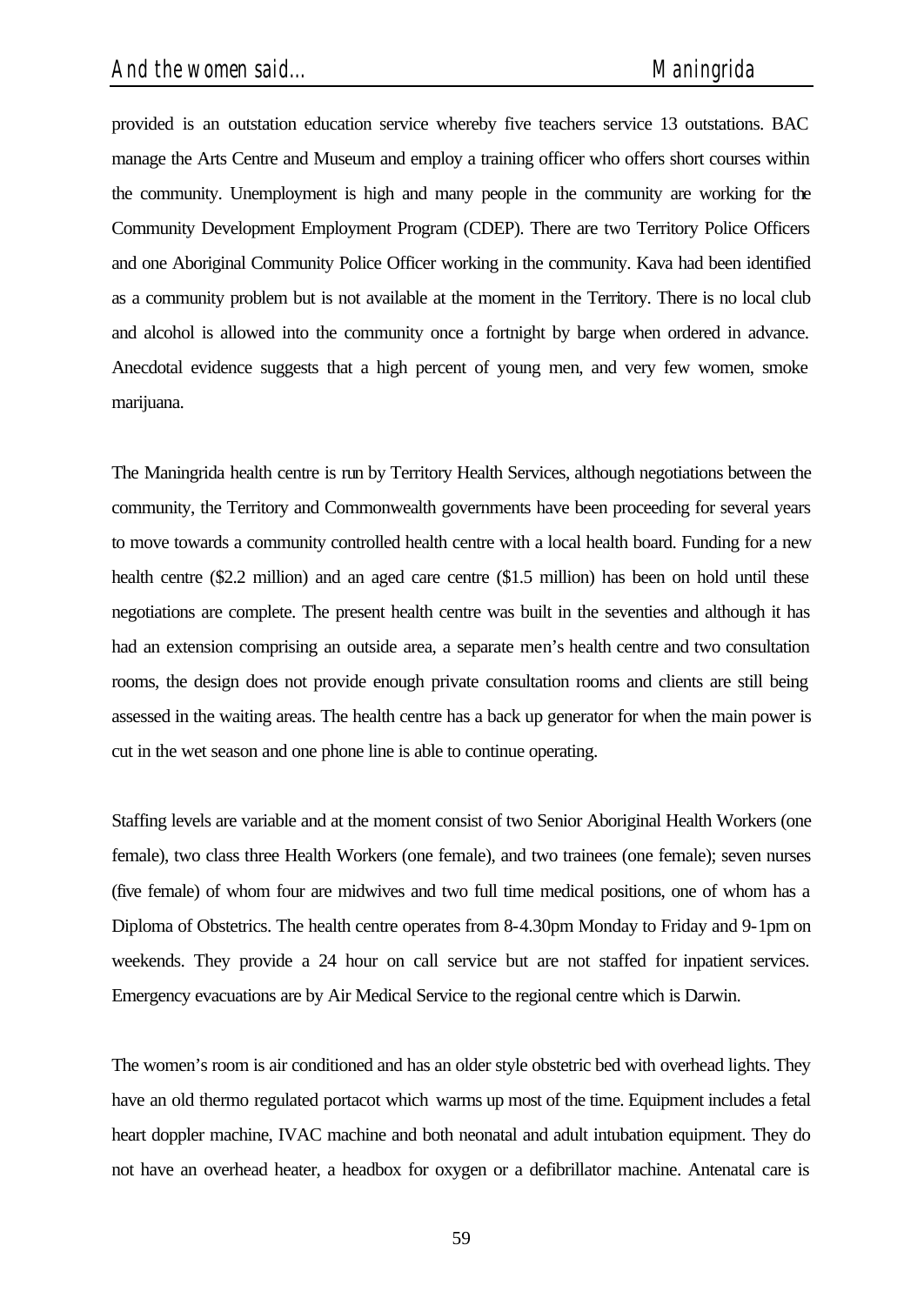performed by a midwife who liaises closely with the nurse manager and female doctor. There are no antenatal classes in the community, although antenatal education is given on a one to one basis by the midwife, as workload permits. Ultrasound scans are performed by Northern Territory Imaging who visit the community once every four to six weeks. An obstetrician/gynaecologist visits the community for two days every three months.

As previously stated, over the last eight years there has been an average of 64 births a year with a mean of nine (14%) being born in the community each year. Some of these women had received antenatal care, had made the choice to deliver in the community and delivered at the community health centre. Others had delivered healthy babies at 36-38 weeks gestation prior to being transferred to Darwin and had then stayed in the community.

*Table 5. Number of births to women from the community and the number and percent of births in Maningrida for the years 1990-98.*

|                         | 1990 | 1991 | 1992 | 1993 | 1994 | 1995 | 1996 | 1997 | 1998 |
|-------------------------|------|------|------|------|------|------|------|------|------|
|                         |      |      |      |      |      |      |      |      |      |
| Births to women from    |      |      |      |      |      |      |      |      |      |
| the Maningrida region   | 74   | 66   | 57   | 72   | 66   | 68   | 63   | 42   | 42   |
| Births that occurred in | 11   | 6    | 12   | 13   | 10   | −    | 9    | 4    |      |
| the Maningrida region   | 15%  | 9%   | 21%  | 18%  | 15%  | 10%  | 14%  | 9.5% | 16%  |

#### *Summary of Consultation*

Three days were spent in Maningrida. Molly Wardaguga, retired Senior Aboriginal Health Worker with 28 years experience, was hired as a facilitator. Fifty two people were involved in meetings (43 women, three health workers, four midwives, one doctor and a male witchdoctor<sup>55</sup>). Women from the three major language groups were interviewed including four of the seven tribes. Meetings were held spontaneously, often under trees and in small groups, although some were on a one to one basis. One visit was organised to an outstation to see all Aboriginal outstation teachers who were gathered together for a Batchelor College course. Molly was present at most meetings and interpreted as well as facilitated. At times English was used but often conversation slipped between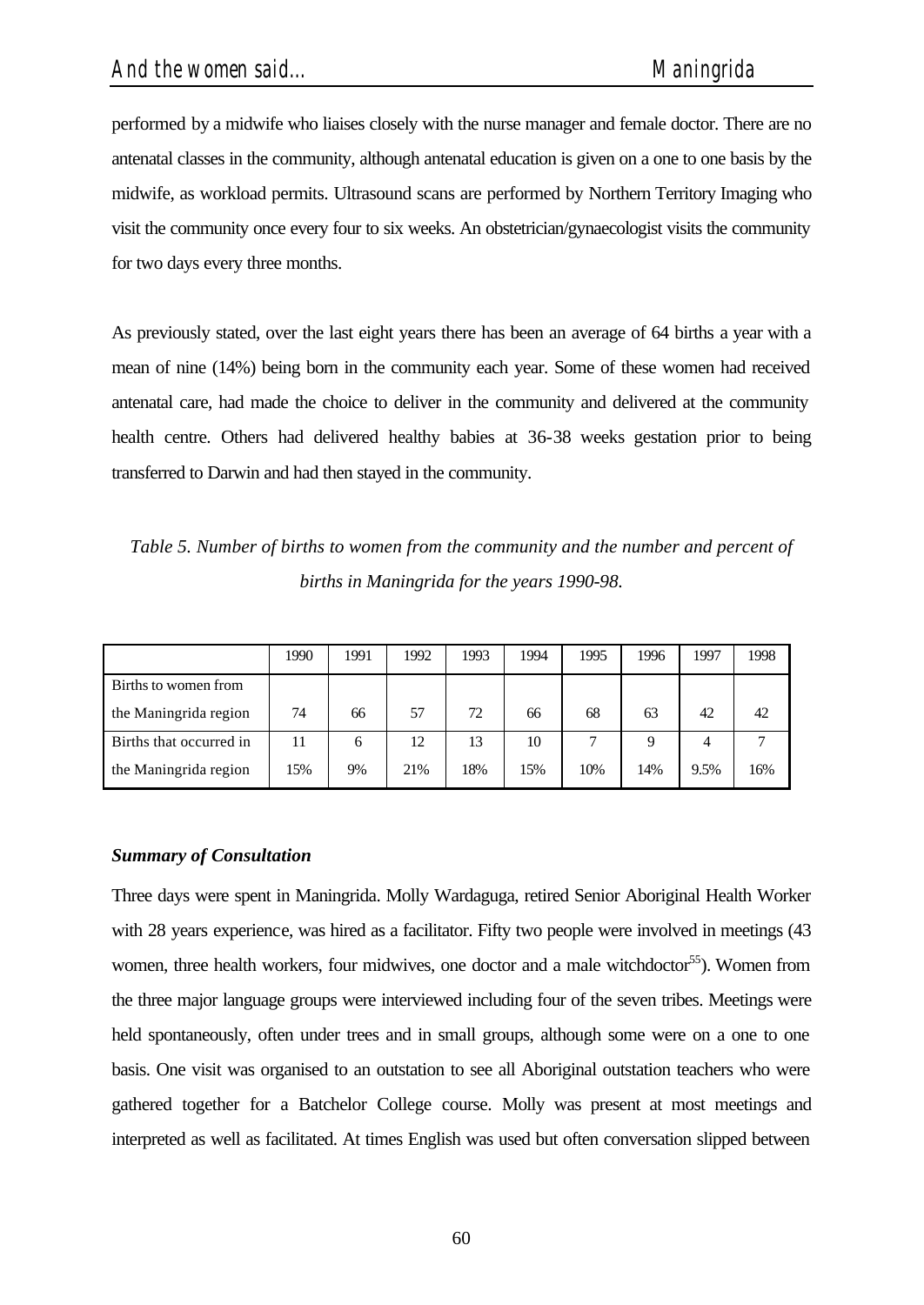one of the local languages, English and Kriol. One group of women was a younger age group and conversation was in English. They did not agree with everything Molly said and were happy to state this. Many of the Kuningu tribe in particular felt that they would prefer to stay in Maningrida or their outstations for the birth of their child.

### *General Themes and Alternative Suggestions*

#### *Safety*

This was an important issue to all women. They felt that anyone with significant risk factors should deliver in Darwin. They were able to identify some risk factors:- *'weak blood', 'anyone who is too skinny or too small', 'asthma',* one health worker suggested grand multiparous women were high risk and many people suggested women having their first baby should go to Darwin. One woman said *'it is better to deliver in the community even if it is not as safe'.*

#### *Choice*

Women felt that choice was an important factor when deciding where to deliver. They believed that low risk multiparous women should be allowed to deliver in Maningrida. Some felt that it would be safe for them to deliver at home with a traditional midwife or the woman's family, as they could call the nurse midwife if there were problems.<sup>56</sup> Every group identified choice as one of the most important factors concerning childbirth.

#### *Escorts*

l

All women including health staff felt it was important for primiparous women to have an escort, regardless of their age. An overwhelming majority of women believed that an escort was not necessary for a healthy multiparous woman. Women were concerned about the language barrier when in Darwin. Many complained that they did not understand what happens to them in Darwin. Women have been told *'there are plenty of Maningrida people in Darwin if they need an interpreter'*, but often these people are not of appropriate skin group to be able to talk to them. This situation is particularly pertinent in labour when the women are in pain, having difficulty understanding things, and are asked to consent to medical interventions. They felt that more

<sup>&</sup>lt;sup>55</sup> Commonly used term in this community for a traditional healer / medicine man.

<sup>&</sup>lt;sup>56</sup> Health staff were not happy with this suggestion as they would prefer to be involved from the beginning rather than be called in when problems arise.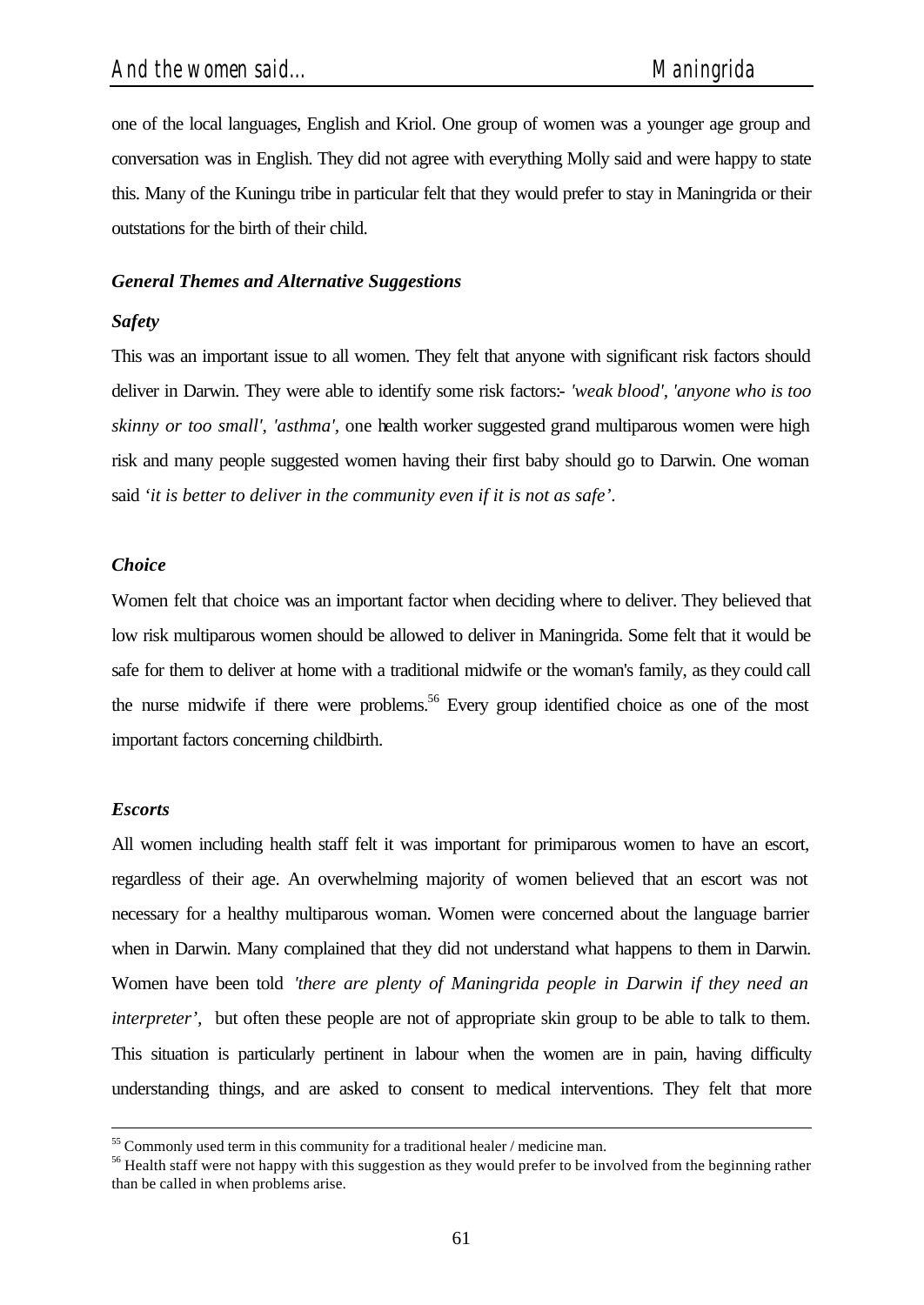Aboriginal staff working in the hospital would help this situation*, 'even if they do not speak your language they will be able to communicate in Kriol'.*

#### *Hostels*

Many women felt that a hostel on the hospital grounds, or an extension of the self care facility that is already there, would make a safe place for women to stay. This facility would need to be secure and to provide food. Some of the hostels in Darwin do not provide food and as a consequence women felt that they did not tend to eat well when in Darwin.

#### *Support in Labour*

Women felt that it would be better if there was someone who could stay with them in labour. Ideally this would be a relative, (grandmother or auntie) who does not have family responsibilities, can stay with them in town, and go into the labour room with them. A good alternative to this would be if the hospital employed someone who was Aboriginal and worked in the labour ward. Many women told of being in labour and not being able to understand what is being said to them. They often felt frightened in hospital.

#### *Positions in Labour*

Women felt that it was better to birth the 'Aboriginal way'. This involves sitting on flexed legs with their heels under their bottoms and their knees spread out. They said that this was better for the baby to come out straight and down and the women do not feel as vulnerable in this position as they do when they are lying on their backs with their legs spread open. These women were mainly the older women. The health staff felt that the traditional way of birthing is not being explained to the younger women who often tend to lie down for the birth of their babies. Having older women with them in labour could help to change this.

#### *Training*

One suggestion was to have a training centre in Maningrida to teach women about childbirth and what will happen in hospital. These women could then be the support women for their language groups and go to Darwin with the antenatal women. They felt this was more appropriate than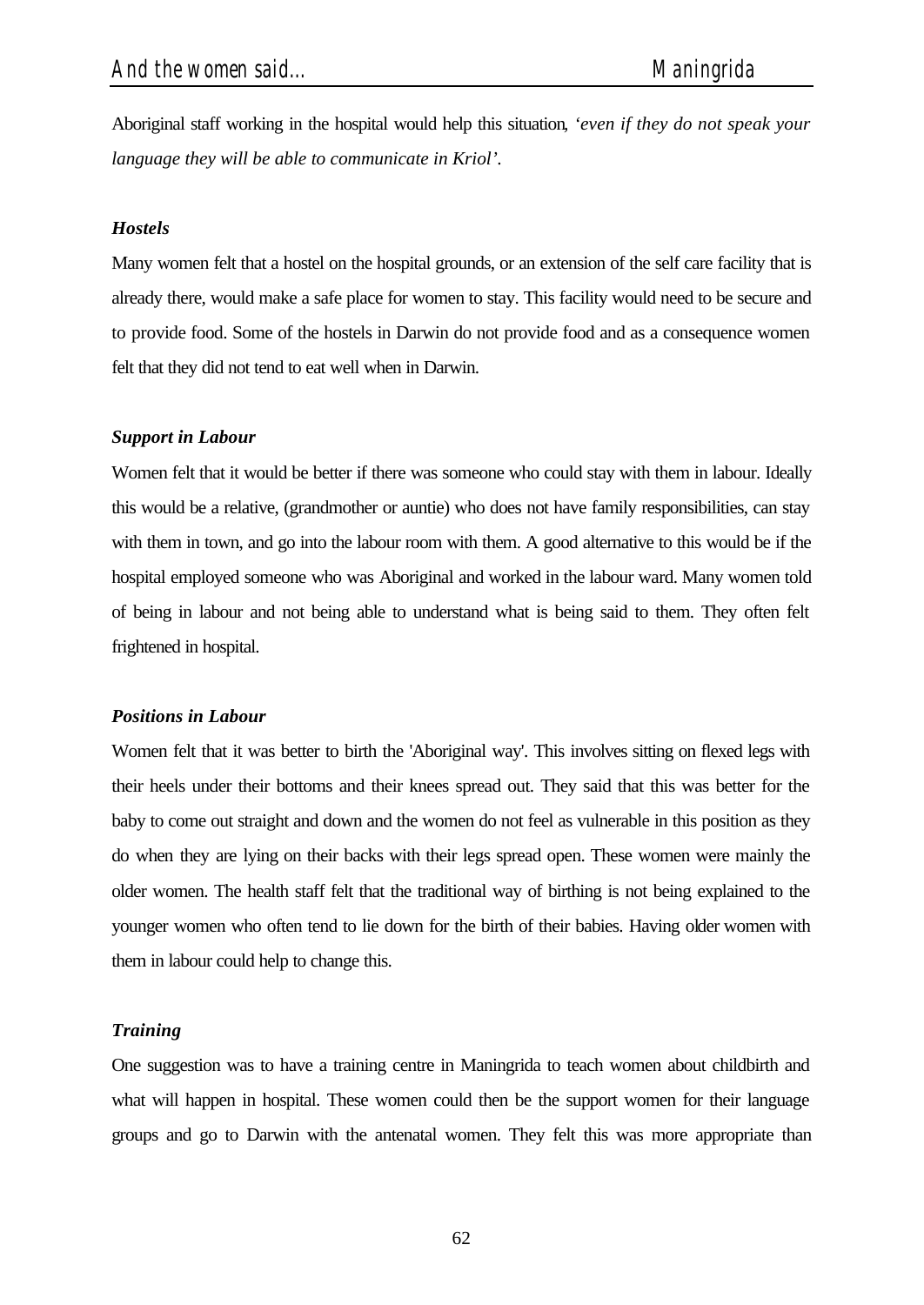holding antenatal classes, as the women who have learnt about the hospital ways can then teach the young girls.

### *A Birth Centre in Darwin*

This concept required explanation as very few women had ever heard of a birth centre, or been to Alukura. The concept was warmly embraced. The majority of women felt that a centre on the hospital grounds that catered for all women (Aboriginal and non-Aboriginal) was the best option. They felt that one section could be made appropriate for Aboriginal women and another for non-Aboriginal women. Women felt that this centre should have a hostel for antenatal women and their escorts, and supply meals. This would be a safe place to stay, without the transport problems of other hostels.

The staff wanted to know *'what ever happened to the birthing centre in Darwin, it was an election promise!'.* They felt that it would be a good idea and could be very successful if consultation occurred with the right people, including the Larrakeyah people. They felt that the success of a birthing centre would depend a lot on the staff that worked there.

#### *Additional Comments from the Health Staff*

There were various points of view from the health staff. The female health workers felt that low risk women should be able to choose to deliver in the community, but only if they want to. They said they enjoyed delivering babies with a midwife if it occurred during the day, but did not like doing it during the night. The midwives and doctors felt that community birthing should only be available to low risk women who attended antenatal care, *'but even then, there can be unexpected problems'.* They suggested that the older women in the community would need to be involved, as at the moment *'women often get dropped off in labour and do not have support people to stay with them'*. They felt that adequate equipment, guidelines and protocols would need to be put in place and were concerned that community birthing may not be sustainable.

Staffing in the health centre was thought to be the major issue. Very rarely did they have a full complement of staff and birthing, particularly if it occurred after hours, could mean that several staff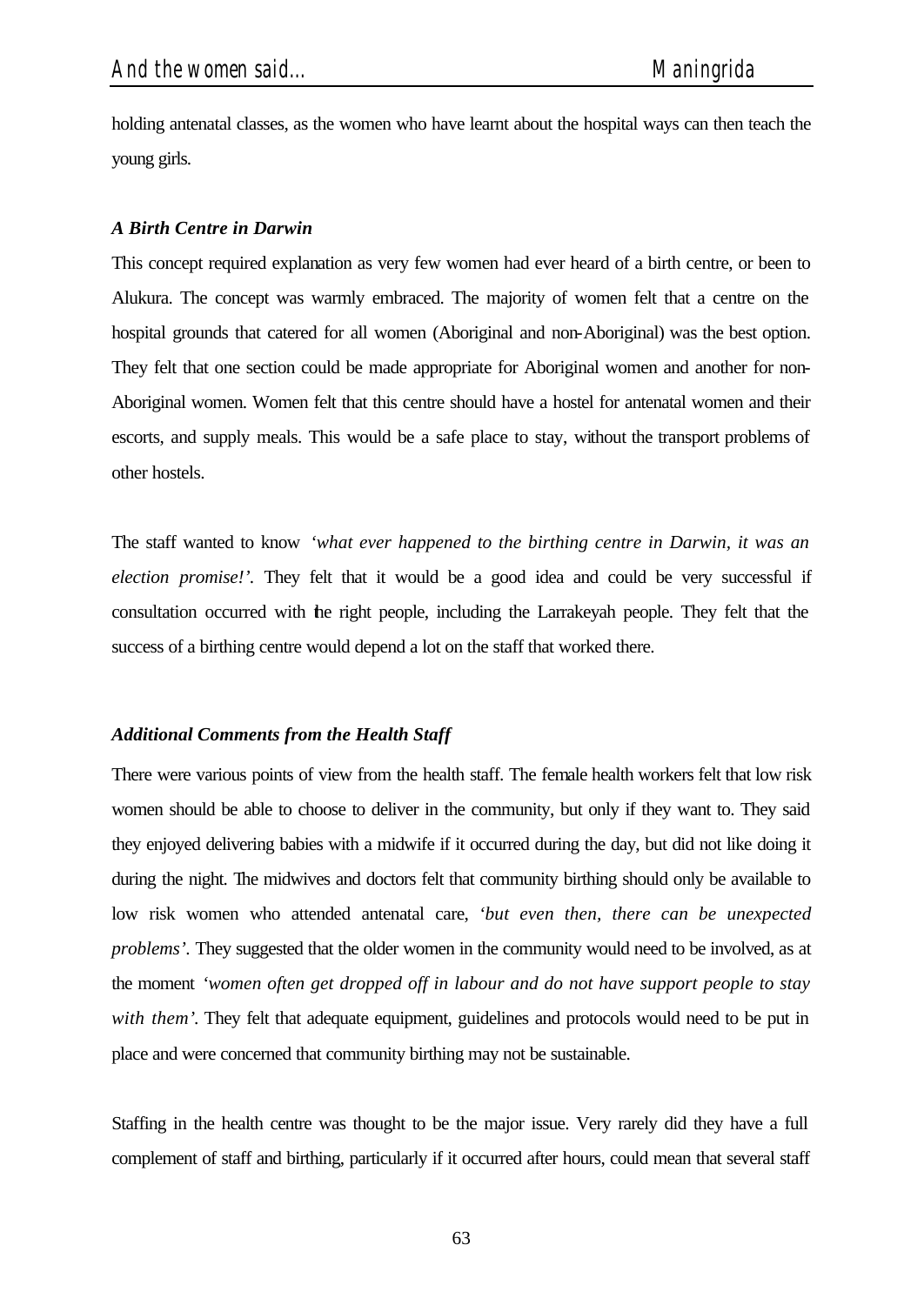members are on fatigue leave the next day. Recruitment of adequately trained staff who were able to access continuing education and updating of skills, would need to be supported by THS.

Another issue that was raised was that of insurance. Doctors would need to increase their insurance cover if they were going to electively participate in birthing, rather than at present where they are only involved in emergency birthing. The midwives were concerned that they may also need some form of insurance, though this would not be necessary if they are employees of THS as they are covered by vicarious liability.

### *Additional Comments from the Women*

Women identified loneliness and distance from family, especially other children and husbands, as the biggest problems. Many women worried about their other children while they were away and felt that they were sent in to Darwin too early, *'a couple of weeks is too long to be away from the family'*. They suggested *'that women who have problems with other kids, especially when they are sick and you can't trust anyone else to look after them, should be able to take their children in with them'*.

Some women have problems with money when in Darwin, cheques do not get sent in, or get lost, or can't be cashed. Other women have been unable to pick up their cheques at the airport counter as they do not have any form of identification. Once they have their money they often get humbug from drunks and/or people demanding to take their money. This is a cause of great concern, especially for the younger women who feel unable to say no to their relatives. It is a particular problem when women are having to budget to buy their meals for the next two weeks.

Women said they did not feel safe in buses, and transport to and from the hostels, hospital and shops is sometimes inadequate and gets expensive when using a taxi all of the time. They complained of boredom when in Darwin waiting to go into labour, although some felt it was better to go to Darwin as there is more variety for shopping and it is cheaper for buying items for new babies. These were usually younger women who spoke very good English.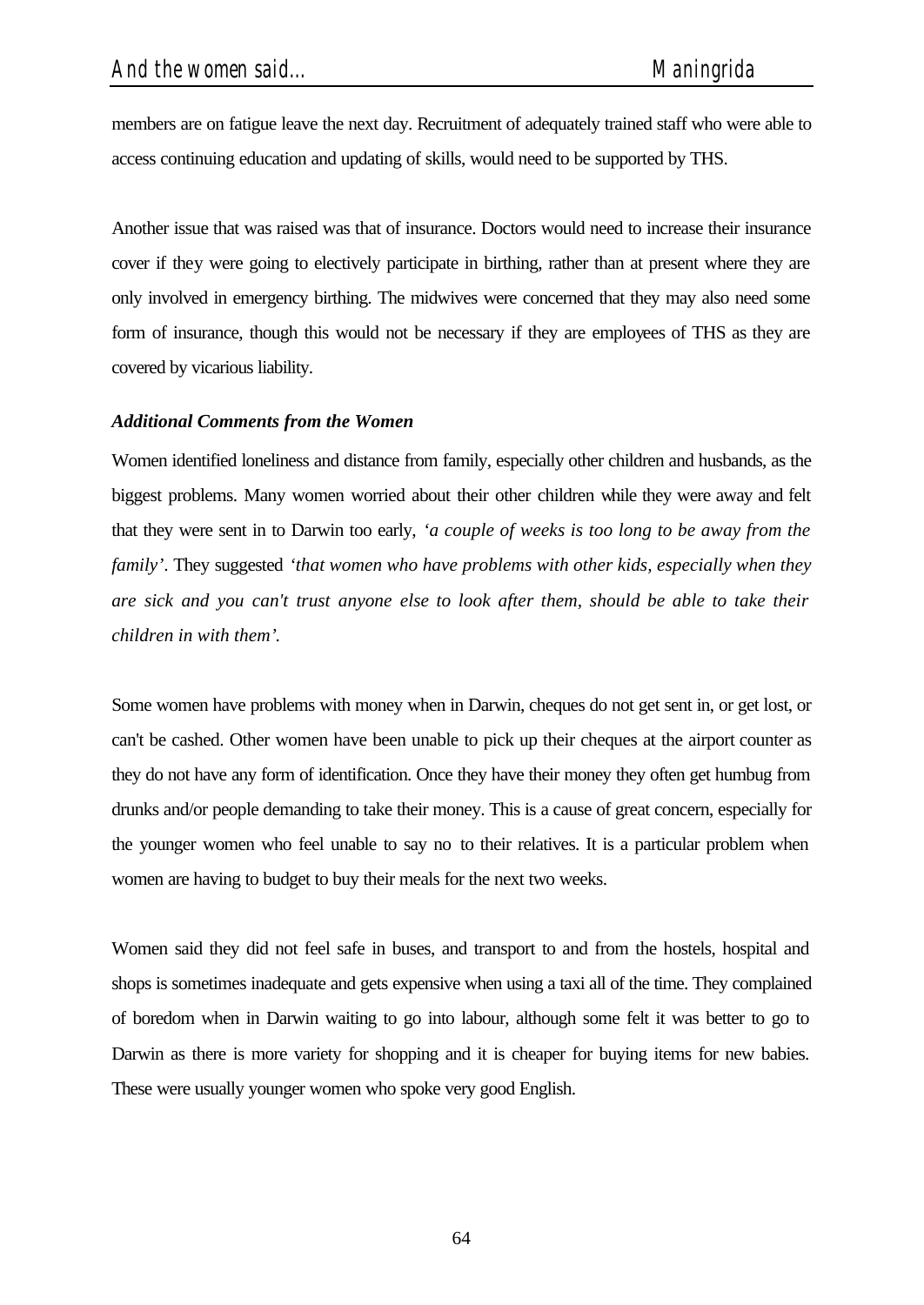When women spoke about the hospital they said that *'you often get left in a room by yourself, where it is too cold, all white and not at all homely'*. '*They should have someone who can sit with you, a friendly face'* and there *'should be paintings on the wall, T.V. going... make it look like it is not a hospital'.* They also felt that there should be *'bush tucker to keep women strong, especially fish and crabs... too much Balanda food at the moment, which is not good'.*

# *Feasibility of Birthing*

Maningrida women, particularly outstation women, were the most vocal in stating their desire to birth in their community. In fact they are already having 9-21% of deliveries there a year. Many of whom are women who are formally choosing to stay in the community. Staffing levels are adequate to support remote area birthing when they have their full complement, (although this rarely occurs). The staff were mixed in their opinions but the majority were interested in exploring the project further, emphasising that it would have to follow strict guidelines and minimum standards. Maningrida has most of the resources necessary for community birthing although the distance from Darwin is a barrier to emergency intervention. If pilot projects were to occur Maningrida would need to be considered as a potential community for the project.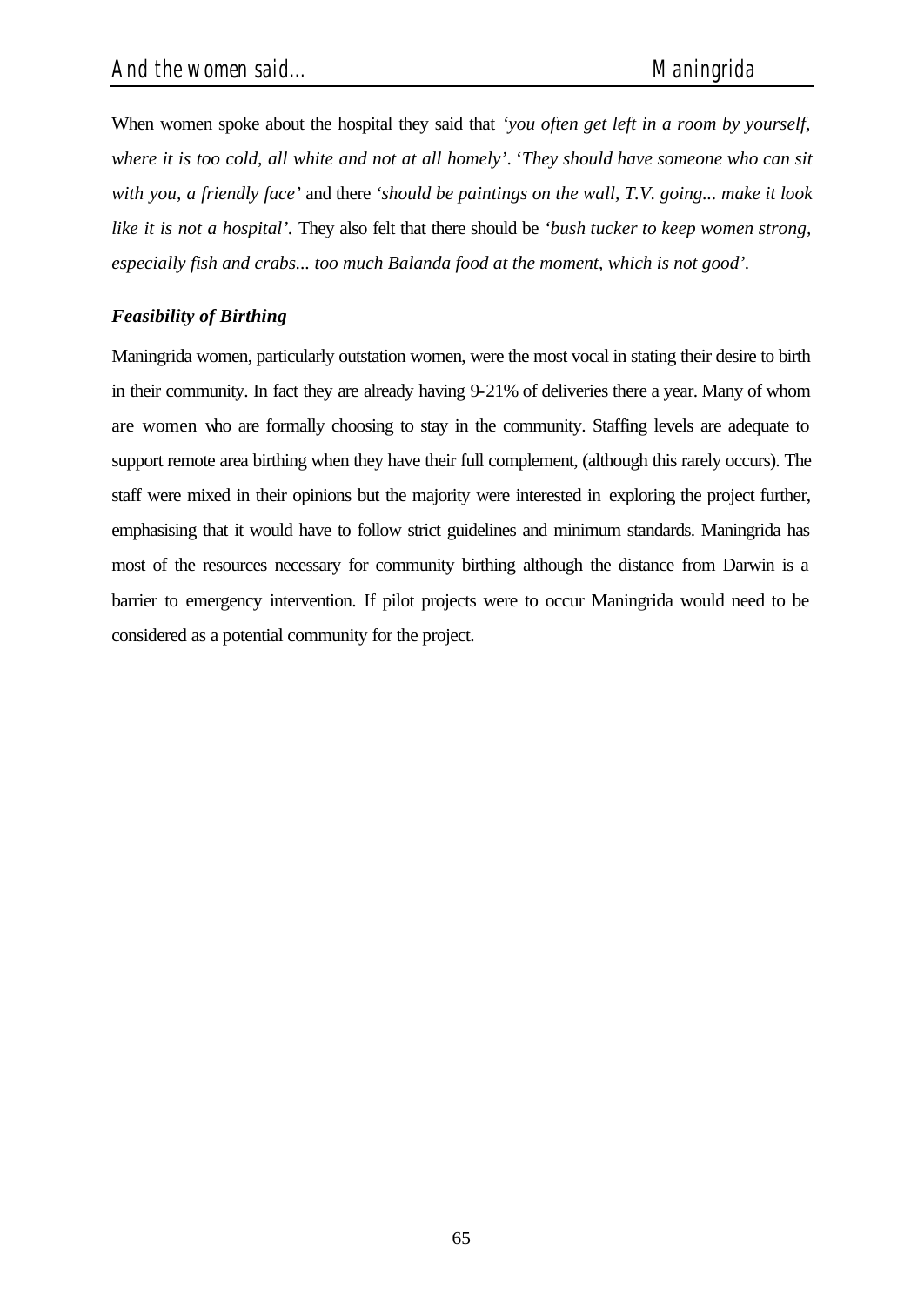# *TIWI ISLANDS REPORT*

The Tiwi Islands are made up of two major islands, Melville Island which is where Milikapiti community and Pirlingimpi community can be found and Bathurst Island on which there is Nguiu community. Nguiu is the largest and was chosen for the consultation but on the first visit there was a funeral and a late decision was made to visit both Milikapiti and Pirlangimpi. The second trip to Nguiu was at a more appropriate time and was very successful.

Nguiu is participating in the co-ordinated care trials and the Tiwi Health Board has been established. They receive money directly from the Commonwealth and Territory governments and purchase medical and public health services from THS. The health centre staff are employed directly by the Tiwi Health Board and are not working under the state award. It is envisaged that both Pirlangimpi and Milikapiti will also be managed by the Tiwi Health Board some time in the future but at present, they are still managed by THS.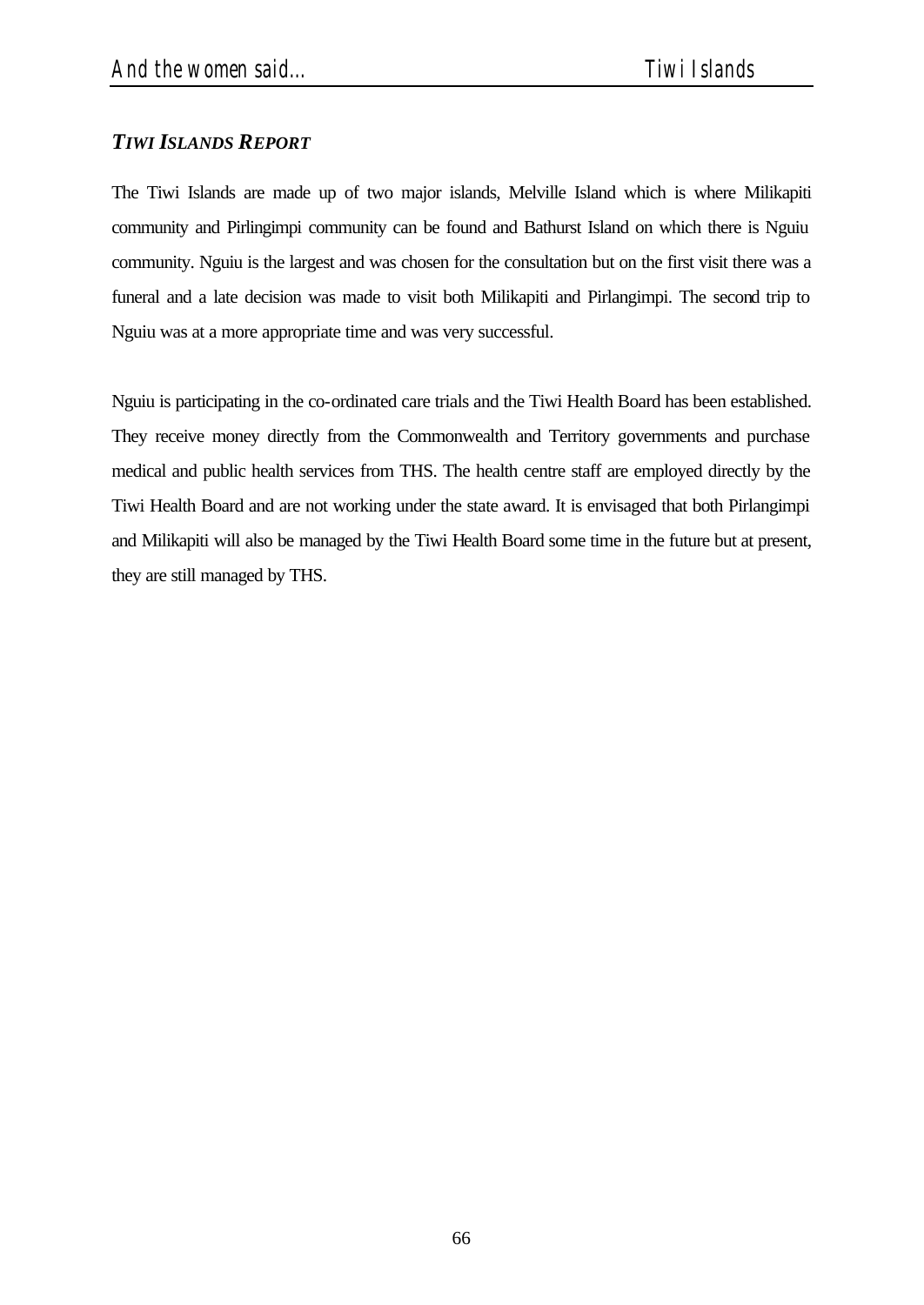# *NGUIU (BATHURST ISLAND) COMMUNITY REPORT*

#### *Community Overview*

Nguiu is situated on the south east side of Bathurst Island approximately 80 km north of Darwin. It is only a 15-20 minute flight from Darwin and the bitumen strip is accessible all year. It is serviced by two airline companies with two to seven return flights a day between them. The community was initially established as a Catholic Mission in 1911. The two languages spoken on the island are Tiwi and English. The population is approximately 1,600 and over the last eight years they have had an average of 30 births per year. There is one outstation about an hours drive from Nguiu called Wurangkuwu. The outstation gets cut off when there is too much rain and although they have a small airstrip this can also be unserviceable in the wet.

The community has a president, town clerk and a council with 16 members. They have two Aboriginal Community Police Officers, who liaise with the Territory Police who are located in Pirlangimpi. Nguiu has a store, two tuckshops, a restaurant and a banking and post office agency. Schooling consists of a pre-school, two primary and two high schools (segregated into male and female), and a creche is available for the one to four year olds. The CDEP scheme is operating and there is a club which opens for restricted hours six nights a week. They have a night patrol bus which operates every night of the week and a women's shelter. Tourists regularly visit the island, usually with an organised tour operator.

The health centre is administered by the Tiwi Health Board and staffed with 13 health workers, three nurses (all midwives, although one is male) and two doctors (one male and one female). The health centre is a large square building that has a grassed waiting section in the middle of it. The coordinated care trials are being trialed at Nguiu and computer stations have been placed in most of the consultation rooms. Computer training for all the staff has occurred. A new building that is to be a renal dialysis unit has been completed but is not yet operational. The health centre has a back up generator that cuts in automatically when power is lost (not uncommon in the wet season) and a satellite phone that can be used if the power is lost. Health problems that were identified by the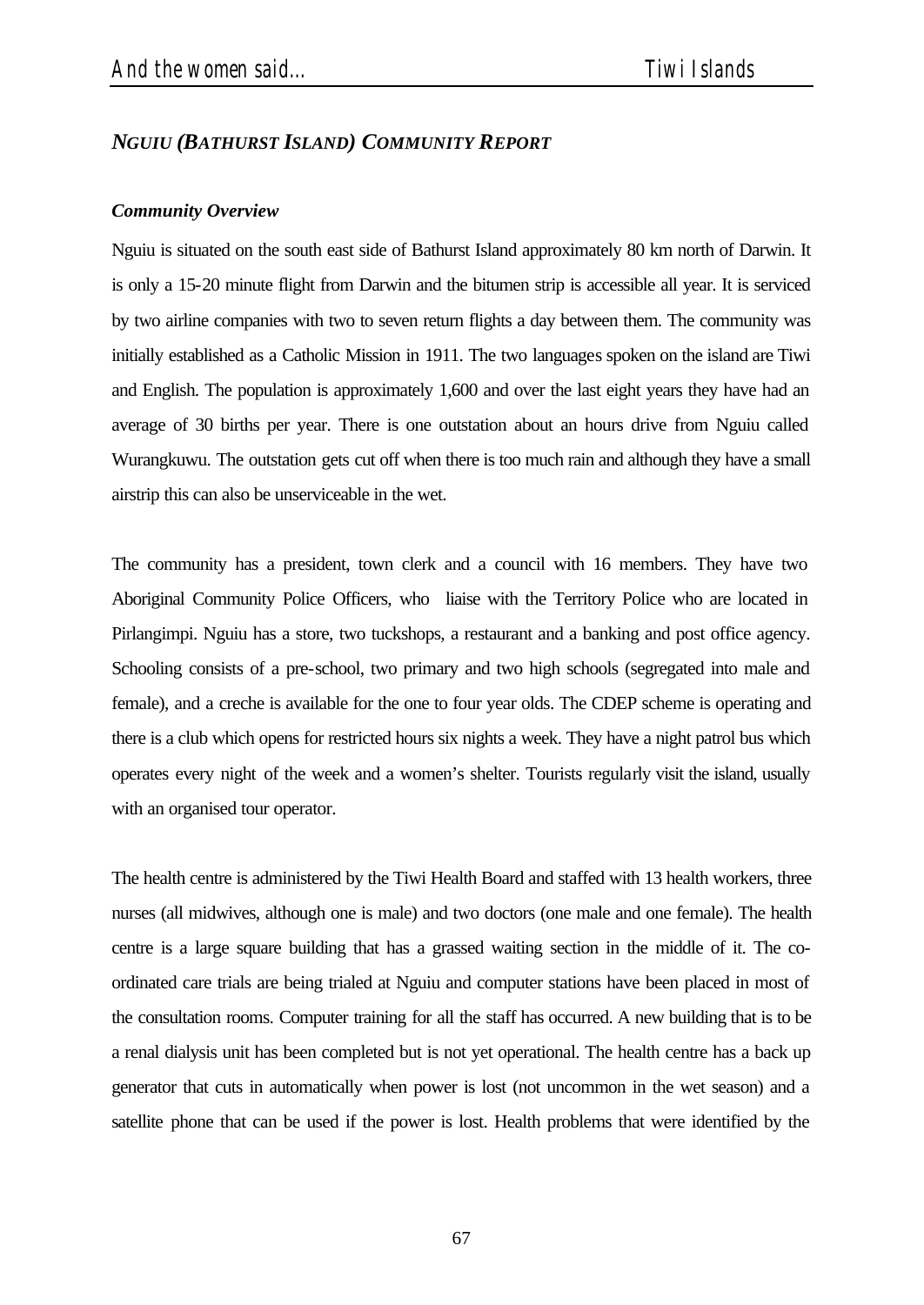community were renal disease, diabetes, alcohol, marijuana, gambling and youth suicide. Successful programs mentioned were family counselling and the Strong Women's program.

The health centre has a women's health room that has equipment for normal deliveries, neonatal resuscitation and has an old, small thermoregulated portacot. They have a fetal heart doppler machine, ECG machine, adult and neonatal intubation equipment and a defibrillator. They do not have an overhead heater, ultrasound machine or headbox. One of the midwives works primarily in the women's health area and attends most of the antenatal care. She liaises with the health workers and doctors when necessary. Education is given on a one to one basis as workload permits. The ultrasonographer visits once a month and the obstetrician visits for one day every three months. The community are having an average of 30 births a year with a mean of 2 (7%) being born on the community (usually premature ones). Most women are receiving antenatal care.

*Table 6. Number of births to women from the community and the number and percent of births in Nguiu community 1990-98.*

|                      | 1990 | 1991 | 1992           | 1993 | 1994  | 1995 | 1996 | 1997 | 1998 |
|----------------------|------|------|----------------|------|-------|------|------|------|------|
| Births to women from |      |      |                |      |       |      |      |      |      |
| Nguiu                | 31   | 20   | 31             | 27   | 35    | 35   | 25   | 31   | 33   |
| Births in the Nguiu  |      | ◠    | $\overline{c}$ |      | 4     |      |      | 4    | 3    |
| community            | 3.2% | 10%  | 6.4%           | 3.7% | 11.4% | 2.8% | 4%   | 13%  | 9%   |

### *Summary of Consultation*

Two trips were taken to Nguiu as the first trip coincided with a funeral and was not a good time to talk to women about birthing, although discussions were held with the health staff at that time. The second trip was more successful and two women were hired as facilitators, Judith Mary Puruntatameri and Leonie Tipiloura. A total of 85 people were consulted, 74 women, four nurses (all midwives, one was a relieving staff member) five health workers and two doctors. One of the gatherings was a youth group with 28 young women present. All meetings were held in English or Tiwi and the facilitators interpreted for the interviewer. Meetings were held where women were working, at the art centre and creche, and others under the shade of a tree.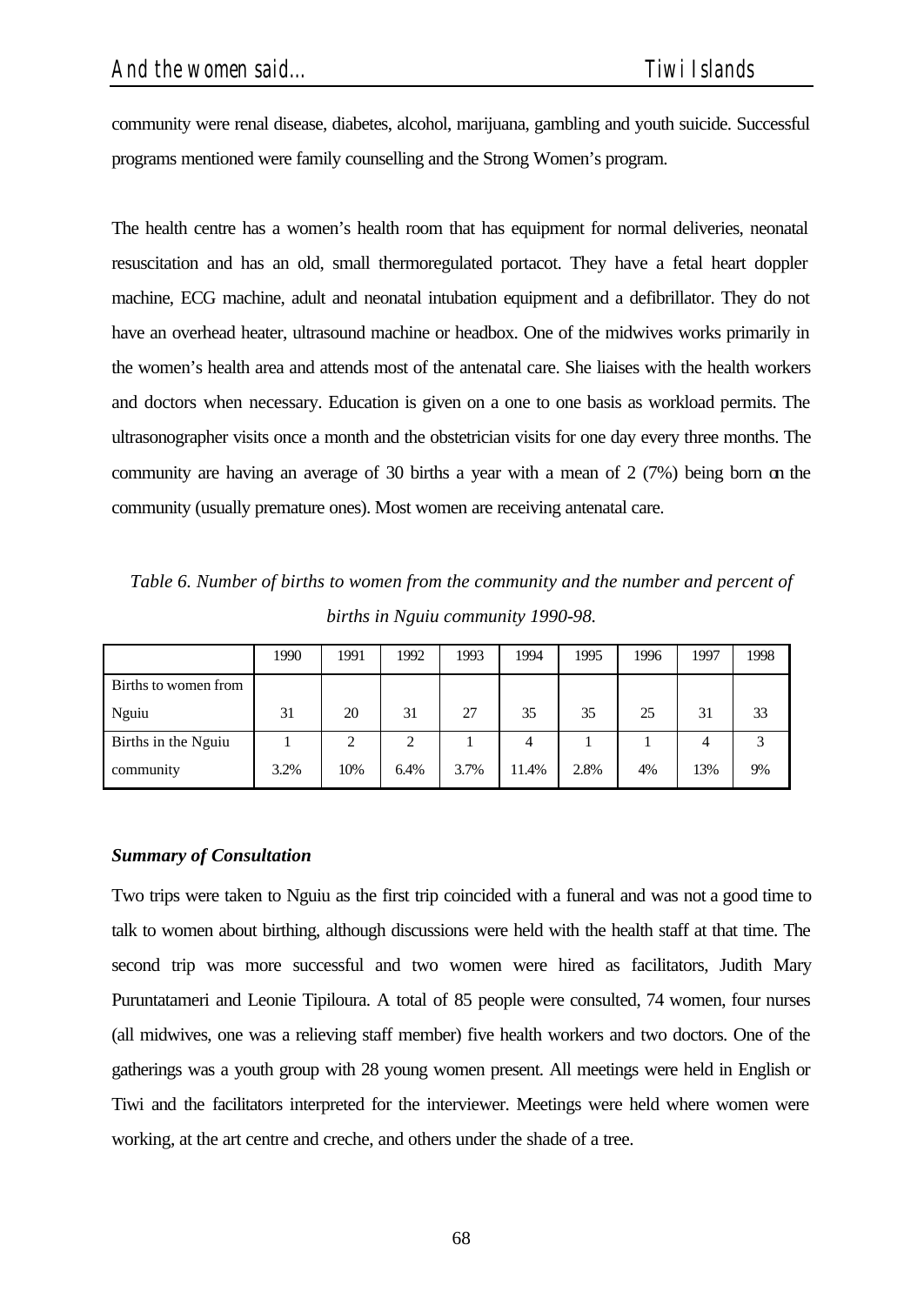# *General Themes and Alternative Suggestions*

# *Safety*

People believed there should be no compromise in the safety of the babies and mothers. They felt that all primiparous women and high risk women should continue to deliver in Darwin.

# *Choice*

Women felt it would be good to have some form of choice about where they deliver, at the moment they only have one option and that is to go to Darwin Hospital. The staff felt that if women were to deliver in the community it must be an informed decision and their own choice. They were worried that if community birthing was to commence, women would be pressured to stay in Nguiu to deliver when they would prefer to go to Darwin.

# *Escorts*

All women felt that primiparous women should have an escort when going to Darwin for the birth of their child. Many women felt that all women should have company. A large majority of women do have a support person who pays his or her own way.

# *Hostels*

Tiwi women felt that they did not like going to Darwin since the Catholic Missions hostel had closed. They felt they should have their own hostel to stay in *'just for Tiwi people'*. The self care unit at the hospital is a popular place to stay and they thought it should be extended to allow all antenatal women to stay there. They felt that three meals a day should be provided and suggested that St. Vincent de Paul may be able to cook meals for people who stayed at Ebirra.

# *Boredom*

Women complained that there was nothing to do in Darwin, *'no classes or anything'*. They said they get lonely and bored and run out of money too quickly, just trying to keep themselves entertained.

# *A Birth Centre in Darwin*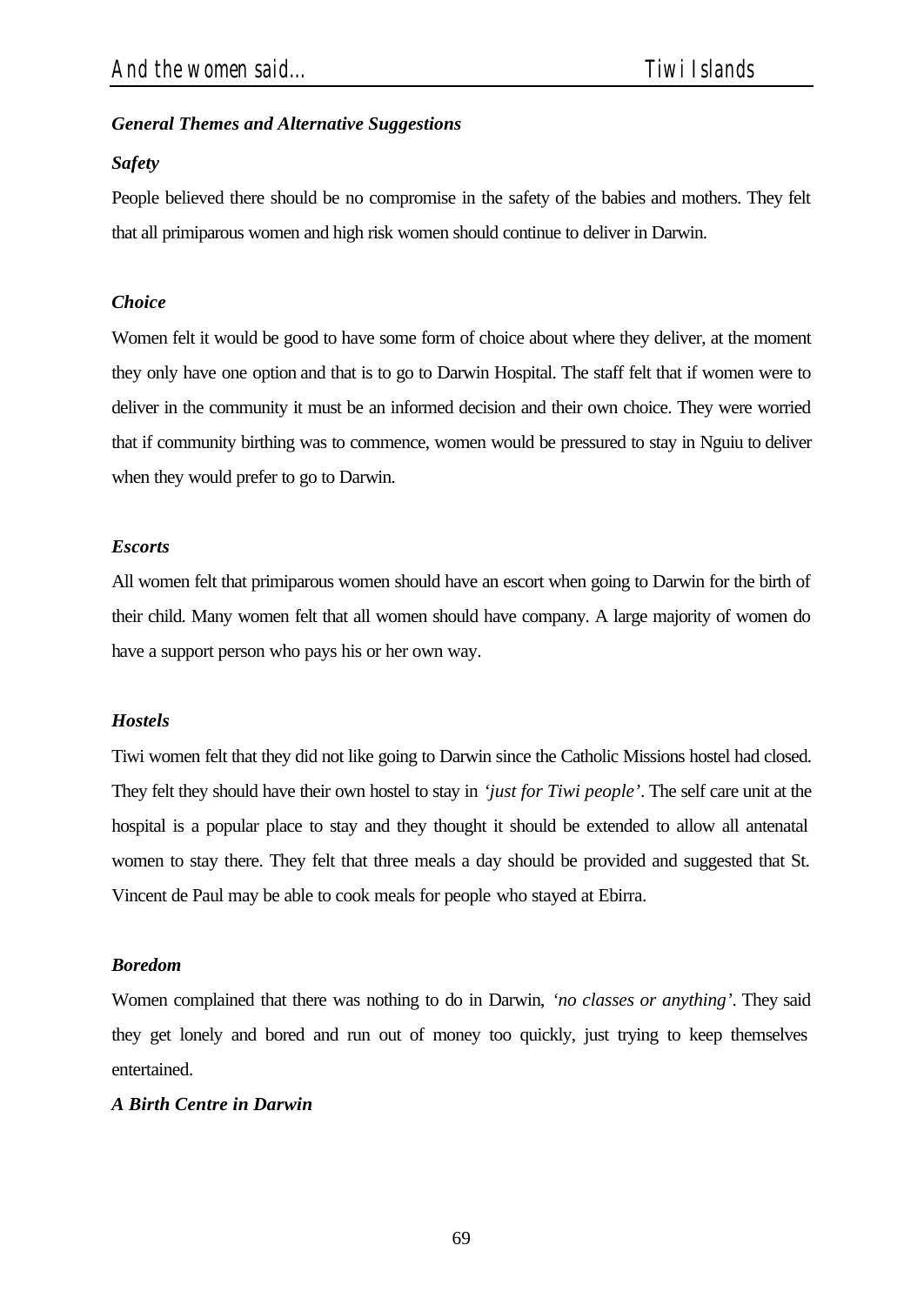They liked the idea of a birth centre on hospital grounds, where there was a family atmosphere and the escorts were allowed to stay with the women. Tiwi women felt a birthing centre should be available for all women and the younger girls should be able to take their partners if they wanted.

# *A Birth Centre in Nguiu*

Women felt that a birthing centre on the island would allow the families to be nearby for the birth and the women could have a midwife, a health worker, their grandmother and mother with them in labour. They also felt that they would no longer need to worry about leaving their other children at home. Some women mentioned that a separate centre would be good as there are too many spirits in the health centre, *'too many people have died there over the years'*. Another problem with the present health centre was space. Women were concerned that there was not enough room to have all their support team with them in labour. The younger women were worried that if a birthing centre was set up on the island they would not be able to choose to go to Darwin to deliver. They were also worried that there could be problems if women were labouring when the club was open and their husbands were getting drunk. They decided the husband would need to be banned from the club around the time the baby was due. Another problem about delivering on the island was the price of supplies for new babies in the shop.

# *Additional Comments from the Health Staff*

The staff were in favour of birthing on the island if it was to be done properly. *'As service providers we would love to be able to offer birthing, it is good for staff moral, and a good delivery can have the staff on a high for days'. 'It would mean we could offer an active birth and it would increase job satisfaction'*. They felt that it may also improve antenatal care. *'This is a critical time in the babies' and mother's life, there should be no limit to the money spent on their health, it will save in the long run'*.

The health staff felt that they would need more equipment but they should have it anyway as there are already premature babies being born on the island. All equipment would need to be regularly checked and the women would have to understand that they may need to go to Darwin if there are staffing problems. Some of the health workers had delivered many babies in the past but said they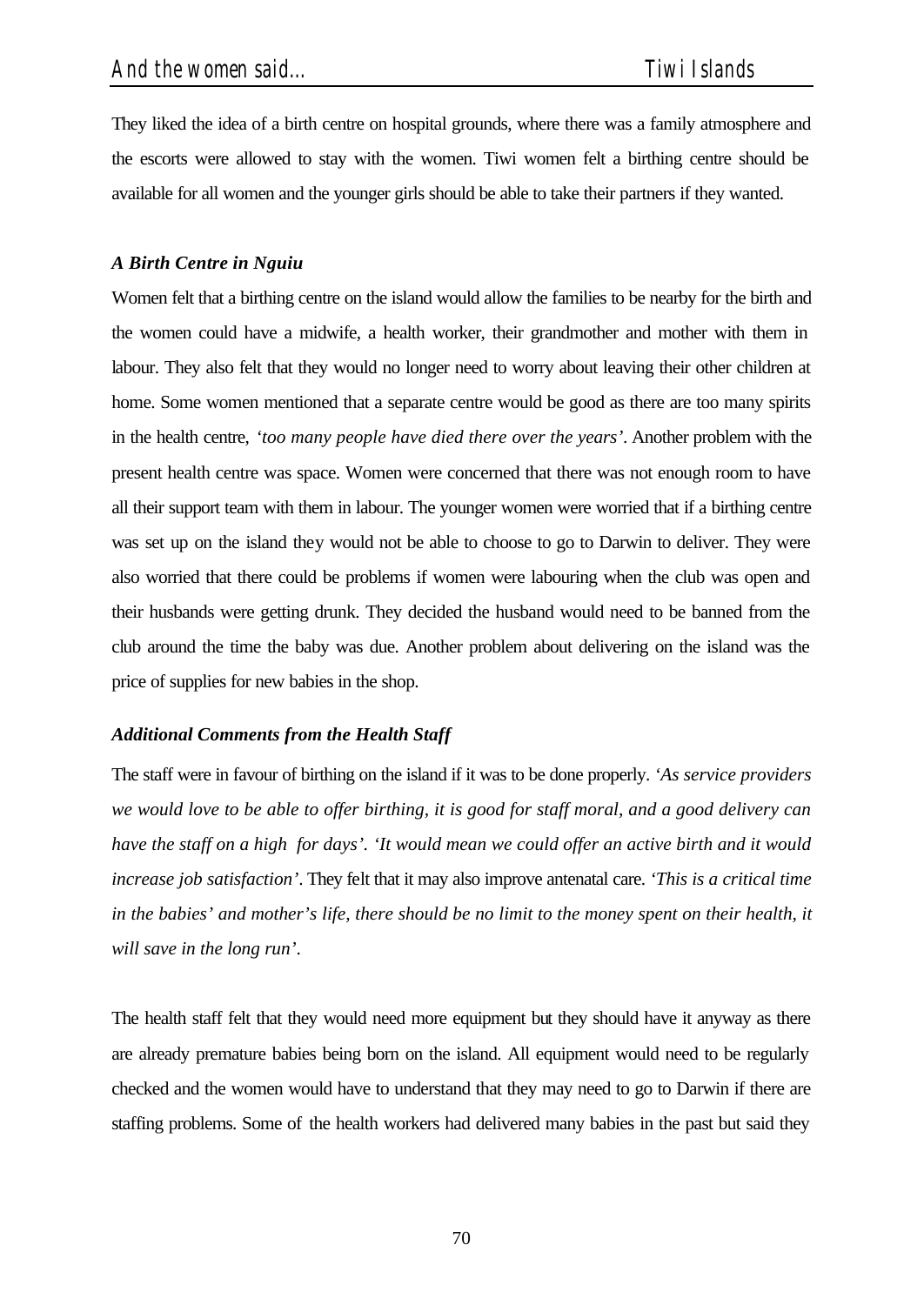would like to update their skills. All staff said they would need to be able to access ongoing training and skills updates.

Staff believed that women with risk factors should not deliver on the island. They felt they should be *be blunt about informed consent and could make a contract with the pregnant women... it may improve antenatal care'*. They also felt that it would be important to have a back up plan for emergencies. They would like to be able to call in an obstetrician or a paediatrician if they have an emergency. *'If the Air Medical plane is busy we must be able to charter a plane and bring the specialist and some blood out to the community quickly, at any time of the day'*.

### *Additional Comments from the Women*

Older women felt it was very important, but also very difficult, to find out what the younger generation want as *'they are often too frightened to say what they really want'*. They felt that it would be wonderful for women to deliver on the island but were not sure if the mother would get enough rest. They felt that things were changing and the younger generation sometimes like to have their partners with them in labour.

Problems were identified when women stay with family in Darwin. They are obliged to provide food for the family and often run out of money very quickly. Another problem that occurs when staying with friends in Darwin is when women go into labour (especially if it is in the middle of the night) they do not have a phone in the house or any transport to get to the hospital. Women have been getting ambulance bills of \$150-200 when needing to get to hospital. When they need to send money in to women who are waiting in Darwin, it is free with Wimray but costs \$10 with Air North. Women then have to catch a cab to the airport to pick it up and it is often spent very quickly.

### *Feasibility of Birthing*

The staff at Nguiu are very interested in pursuing the idea of community birthing if it is to be resourced adequately, with sufficient back up from Darwin, and only available to low risk women. The older women in the community thought it would be good but did not want to talk on behalf of the younger girls. Some felt the younger women might be interested whereas others felt they quite like going to town to deliver as they are able to do their shopping when they are there. The younger women said they would like to have the choice of where to deliver. They also felt that the shop on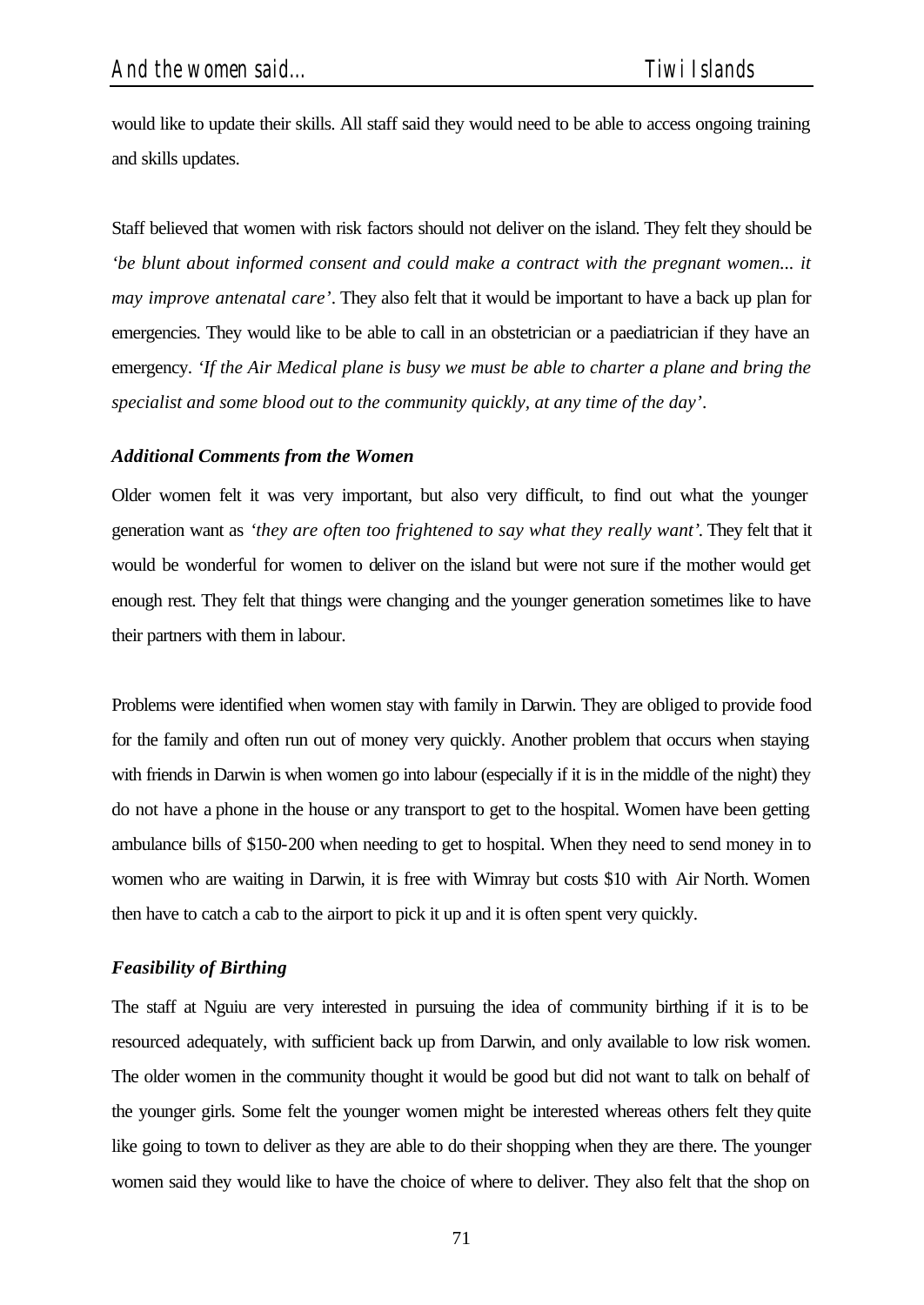the island should be able to stock everything the women need but were concerned about the prices and limited selection. Someone suggested that mail ordering could be utilised.

The health centre has most of the resources for community birthing and its close proximity to Darwin would make it an ideal place to do a pilot study. It is difficult to say if current staffing levels would be adequate to support such a program.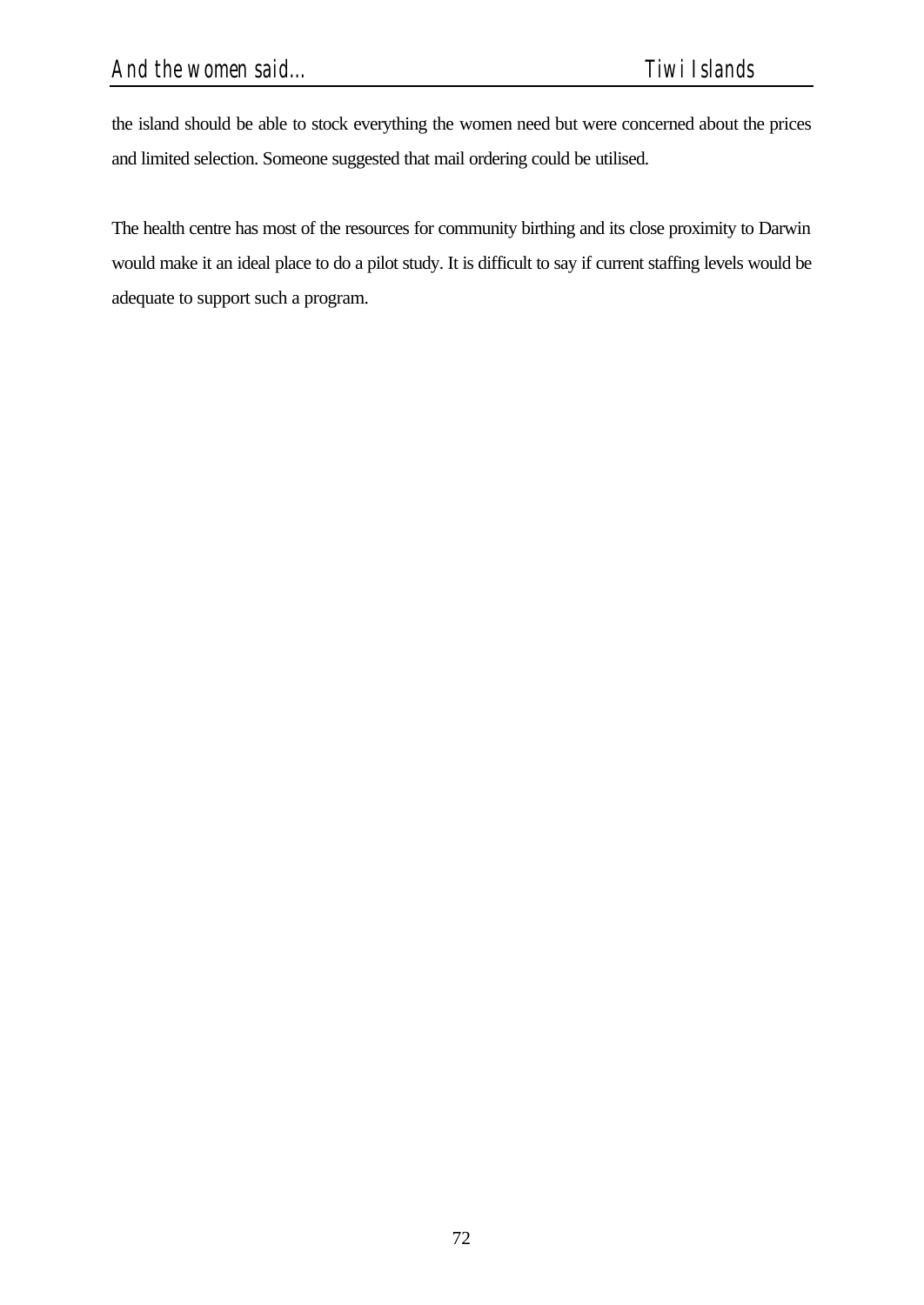# *PIRLANGIMPI (GARDEN POINT) COMMUNITY REPORT*

### *Community Overview*

Pirlangimpi is located on the north west coast of Melville Island, 125 km north of Darwin. It is a 35 minute flight from Darwin and has three return flights a day Monday to Friday, two flights on Saturday and one on Sunday. The community was established in 1940 by the Catholic Missions as a place for part-Aboriginal children. It is now a community of approximately 250-300 Tiwi people who speak Tiwi and often English. The management of the island was taken over in 1963 by the Department of Aboriginal Affairs and then in 1983 by the Community Council .

The community airstrip has automatic lighting but is not an all weather strip and can be closed in the wet season. The health centre was built in 1971 and is in a good state of repair although the electricity to the health centre can be cut off in the wet season and there is no generator for emergency power. There is a store (that stocks very little for new babies), a police station with two Territory Police (who cover all the Tiwi Islands), a banking agency, a school, a bakery, a takeaway food outlet and a women's shelter.

# *Summary of Consultation*

Pirlangimpi was only visited for one day and ten women were involved in meetings, (two health workers, one nutrition worker, one nurse and six younger women, all multiparous women). Most of the day was spent talking to the health and nutrition workers.

### *General Themes and Alternative Suggestions*

### *Safety*

This was an important issue to all women. Given present health services they felt that it was safer for women to deliver in Darwin.

### *Choice*

Women felt that choice was an important factor when deciding where to deliver. They said it would be good if they had the opportunity to birth in Nguiu but thought most women would prefer to go to Darwin.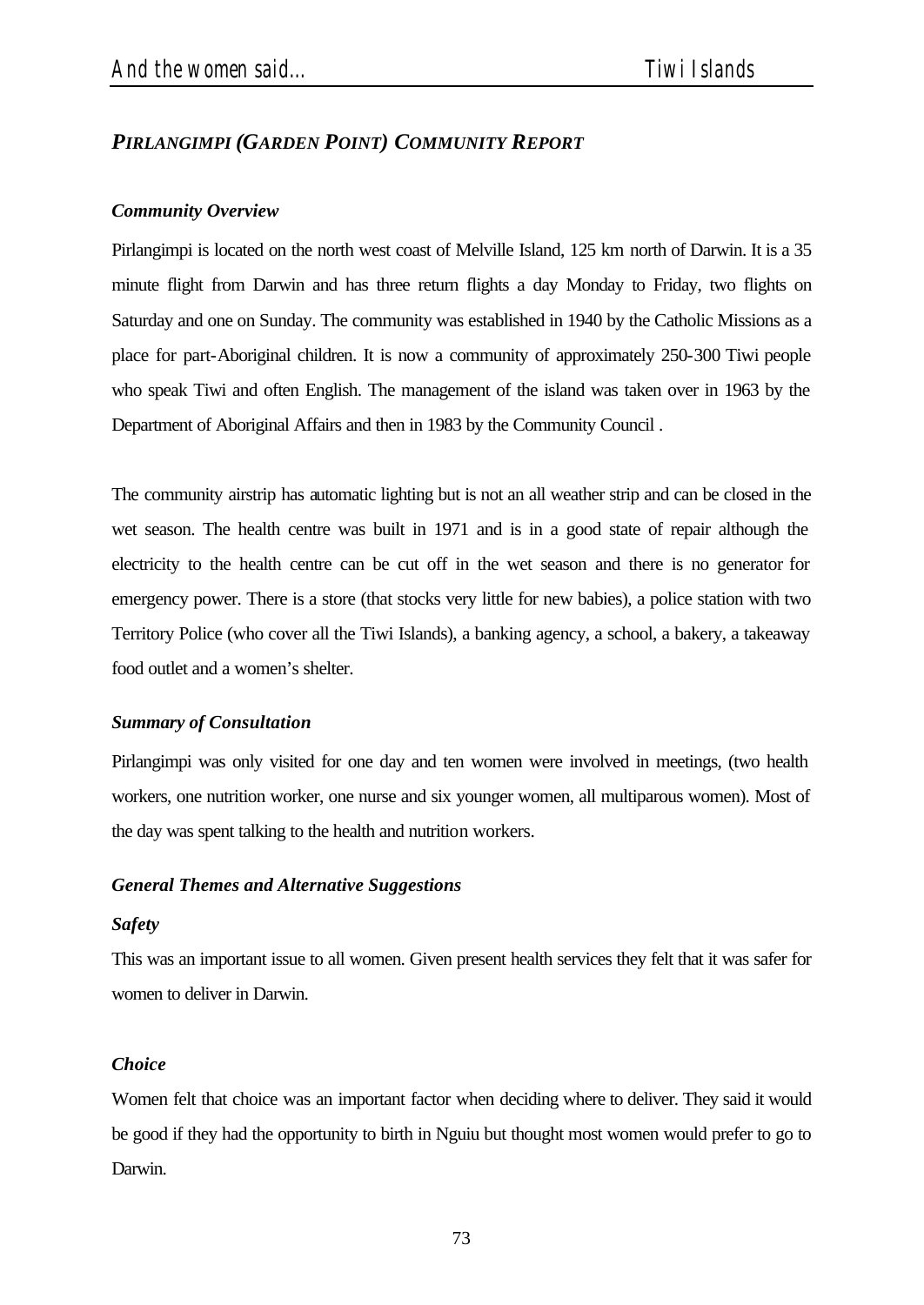# *Escorts*

All women felt it was important for primiparous women to have an escort, regardless of their age. They also identified a problem when the woman has other small children and suggested that if the women had children under four years old then perhaps they could come in with them. They would need an escort to look after the child when the mother was in hospital.

# *Hostels*

The women felt that there should be a better hostel for women to stay in when they go to Darwin, preferably at the hospital. Self care was a popular place to stay. The hostel where Tiwi people liked to stay was the Catholic Missions Hostel (known as CMS) and it closed down four years ago. Women said *'they do not feel comfortable in any of the other hostels'*. Some hostels do not have lockable cupboards or rooms, and women reported problems with theft, especially of food from the fridge. They also said it would be good if the hostels were able to cash cheques for them as this can sometimes be a difficult procedure.

# *Support in Labour*

The women stated that they would like to have a relative to be with them in labour. They felt that there should be Tiwi women working in the birthing unit. They thought this would be a good experience for the women and that there are enough Tiwi women in Darwin to be able to recruit someone.

# *A Birth Centre in Darwin*

One of the health workers had been down to the Alukura in Alice and was very impressed by it. She explained the concept to other women who all thought it was a good idea. They felt it would be good to have a place for all women, and could have one side for Aboriginal women and one for non-Aboriginal women. They felt it should be close to the hospital.

# *Additional Comments from the Health Staff*

Major concerns involved staffing issues. They felt there were not enough staff to be able to offer community birthing, if two staff were up during the night for a birth then there would be no-one to open the health centre the next day. Another concern expressed by staff was who would be blamed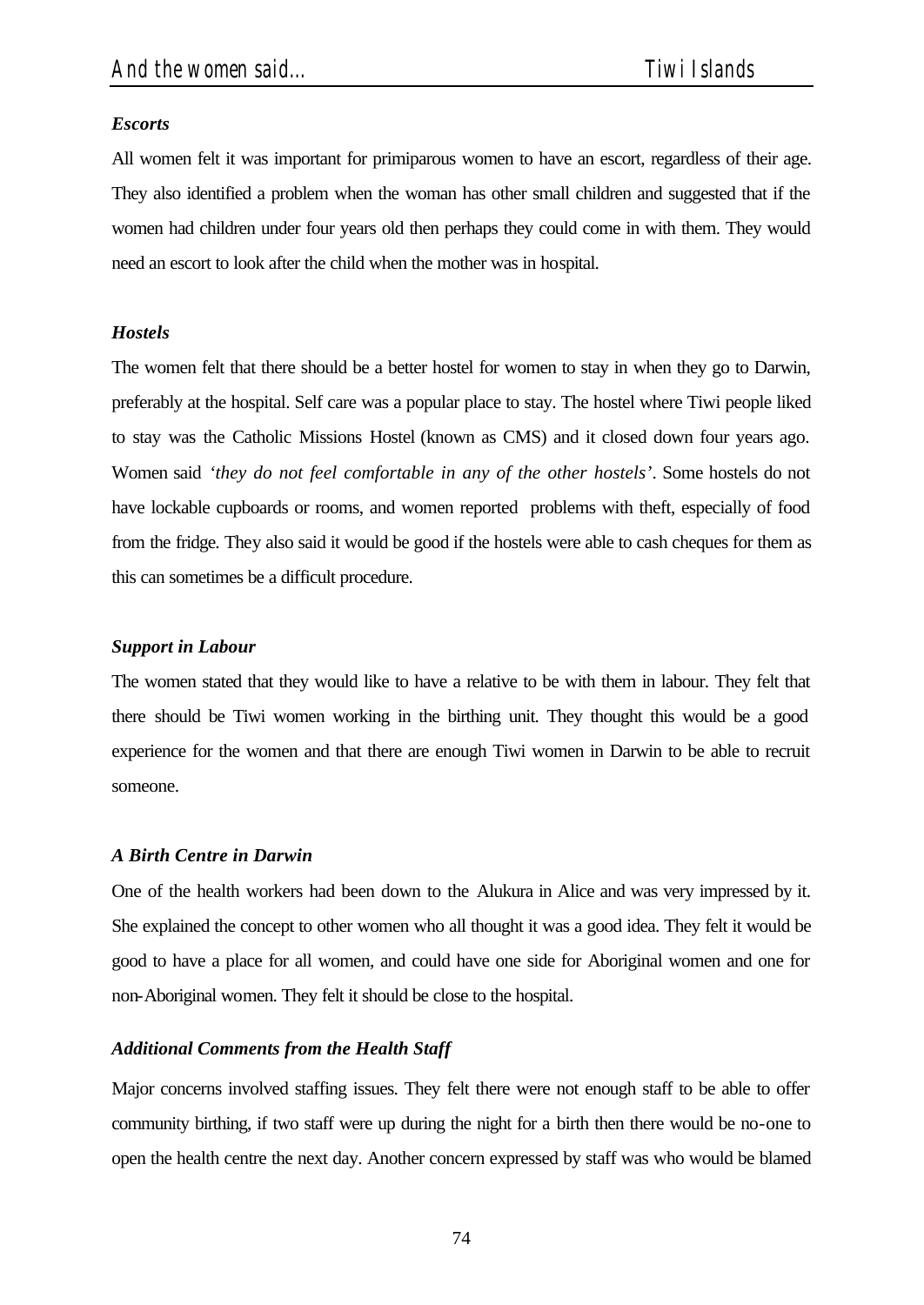if something went wrong? They felt Nguiu could be a good place to set up birthing but were unsure if women in the community would rather go to Nguiu or Darwin for the birth of their child. They were insistent that it should still be the woman's choice, and no-one should be coerced into delivering in the community, or at Nguiu, if they are not keen to do so.

### *Additional Comments from the Women*

Women were worried that if they delivered in the community and there was a problem then the health staff could be blamed. They also said that *'cultural practices for childbirth are not important anymore... lost all that'*. Another problem if they were to deliver in the community would be the very *'limited range of goods for new babies at local shop... what is sold is very expensive'*. Major problems in Darwin involved money. Women need identification to cash cheques but many do not have it. When applying for identification in Darwin at Legal Aid women need a birth certificate, which very few women have. Transport was also mentioned as a problem in Darwin, particularly for women who do not have enough money.

### *Feasibility of Birthing*

This is a small community of 250-300 people and the health staff consist of one nurse (who at present is a midwife), two full time and one part time health workers and a nutrition worker. A doctor visits for two days a fortnight. The health workers have done a lot of deliveries in the past but not so many recently. They would like to do deliveries again but feel they do not have enough staff to offer this service and would need a refresher course. There are no current statistics on how many births are occurring each year in this community but the health workers felt it was usually two or three per year.

Women who do deliver in Pirlangimpi are still being flown in to Darwin after the birth. It was unclear if this was because of medical reasons or just routine. The health centre has very basic facilities for a birth in the community and does not have a generator for emergency back up power (which is regularly needed in the wet season). There is no overhead warmer or thermo-regulated neonatal cot to assist newborn babies (particularly premature ones) maintain their temperature. The air strip can be closed due to heavy rain in the wet season. This community does not have sufficient staffing, equipment or resources to offer community birthing and is not suitable for a pilot project.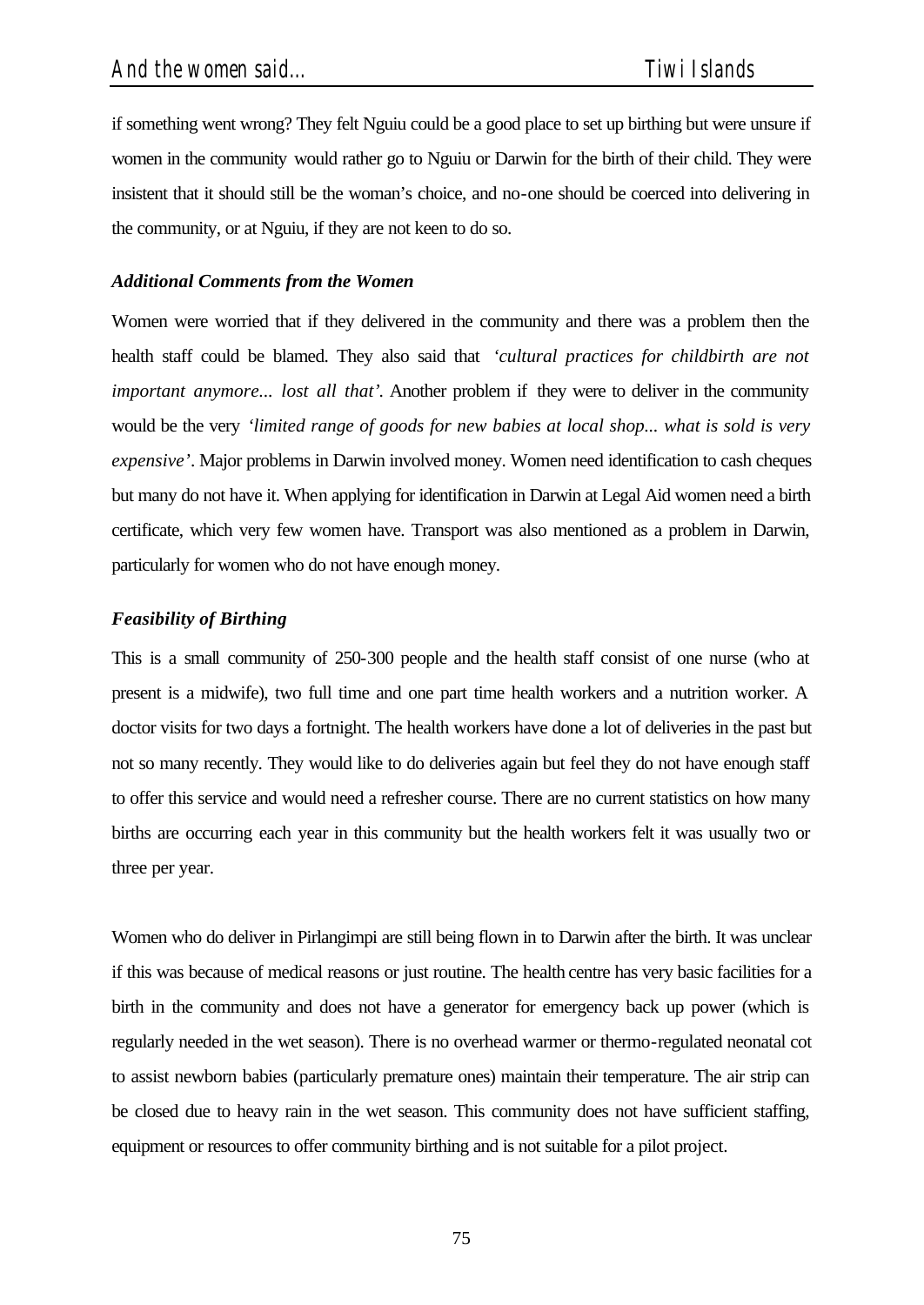# *MILIKAPITI (SNAKE BAY) COMMUNITY REPORT*

### *Community Overview*

Milikapiti is located on the northern coast of Melville Island 120 km north of Darwin. It is a 35 minute flight from Darwin and has three return flights a day Monday to Friday, two flights on Saturday and one on Sunday. It is serviced by a barge from Darwin once a month. The community was established in 1942 and the community council was formed in 1983. The population is approximately 400-450 and speak, Tiwi and English.

The community airstrip is a bitumen strip with lights that can be turned on by a switch on the ground. It does not close in the wet season. The health centre is an older building and the electricity to the health centre can be interrupted in the wet season. There is no generator for emergency power. There is a store, a banking agency, a youth centre, an arts centre, a school, a takeaway food outlet and a women's centre.

### *Summary of Consultation*

Milikapiti was visited for half a day on the trip to Nguiu. Five women were involved in an impromptu meeting (two healthworkers and three young girls). The women were interested in discussing birthing and invited the interviewer back to have a big women's meeting. Unfortunately this did not occur due to the time limitations of the project. Nonetheless, the women's comments have been included.

### *General Themes and Alternative Suggestions*

### *Safety*

Women felt that it was too dangerous for women who were having their first baby to stay on the island. They felt they would be too frightened to deliver there.

### *Choice*

Women felt it would be good to have the choice to be able to go to Nguiu to deliver, although doubted that many women would actually do this. They felt it would be good to have the option to deliver in the community as then they would not have to worry about all the problems that happen when they are in town.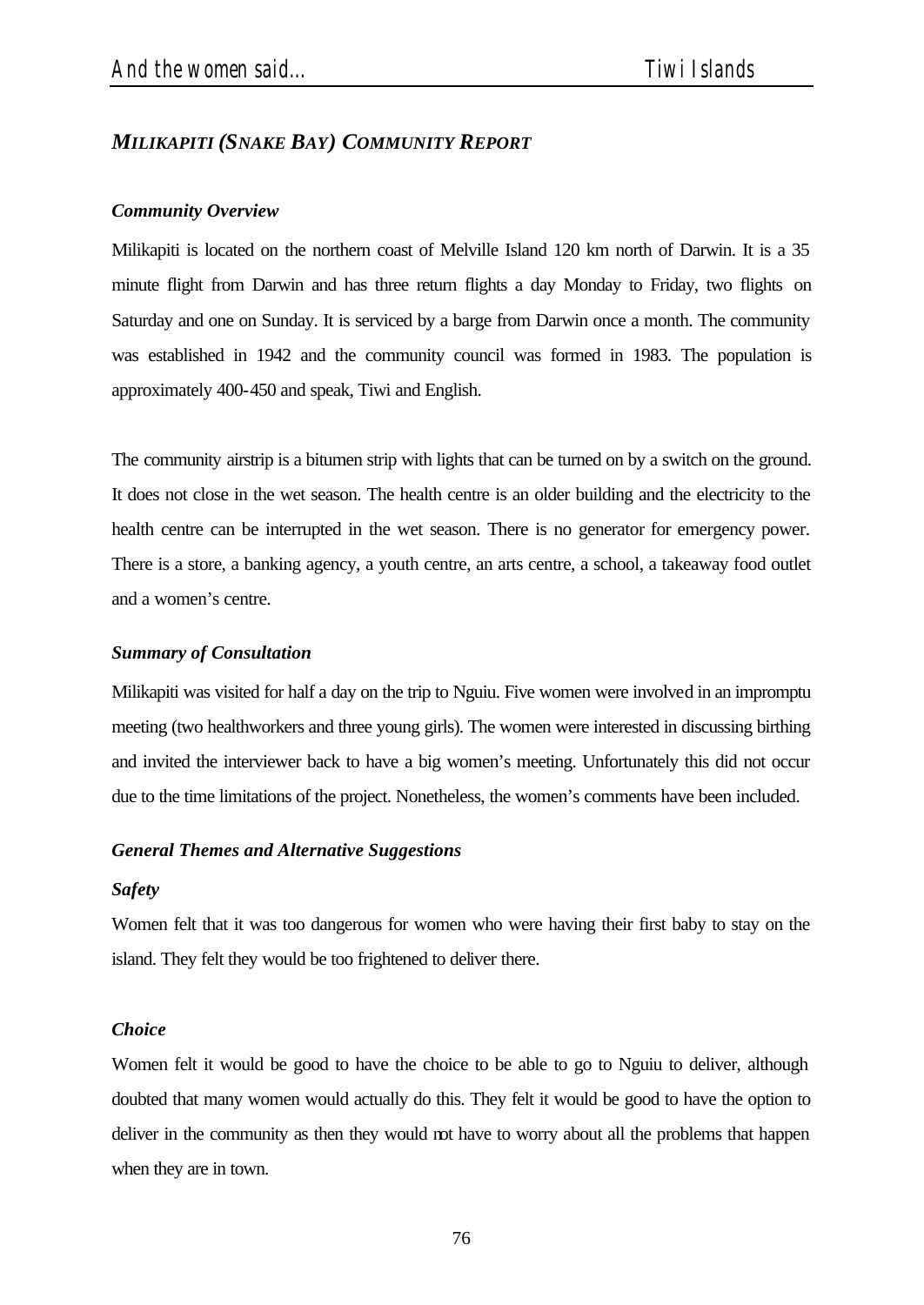# *Escorts*

They felt that all women having their first baby should be allowed to have an official escort. The younger ones might like to take their partners with them, or else they would like to take another relative. At the moment they are paying for their own escorts but this is a financial drain if they are not able to stay with family.

# *Hostels*

Women said they do not feel comfortable staying at hostels since the Catholic Missions hostel closed down. They felt that there should be a hostel specifically for Tiwi people, or pregnant women should be able to stay at the self care facility at the hospital.

# *A Birth Centre in Darwin*

They thought this was an excellent idea and should be for all women; Tiwi women, Aboriginal women and non-Aboriginal women.

# *Additional Comments from the Women*

Women suggested that two or three weeks was too long to have to wait in Darwin and they should only have to go in for one week. Women feel that they get humbug from drunks who want to try and take their money when they are awaiting the birth. If staying with family they are expected to provide food which they often cannot afford. They may not have access to a phone which makes it difficult to get an ambulance if they start labouring in the middle of the night. They stated that they were frightened in hospital in Darwin where they were *'often left in a room by themselves, sometimes with the door closed'.* They felt they were *'given medicine and didn't know what it was for'*.

# *Feasibility of Birthing*

This community is currently being staffed by health workers alone who do not feel happy about women delivering in the community. They feel that they do not have the equipment or staff to deliver these services. They did not have documented statistics but think approximately one birth a year would occur in the community. They do not have an overhead heater or a thermo regulated portacot to keep the babies warm. This community does not have the facilities for community birthing and is not suitable for a pilot project.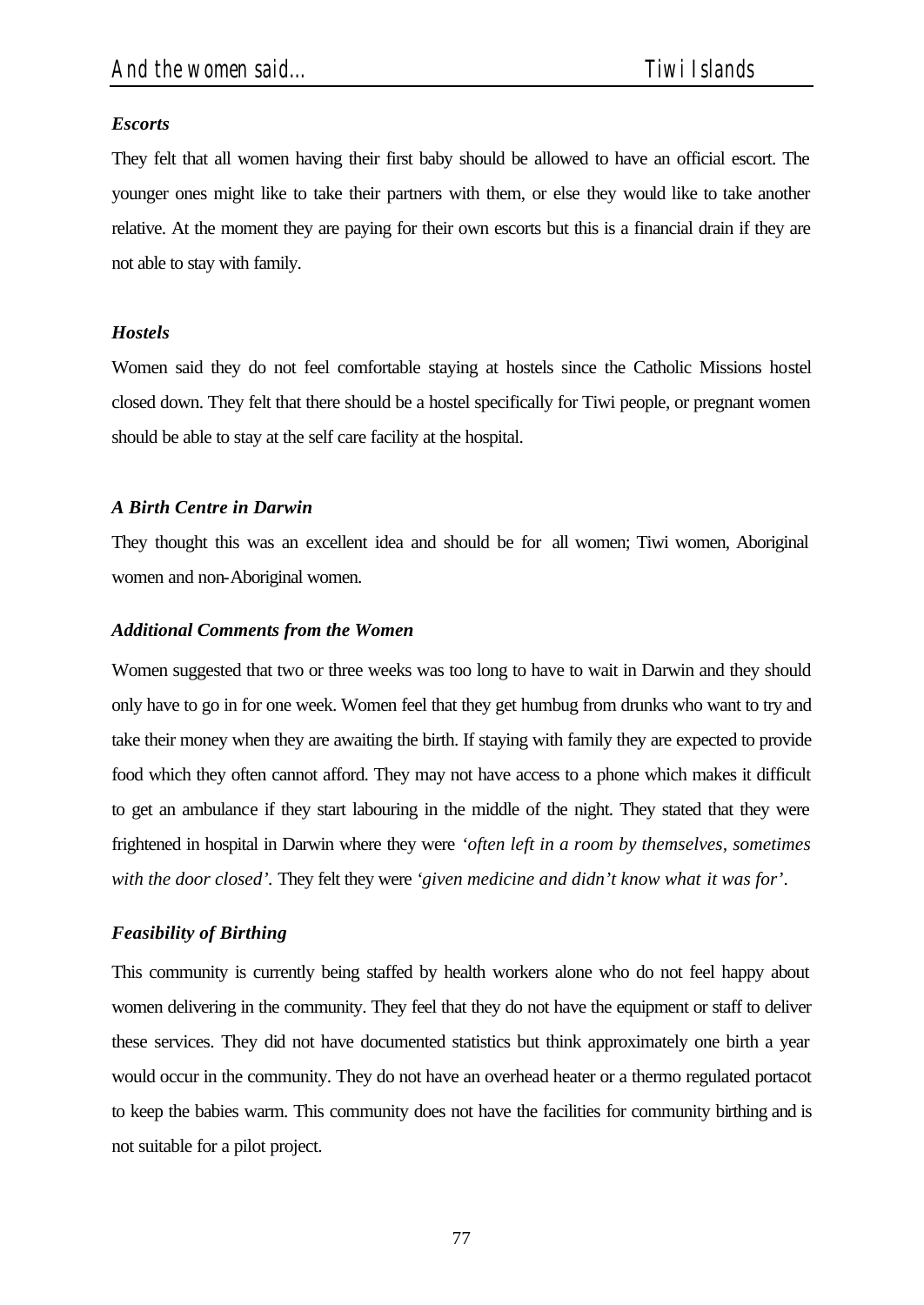# *WADEYE (PORT KEATS) COMMUNITY REPORT*

### *Community Overview*

Wadeye is situated in the Daly River region of the Northern Territory, approximately 500 kilometres south west of Darwin. The population is approximately 1,800 with an average of 49 births each year. There are seven outstations populated all year and eleven more that have residents in the dry season. The health centre does not service the outstations at the present time. Wadeye is a fifty minute flight from Darwin and is serviced by Murin Air with either one or two return flights a day. A bitumen strip has just been completed at Wadeye. The road to Darwin is open in the dry season and takes approximately seven hours to get there. Wadeye has a monthly barge service from Darwin.

The town was founded by Catholic Missionaries in 1935 and attracted nine different language groups from the area. The town moved to its present site in 1938 as there was a better water supply and a good site for an airstrip. In 1979 administration of the town transferred from the Catholic Missions to Kardu Numinda Incorporated. Murin Association runs the outstation resource centre and has its own planes.

Administration of the health centre was handed over from the Catholic Missions to the Kardu Numinda Council in 1993. A new centre was built in 1995 and responsibility for management was transferred again, in 1996, to THS. The new health centre is in good condition but is poorly designed. Staffing levels vary, at present there are four nurse positions, eight health worker positions and day to day management is by an Senior Aboriginal Health Worker who has a non-Aboriginal mentor. A female doctor visits the community for three days a fortnight and a male doctor visits one day a fortnight. Although there is accommodation for a resident doctor, the police are utilising this and the community is not currently recruiting for this position. There is very limited accommodation for visiting health professionals and as a consequence many are unable to visit the community.

The community has a local store, a take away, a Traditional Credit Union and post office outlet. The sewing centre has recently been opened and doubles as a women's centre. The Catholic Missions operate the primary and post primary schools (which only allow Aboriginal children to attend) and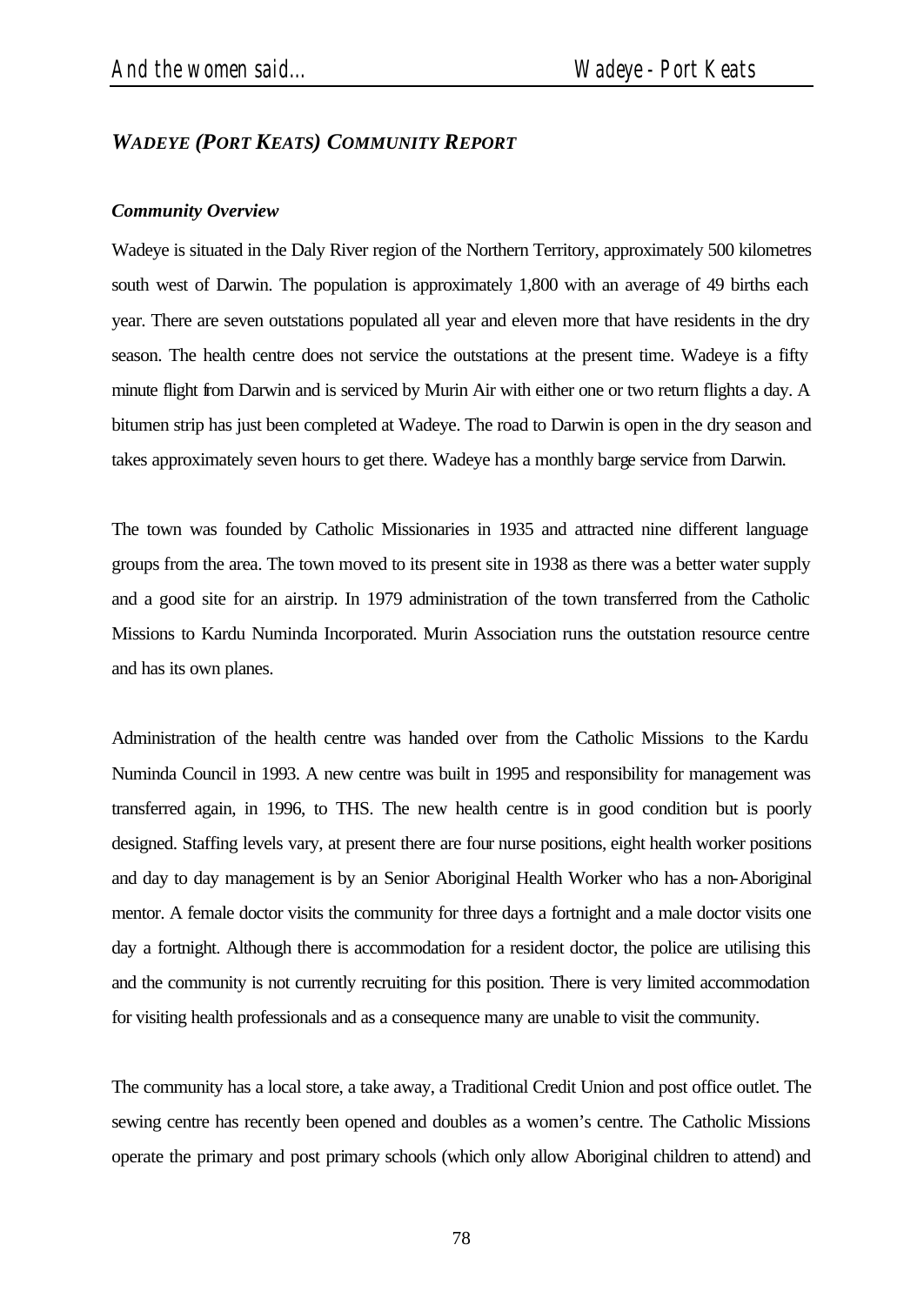the adult education centre. There is an aged care hostel that is run by the Catholic nuns and provides day care and a meals on wheels service. The Catholic Missions are also involved in the Alcohol Awareness and Family Recovery Program. The local club stopped selling alcohol in 1995 and now operates as a social club. People wanting to drink alcohol are able to take a bus to a nearby community that has a club operating most nights of the week. The police station has three Territory Police, one Aboriginal Community Police Officer and an Aboriginal Community Corrections Officer.

The health centre is open from 8.30-5pm Monday to Friday and staff provide a 24 hour on call emergency service. Emergencies are evacuated by the Air Medical Service. The women's room is air conditioned and has an obstetric bed. There is a portable light which cannot be used when power is lost, so there is no emergency lighting in the room. The health centre does have a generator that provides power when it is lost, (usually in the wet season) but not for the women's room. Equipment includes a fetal heart doppler machine, thermo-regulated portacot, defibrillator, both neonatal and adult intubation equipment, IVAC machine, stirrups, forceps and a bean bag. They do not have a headbox for the delivery of oxygen. Antenatal care is performed by a midwife who liaises with a health worker and ultrasound scans are performed by the visiting doctor with a portable machine. An obstetrician visits the community for one day every four months.

The average number of births to women in the community was 49 births per year with around four

|                 | 1990 | 1991  | 1992 | 1993  | 1994 | 1995  | 1996 | 1997 | 1998 |
|-----------------|------|-------|------|-------|------|-------|------|------|------|
| Births to women |      |       |      |       |      |       |      |      |      |
| from Wadeye     | 52   | 56    | 51   | 55    | 49   | 57    | 50   | 39   | 33   |
| Births in the   | 3    | 8     | 3    | 7     | 2    | 6     | 6    | 3    |      |
| community       | 5.8% | 14.3% | 5.9% | 12.7% | 4.1% | 10.5% | 12%  | 7.7% | 3%   |

*Table 7. Number of births to women from the community and the number and percent of births in Wadeye for the years 1990-98.*

(8.4%) being born in the community each year.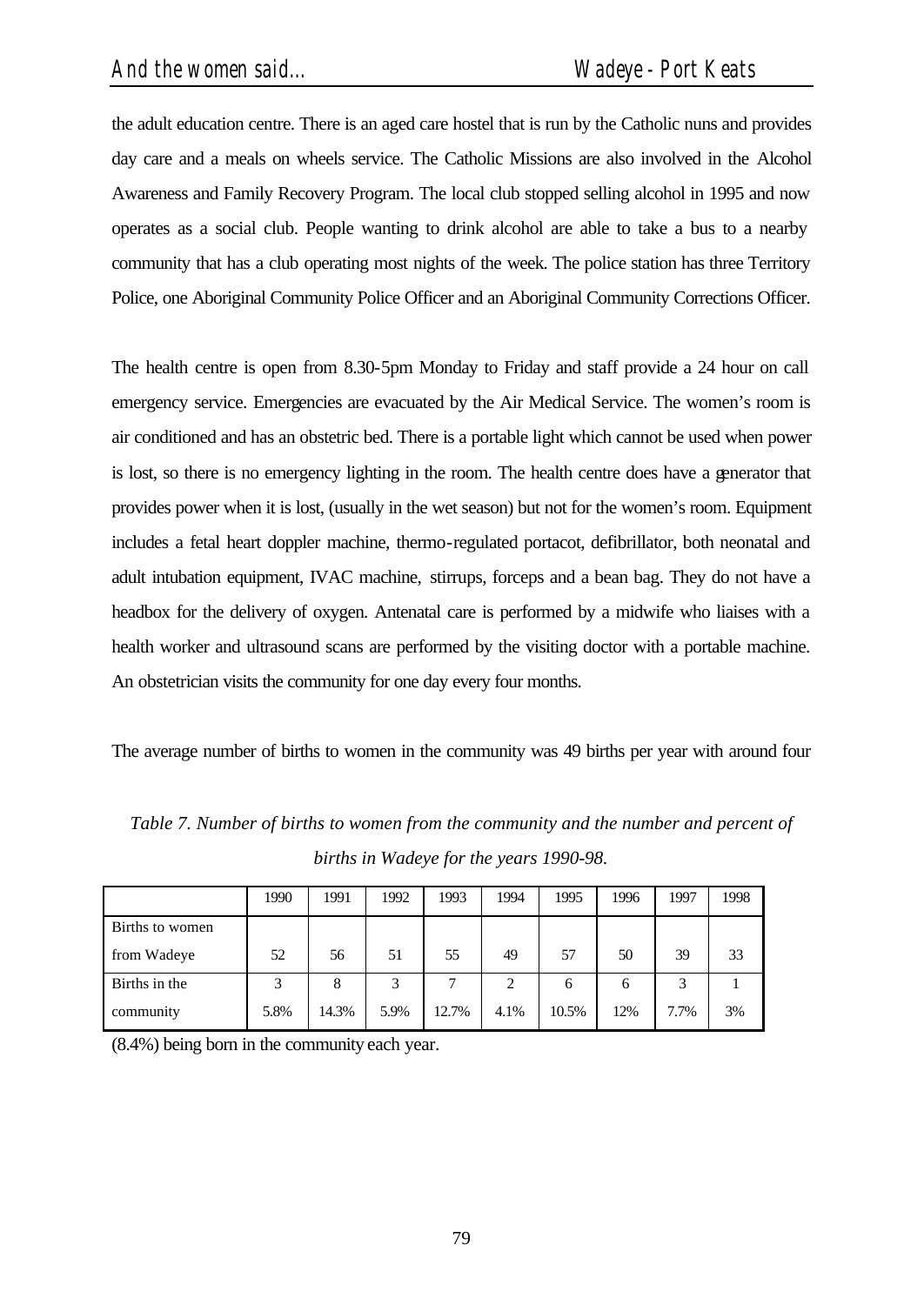# *Summary of Consultation*

Three days were spent in Wadeye and a previous Strong Women Worker, Eileen Gumbuduck, was hired as a facilitator. Meetings were held in the sewing centre, the pensioner's day centre and the health centre. A total of 57 people were consulted, including the midwife who works in the women's health area, six health workers, Strong Women Workers, elders in the community and a group of younger women workers.

# *General Themes and Alternative Suggestions*

# *Safety*

Women felt that safety is very important and any woman that is high risk should go to Darwin to deliver. They also had concerns about their safety when going to Darwin as they felt that there were always people who would humbug them and try to take their money, especially the young girls.

# *Escorts*

Women felt the younger girls should definitely have an escort who is an older woman and able to look after them in Darwin. In particular, they would stop them from being bothered by drunken people, and losing their money to the town relatives. At the moment the family try to send an escort to stay with the antenate in town but this is a financial drain on the family.

# *Hostels*

Women felt that there should be one hostel for all antenatal women so that they could stay together. They felt it would be good if it was on the hospital grounds like the self care centre. They felt it was very important that the hostels provided food for the women.

# *Positions in Labour*

Women thought they *'should be able to birth squatting, with an older woman behind to support and massage your back, this would be much better than lying on your back in a cold room with a drip in your arm'*.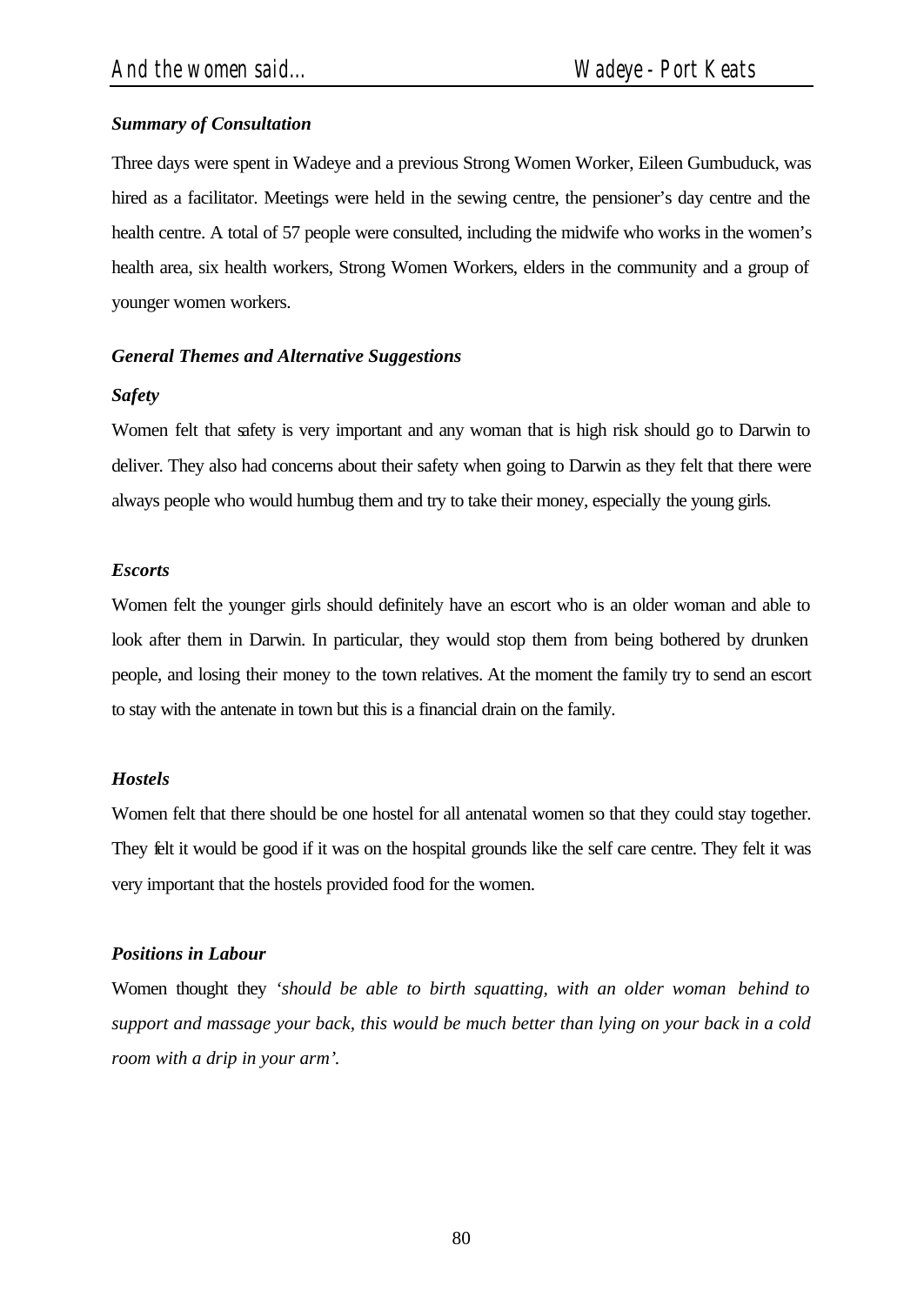# *A Birth Centre in Darwin*

This subject caused a lively discussion. Initially women disagreed as some felt that a birth centre should be for Aboriginal women only while others felt it should be for all women. They finally agreed that it should be for all women and Aboriginal women should have one side of the building and non-Aboriginal women should have the other side.

# *Additional Comments from the Health Staff*

Health staff felt that all primiparous women should have an escort when going to Darwin and the women should have food supplied for them. They thought it would be safe for the healthy multiparous women to stay and deliver at Wadeye but do not have enough staff at present. They were worried about delivering women in the community, *'if something goes wrong who will be blamed?'.*

### *Additional Comments from the Women*

The women thought it would be good if the midwife and health worker could get together with the Strong Women Workers to provide antenatal classes for the young girls. The women felt the hospital was *'much too cold and should provide healthy tucker for them... too much sweet food in there'*. They also felt it would be better if there was an Aboriginal health worker in the birthing unit as well as *'more Aboriginal health workers throughout the hospital'*. They said they *'do not like having male doctors involved in birthing or women's business'*.

# *Feasibility of Birthing*

Over the last few years this community has had a very high turnover of staff, many of whom have had very limited or no remote area experience. It is poorly staffed at the moment and barely able to carry out any program work. Both the health workers and the nurses feel they are only just managing to deal with the demands of acute care on a 24 hour basis. The staff felt they would love to be able to provide a birthing service but it is not practical on current staffing levels. The women felt that it is something that should be looked at for the future. This community is not suitable for a pilot project based on current staffing levels.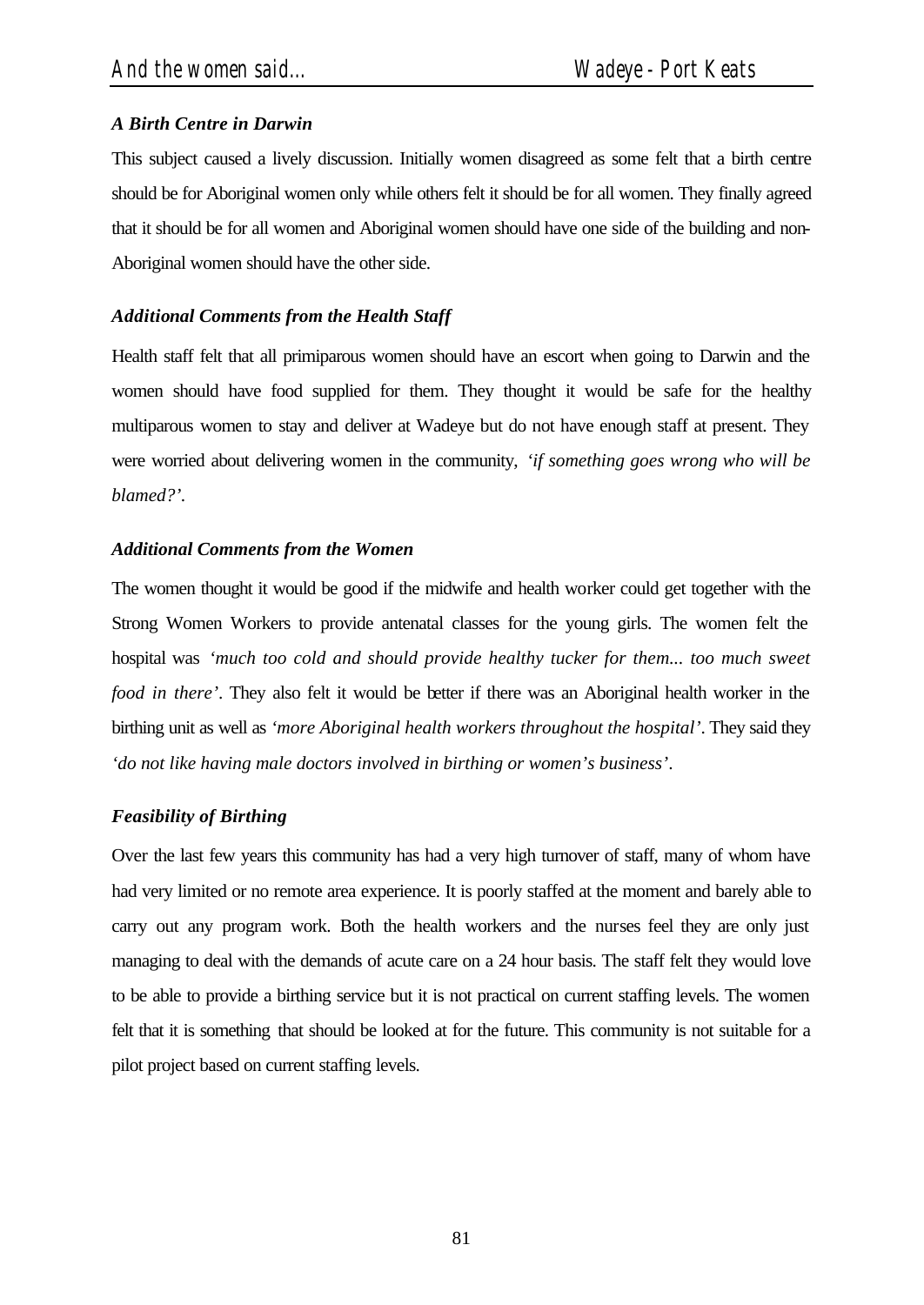# **EAST ARNHEM DISTRICT- REGIONAL CENTRE**

### *Overview*

l

Nhulunbuy (Gove) is the regional centre for the East Arnhem district which has a population of approximately 11,500 (around 4,000 live in Nhulunbuy). There are 12 Community Health Centres in the region though one is not staffed in a full time capacity. Of the twelve Rural Health Centres within the District, eight are run by THS and four receive THS and/or Commonwealth grants and are run by Community Councils.<sup>57</sup> Gove District Hospital (GDH) is a 30 bed hospital and has an eight bed maternity unit (on the second floor), two delivery suite beds, and 170-190 deliveries a year. They have one Obstetrician who is relieved for holidays by staff from Darwin, and several of the doctors in town have their Diploma of Obstetrics. They do not have a resident Paediatrician or a nursery so all high risk deliveries and any premature labours under 35 weeks gestation are transferred to Darwin.

Women from the East Arnhem district are covered by the PATS budget to come in to Nhulunbuy (the nearest centre) to await the birth of their baby. If they would prefer to go to Darwin then they are given a one way ticket and must find their own way home. Statistics on how many women would choose this were difficult to find, but travel staff in Nhulunbuy estimated it would be approximately 20-25 women a year, and most would be from Groote Eylandt. When women await birthing in Nhulnbuy they stay at the hostel which is managed by the Aboriginal Hostels Association. It is close to the public drinking hotel and not as secure as the women would like, though it does provide food.

There were plans to make a four bed self care unit on the maternity ward, but this initiative has stalled as the cleaners were not happy about it and approached their Local Member who then went to the Minister. At present a brief needs to be written by the Director of Nursing to go to the Secretary of THS who will make any further decisions. The women in the area and the midwives from the ward all support the initiative. Women receive antenatal care from the hospital which has one midwives' clinic and one doctor's clinic each week. Antenatal classes are held by the midwives.

<sup>57</sup> THS, 1998, *Territory Health Services Annual Report 1997/98,* N. T. Government Printers.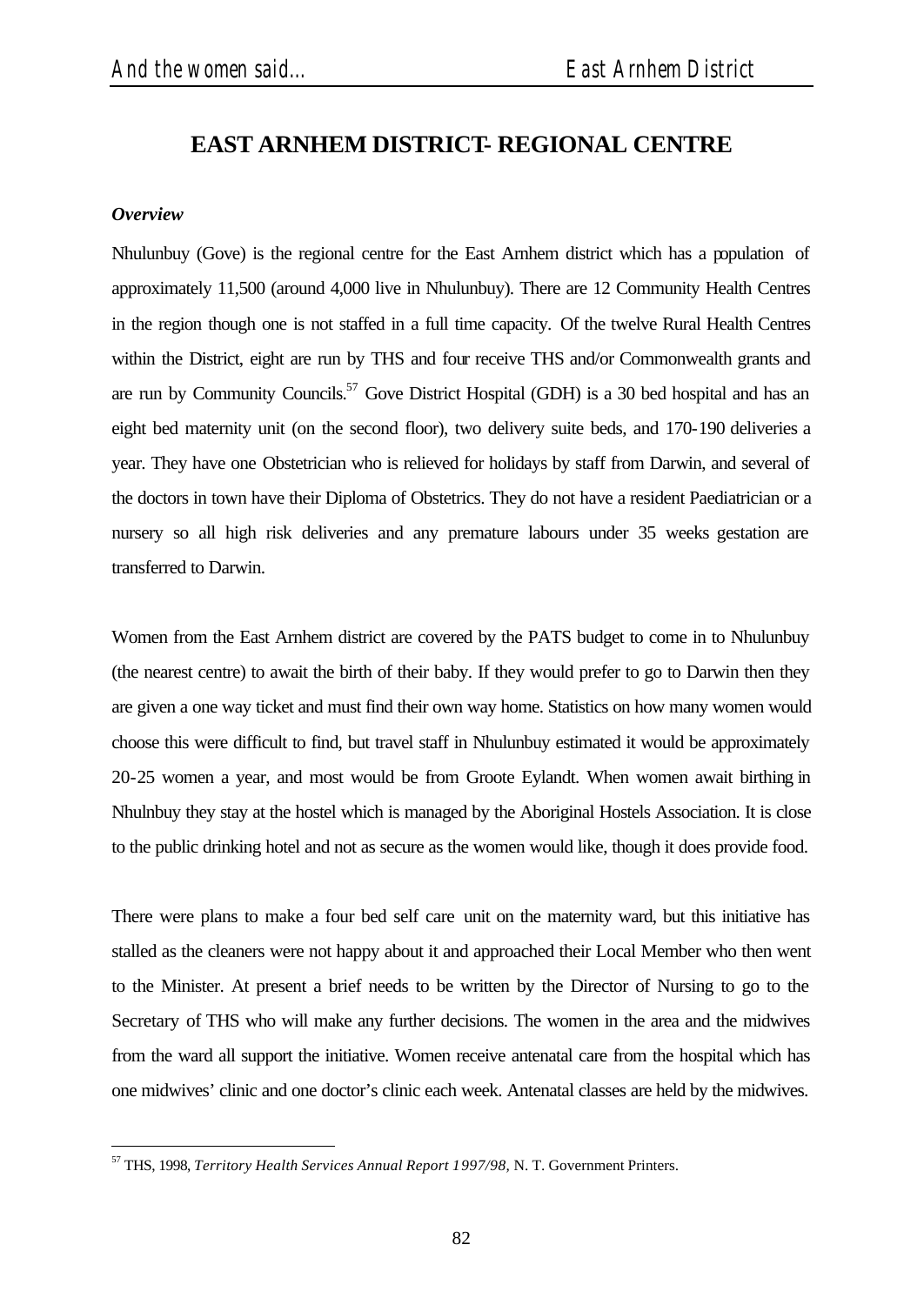# *Summary of Consultation*

Nhulunbuy was visited and discussions were held with the Director of Nursing at the hospital, the Rural Director of Nursing, midwives at the hospital and the staff at Miwatj Health Aboriginal Corporation. Miwatj were running a study session for their Health Worker Course and two groups of health workers were involved in discussions. The staff who work for the Layna Homelands (the Yirrkala outstations) also came in for a meeting. Visits were made to two of the nearby communities, Yirrkala and Gunyangara (Marngarr-Ski Beach) where several meetings were held. These communities are close enough to Nhulunbuy for the antenatal women to stay home till they go into early labour at which time they can drive to the hospital. A total of 47 people were consulted in this area, in addition, two communities were visited and are reported on separately, Galiwin'ku (Elcho Island) and Milingimbi.

Two areas that were not included in the original consultation were Numbulwar and Groote Eylandt. Anecdotal evidence suggested that some women were choosing to stay in these communities for birth and that both areas had a significant number of premature births. Information about these communities was learned from discussions with staff in the regional centre and staff working in the health centres. Descriptions of these communities and reasons for not including them in the consultations can be found at the end of this section.

# *General Themes*

# *Safety*

Health care providers thought that birthing in the bush would be welcomed by women but were worried about the safety of it. They stated that *'we need to do a pilot study to know for certain'*. Someone mentioned a Victorian study which showed health care practitioners are very capable of identifying high risk women and referring them to a larger centre. It also showed a much lower morbidity and mortality rate for those birthing in the bush. Some thought that *'birthing on communities may improve a child's ties to the land'*. Overwhelmingly people felt that *'staff in the bush need more support as some women will always choose to deliver out there... it would be better to sanction it and do it safely... it might improve antenatal and early labour care'*.

# *Escorts and Support in Labour*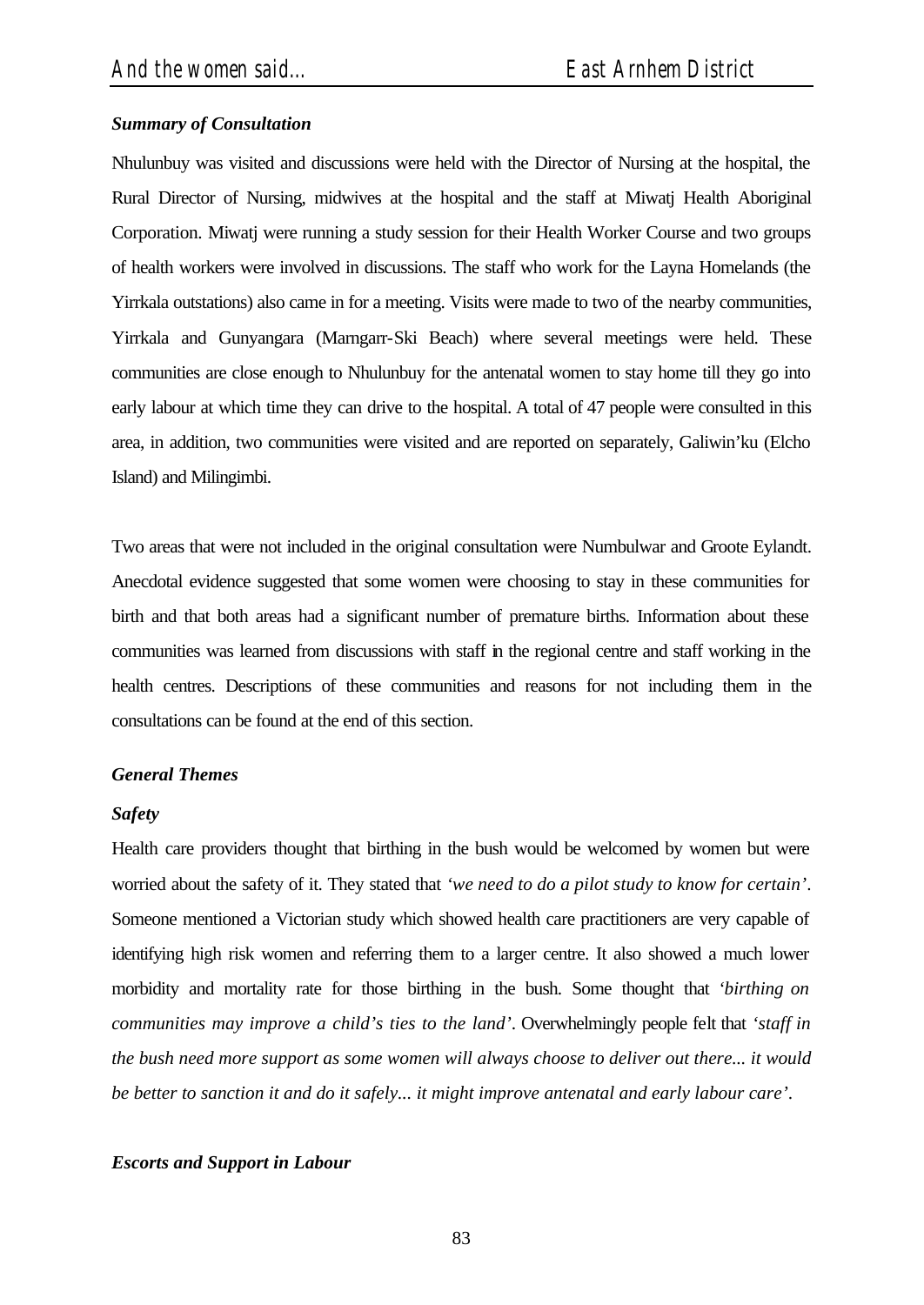Everyone believed that all primiparous women should have an escort (and a large majority believed that all women should have an escort). *'Escorts are essential, especially valuable to help young girls with breastfeeding'*. People suggested that the service would be improved if there were more Aboriginal staff working in the hospital, particularly the birthing unit (at present Gove Hospital has only one Aboriginal Liaison person who is on extended leave and has not been replaced). *'Hospitals are very hostile environments and women are scared so they invariably do not labour well'*.

#### *Choice*

People believed that *'women should be given the choice to deliver in the community, not turned into victims where they try and hide from the staff and the plane... it is empowering to have proper choices'*.

#### *Boredom*

*'Women get sent in too early, get bored and then abscond.... or they may have been having problems with humbug when they are at the hostel'*. Health practitioners thought we were wasting a prime opportunity to improve the health and education of the antenatal women, *'they come into town and get bored, Aboriginal Resource Development Service should do classes for the women and teach escorts what to do when they are support people... the training could go out to the homelands'*.

#### *Gove District Hospital*

There was very real concern regarding rumours that Gove District Hospital was not going to retain its obstetric services. People felt that if this was to occur then many more women would choose to deliver on their communities, as generally women are too frightened to travel to Darwin. The health workers at Miwatj suggested that the smoking ceremony should be offered to all women who deliver their babies in Gove hospital, *'smoking will close up and heal the soreness of childbirth'*. They also thought it was important for the staff to ask women if they wanted to take their placenta home. *'The placenta should not be burnt as the mother might then get a sickness in the womb, it is alright to freeze it until it can be buried by the family at home'*.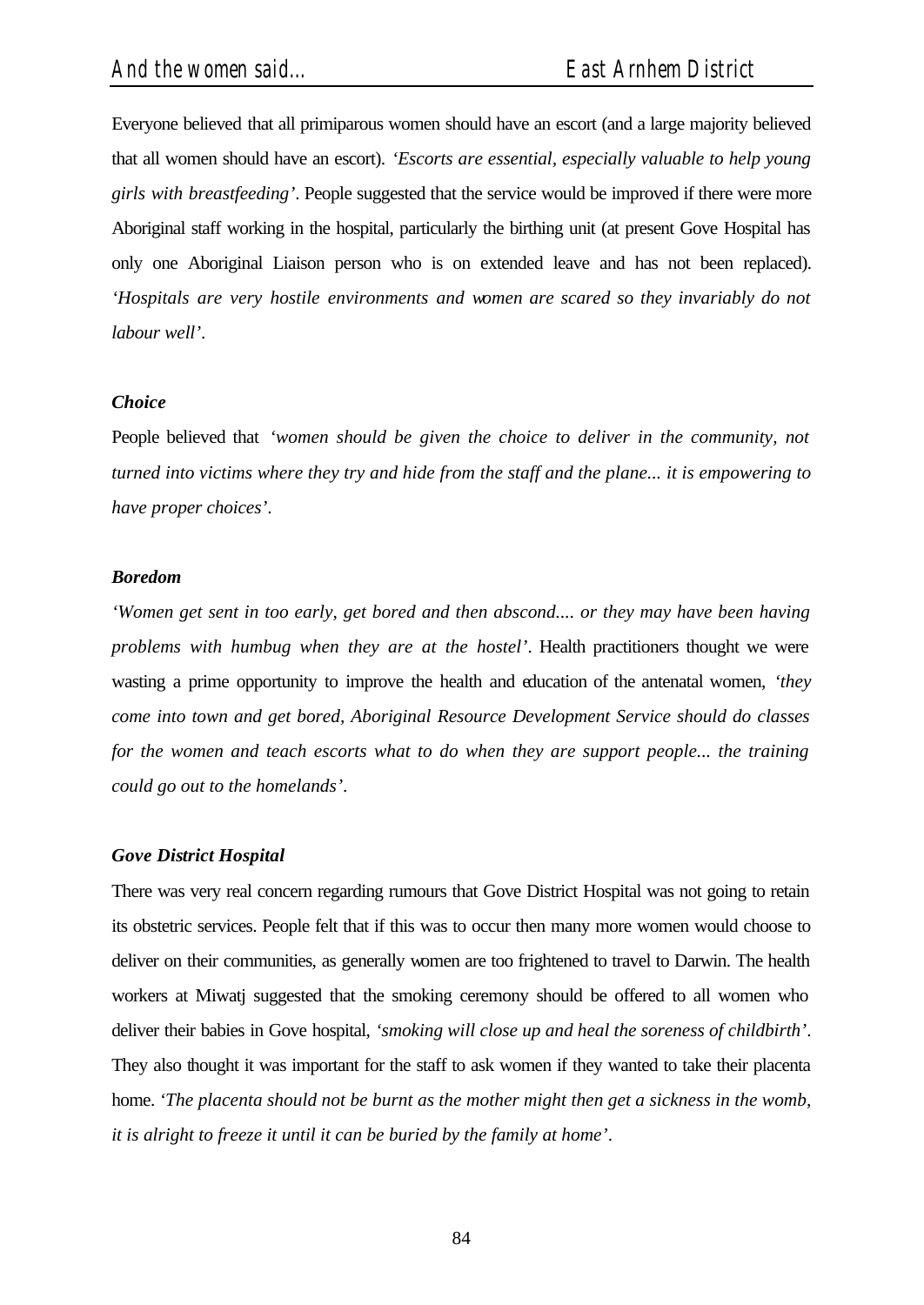### *A Birthing Centre*

Aboriginal women felt that a birthing centre would be good but it must be in Nhulunbuy, not any of the communities, as there could be too much disagreement between different tribes.

#### *Summary*

The majority of people felt that birthing on communities would be a good thing for low risk women if there was the appropriate infrastructure and resources, with *'a flying squad as back up'*. Generally people were quite cynical about this issue and did not believe birthing in the bush would ever be resourced adequately. Others felt that as birthing in the community was already occurring, the health centres should have the appropriate resources. Particularly as many of the births are high risk and the equipment may be needed prior to evacuation, which could be hours away. Some thought that *'midwives may not be experienced enough to feel comfortable delivering out bush, they could worry about blame'*. They suggested that experience would be an important recruitment requirement but were worried that the Workorce Planning Unit did not realise how important it was to have experienced midwives in communities.

#### *Numbulwar*

Numbulwar is an East Arnhem community that has a population of around 1,000. Last year they had 10 births within the community, most of which were premature births and many had other risk factors. They have funding for a doctor but have been unable to recruit one. Current staffing is two nurses and four health workers and they feel their workload is already too much to even think about community birthing. Other obstacles include an airstrip that can be closed for up to five days in the wet, no generator at the health centre and only very basic equipment. Women do not like going to Nhulunbuy to await their birth and one of the reasons given for this was historical differences between the people.

Although some women from Numbulwar do wish to deliver in their community it is an unrealistic option for them given current resources and staffing. Considering the high number of births in the community (particularly the premature births), and the delays that can occur when needing to evacuate an antenate or mother with a newborn neonate, they should have all the equipment that is required for remote area birthing, including a generator.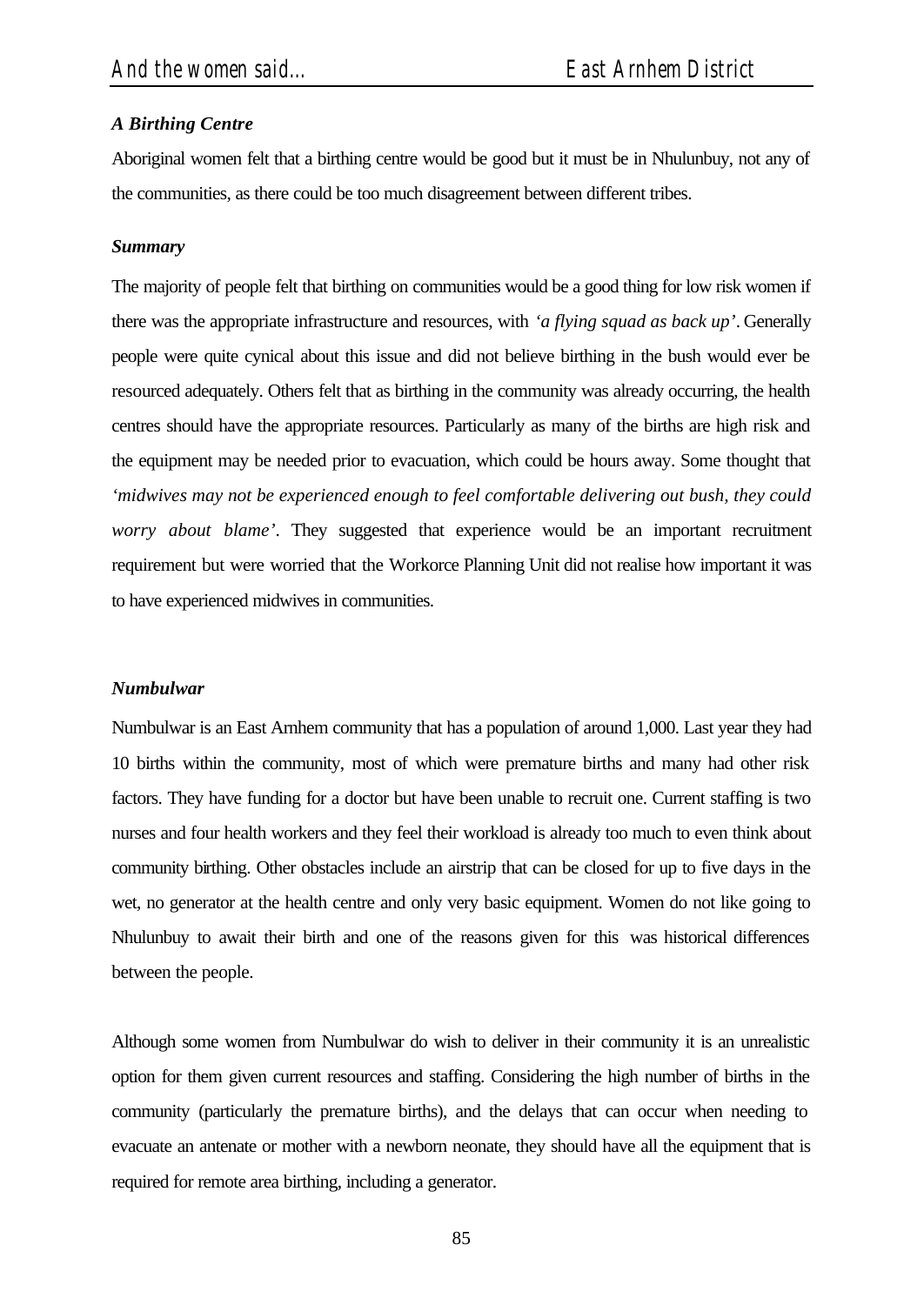# *Groote Eylandt*

Groote Eylandt is also in the East Arnhem region and consists of three communities: Alyangula, Angurugu and Umbakumba. Alyangula is the centre for the mining community and has a health centre that caters mainly to residents of the town. The major health centre for the Aboriginal community on the island is situated at Angurugu. It has been having renovations for the last six months, while staff work from a makeshift house. It is approximately a 15 minute drive from Alyangula to Angurugu and an hours drive to Umbakumba. Staff are no longer resident in either of these communities due to safety concerns. Staff leave these communities to ensure they arrive back in Alyangula by 1700 hours. They do not go out to the communities after hours and people who require help must find their own way into Alyangula. They have had a high staff turnover. Many problems in the community are related to alcohol abuse. There is approximately one birth per month on the island, and anecdotal evidence suggests the majority of women have complicated obstetric histories.

This community is similar to Numbulwar in that many people do not particularly like to go to Nhulunbuy for health care. Groote Eylandt was not visited for the consultation as community birthing is an unrealistic expectation at present and current problems in the communities would have made the visit very difficult. However, as with Numbulwar, they should have all the equipment necessary for complicated deliveries in a remote setting.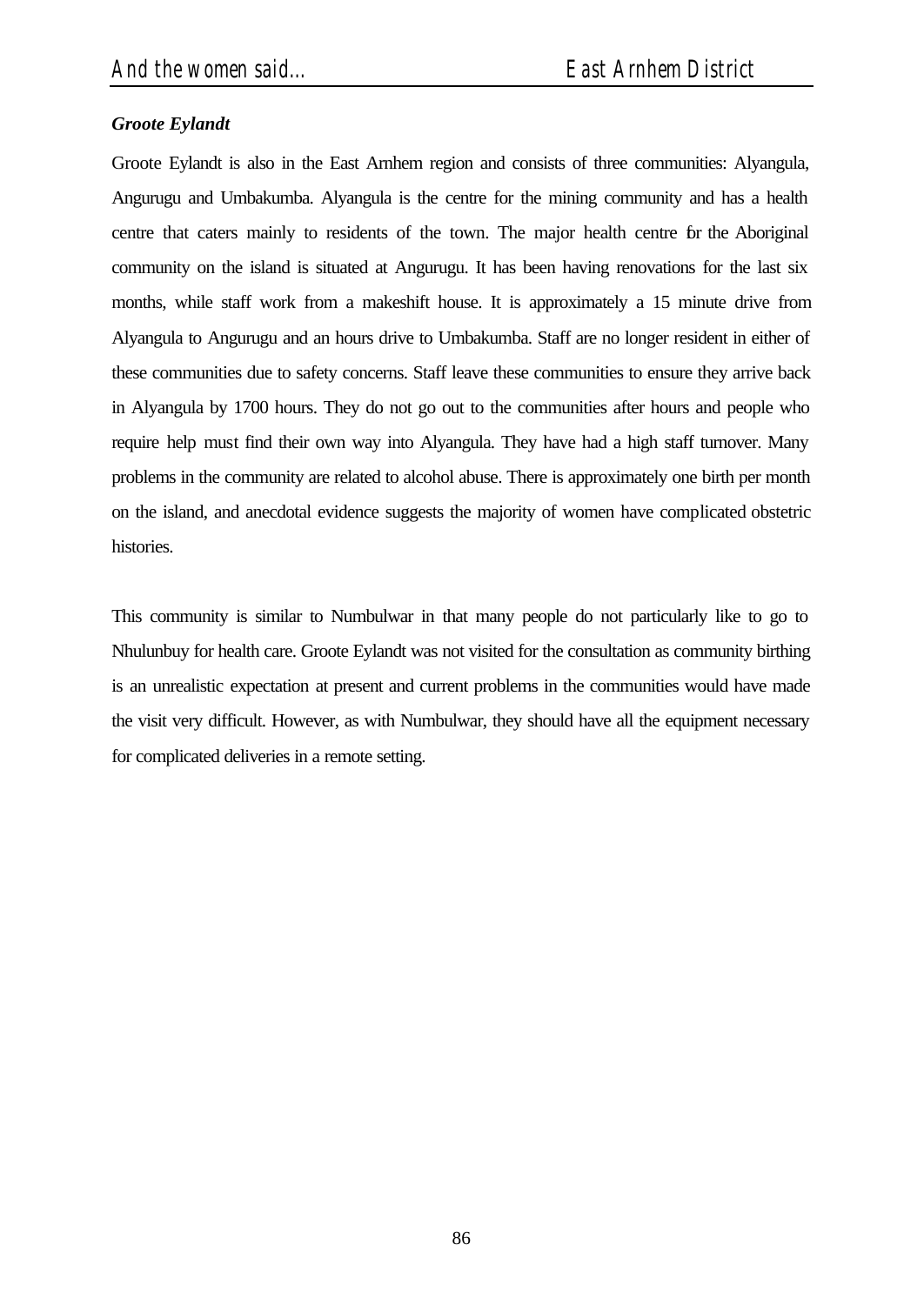# **EAST ARNHEM COMMUNITIES**

# *GALIWIN'KU (ELCHO ISLAND) COMMUNITY REPORT*

### *Community Overview*

Galiwin'ku is situated on Elcho Island in the Arafura Sea and was established in 1942 as a Methodist mission. Galiwin'ku can be accessed by plane from either Darwin (1.5 hours) or Nhulunbuy (30-45 minutes) with daily return flights to both centres. The airstrip is bitumen with pilot activated lights and will only get closed if there are severe crosswinds. There are 16 different clan and language groups in the area, although most people speak the major language and some will speak English. Population estimates vary from 1,200 to 1,800 and will fluctuate depending on the season (at a recent health promotion exercise that treated all people including outstation residents, 1,200 people were involved). They have an average of 53 births a year from the community and outstations.

There are approximately 32 outstations in the area with around 15 being populated for most of the year. These are administered by the Marthakal Resource Centre. The health centre is not funded to provide a service to these areas. The town is administered by a town clerk and has a Community Council. The town has three takeaway shops, one store, a banking and postal agency, a school that caters for post primary students, two Aboriginal Community Police Officers and a women's centre. There is a building program occurring at present with 20 new houses being constructed. The C.D.E.P. scheme is operating in the community and there is no alcohol allowed on the island.

The health centre is funded by a THS Grant that is given to the Community Council to manage. The staff have recently signed an enterprise bargaining agreement. Present staffing includes four nurses (two are midwives and one is funded by a Commonwealth grant until August 1999), 12 health workers (10 females and two males) who work 60 hours a fortnight and one resident doctor (who is supported by a doctor visiting from Nhulunbuy two days a fortnight, when able). The health centre has recently conducted a community scabies awareness program that staff felt was very successful.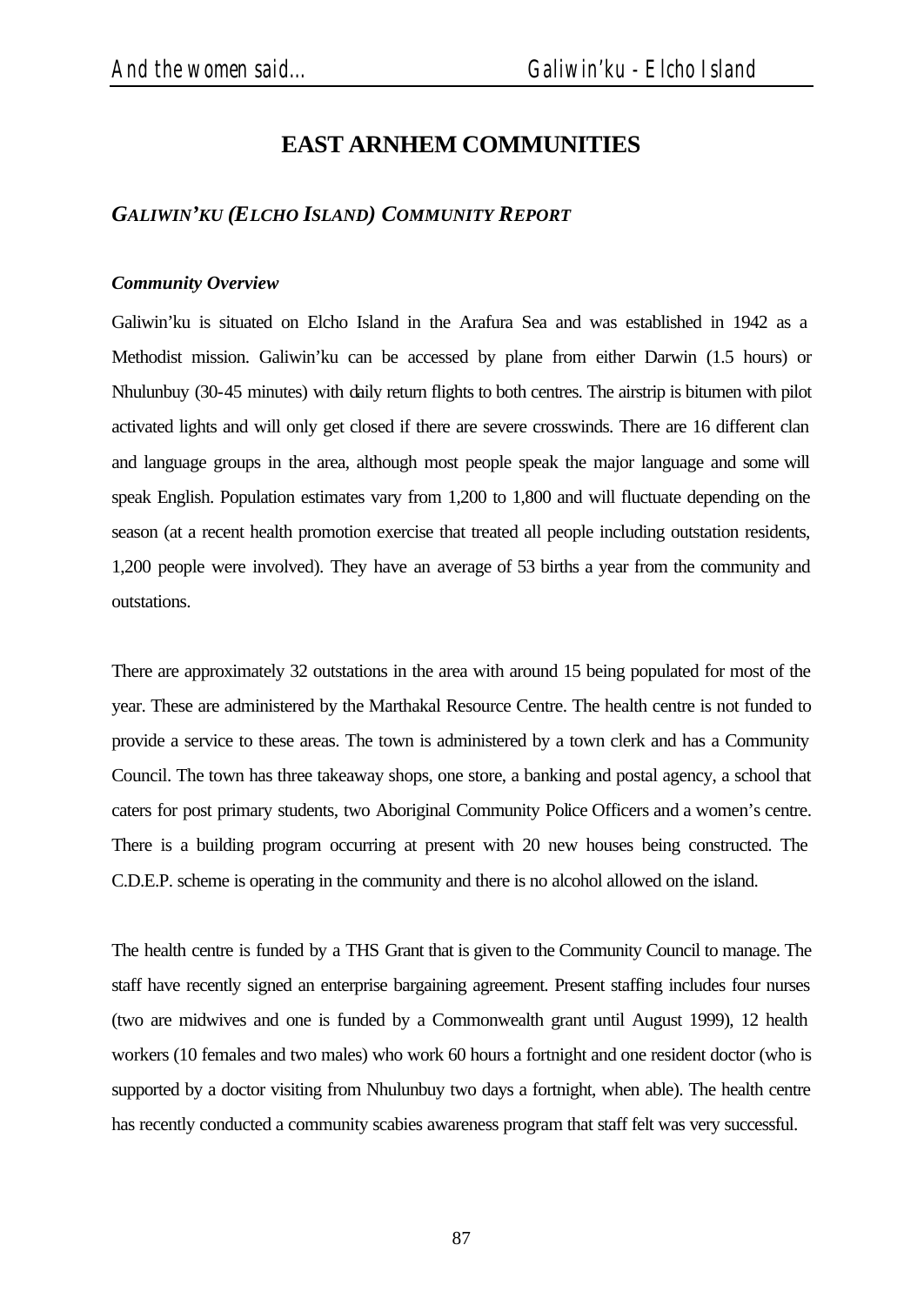The women's health program is run by a health worker who liaises closely with a midwife and the female doctor. Equipment at the health centre includes an ultrasound machine, doppler, adult and neonatal resuscitation equipment, a defibrillator, stirrups, nitrous oxide and adequate lighting. They do not have an IVAC machine, syringe pump, headbox, humidcrib, overhead heater, oxygen saturation monitor, forceps or vacuum extraction equipment. Births at the health centre occur in the emergency room as the women's room is not properly equipped at the moment. The health worker responsible for the women's program has recently attended a training course to enable her to use the ultrasound machine for dating and basic morphology.

Birthing statistics for the community were difficult to assess. The statistics from the birthing book differed from the delivery suite book which differed again from the Epidemiology Branch and the community database. Births do occur in the community but they are not planned. On available statistics over the last nine years they have had an average of 53 births each year, with a mean of seven (13%) occurring in the community. Anecdotal evidence suggested that of the 10 births in the health centre in the last 12 months, half would not have received antenatal care.

Reasons that were suggested for women not accessing antenatal care included: that they did not perceive that they needed it; they were worried that they would have to go to town for the birth; and, they felt shamed if they fell pregnant too quickly following the last pregnancy, therefore did not want to acknowledge the present pregnancy.

Staff suggested that there were still a significant number of women who would be sent to town to await the birth but would return prior to having their baby. They also said that women who had delivered in the community were transferred out even when things had progressed normally. They felt that if women were allowed to stay following the birth then more women would try to deliver in the community and present staffing levels were not sufficient for this.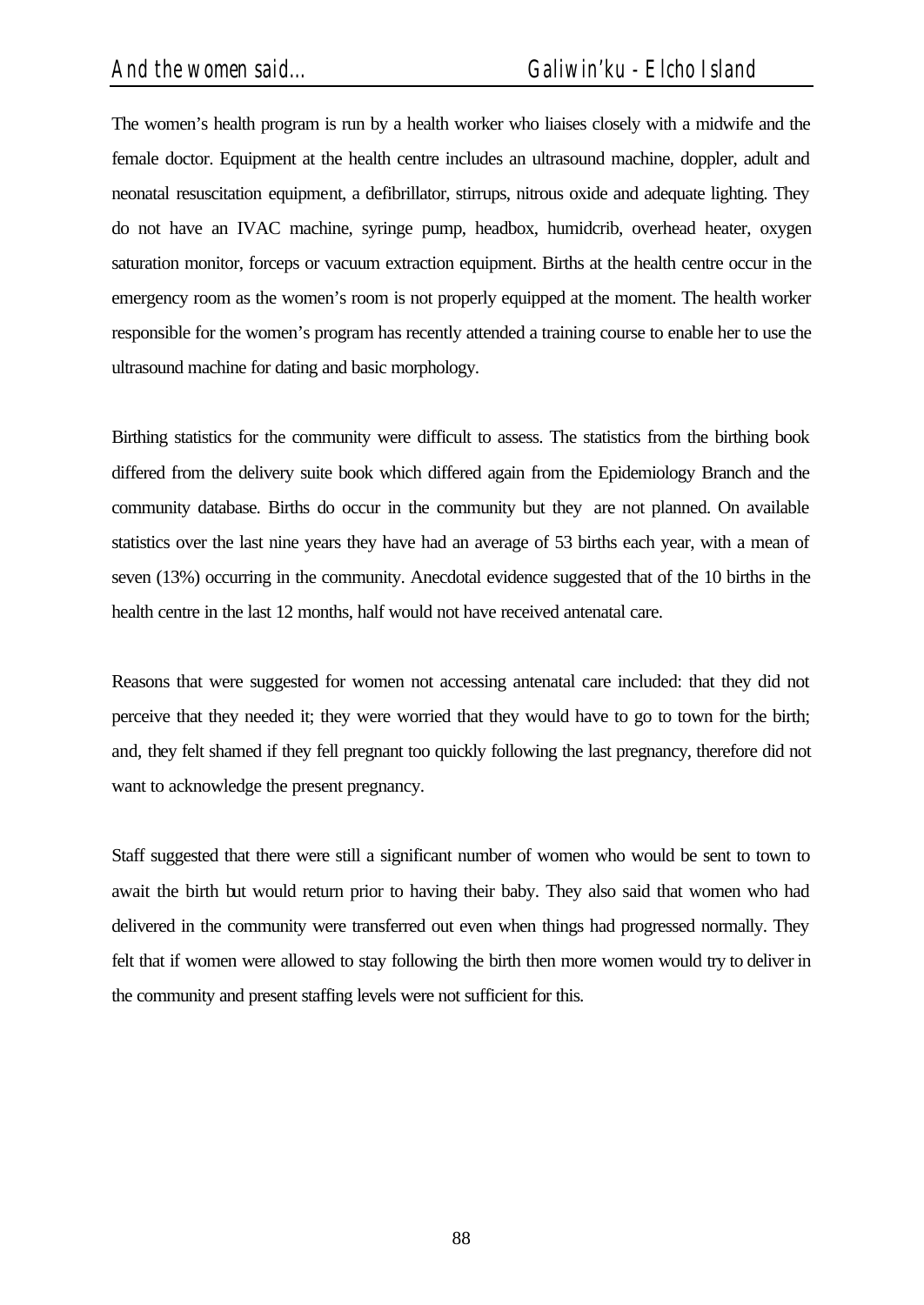Births to women

Births in the community

| births in Galawin' ku for the years 1990-98. |      |      |      |      |      |      |      |      |      |  |
|----------------------------------------------|------|------|------|------|------|------|------|------|------|--|
|                                              |      |      |      |      |      |      |      |      |      |  |
|                                              | 1990 | 1991 | 1992 | 1993 | 1994 | 1995 | 1996 | 1997 | 1998 |  |

from Galiwin'ku 46 56 50 50 \* 39 50 72 47 63

\* 3 6%

*Table 8. Number of births to women from the community and the number and percent of* 

*\* shows where numbers are thought to be incomplete.*

6 12%

\* 5 13%

3 6%

14 19%

\* 5 11%

10 16%

### *Summary of Consultation*

\* 8 17%

\* 9 16%

Three days were spent in Galiwin'ku and a facilitator was not organised prior to arriving on the island. This, together with transport problems, probably contributed to the frustrations that occurred on this trip. It was not a good time to visit as the health staff were experiencing a time of change. The Nurse Manager of 12 years had just left and future workplans and directions were being discussed. Time was spent at the women's centre, with the Strong Women Workers (including a bush trip) and with the health staff. A total of 25 people were consulted, usually in small groups at the women's centre.

### *General Themes and Alternative Suggestions*

#### *Safety*

People felt that community birthing would be good if it could be implemented safely with more resources including extra equipment and adequately trained staff*. 'It would need to be very well planned prior to implementation and trialed only with healthy women'*. The staff were worried about unreal expectations from the women, for example, *'wanting to deliver on their outstations'*.

#### *Choice*

People believed in enabling women to make an informed choice. They also thought women should have the choice to go to either Nhulunbuy or Darwin without having to pay extra if they choose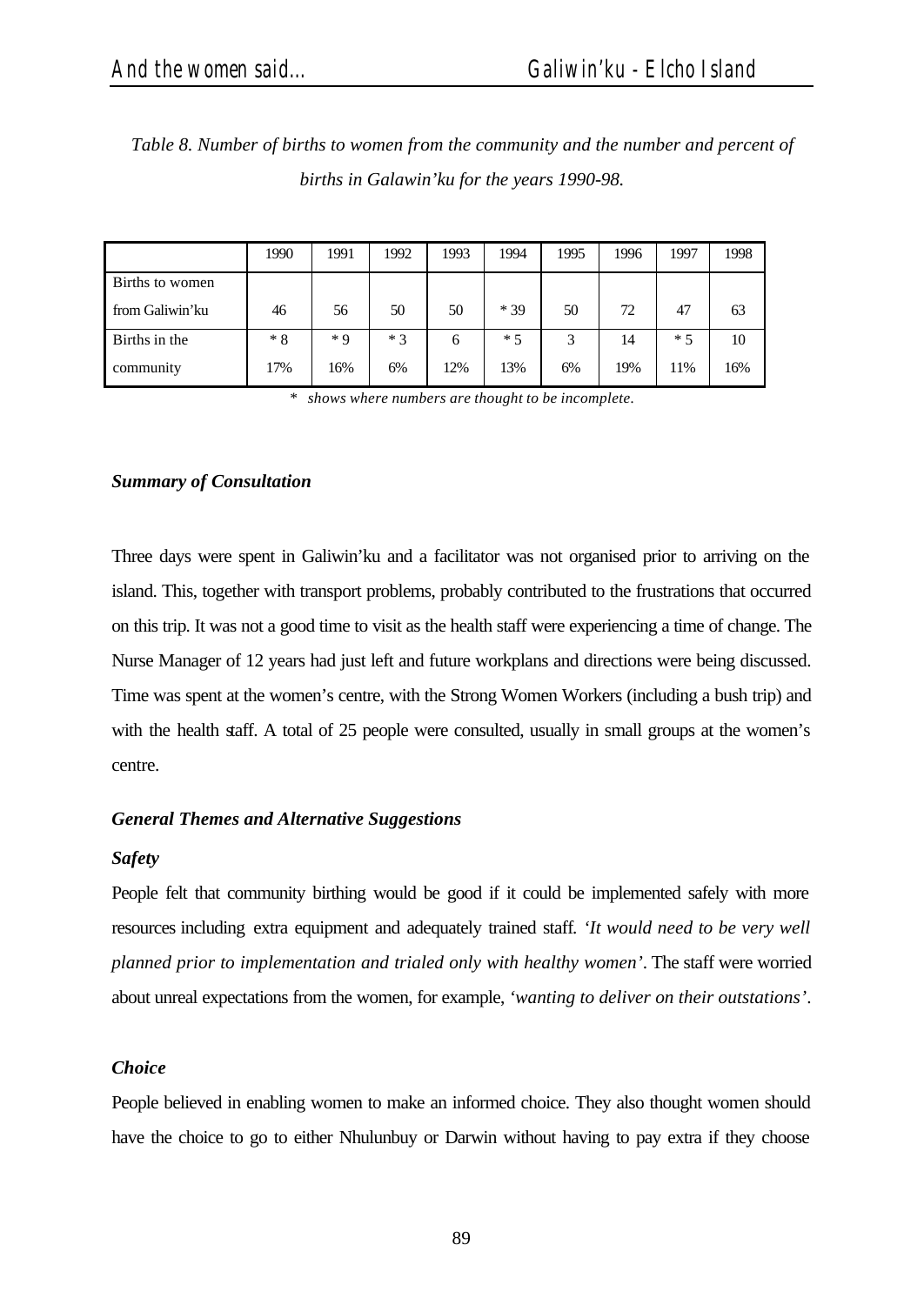Darwin. Women said they *'don't like going to town as they get too worried for their families and miss them too much'*.

### *Escorts*

Everyone felt that all primiparous women should have an escort. Multiparous women should have one if they have any special problems. This may include problems with young children who are better to stay with their mother than be left in the community. Any one whose comprehension of English is poor should have an escort. There are *'too many problems with women not getting the real story from the doctors, they need to employ Aboriginal workers or interpreters, or allow more escorts'*.

#### *Hostels*

Women said they would like to be able to choose to stay in the hospital rather than the hostel as it would be safer, *'too much humbug from drunks in Gove'*. When in Darwin they said that they felt all of the hostels should provide food for the women.

#### *Positions in Labour*

Women said that in hospital they *'should be able to squat on a mat on the floor for the birth, no-one likes the shame of lying on their backs and spreading their legs'.*

#### *Birthing in Galiwin'ku*

Women felt it would be safe to deliver on the island now that there are nurses there. They do not like to go away for the birth as *'there are too many unfamiliar faces and you get too homesick'*. They thought that the primiparous women and the younger girls who were scared would still like to go to town, whereas the older women would probably like to stay in the community. They felt birthing must occur in a place where it is safe and away from the men, as women are not allowed to let men hear them scream or cry. The staff felt that community birthing could improve antenatal care but a community education campaign would be necessary first. They thought they would need to have a contract with the woman involved and it should only be available to women who have had antenatal care and are healthy with no risk factors.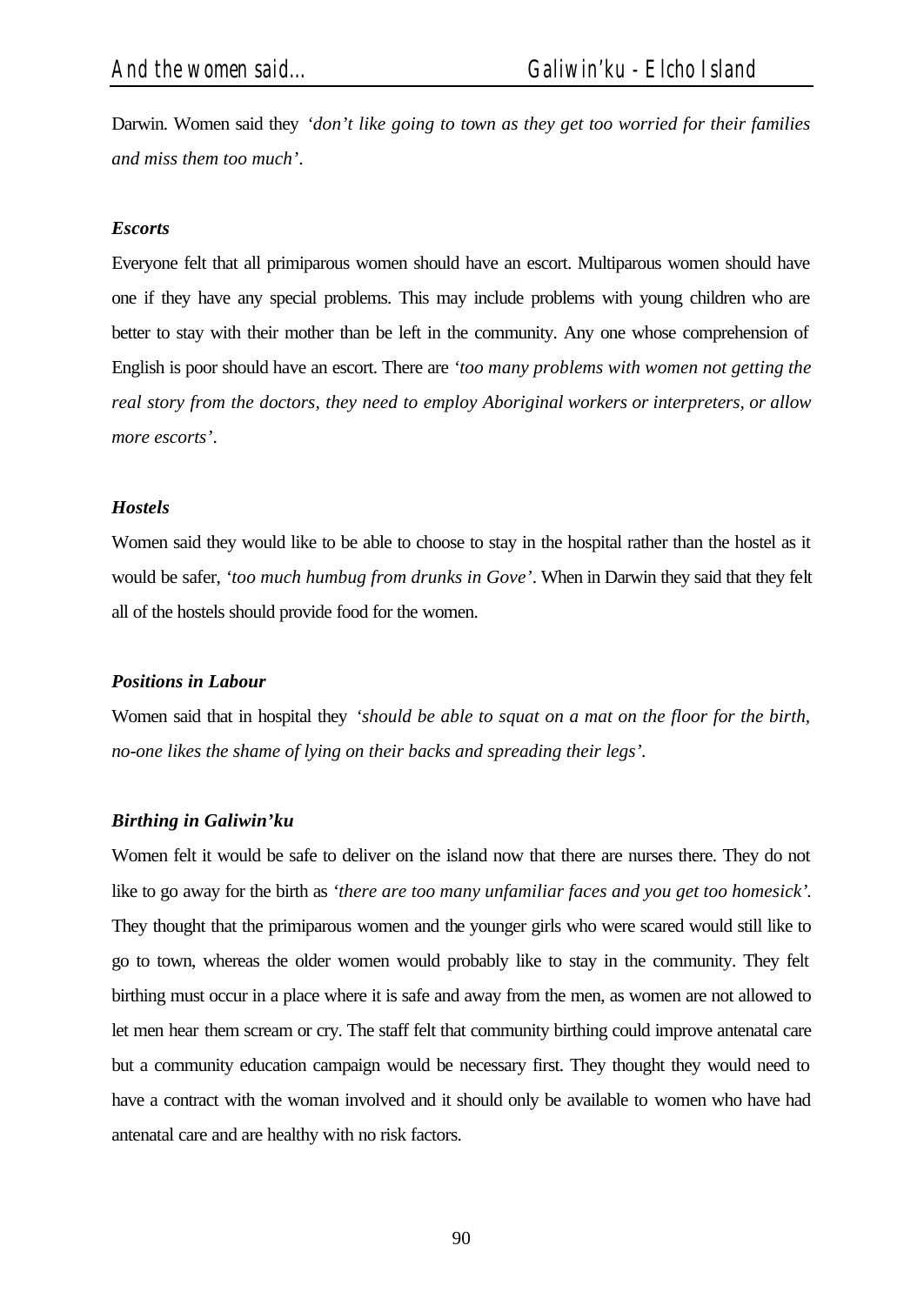# *A Birth Centre in Darwin or Nhulunbuy*

Women felt this would be a homely place to deliver. They felt it could be for both Aboriginal and non-Aboriginal women but would need separate rooms. They thought it would be appropriate for non-Aboriginal men to go there if their partners wanted them to, but thought that Aboriginal men would probably not go there.

### *Additional Comments from the Health Staff*

There was strong support for the health workers to be able to train in midwifery, as *'they are the ones that will always live on the community'*. The health workers felt that there should be a post graduate training course, more detailed than the James Cook course, but *'it is no good if you have to be a nurse first'*. The staff thought there was potential to save money from the PATS budget: women would not have to be flown out and accommodated in regional centres; savings could come from those who are presently flown out and return to the community of their own accord, often getting flown out by Air Medical transport when in labour; as presently some women do not turn up for their flight at the last minute the airlines will often charge regardless.

The midwives also suggested that staff would need regular educational updates, and inservices and they should be trained to do ultrasound scans. The doctor said that she would need to increase her insurance cover for procedural obstetrics, which would mean an increase cost of approximately \$6,000 per annum.

### *Additional Comments from the Women*

Women, particularly the older ones, said they should bring back the old ways, like smoking the babies and mothers post following the birth. *'Instead of using the light for healing the perineum*  in hospital they would be better to use smoking, not so much shame involved and they *wouldn't feel so vulnerable'*. Some of the younger women said they felt *'better going to a non-Aboriginal woman for their checkups as they are too shy to see the health workers from their community'*.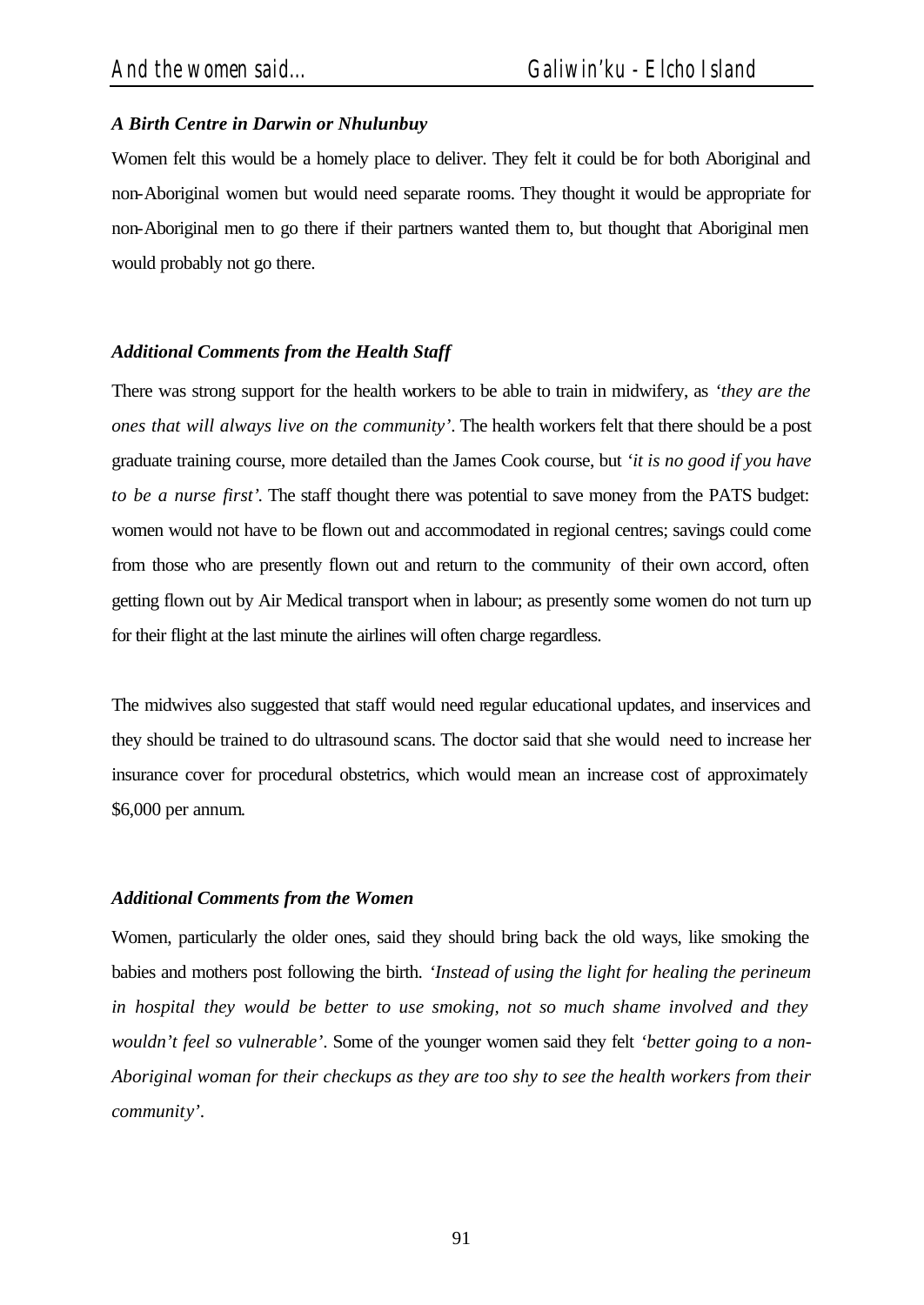# *Feasibility of Birthing*

Galiwin'ku are having an average of seven unplanned births a year in the community. Some of the women are not attending for antenatal care and this could be because they do not want to be sent away to deliver their babies. It is possible that antenatal care may be increased if women were given the option to deliver on the island. Women were adamant that they should still have the choice to deliver in town if they wanted to, and felt the younger girls may prefer to continue to do this. Staff did not seem particularly interested in pursuing community birthing which may have been because they felt their priorities lay else where at the time. They suggested they would only be interested if it was to be resourced adequately. If pilot projects were to occur, Galiwin'ku would need to be considered as a potential community for the project and it may have the added benefit of improving antenatal care.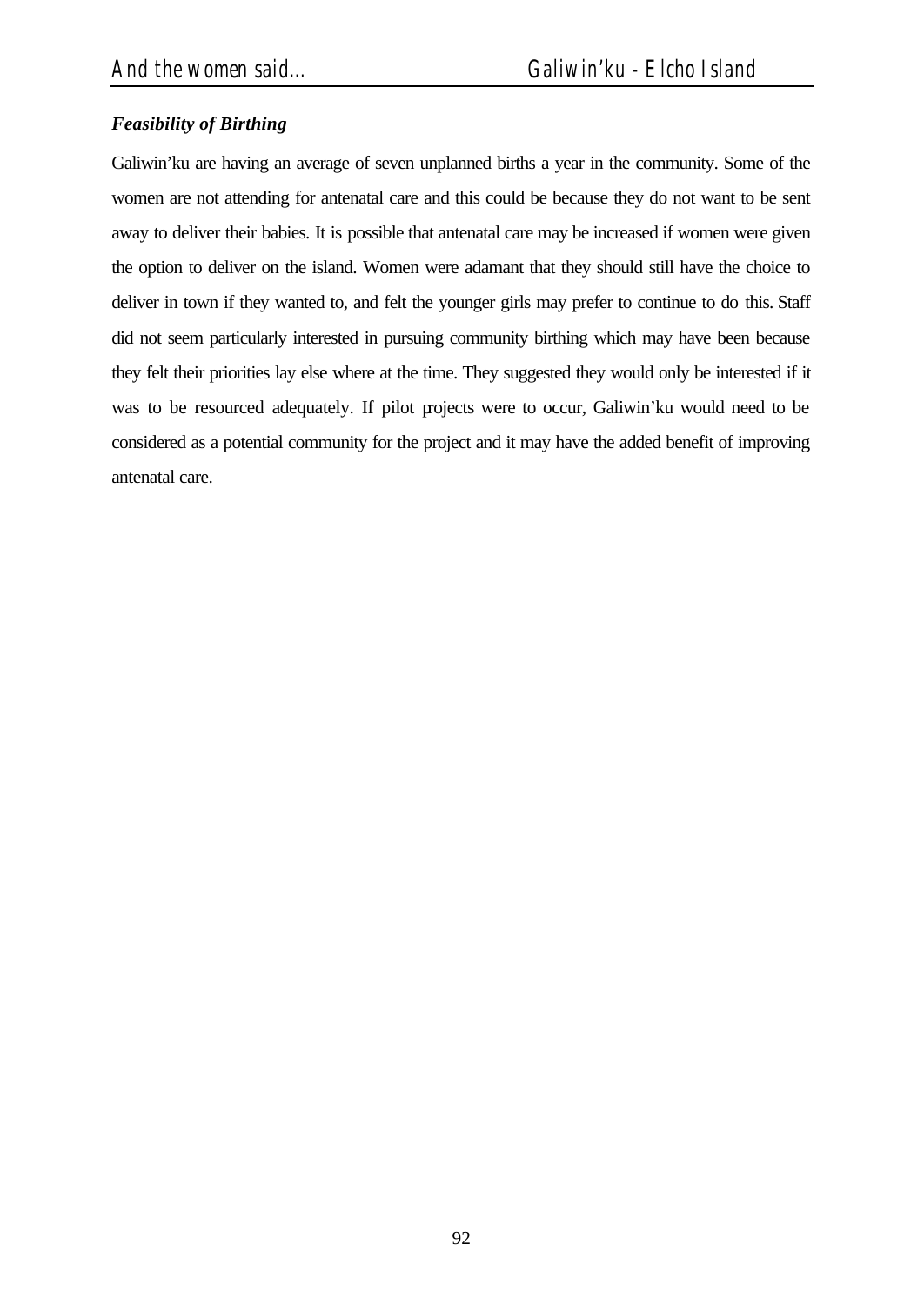# *MILINGIMBI COMMUNITY REPORT*

### *Community Overview*

Milingimbi community is on an island approximately half a kilometre from the mainland, 440 km east of Darwin and 206 km west of Nhulunbuy. It has an all weather strip with lights that need to be switched on by someone on the ground. Flying time to Darwin is one hour and ten minutes with Air North who provide a daily service. It is a 40 minute flight to Nhulunbuy and there is a daily flight Monday to Saturday. The population of the island is approximately 900 although this increases at ceremony time. They have an average of 18 births from the community each year. There are several outstations, two of which are populated all year and are serviced by the health centre.

Milingimbi was initially established as a Methodist mission in 1923. There are four languages spoken in the area, including English. The community is administered by a local council and the CDEP program is running in the community, though managed separately. There is one store and they also run the take-away. The Territory Credit Union has an outlet and the store now offers an EFTPOS facility. The town has a pre school, a primary school, and a post primary school. The Strong Women, Strong Baby, Strong Culture program is operating in the community. The women's resource centre is closed at the moment and there are no meals being cooked for the elderly. There is no facility for aged care in the community. There is no alcohol allowed in Milingimbi and they do not have any resident police officers.

The health centre is a Territory Health Service that is open Monday to Friday from 8.00-5.00. Staffing levels include two nurses (both midwives), eight health workers (six female and two male one a trainee) and a doctor who visits for two days a week. The health centre does not have a generator and the phones can go down in the wet season. They had a recent incident where fluctuating power throughout the health centre meant that a man who was having a heart attack and was connected to several monitors and machines needed to be moved into another room that did seem to have power. The trolley couldn't fit through the door and he had to get up and walk some of the way. The air conditioning was not operating and staff, who were sweating profusely, felt they were participating in a Monty Python skit, rather than working in a health centre.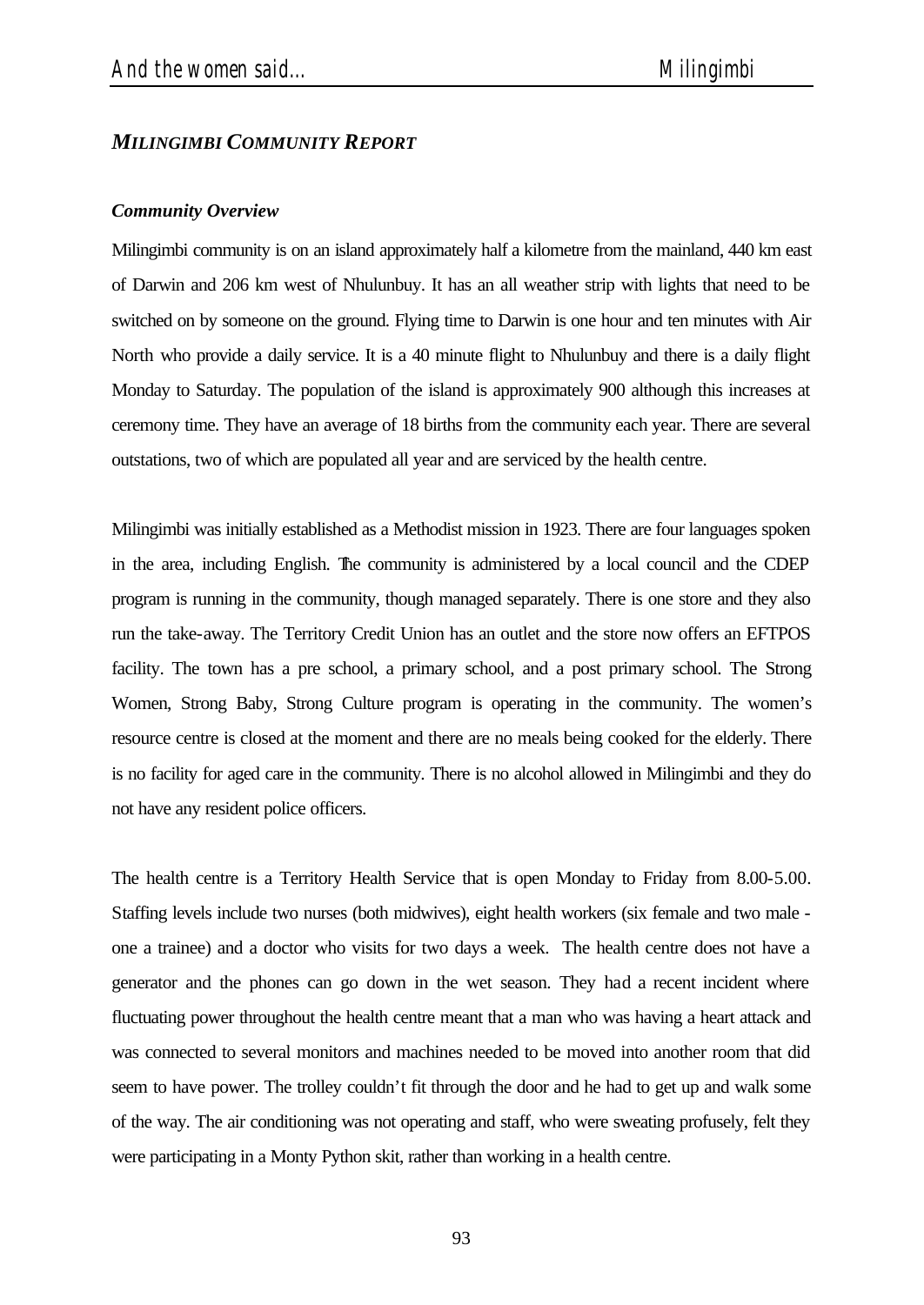The health centre has a separate women's room that is equipped with an obstetric bed, overhead lights, a fetal doppler machine, and infant and adult intubation equipment. Other equipment includes an ultrasound machine, an IVAC machine, ECG machine, defibrillator, suction, oxygen, an oxiviva and an oximeter. They do not have an overhead heater, a thermo-regulated portocot or a headbox.

Antenatal care is performed by the midwife and antenatal education is given on a one to one basis. Women can go to either Darwin or Nhulunbuy to deliver their baby but if they choose Darwin they must pay the fare one way. Statistics were taken from the birth book and the Epidemiology branch but they are not complete. They suggest a mean annual birth rate of 18, with an average of 2-3 (14.8%) being born on the community each year.

*Table 9. Number of births to women from the community and the number and percent of births in Milingimbi for the years 1990-98.*

|                      | 1991  | 1992 | 1993  | 1994                     | 1995 | 1996 | 1997  | 1998  |
|----------------------|-------|------|-------|--------------------------|------|------|-------|-------|
| Births to women from |       |      |       |                          |      |      |       |       |
| Milingimbi           | 27    | 10   |       | 34                       |      | 26   | 14    | 18    |
| Births in            |       |      |       |                          |      |      | 3     |       |
| Milingimbi           | 18.5% | 10%  | 14.2% | $\overline{\mathcal{C}}$ | ?    | 3.8% | 21.4% | 27.7% |

### *Summary of Consultation*

Three days were spent in Milingimbi and two women were hired as facilitators, Judy Lirririnyin and Dorothy Muwalkmuwuy. Meetings were held spontaneously in the different camps, on the beach, in the council office and outside the shop. A total of 45 people were consulted, 36 women, three nurses, four healthworkers and two men. Meetings were held in both English and the local language and the facilitators interpreted for the interviewer.

# *General Themes and Alternative Suggestions*

# *Safety*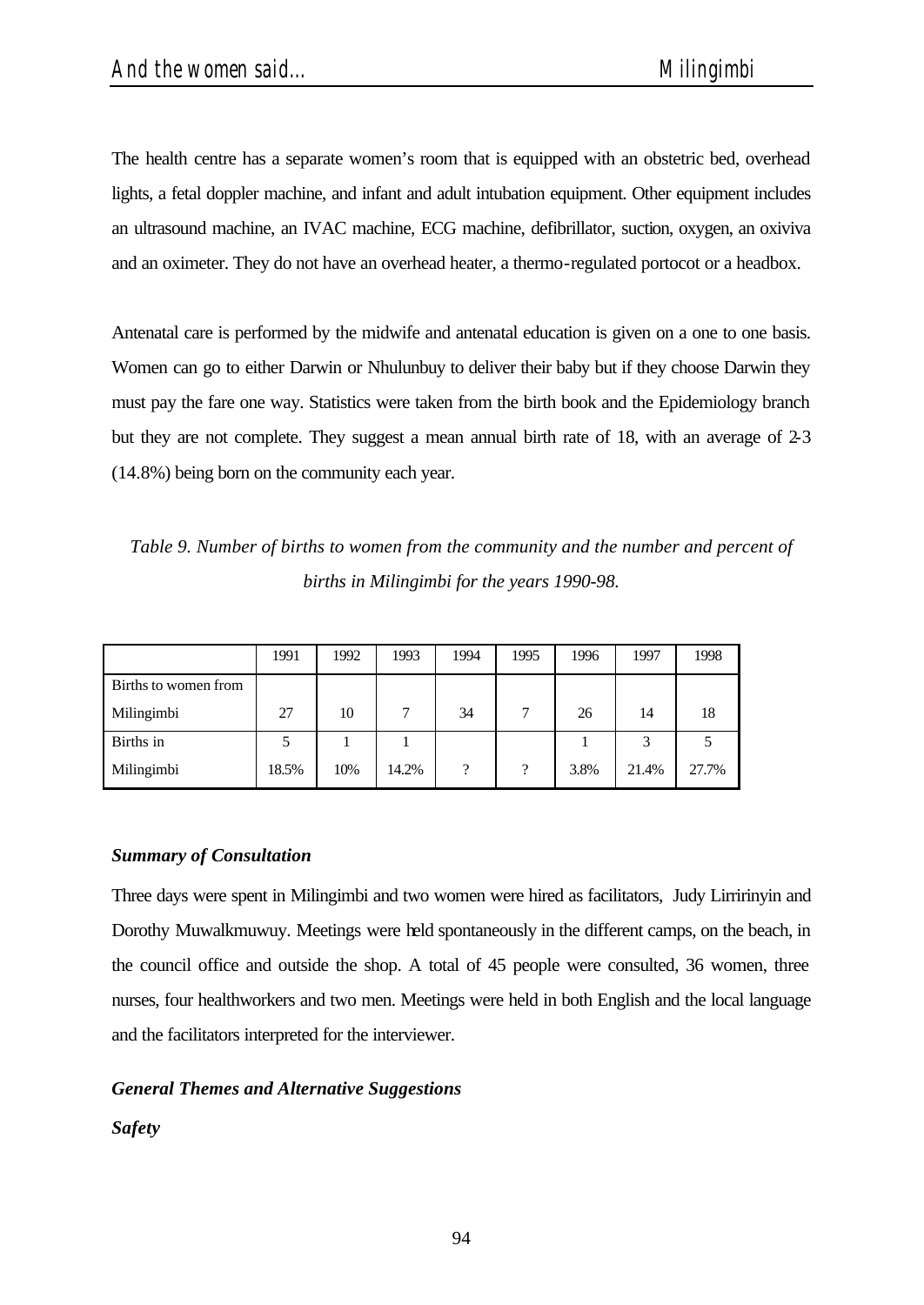The staff said they would be happy to assist women to birth in the community if: there were at least two midwives in the community; minimum standards applied; and it was only available to low risk women. They said they would need to keep current with their skills and this would have to be supported by THS. Everyone thought that *'high risk women should deliver in town'* and some staff were worried that *'if something went wrong the staff could get blamed'*. There could be problems if there was an emergency, *'yesterday it took two hours for a priority one plane to get here'. 'Although we are already prepared for birthing emergencies so we would not need much more equipment'*.

### *Choice*

Women should be able to choose to deliver in Darwin without having to pay extra. They felt it would be good if they could deliver in their own community.

### *Escorts and Support in Labour*

A major concern is that women having their first baby should have an escort. *'They do not know when to push and need someone who can explain all this in their own language'. 'There should be more Aboriginal people working in the hospital, in particular a health worker in the birthing unit'*.

#### *Hostels*

Women said that there is *'too much humbug for the young women in Nhulunbuy but if they go to Ebirra in Darwin then they do not get food!'. 'There should be a self care unit in Nhulunbuy as the young girls like to stay at the hospital'*. Recently a high risk antenatal women said she would only go to Nhulunbuy for birthing if she could stay at the hospital, as she was too frightened to stay at the hostel. Staff approached the maternity ward nursing staff who were happy for this but needed authority from the medical staff. The District Medical Officer said that this was not appropriate and staff then referred to the Medical Superintendent who refused, saying that they would send the medical plane for her when she went into labour. It was not until there was intervention from the Rural Director of Nursing that this decision was reversed.

### *A Birth Centre in Darwin*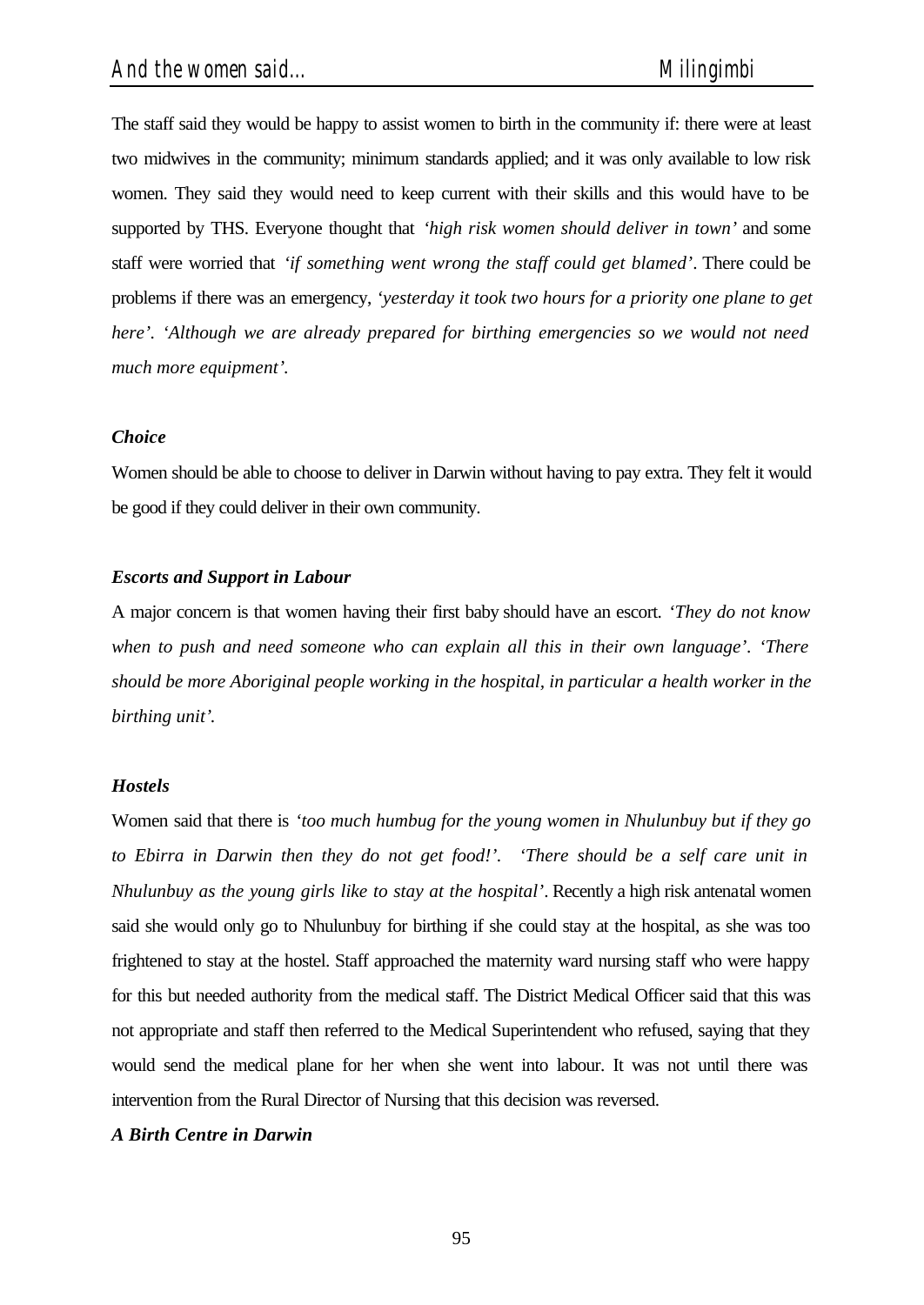It would be good to have a birthing centre with all women together, especially if it had a hostel attached to it.

### *Additional Comments from the Health Staff*

*'We need to get better dating for women so we can decrease their time away from the community'. 'We have an ultrasound machine here but no-one knows how to use it, we should be able to go into town to learn simple ultrasonography'*. Many thought that community birthing might increase early antenatal care. They were concerned that community birthing would not work well when there were problems with staff, especially if they were relying on short term relievers. The health workers felt they would like to get involved in birthing again but would like to have a midwife beside them for deliveries.

### *Additional Comments from the Women*

Women said that girls are falling pregnant at a much younger age than they used to, but they were not sure why this was occurring. They identified two of the biggest problems for women in town: one was not having enough money and the other was worrying about their kids at home. They also felt that *'Balanda have put pressure on us to deliver their way in hospital, but we should be doing it our way, in tune with the environment'*. They said *'it is O.K. being born in the hospital, we still retain our links to the land, but it would be better to birth here in the community'*.

### *Feasibility of Birthing*

There was a moderate amount of interest for birthing in this community. The women felt it would be good to have the choice and would mean birthing was not such a drain on the family unit. Many people felt it could improve antenatal care. The staff were supportive of the idea if it was for low risk women, resourced adequately, and minimum standards were followed. They would need a generator for emergency power in the wet season and a thermo-regulated portacot, but both of these should be available at the health centre anyway. This community could be considered as a potential place for a pilot project although staffing levels are not adequate at present.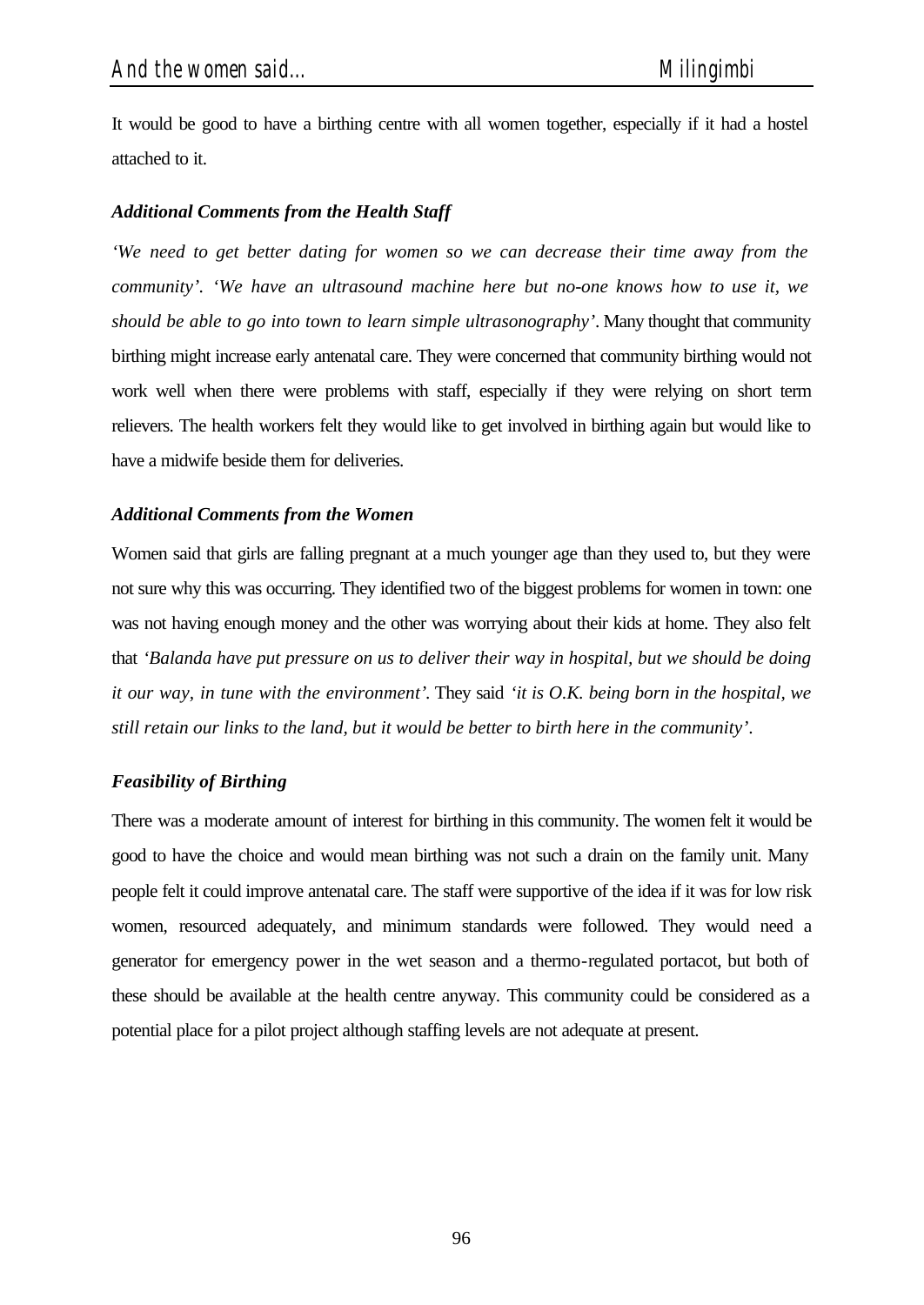# **KATHERINE DISTRICT- REGIONAL CENTRE**

### *Overview*

l

Katherine District has a population of approximately 19,000 (around 10,000 are in Katherine itself) and is the regional centre for 19 Community Health Centres. Katherine hospital is a 60 bed hospital with a 14 bed maternity unit and a three bed birthing unit. They have approximately 360 deliveries a year. There is a high turnover of medical staff at the hospital and they have various amounts of post graduate obstetric experience. Some have had none and others have their Diploma of Obstetrics and Gynaecology. Several of the General Practitioners in town have their Diploma of Obstetrics and Gynaecology and are providers of antenatal, intrapartum and postnatal care. They are able to provide continuity of care and many have been resident in Katherine for some time, one for 28 years.

The Aboriginal Medical Association in Katherine is called Wurli Wurlinjang and they provide the antenatal and post natal service to most of the Aboriginal women who live in town. When remote women come in to await the birth they stay at a hostel that is owned by the Aboriginal Hostels Association. It is a comfortable, secure building on hospital grounds, provides three meals a day and seems to be popular with the women.

A midwives' clinic also provides antenatal care and education for the women in town, and for the women from remote areas who have come to town to await their birth. Suggestions to create a shared care model (between the midwives and general practitioners including Wurli Wurlinjang) have been made, but the logistics of it are thought to be very difficult. This would be in line with Recommendation 5.3 from the NHMRC report 'Options for Effective Care in Pregnancy' which is: 'Shared care involving small teams of general practitioner obstetricians and midwives should be encouraged. This should promote satisfaction for both the woman and the service providers'.<sup>58</sup>

<sup>58</sup> NHMRC, 1996, *Options For Effective Care In Childbirth,* AGPS, Canberra.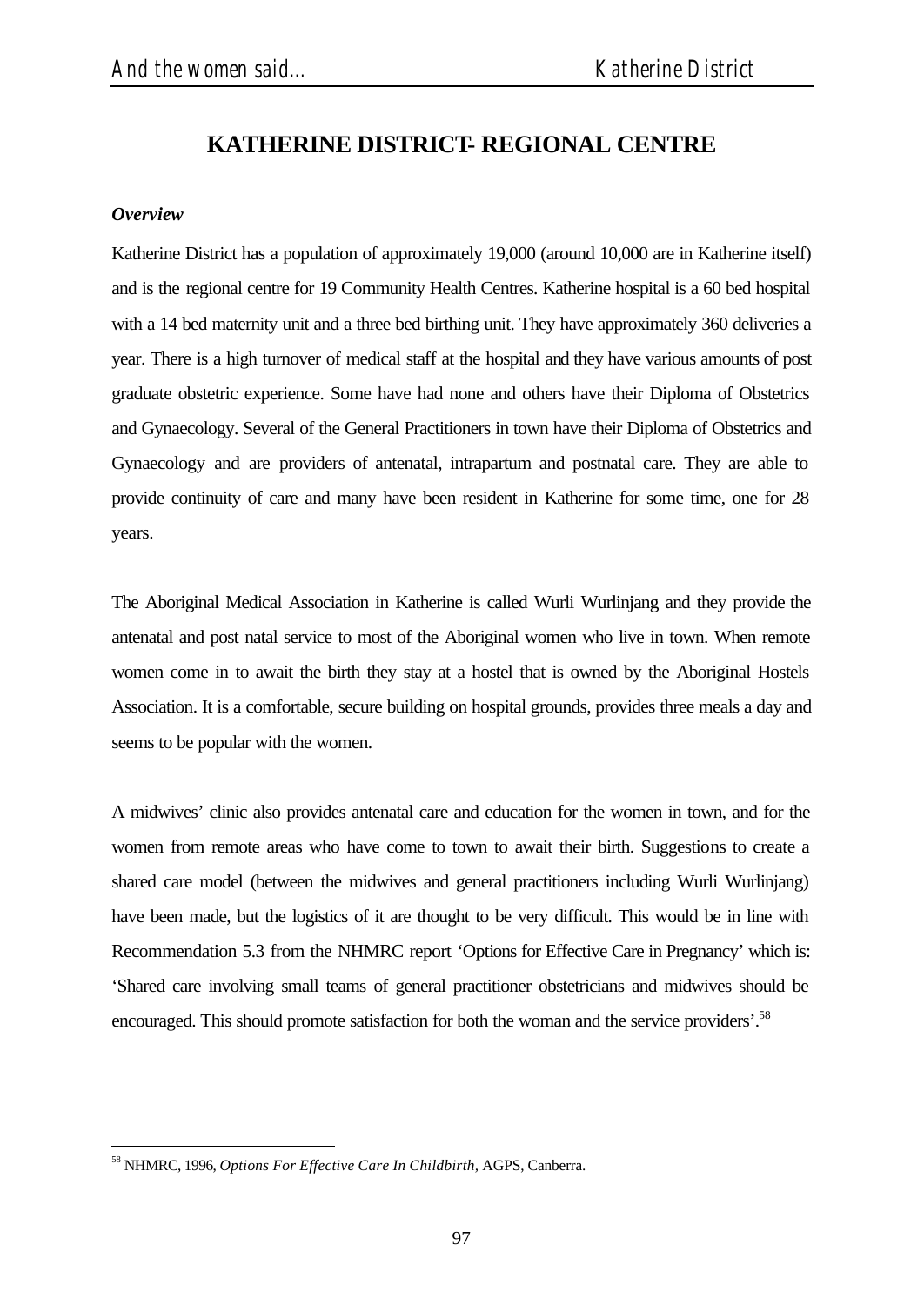# *Summary of Consultation*

Katherine was visited for a three day period and discussions were held with the Director of Nursing at the hospital, the rural Director of Nursing, the midwives at the hospital, the Aboriginal Liaison Officer, several remote area nurses, staff from Wurli Wurlinjang, and the hostel. Unfortunately meetings with the Air Medical Staff and the District Medical Officers did not occur, as they were unavailable at the time of the visit.

Binjari is a small community that is accessed by a sealed road half an hour north west of Katherine. Women from Binjari had been to the Danila Dilba Women's Business Meeting in November and had returned to talk to community women about birthing issues. A small meeting with six women occurred at Binjari and the community women's responses were summarised. They have been included in the general themes below.

Two communities with the highest birth rate in the district were chosen to be in the original review, Ngukurr community and Borroloola. The report from Ngukurr community follows in a separate section.

### *Borroloola*

Borroloola and surrounding districts have a population of around 1,800-2,000 including tourists, and cater to many more in the dry season (at times up to 3,000). It was suggested that it is slowly becoming a regional centre and staffing and infrastructure is not sufficient for delivering current services, let alone any form of expansion. They have an average of 40-50 births each year with around 5-7 (13%) being born in the community.

Following phone conversations with the health centre it was decided that it was not a good time to visit the community to talk about birthing. They had had a very bad year and major concerns revolved around alcohol abuse and the effect it was having on the town. The health staff held conversations with some of the elders who gave their opinion on remote area birthing. Generally they felt that too many of the women were in a high risk category and they would prefer that they delivered in a safer place, even though the women themselves would probably like to stay in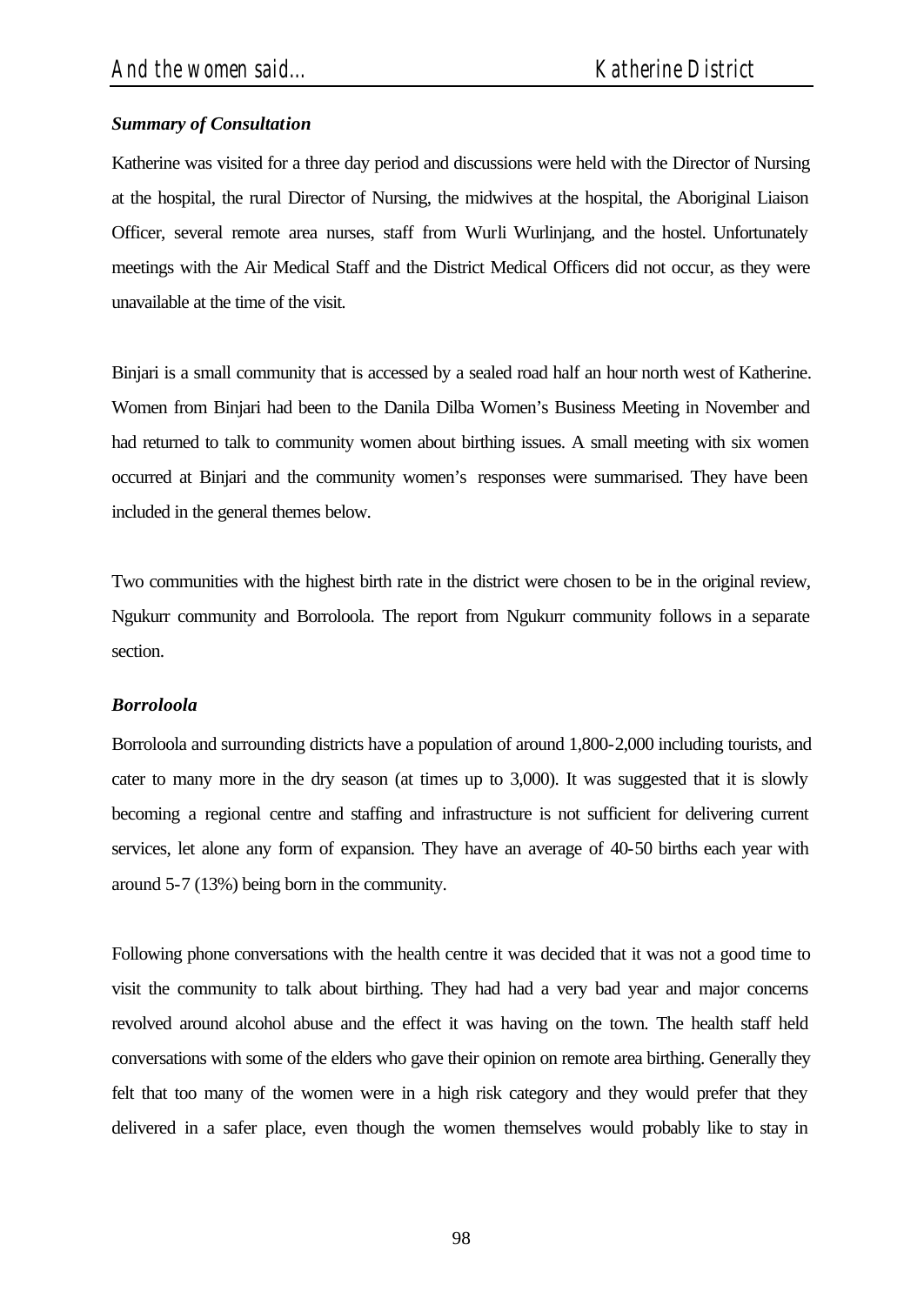Borroloola. Their major concerns were that alcohol and poor dietary and living conditions were eroding their culture.

### *General Themes and Alternative Suggestions*

### *Safety*

Many people believed that there were too many problems with delivering on communities in the Katherine Region,. A lot of the airstrips are closed in the wet season, and can be closed for several days (the only communities with all weather access are Borroloola and Ngukurr; the Lajamanu strip is usually open but the weather is often too bad for planes to land). Also many of the pregnant women have medical complications that put them into a high risk category. One remote area nurse felt that it should not be contemplated unless it was resourced adequately, including blood that is available for transfusions on the community. She also thought that if it was started then all women would probably want to stay in their communities for birthing. Others believed that there will always be people who have extreme views on the matter and the only way to be sure would be to do a pilot project.

### *Health Workers*

People believed that there should be an Aboriginal Health Worker working in the hospital, especially in the maternity section. Many of the staff were unsure of the role of the health worker in hospitals. They felt there should be distinct job descriptions and their positions should be covered by law (RDH has been developing these). Health workers have said that they need to have a Post Graduate Diploma in Midwifery, but at the moment it is not available anywhere.

### *Summary*

It was widely reported that Katherine Hospital had a very friendly atmosphere. It is ground level and the maternity section has access to lovely gardens. The birthing units have been decorated well and are very homely, although they suggested they would like some more Aboriginal artwork for the walls. The staff practice active birthing, encouraging the women to try different positions for labour and the birth. The hostel is a secure place on hospital grounds and provides three meals a day. The women seem comfortable here, though they complain of boredom and missing family.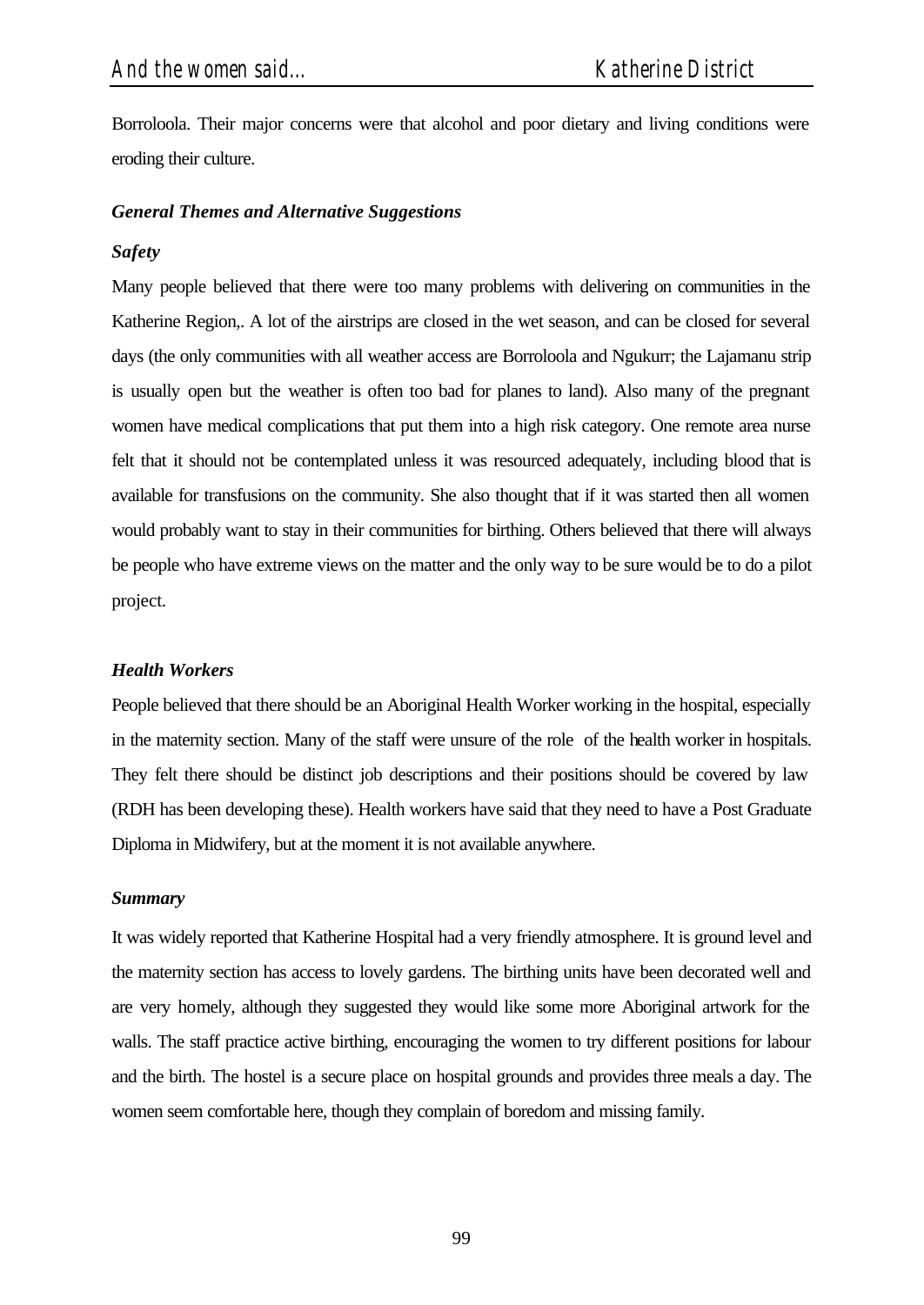The services in Katherine seem to be the best of all the regions and this could be the reason that women seem to be less interested in delivering in their communities.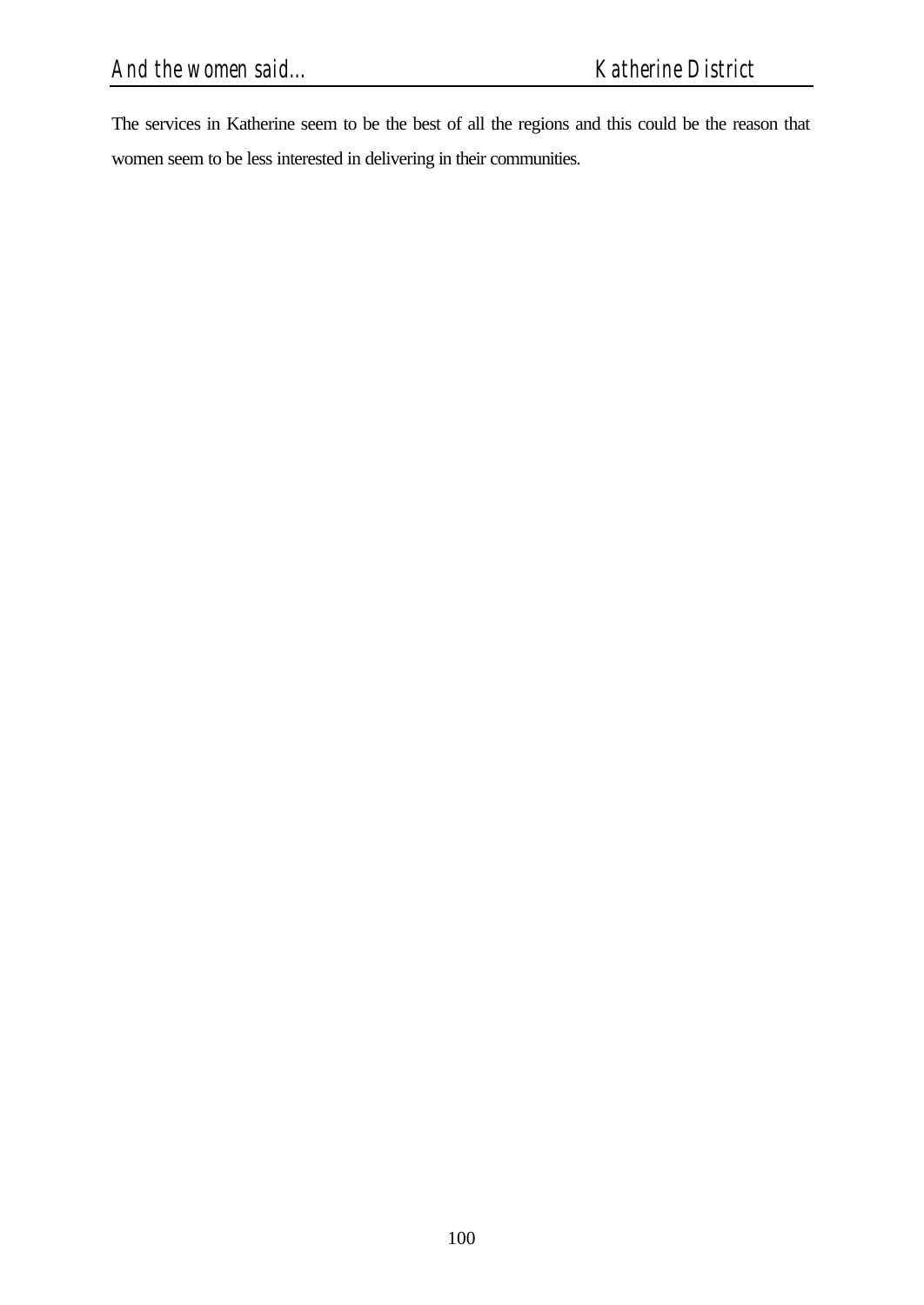# **KATHERINE DISTRICT- COMMUNITIES**

# *NGUKURR COMMUNITY REPORT*

#### *Community Overview*

Ngukurr Community can be found 320 km south east of Katherine on the banks of the Roper River. There is road access to Katherine in the dry season and the trip takes approximately three to four hours. The flying time from Ngukurr to Katherine is 40 minutes in a King Air and the strip is bitumen with recently installed automatic lights. Flights to the community are on Monday, Wednesday and Friday with the Skyport mail plane. Medical evacuations are performed by the Air Medical Service.

The community was founded by the missionaries in 1906 and today has a population of approximately 900. They have an average of 35 births a year. There are seven outstations, 19 clan groups and seven Aboriginal language groups in the area. English is spoken by some of the community. The community is administered by a local council and the CDEP program is operating. There are four stores and a takeaway in the town. There is no alcohol allowed in the community but in the dry season people can drive to Roper Bar (half to one hour's trip) where they can buy take away alcohol and bring it back to the edge of the community. There is a women's centre and the Strong Women Program is operating in the community. There is no facility for aged care. They have a child care centre and a library and there are two Territory Police with one Aboriginal Community Police Officer. There is a primary school in town and another at one of the outstations.

The health centre is a Territory Health Service and there is a local Health Committee. They are staffed with two nurses (one is a midwife at present) and six health workers (three male and three female). A doctor visits the community for three days a fortnight. Health concerns that were identified by the community were marijuana abuse, domestic violence, women's screening and petrol sniffing. The health centre is in a good state of repair but does not have a generator. Last year they had to borrow one from the council for a few days so they could continue to operate.

The health centre has a women's health room that is equipped for emergency deliveries. They have both adult and neonatal intubation equipment and an ECG machine. Other equipment includes a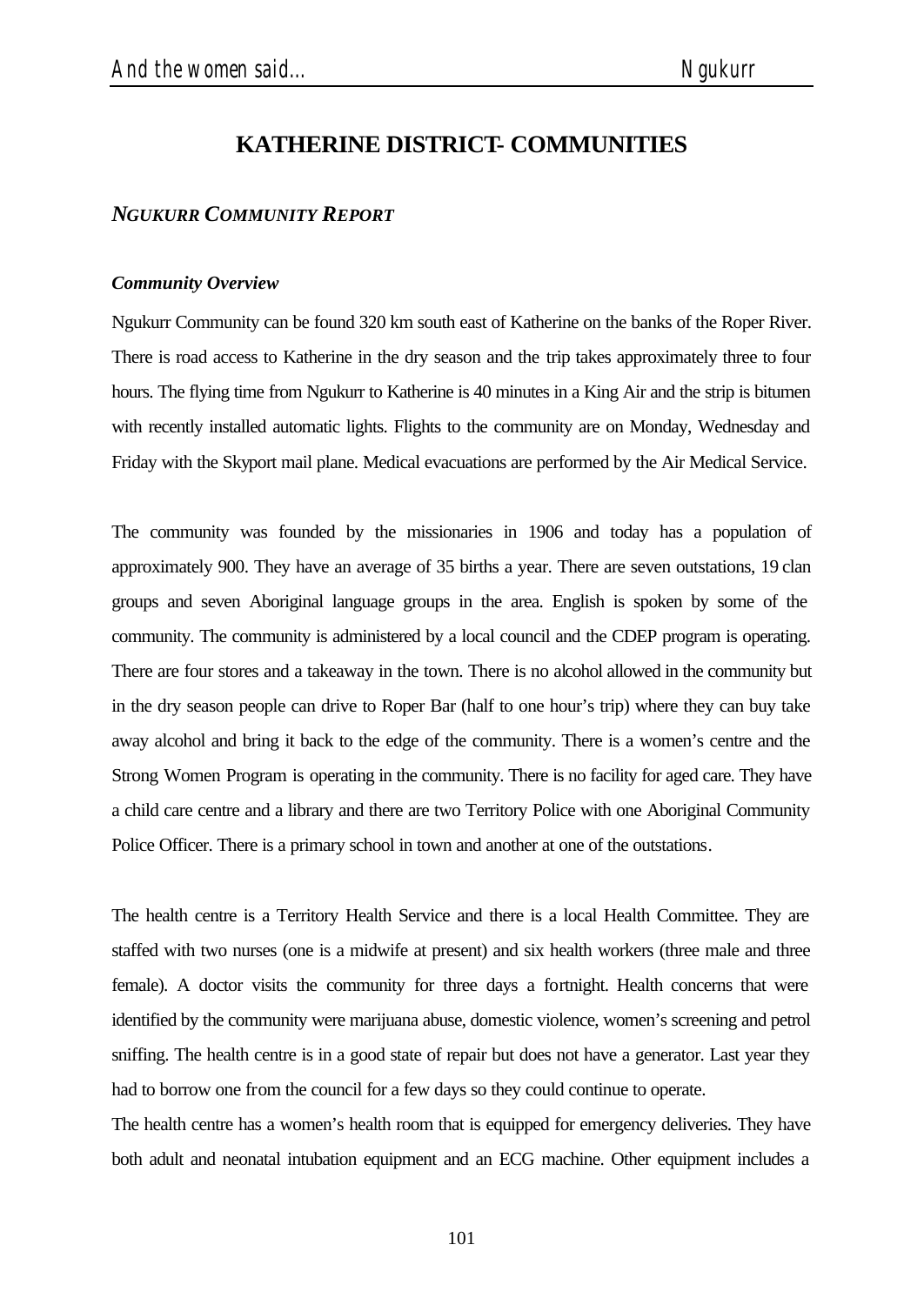thermo-regulated portacot, a doppler machine, stirrups, forceps, a battery operated light, overhead lights, and an obstetric bed. They do not have an IVAC machine, overhead heater, defibrillator, ultrasound machine, vacuum extractor or headbox. Antenatal care is performed by the midwife in the community and education is on a one to one basis. Most women go to Katherine to have their babies. There are an average of 35 births a year from the community and approximately two per year (6%) in the community.

*Table 10. Number of births to women from the community and the number and percent of births in Ngukurr for the years 1990-98*

|                 | 1990 | 1991 | 1992 | 1993 | 1994 | 1995 | 1996 | 1997 | 1998  |
|-----------------|------|------|------|------|------|------|------|------|-------|
| Births to women |      |      |      |      |      |      |      |      |       |
| from Ngukurr    | 33   | 31   | 29   | 30   | 36   | 39   | 28   | 50   | 22    |
| Births in the   | 3    | 3    |      |      |      | 2    |      |      | 3     |
| community       | 9.1% | 9.7% | 3.4% | 3.3% | 2.8% | 5.1% |      | 8%   | 13.6% |

# *Summary of Consultation*

A three day trip was organised to this community and two of the Strong Women Workers acted as facilitators, Helen Porto and Marjorie Dingal. Meetings were held outside the shop, the council and in the women's centre. A total of 25 people were consulted including one nurse, two health workers and several of the community elders.

# *General Themes and Alternative Suggestions*

# *Safety*

No-one wanted to compromise safety.

# *Escorts and Support in Labour*

Women felt that all primiparous women and all young girls (under twenty years) should be allowed to have an escort, but it is not so important for multiparous women. Some women like to take their youngest children with them which means they need an escort to look after them. Women wanted to know why some communities are always allowed an escort when others are not. They felt the rule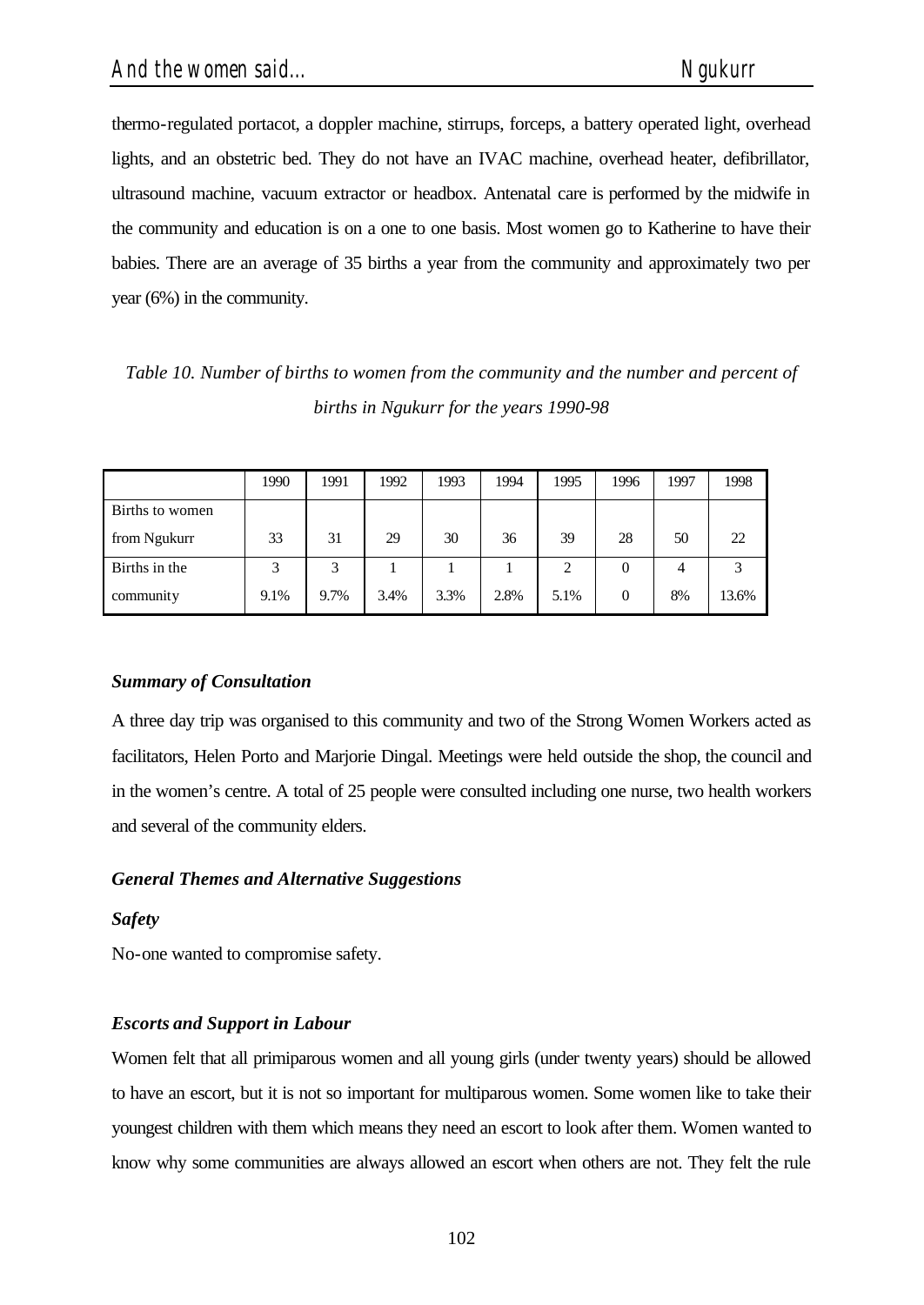should be the same for all communities. They also felt that anyone who has to go to Darwin because of their risk status should have an escort, as *'they get very frightened there'*.

Women felt that the main reason women run away is because they are scared. If they were allowed to have an escort this would be less likely to occur. They felt *'the young girls needed someone to translate for them, it should be someone who has been through it before'*. Other women suggested that there should be a grandmother working in the birthing units of each hospital. Many commented that *'they have a good liaison officer working in Katherine'*.

#### *Hostels*

Women like the antenatal hostel that is attached to Katherine hospital as it is secure, has three meals a day and *'there are no drunks and the food is good'*.

#### *Boredom*

This was identified as a major problem for the women when they go into town. Suggestions were made for activities that could be organised. These included a painting and sewing room, educational sessions, barbeques where they could go swimming and videos on labour and birthing (videos are shown to the women when they visit the maternity section).

### *Additional Comments from the Health Staff*

*'Most women are happy to go to Katherine to deliver but they can get lonely and run away'*. *'They are often in there for too long and this can be because we do not have reliable ultrasound scans for dating'*. The staff felt that the Traditional Land Owners seem to like their children to be born on the land but they were worried that staff could be blamed if there were problems with the birth.

#### *Additional Comments from the Women*

Generally people felt that women get sent in too early and get bored in town and thought it would be good if normal multiparous women could have their babies in the community. They thought that the Strong Women Workers should be doing classes with the young girls and suggested that there was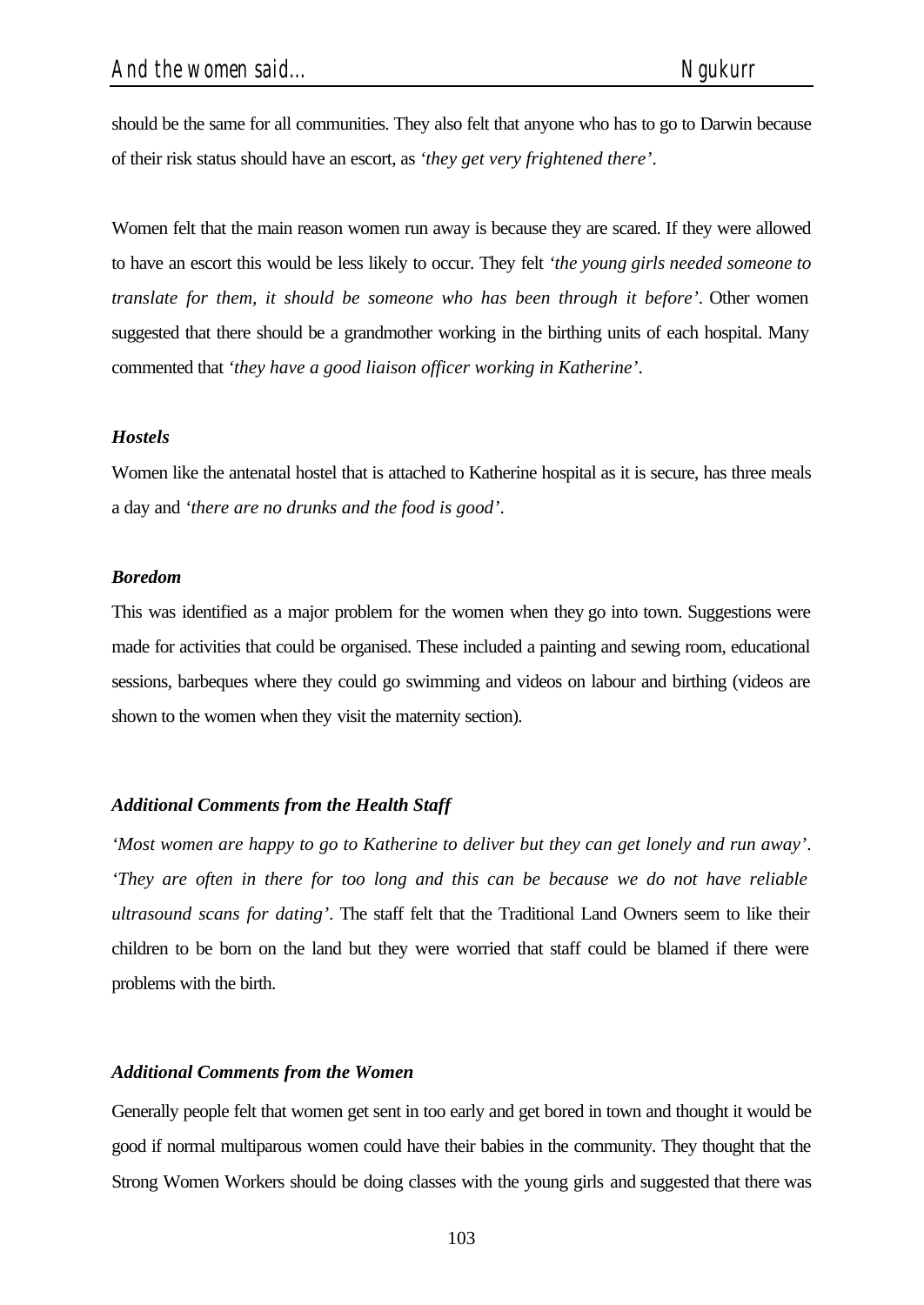*'not much cultural business anymore... not even the smoking ceremony'*. Women talked about the cultural problem when babies are born on someone else's land, although they feel the community is adapting to this. *'They should really belong to where they have been delivered but the father of the baby is the strongest link to the land and people are concentrating on this'*.

One other problem that was mentioned was that *'the doctors that come to the community change over too much'*. They said it would be better to have continuity and people would be able to get used to them and start to trust them.

## *Feasibility of Birthing*

Although there was some interest in community birthing, particularly from the older women, this community does not have the resources or staffing levels to be able to offer such a service in a safe environment. Having only one midwife in the community and no local doctor would mean that emergency situations could be putting the mother and baby in an unnecessary 'at risk' situation. Women felt that services in Katherine should be improved for the antenatal women. The staff felt that there were other priorities that needed to be addressed prior to community birthing. Given present resources this community is not appropriate as a pilot site for community birthing.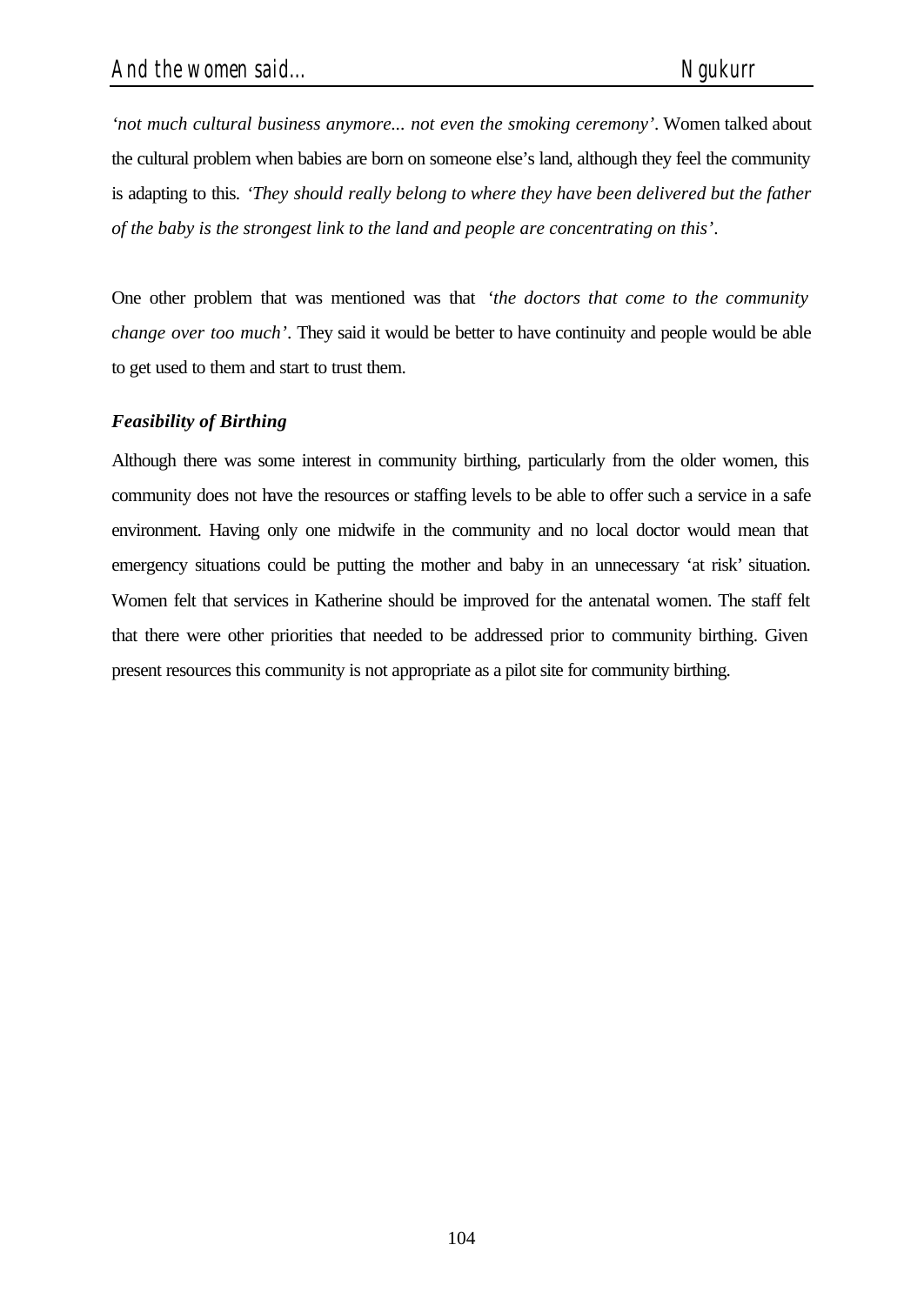## **APPENDIX**

## *GLOSSARY*

**Antenatal** - Refers to the period of time from conception to birth.

**Apgar score** - A numerical scoring system routinely administered at one and five minutes after birth to evaluate the condition of the baby. The score ranges from 0-10 (10 is the optimal).

**Balanda** - A word used by many Aboriginal people in the Top End to describe non-Aboriginal people.

**Birthing Centre** - A place with a homelike environment where women are able to receive antenatal, intrapartum and postnatal care by midwives and doctors. These centres can be connected to traditional birthing units or may be free standing.

**Grand Multiparous Women -** A woman who has had five or more births.

**High Risk** - A person who is considered to have complications that may interfere with the normal course of pregnancy and birth.

**Humbug** - A term used to describe a nuisance, an irritation or a bother.

**Intervention** - A clinical procedure in pregnancy or labour that interferes with the normal course of events, eg. artificial rupture of membranes, induction of labour, delivery by forceps or caesarean.

**Intrapartum -** Refers to the period of time that a woman is in labour.

**Intubated** - When a tube is passed via the nose or mouth into the lungs to enable the direct delivery of oxygen. The tube is usually connected to a pump (either mechanical or manual) that can take over the role of breathing.

**Low Birth Weight** - A baby that is born and weighs less than 2,500 grams.

**Morbidity** - Illness or disease.

**Mortality** - Death.

**Multiparous / Multipara** - A woman who has previously birthed a viable infant.

**Neonatal** - Refers to the first 28 days following birth.

**Oxytocin** - A drug that is used to stimulate the uterus to contract, often used to induce labour.

**Perinatal** - From 20 weeks gestation to 28 days after birth.

**Postnatal / Puerperal / Puerperium**- Refers to the first six weeks following birth.

**Premature** - An infant born before 37 completed weeks gestation.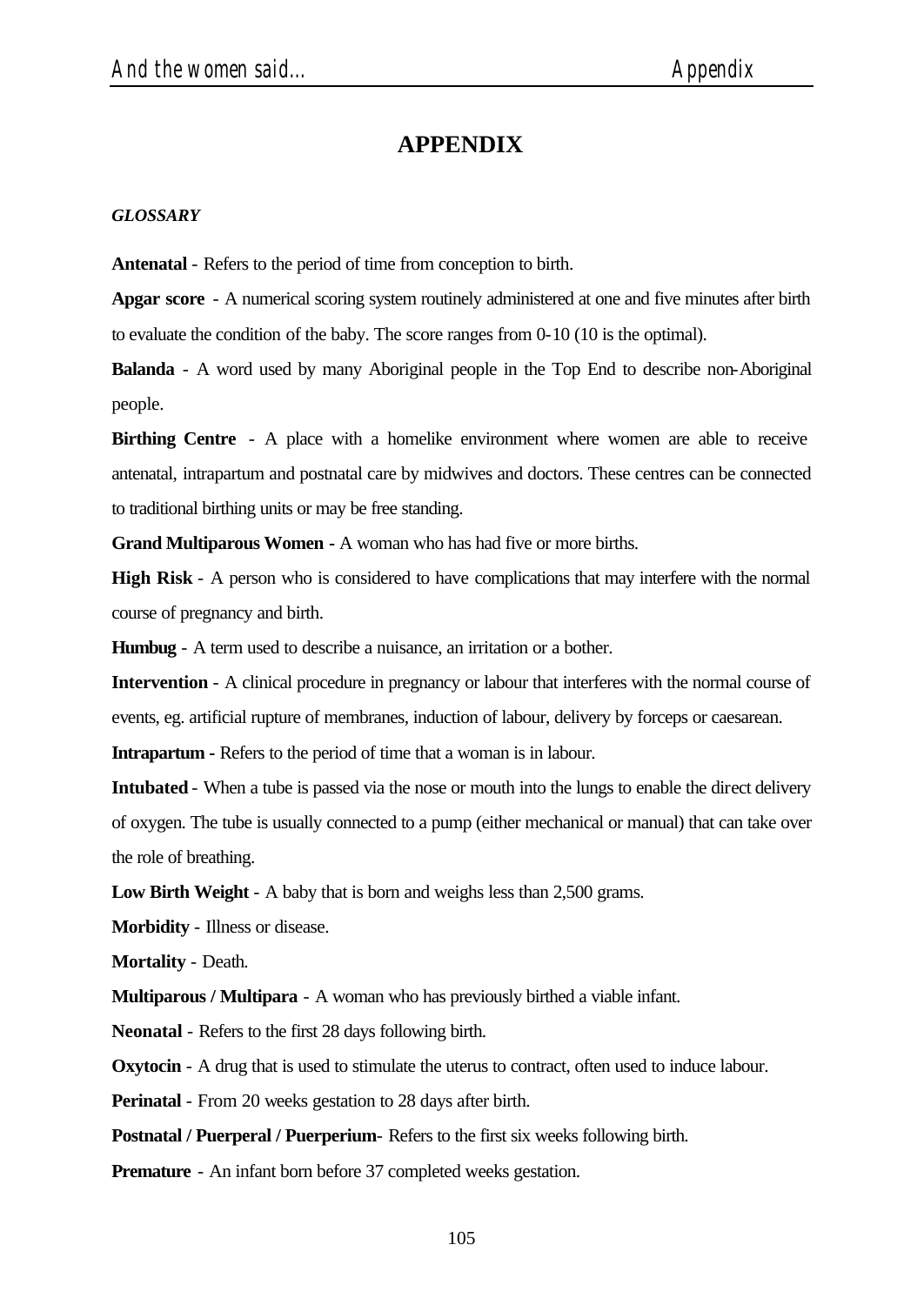**Primiparous / Primipara** - A woman having her first pregnancy.

**Stillbirth** - A baby born dead after 20 weeks gestation or weighing more than 400 grams (Australian definition).

**Strong Women Workers** - Community based workers employed by local councils (THS funded) to promote and help in achievement of the health of pregnant Aboriginal women and their babies.

**Traditional Birthing Attendant** - An Aboriginal woman who is recognised by the Aboriginal community as someone who provides care to women in labour.

**Viable Birth** - A baby that is born following 20 weeks gestation or weighing more than 400 grams.

**Women's Centre** - A place for women that operates in various forms in different communities. May be a social gathering place, a safe place, an arts and crafts centre, may provide child care or a meals on wheels service, etc.

**Women's Shelter** - A designated safe place for women to go if they are feeling threatened.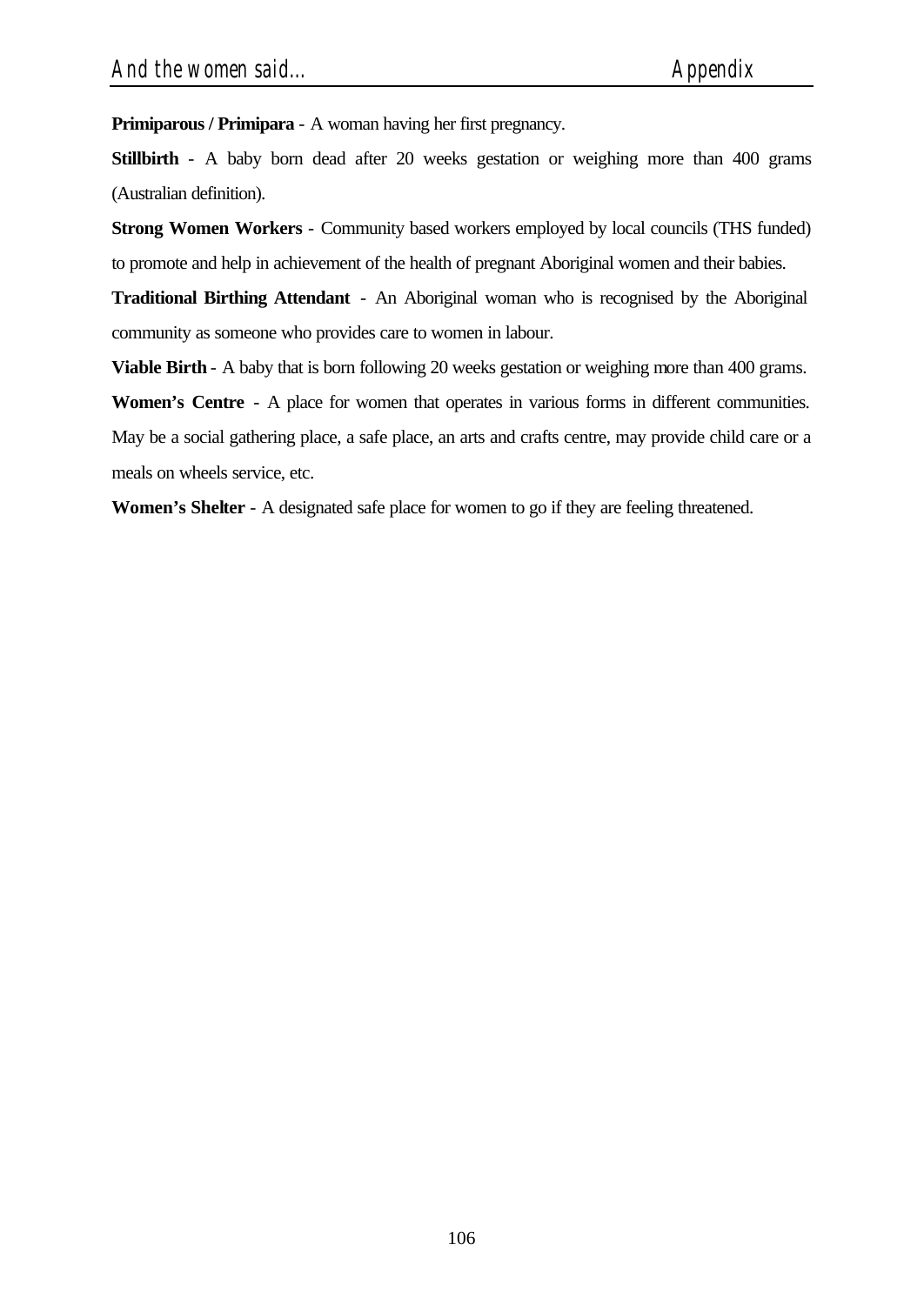|                                     | Table 11. A ust of the equipment available on each of the communities that were visited. |              |              |                |                          |             |              |              |
|-------------------------------------|------------------------------------------------------------------------------------------|--------------|--------------|----------------|--------------------------|-------------|--------------|--------------|
|                                     | Maningrida                                                                               | Nguiu        | Pirlangimpi  | Milikapiti     | Wadey                    | Galawin'ku  | Milingimbi   | Ngukurr      |
| <b>Equinment</b>                    |                                                                                          |              |              |                |                          |             |              |              |
|                                     | $\sqrt{ }$                                                                               | $\sqrt{ }$   | $\mathbf X$  | $\sqrt{ }$     | $\sqrt{}$                | $\sqrt{}$   | $\sqrt{ }$   | $\sqrt{}$    |
| Sealed Airstrin<br>Pilot controlled |                                                                                          | $\sqrt{}$    | $\sqrt{}$    | $\ast$         | $\ast$                   |             | $\ast$       | $\sqrt{}$    |
| auto lights                         | $\sqrt{}$                                                                                |              |              |                |                          | $\sqrt{}$   |              |              |
|                                     | $\sqrt{}$                                                                                | $\sqrt{}$    |              |                | $\sqrt{ }$               | $\sqrt{}$   |              |              |
| Generator                           |                                                                                          |              | $\mathbf{X}$ | $\mathbf{X}$   |                          |             | $\mathbf X$  | $\mathbf{X}$ |
|                                     | $\sqrt{}$                                                                                | $\sqrt{ }$   | X            | $\sqrt{}$      | $\sqrt{ }$               | $\sqrt{}$   | $\sqrt{ }$   | $\sqrt{ }$   |
| <b>Donnler</b>                      |                                                                                          |              |              |                |                          |             |              |              |
| Overhead                            | $\mathbf X$                                                                              | $\mathbf{X}$ | $\mathbf{X}$ | $\mathbf{X}$   | $\mathbf X$              | $\mathbf X$ | $\mathbf X$  | $\mathbf{X}$ |
| Heater                              |                                                                                          |              |              |                |                          |             |              |              |
|                                     | $\sqrt{}$                                                                                | $\sqrt{}$    | $\mathbf X$  | $\mathbf X$    | $\sqrt{}$                | X           | $\mathbf X$  | $\sqrt{}$    |
| Portacot                            |                                                                                          |              |              |                |                          |             |              |              |
| <b>IVAC</b>                         | $\mathbf X$                                                                              | X            | X            | X              | $\sqrt{ }$               | X           | $\sqrt{ }$   | $\mathbf X$  |
| machine                             |                                                                                          |              |              |                |                          |             |              |              |
| Appropriate                         | $\sqrt{}$                                                                                | $\sqrt{}$    | $\sqrt{}$    | X              | $\#$                     | $\sqrt{}$   |              | $\sqrt{}$    |
| lighting                            |                                                                                          |              |              |                |                          |             |              |              |
| Appropriate                         | V                                                                                        | $\sqrt{ }$   | $\sqrt{}$    | $\sqrt{}$      | $\sqrt{}$                | $\sqrt{}$   | V            | V            |
| hed<br>Adult                        | $\sqrt{}$                                                                                | $\sqrt{}$    |              | $\overline{?}$ |                          |             |              |              |
| intuhation                          |                                                                                          |              | $\sqrt{}$    |                | $\sqrt{}$                | $\sqrt{}$   | V            | V            |
| Neonatal                            | $\sqrt{}$                                                                                | $\sqrt{}$    | $\sqrt{}$    | $\overline{?}$ | $\sqrt{}$                | $\sqrt{}$   | $\sqrt{}$    | $\sqrt{}$    |
| intubation                          |                                                                                          |              |              |                |                          |             |              |              |
|                                     | $\mathbf X$                                                                              | X            | $\mathbf X$  | $\mathbf X$    | $\mathbf X$              | $\mathbf X$ | $\mathbf X$  | $\mathbf X$  |
| Headhox                             |                                                                                          |              |              |                |                          |             |              |              |
|                                     | $\sqrt{2}$                                                                               | $\sqrt{}$    | $\mathbf X$  | $\overline{?}$ | $\sqrt{ }$               | $\sqrt{}$   | $\sqrt{ }$   | $\sqrt{ }$   |
| Stirruns                            |                                                                                          |              |              |                |                          |             |              |              |
| Air                                 | $\sqrt{}$                                                                                | $\sqrt{}$    | $\mathbf X$  | $\sqrt{}$      | $\sqrt{}$                | $\sqrt{}$   | $\sqrt{}$    | $\sqrt{}$    |
| Conditioned                         |                                                                                          |              |              |                |                          |             |              |              |
|                                     | $\sqrt{}$                                                                                | V            | $\sqrt{}$    | $\sqrt{}$      | $\sqrt{ }$               | $\sqrt{}$   | $\sqrt{}$    | $\sqrt{}$    |
| Steriliser**                        |                                                                                          |              |              |                |                          |             |              |              |
| Vacuum                              | $\mathbf X$                                                                              | $\mathbf{X}$ | X            | $\mathbf{X}$   | X                        | X           | $\mathbf{X}$ | $\mathbf{X}$ |
| extractor                           |                                                                                          |              |              |                |                          |             |              |              |
|                                     | $\sqrt{}$                                                                                | $\sqrt{}$    | $\mathbf X$  | $\mathbf{X}$   | $\sqrt{}$                | X           | $\mathbf X$  | $\sqrt{ }$   |
| <b>Forcens</b><br>Ultrasound        |                                                                                          |              |              |                |                          |             |              |              |
| machine                             | $\mathbf X$                                                                              | $\mathbf X$  | $\mathbf X$  | $\mathbf X$    | X                        | $\sqrt{}$   | V            | $\mathbf X$  |
|                                     | $\sqrt{}$                                                                                | $\sqrt{}$    | $\sqrt{}$    | $\overline{?}$ | $\overline{\mathcal{L}}$ | $\sqrt{}$   | $\sqrt{}$    |              |
| <b>Oximeter</b>                     |                                                                                          |              |              |                |                          |             |              | $\mathbf X$  |
|                                     | $\sqrt{}$                                                                                | $\sqrt{}$    | $\sqrt{}$    | $\overline{?}$ | $\sqrt{}$                | $\sqrt{}$   |              | $\sqrt{}$    |
| FCG machine                         |                                                                                          |              |              |                |                          |             |              |              |
|                                     | $\mathbf X$                                                                              | V            | $\mathbf X$  | $\mathbf X$    | $\sqrt{}$                | V           |              | $\mathbf X$  |
| Defibrillator                       |                                                                                          |              |              |                |                          |             |              |              |

*Table 11. A list of the equipment available on each of the communities that were visited.*

\* Emergency lighting can be activated manually on the ground.

\*\* Most health centres have dental sterilisers that they use for limited small equipment and

otherwise they send equipment into the regional centre for sterilising

# Portable light available but no lighting or power in the women's room in a power failure.